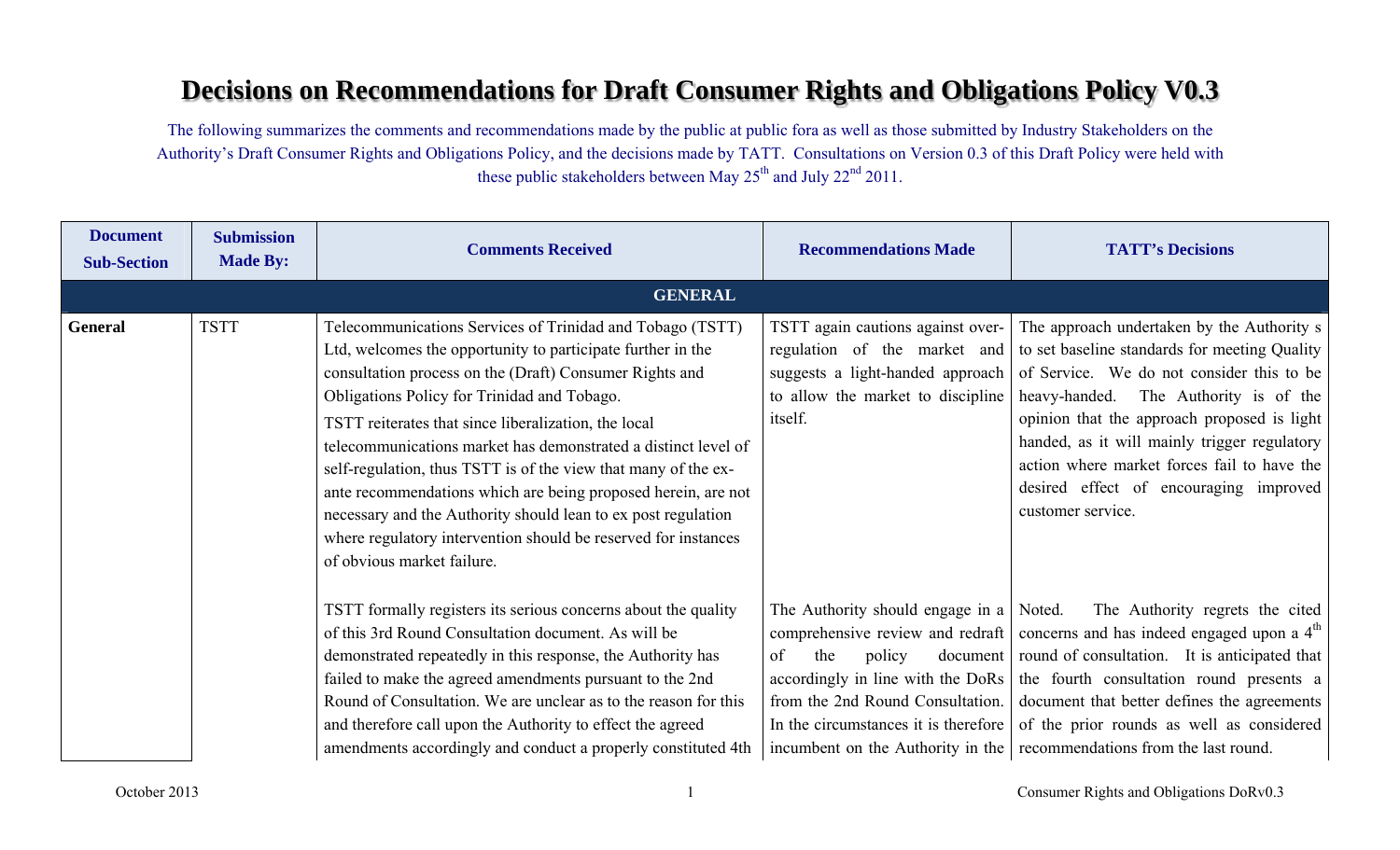| <b>Document</b><br><b>Sub-Section</b> | <b>Submission</b><br><b>Made By:</b> | <b>Comments Received</b>                                                                                                                                                                                                                                                                                                                                                                                                                                                                                                                                                                                                                                                                                                                                                                                                                                 | <b>Recommendations Made</b>                                                                                                                                                                                                                                                                                                                                                                                                                      | <b>TATT's Decisions</b>                                                                                                                                                                                                                                                                                                                                                                                                                                                                                                                                                                                                                                           |
|---------------------------------------|--------------------------------------|----------------------------------------------------------------------------------------------------------------------------------------------------------------------------------------------------------------------------------------------------------------------------------------------------------------------------------------------------------------------------------------------------------------------------------------------------------------------------------------------------------------------------------------------------------------------------------------------------------------------------------------------------------------------------------------------------------------------------------------------------------------------------------------------------------------------------------------------------------|--------------------------------------------------------------------------------------------------------------------------------------------------------------------------------------------------------------------------------------------------------------------------------------------------------------------------------------------------------------------------------------------------------------------------------------------------|-------------------------------------------------------------------------------------------------------------------------------------------------------------------------------------------------------------------------------------------------------------------------------------------------------------------------------------------------------------------------------------------------------------------------------------------------------------------------------------------------------------------------------------------------------------------------------------------------------------------------------------------------------------------|
|                                       |                                      | consultation round.<br>TSTT has noted the numerous standards and timeframes being<br>proposed by the Authority without evidence of concomitant<br>impact assessments having been conducted. The Authority is<br>guided to Ofcom which states:<br>"Impact assessments provide a valuable way of assessing<br>different options for regulation and showing why the preferred<br>option was chosen. They form part of best practice policy-<br>makinggenerally Ofcom has to carry out impact assessments<br>where its proposals would be likely to have a significant effect<br>on businesses or the general public However, as a matter of<br>policy Ofcom is committed to carrying out and publishing<br>impact assessments in relation to<br>the great majority of its policy decision  and will seek to<br>engage with stakeholders at an early stage". | interest of transparency and good<br>process to conduct a fourth (4th)<br>consultation round.<br>"Impact Assessments form a key<br>part of the policy-making process<br>and provide a transparent way of<br>considering different options for<br>regulation,<br>including<br>" $not$<br>regulating" (Ofcom).<br>In this<br>regard, TSTT<br>thus<br>strongly<br>recommends that the Authority<br>consider<br>adopting<br>similar<br>a<br>approach | The Authority agrees in principle with the<br>position of undertaking impact assessments.<br>Indeed, the consultative<br>$process -$<br>undertaken in accordance with Section 78 of<br>the Act (Chap $47:31$ ) - is a key component of<br>such a process in the local context; it is<br>anticipated<br>stakeholders<br>that<br>would<br>explicitly identify which aspect of a given<br>policy proposal is cost-ineffective to guide<br>further deliberation by the Authority.<br>Without such cooperation throughout the<br>consultation process, the person ultimately<br>affected is the service provider, as the<br>Authority would be without key information |
|                                       |                                      | Needless to say that it is strongly recommended that the<br>Authority follow this example. For further information about<br>Ofcom's approach to impact assessments the Authority is<br>referred to the Ofcom guidelines, "Better policy-making:<br>Ofcom's approach to impact assessment":<br>http://www.ofcom.org.uk/consult/policy_making/guidelines.pdf<br>The need for adequate assessment of the market to inform                                                                                                                                                                                                                                                                                                                                                                                                                                   |                                                                                                                                                                                                                                                                                                                                                                                                                                                  | to guide its decision-making.                                                                                                                                                                                                                                                                                                                                                                                                                                                                                                                                                                                                                                     |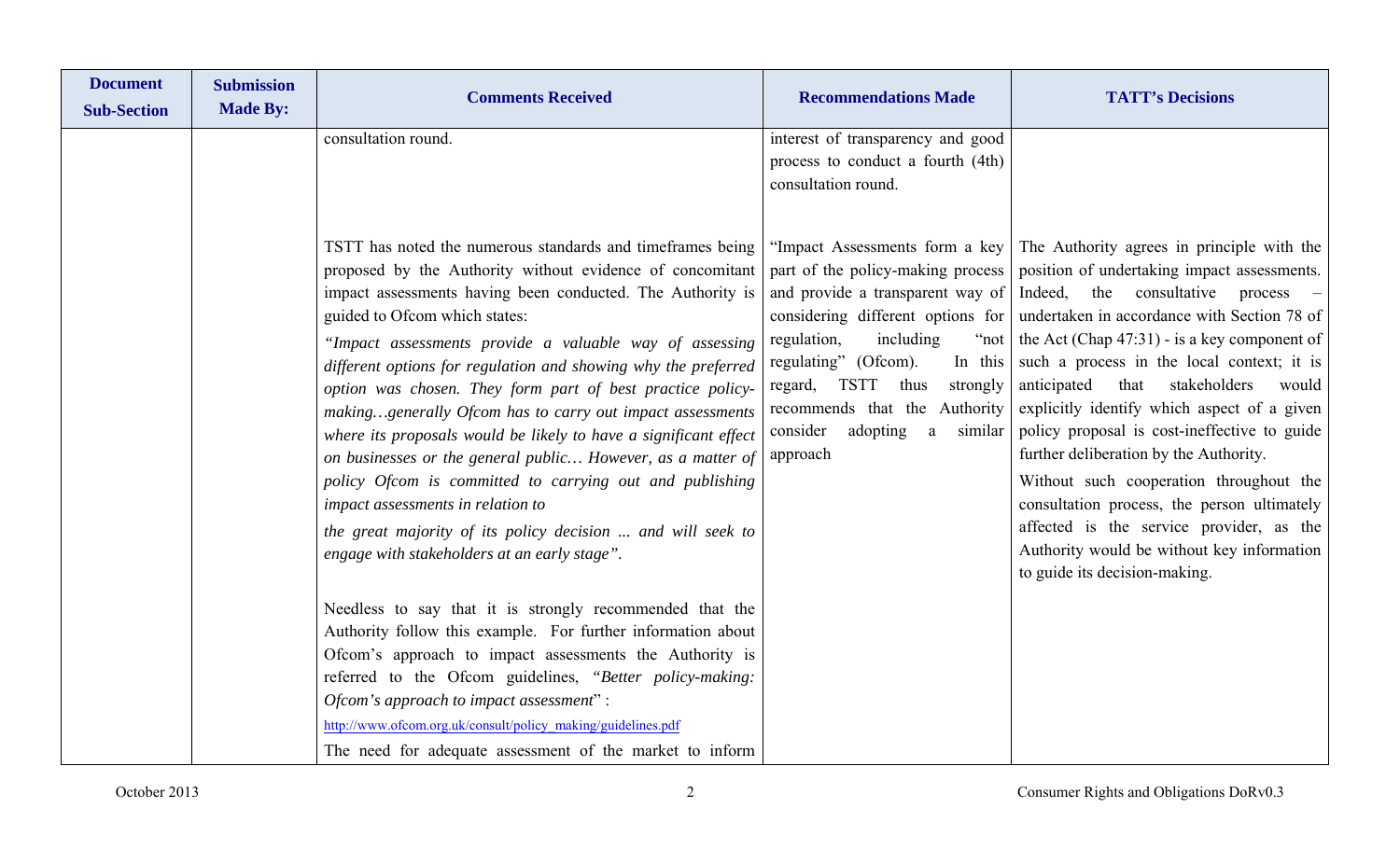| <b>Document</b><br><b>Sub-Section</b> | <b>Submission</b><br><b>Made By:</b> | <b>Comments Received</b>                                                                                                                                                                                                                                                                                                                                                                                                                                                                                                                                                                                                                                                                                                                                                                                                                           | <b>Recommendations Made</b>                                                                                                                                                                                                                     | <b>TATT's Decisions</b>                                                                                                                                                                                                                                                                               |
|---------------------------------------|--------------------------------------|----------------------------------------------------------------------------------------------------------------------------------------------------------------------------------------------------------------------------------------------------------------------------------------------------------------------------------------------------------------------------------------------------------------------------------------------------------------------------------------------------------------------------------------------------------------------------------------------------------------------------------------------------------------------------------------------------------------------------------------------------------------------------------------------------------------------------------------------------|-------------------------------------------------------------------------------------------------------------------------------------------------------------------------------------------------------------------------------------------------|-------------------------------------------------------------------------------------------------------------------------------------------------------------------------------------------------------------------------------------------------------------------------------------------------------|
|                                       |                                      | practical decision making is further illustrated in the recent case<br>of ECTEL regarding the its decision not to implement Number<br>Portability(NP) in the pre-paid market despite the fact that this<br>market represented the majority of the mobile customer base,<br>whereby this regulator stated "Imposing a requirement of NP for<br>pre-paid customers therefore, without clearly establishing the<br>parameters for porting, could potentially give rise to significant<br>costs for providers" see "Consultation on Policy<br>Recommendations for the Adoption of Number Portability in<br>ECTEL States Consultation Document /N0. June 22nd, 2011"<br>and "Report on the Use of Information and Communication<br>Technology by Small and Medium Enterprises in the ECTEL<br>Member States, ECTEL (2009,)" available at www.ectel.int. |                                                                                                                                                                                                                                                 | Noted.                                                                                                                                                                                                                                                                                                |
|                                       |                                      | TSTT again contends that the Authority's attempt to distinguish<br>between a "Consumer" and a "Customer" is misleading,<br>confusing, unreasonable and purports to impose greater<br>obligations on the provider than the law actually permits. In<br>relation to the definitions of both "consumers" and "customers"<br>outlined in the draft document TSTT understands this to mean<br>that "consumers" speak to the general case while "customers"<br>relate to the specific (the purchaser or subscriber). While TSTT<br>recognises some attempt by the Authority to identify and clarify<br>the use of "consumer" and "customer" in the Table at pg.13, it<br>is apparent that even the Authority confuses the use of its own<br>terms.<br>Further, TSTT observes that the Authority has attempted to                                         | Revert to definition in the<br>Telecommunications Act since to<br>do otherwise is to act <i>ultra vires</i> of<br>said Act.<br>Amend according to the Act.<br>Retain obligation as stated in the<br>"Customer<br>Concession<br>i.e.<br>Charter" | TSTT's interpretation of the<br>Noted.<br>difference between the terms is accurate<br>The Authority has considered TSTT's<br>interventions in the regard in this and prior<br>consultation responses. The document has<br>been amended to clarify the uses of the terms<br>"customer" and "consumer." |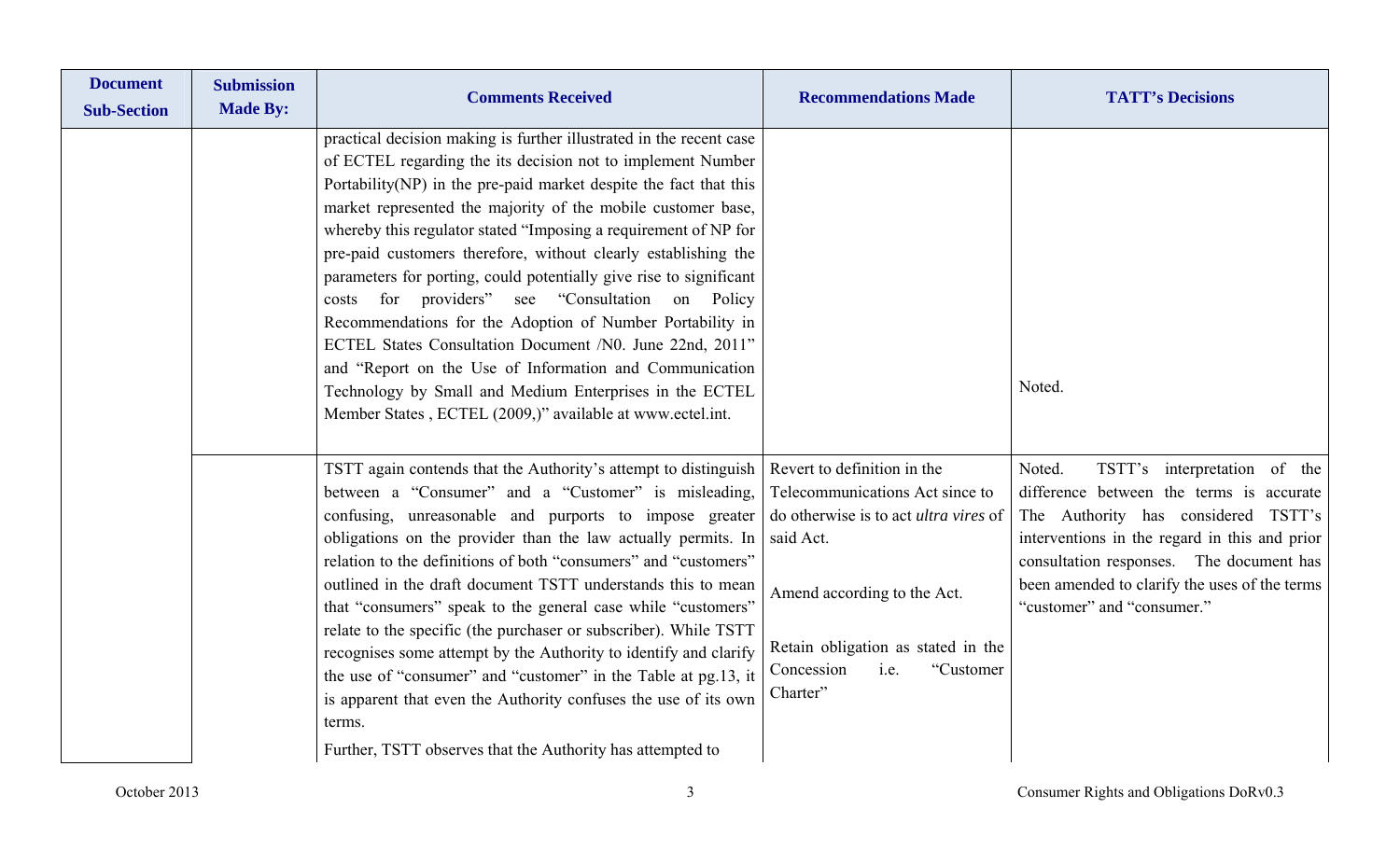| <b>Document</b><br><b>Sub-Section</b> | <b>Submission</b><br><b>Made By:</b> | <b>Comments Received</b>                                                                                                                                                                                                                                                                                                                                                                                                                                                                                                                                                                                                                                                                                                                       | <b>Recommendations Made</b> | <b>TATT's Decisions</b>                                                                                                                                                                                                                                                                                                                                                                                                                                                                                                                                                                                                                                                                                                                                                                                                                                                                                                                                                                          |
|---------------------------------------|--------------------------------------|------------------------------------------------------------------------------------------------------------------------------------------------------------------------------------------------------------------------------------------------------------------------------------------------------------------------------------------------------------------------------------------------------------------------------------------------------------------------------------------------------------------------------------------------------------------------------------------------------------------------------------------------------------------------------------------------------------------------------------------------|-----------------------------|--------------------------------------------------------------------------------------------------------------------------------------------------------------------------------------------------------------------------------------------------------------------------------------------------------------------------------------------------------------------------------------------------------------------------------------------------------------------------------------------------------------------------------------------------------------------------------------------------------------------------------------------------------------------------------------------------------------------------------------------------------------------------------------------------------------------------------------------------------------------------------------------------------------------------------------------------------------------------------------------------|
|                                       |                                      | amend the Concession's provision for a "Customer Charter" to<br>read "Consumer Charter". This is dealt with further below.                                                                                                                                                                                                                                                                                                                                                                                                                                                                                                                                                                                                                     |                             |                                                                                                                                                                                                                                                                                                                                                                                                                                                                                                                                                                                                                                                                                                                                                                                                                                                                                                                                                                                                  |
|                                       | Richard Hamill<br>Smith: Lopinot     | There is a basic Internet speed in the document that is 512<br>kilobits and it raises the question as to why we have arrived at<br>512 kilobits, the standard in Europe is around 10Mbits. What is<br>the differences between Trinidad and Europe, the distances are<br>further in Europe than Trinidad which is only 40 miles by 50<br>miles, and one would understand that distance might be a<br>concern in providing signal, but it seems that even 40 miles by<br>50 miles is too much for the signals in Trinidad, because we are<br>restricted to a basic right of 512 kilobits which is very slow.<br>Why is the speed for broadband services only 512k? This is not<br>the practice in more developed countries; the speed is higher. |                             | These<br>matters<br>appropriately<br>are<br>more<br>addressed<br>the<br>Universal<br>Service<br>in<br>Framework.<br>In summary, the "basic" telecommunications<br>service, when defined in law, has to reflect<br>either the entry-level service offered in the<br>market or at least reflect the capability of the<br>widespread<br>form<br>of<br>most<br>telecommunications. In the latter instance,<br>widespread<br>form<br>the<br>of<br>most<br>telecommunications in Trinidad and Tobago<br>the mobile GSM standard. The maximum<br>data throughput of a GSM Network<br>upgraded to provide EDGE services is<br>approximately 244kbps. Similarly on the<br>side, TSTT's<br>fixed<br>fixed<br>telecoms<br>infrastructure varies significantly from what<br>pertains in Europe due to the differences in<br>demographic, population densities, urban<br>planning and age of assets. These combine<br>to make the nationwide provision of super<br>broadband services $(+10Mbps)$ a different |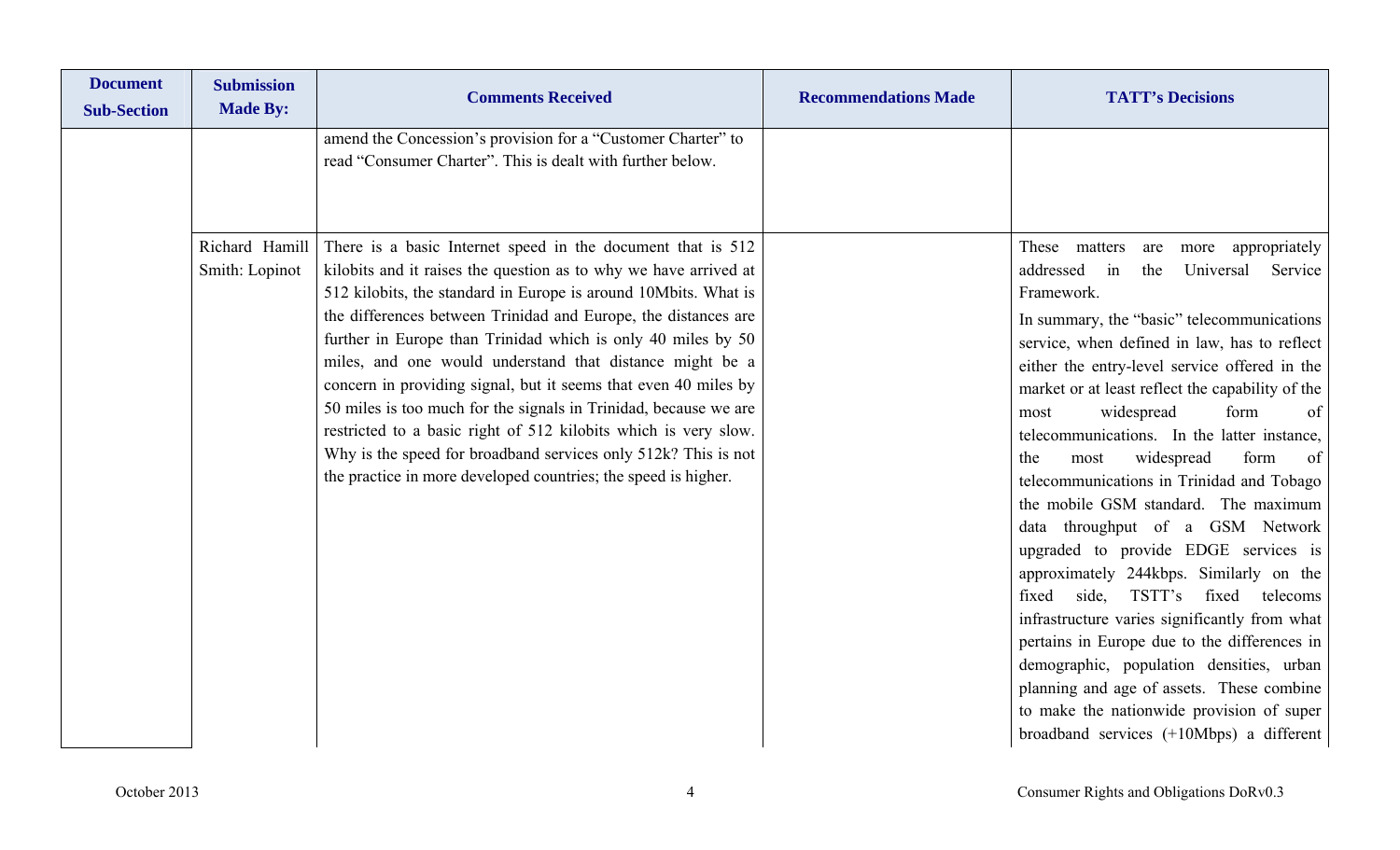| <b>Document</b><br><b>Sub-Section</b> | <b>Submission</b><br><b>Made By:</b> | <b>Comments Received</b>                                                                                                                                                                                                                                                                                                                                                                                                                                                                                                     | <b>Recommendations Made</b>                                                                                   | <b>TATT's Decisions</b>                                                                                                                                                                                                                                                                                                                                                                                                                                                                                                                                                                                                                                                                                                                                     |
|---------------------------------------|--------------------------------------|------------------------------------------------------------------------------------------------------------------------------------------------------------------------------------------------------------------------------------------------------------------------------------------------------------------------------------------------------------------------------------------------------------------------------------------------------------------------------------------------------------------------------|---------------------------------------------------------------------------------------------------------------|-------------------------------------------------------------------------------------------------------------------------------------------------------------------------------------------------------------------------------------------------------------------------------------------------------------------------------------------------------------------------------------------------------------------------------------------------------------------------------------------------------------------------------------------------------------------------------------------------------------------------------------------------------------------------------------------------------------------------------------------------------------|
|                                       |                                      |                                                                                                                                                                                                                                                                                                                                                                                                                                                                                                                              |                                                                                                               | prospect that that experienced in more<br>concentrated markets.<br>The common, market available commercial<br>product in some European jurisdictions does<br>indeed exceed 10Mbps. These countries do<br>have deployed WCDMA HSPA+ networks<br>in conjunction with widespread GPON<br>deployment in the fixed networks to make<br>such a reality. This is not yet the case in<br>Trinidad and Tobago, while it would like to<br>be encouraged.<br>In determining regulatory policy, there must<br>be a balance between what would like to be<br>achieved and what can be achieved without<br>causing undue market distortion. It is in<br>attempting to meet this balance that the<br>definition in the Universal<br>Service<br>Framework has been revised. |
|                                       |                                      | The Universality fund exists for the purpose of providing access<br>to services in those areas which may not be commercially<br>profitable to do so. Why is this fund not being used to provide<br>Internet service to Lopinot. Lopinot consists not only of<br>Lopinot, but Surrey Village, which is on the way to Lopinot,<br>Lopinot settlement itself and La Pastora which is beyond<br>Lopinot. None of those areas have access to broadband service,<br>although some have been able to use "Blink on the go", but the | Why is the Universal Service Fund<br>not being used to provide<br>broadband<br>Internet access in<br>Lopinot? | It is the Authority's understanding that the<br>provision of Internet Services has improved<br>somewhat since this comment has been<br>made.<br>Notwithstanding same, the Universal Service<br>Regulations, which will facilitate the<br>disbursement of funds from the Universal                                                                                                                                                                                                                                                                                                                                                                                                                                                                           |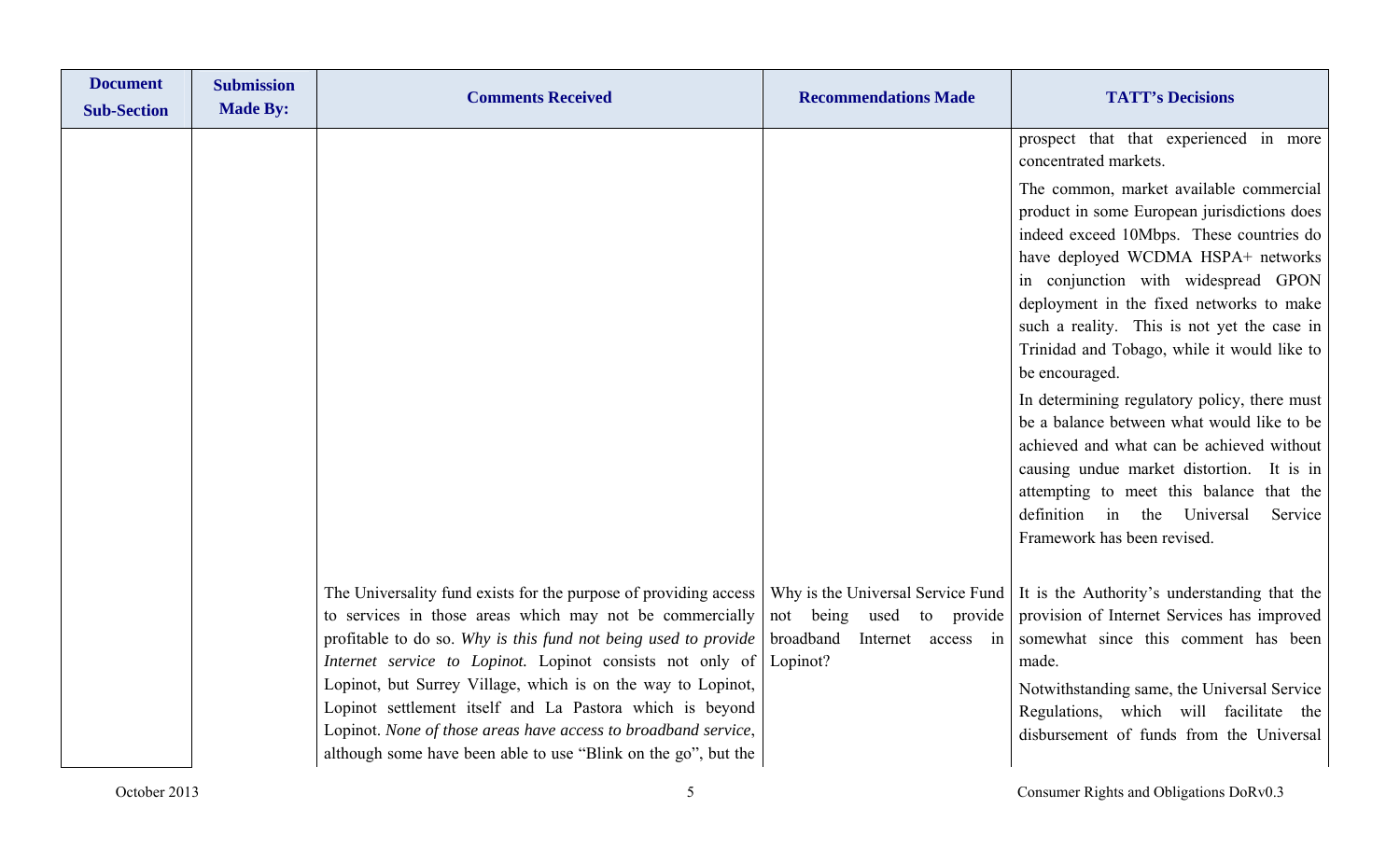| <b>Document</b><br><b>Sub-Section</b> | <b>Submission</b><br><b>Made By:</b> | <b>Comments Received</b>                                                                                                 | <b>Recommendations Made</b>                                                                                                                                                                                                                                                                                                                                                                                           | <b>TATT's Decisions</b>                                                                                                                                                                                                                                                                                                                                                                                                                                                                                                                                                                                                                                                                                                                                                                                                                                                                                                                                                                                                                                                              |
|---------------------------------------|--------------------------------------|--------------------------------------------------------------------------------------------------------------------------|-----------------------------------------------------------------------------------------------------------------------------------------------------------------------------------------------------------------------------------------------------------------------------------------------------------------------------------------------------------------------------------------------------------------------|--------------------------------------------------------------------------------------------------------------------------------------------------------------------------------------------------------------------------------------------------------------------------------------------------------------------------------------------------------------------------------------------------------------------------------------------------------------------------------------------------------------------------------------------------------------------------------------------------------------------------------------------------------------------------------------------------------------------------------------------------------------------------------------------------------------------------------------------------------------------------------------------------------------------------------------------------------------------------------------------------------------------------------------------------------------------------------------|
|                                       |                                      | signal disappears past Surrey Village. There is a wireless kiosk<br>providing landline service but not internet service. | are not recorded as "received"<br>(tangible evidence). Why is a<br>verbal complaint and why is this<br>not formally recorded? TATT's<br>procedure for submitting<br>a<br>complaint requires one to fill it out<br>as opposed to orally complaining.<br>Why is the oral complaint not<br>given as much priority as a written<br>complaint? The oral complaint<br>must have as much weight as the<br>written complaint. | Service Fund are being finalized for its<br>introduction to, and subsequent passage<br>through, the Parliament. Until such time the<br>Universal Service Fund cannot be accessed.<br>Verbal complaints made to TSTT It is not accurate to say that TATT's<br>complaint process requires the completion of<br>a physical form. Indeed, the most common<br>formal receipt not given as $a \mid$ and preferred method of lodging complaints<br>with TATT is via its toll-free number 800-<br>TATT.<br>With respect to service providers, this<br>recommendation is surprising as TATT is<br>aware of the use of call-centres by most<br>major service providers to field calls and<br>address concerns, including TSTT.<br>In any instance, this remains a matter which<br>is addressed in CROP. The main concern<br>revolves around striking the appropriate<br>balance between consumer convenience, and<br>the risk of the service provider in the<br>accurate recording of the verbal complaint.<br>The Consumer Complaints Committee of<br>TATT will note this concern and seek to |
|                                       |                                      |                                                                                                                          |                                                                                                                                                                                                                                                                                                                                                                                                                       | raise this to the service providers at the<br>soonest opportunity.                                                                                                                                                                                                                                                                                                                                                                                                                                                                                                                                                                                                                                                                                                                                                                                                                                                                                                                                                                                                                   |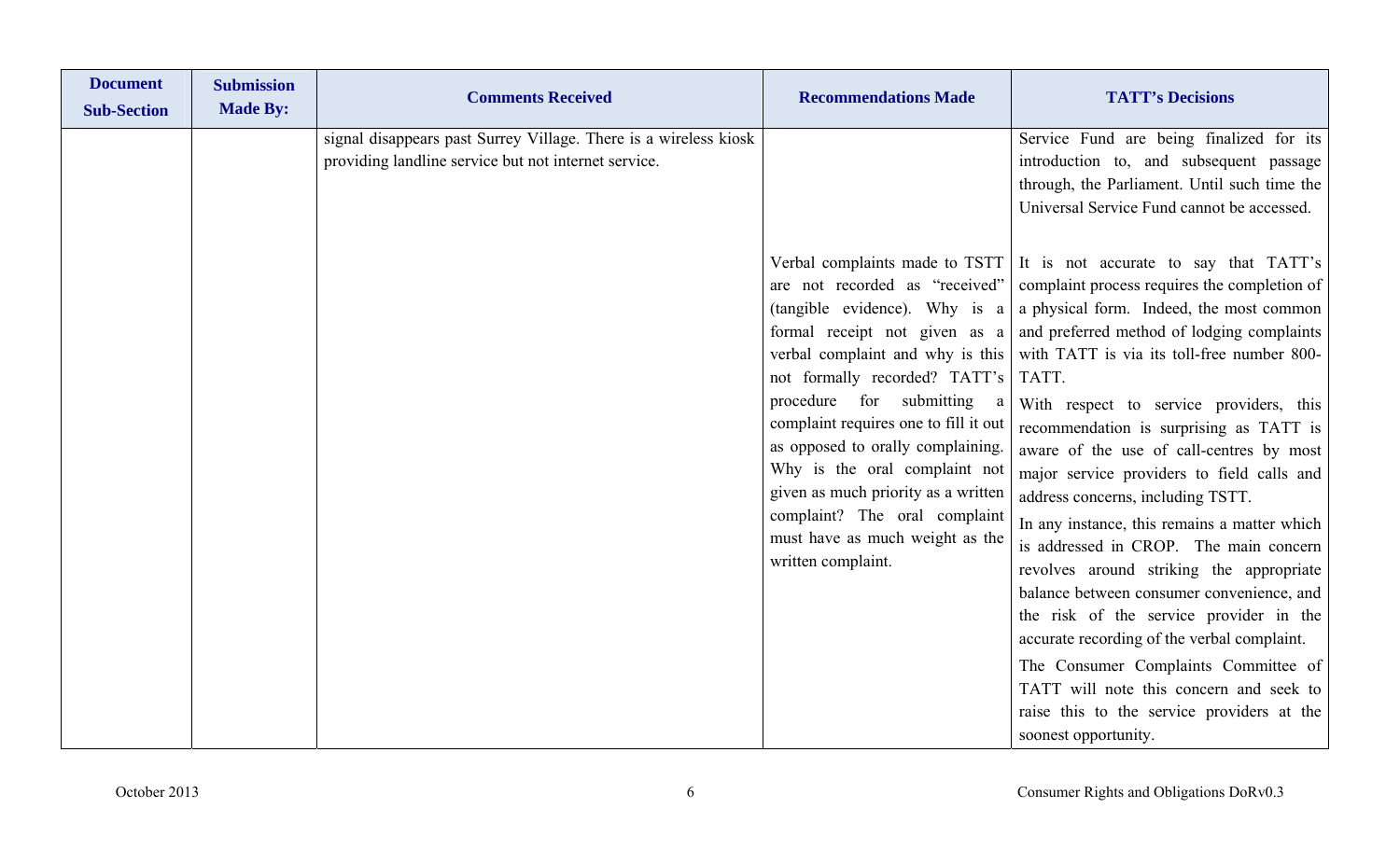| <b>Document</b><br><b>Sub-Section</b> | <b>Submission</b><br><b>Made By:</b> | <b>Comments Received</b>                                                                      | <b>Recommendations Made</b>     | <b>TATT's Decisions</b>                                                                                 |
|---------------------------------------|--------------------------------------|-----------------------------------------------------------------------------------------------|---------------------------------|---------------------------------------------------------------------------------------------------------|
|                                       | Mr. A. Alfonso                       | Santa Cruz experienced identical problems to Lopinot.                                         |                                 | The Authority's responses above<br>Noted.                                                               |
|                                       | (Santa Cruz)                         |                                                                                               |                                 | also apply.                                                                                             |
|                                       | Tobago                               | There is no significant coverage of mobile Internet in Tobago.                                |                                 | Noted. This matte will be considered as an<br>aspect of the roll-out obligations of<br>concessionaires. |
|                                       | Mr.<br>Nigel                         | The protection of consumers' with regards to health and safety                                |                                 | All radio transmitting CPE equipment to be                                                              |
|                                       | Cassimire:                           | is not addressed in the draft document. We have to ensure that                                |                                 | used by SPs require type approval from                                                                  |
|                                       | (CTU)                                | consumers are protected when installing CPE as well as                                        |                                 | TATT.                                                                                                   |
|                                       |                                      | exposure to radiation.                                                                        |                                 | The Authority also seeks to ensure that the                                                             |
|                                       |                                      |                                                                                               |                                 | maximum permissible exposure limits, as<br>defined by the Authority <sup>1</sup> , are not exceeded.    |
|                                       | Ms.                                  |                                                                                               | NPTA could invite them to the   | Noted.                                                                                                  |
|                                       | Gloria<br>Joseph                     | Concern that not many people have attended the consultations.<br>The time is not appropriate. | next meeting where they can get |                                                                                                         |
|                                       |                                      |                                                                                               | feedback.                       |                                                                                                         |
|                                       | Public                               | Bmobile has been operating in Trinidad and Tobago for                                         |                                 | While not commenting on the<br>Noted.                                                                   |
|                                       |                                      | years; therefore they should be providing a high quality of                                   |                                 | quality of service of the service provider                                                              |
|                                       |                                      | service.                                                                                      |                                 | specified, it is due to the customer's                                                                  |
|                                       |                                      |                                                                                               |                                 | expectation of a high quality service, that the                                                         |
|                                       |                                      |                                                                                               |                                 | Authority proposes the establishment of<br>minimum Customer Quality of Service                          |
|                                       |                                      |                                                                                               |                                 | Standards.                                                                                              |
|                                       |                                      | Cell tower radiation hazards: The cancer causing problems                                     |                                 | The Authority seeks to ensure that the                                                                  |
|                                       |                                      | by cell towers; there are cell towers in close proximity to                                   |                                 | maximum permissible exposure limits, as                                                                 |

<sup>1</sup> *Interim Maximum Permissible Exposure Limits for Radiofrequency Radiation in Trinidad and Tobago*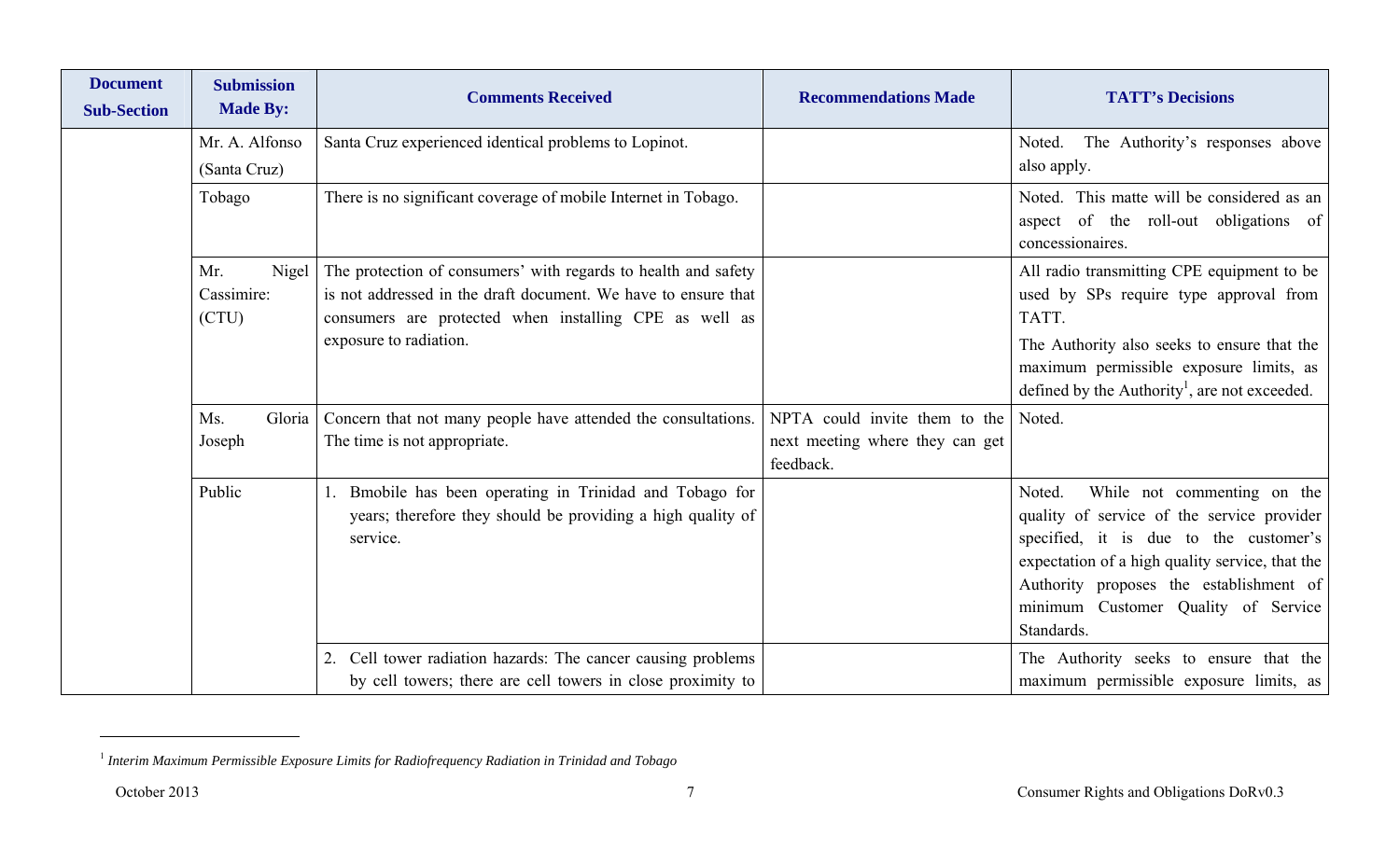| <b>Document</b><br><b>Sub-Section</b> | <b>Submission</b><br><b>Made By:</b> | <b>Comments Received</b>                                                                                                                                                                                                                                         | <b>Recommendations Made</b> | <b>TATT's Decisions</b>                                                                                                                                                                                                                                                                                       |
|---------------------------------------|--------------------------------------|------------------------------------------------------------------------------------------------------------------------------------------------------------------------------------------------------------------------------------------------------------------|-----------------------------|---------------------------------------------------------------------------------------------------------------------------------------------------------------------------------------------------------------------------------------------------------------------------------------------------------------|
|                                       |                                      | each other. Educate the public on the results of<br>investigations on potential health and safety issues (cancer)<br>caused by radiation from cell towers. Proliferation of cell<br>towers. How does TATT deal with this?                                        |                             | defined by the Authority, are not exceeded.<br>The Authority publishes RFR reports so as<br>to notify the public that such RF exposure is<br>within scientifically accepted tolerances.                                                                                                                       |
|                                       |                                      | There is no identification of which Service Provider the cell<br>3.<br>towers belong to (Digicel or Bmobile). In other countries,<br>they would have investigated the matter. We need to do our<br>own investigation and publish the results.                    |                             | There is no matter for investigation. The<br>Authority is aware of the owner/ operator of<br>all towers and radio frequency transmitting<br>arrays in Trinidad and Tobago.                                                                                                                                    |
|                                       |                                      | 4. Cell tower radiation levels have been published in the<br>newspapers. Do we carry out surveys to ensure that there is<br>good mobile coverage/reception and Quality of Service<br>throughout the country?                                                     |                             | Yes, the Authority from time to time<br>performs such surveys. While there are key<br>performance indicators to which the service<br>providers must adhere in their Concession,<br>among the objectives of this consultation is<br>have such minimum performance<br>to<br>standards enshrined in Regulations. |
|                                       |                                      | Appreciation is shown to the Service Providers for<br>5.<br>providing free Internet services to the schools. Service<br>Providers should provide wireless Internet access to the<br>schools. We should implement e-education so students can<br>do exams online. |                             | ICT applications such as "e-education" are<br>outside the scope of the Authority's statutory<br>Such is under the remit of the<br>remit.<br>Ministry of Education.                                                                                                                                            |
|                                       |                                      | What compensation or what can Service Providers do in the<br>6.<br>interim to facilitate a customer from being without service<br>for 48 hours?                                                                                                                  |                             | It is to facilitate the identification of such<br>"black outs"<br>and ensure<br>that<br>such<br>occurrences are limited that prompts the<br>Authority's consideration of the CROP<br>framework.                                                                                                               |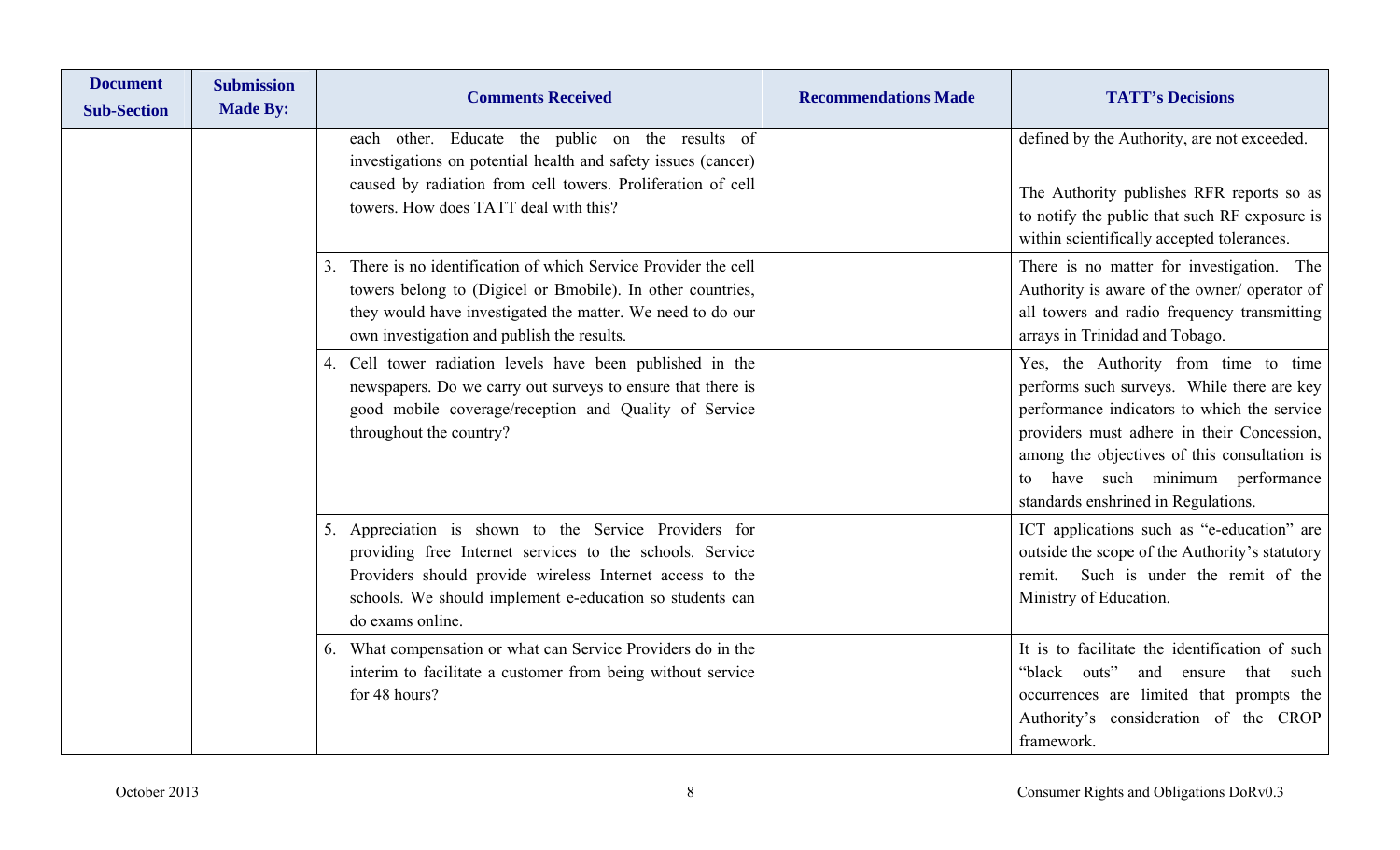| <b>Document</b><br><b>Sub-Section</b> | <b>Submission</b><br><b>Made By:</b> | <b>Comments Received</b>                                                                                          | <b>Recommendations Made</b> | <b>TATT's Decisions</b>                                                                                                                                                                                                                                                                                                                                                                                                                    |
|---------------------------------------|--------------------------------------|-------------------------------------------------------------------------------------------------------------------|-----------------------------|--------------------------------------------------------------------------------------------------------------------------------------------------------------------------------------------------------------------------------------------------------------------------------------------------------------------------------------------------------------------------------------------------------------------------------------------|
|                                       |                                      | 7. What can TATT do about local advertising on foreign<br>stations? This should be included in the CROP document. |                             | This is generally outside the purview of the<br>Authority's statutory remit. Such a practice<br>is pursuant to the commercial content<br>agreements between the local re-transmitter<br>of the signal and the rights holder of the<br>signal.<br>The Authority may only intervene if it has<br>reason to believe that the practice is being<br>implemented without the appropriate<br>authorization of the rights holder of the<br>signal. |
|                                       |                                      | 8. Having credit card identity stolen.                                                                            |                             | This problem is outside the remit of the<br>Authority's statutory function. This matter is<br>addressed in statute by the Electronic Funds<br>Transfer Crime Act of 2000, for which the<br>responsible agency is the Trinidad and<br>Tobago Police Service.                                                                                                                                                                                |
|                                       |                                      | 9. We need a policy of Internet activities.                                                                       |                             | The term "Internet activities" is extremely<br>broad, and the development of such a policy<br>would first require a more precise<br>interpretation of its scope.<br>Generally, outside of regulatory oversight of<br>the provision of Internet access to the public<br>by authorized service providers, "Internet<br>activities" are outside of the statutory remit<br>of the Authority.                                                   |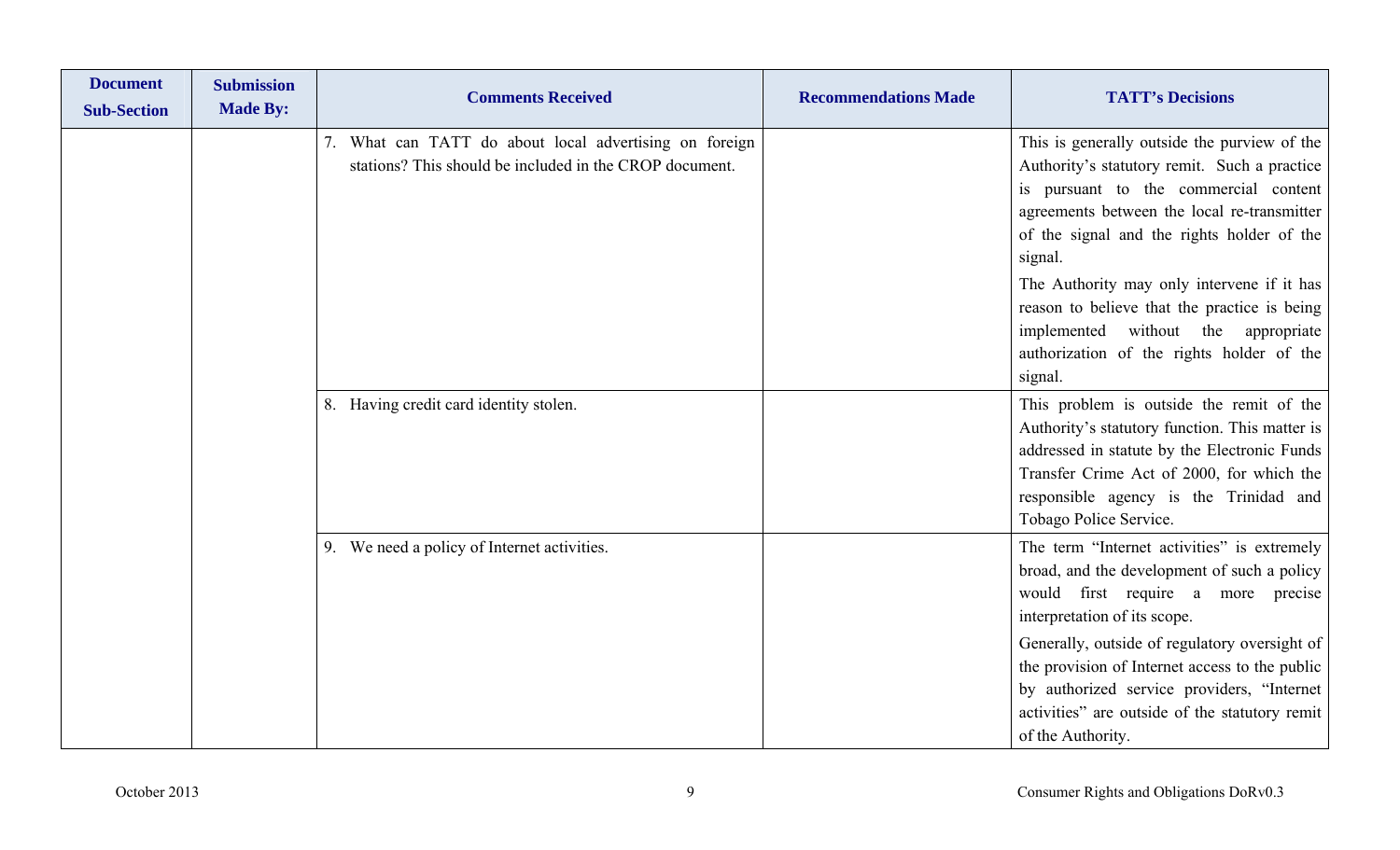| <b>Document</b><br><b>Sub-Section</b> | <b>Submission</b><br><b>Made By:</b> | <b>Comments Received</b>                                                                                                                                                          | <b>Recommendations Made</b> | <b>TATT's Decisions</b>                                                                                                                                                                                                                                                                                                                                      |
|---------------------------------------|--------------------------------------|-----------------------------------------------------------------------------------------------------------------------------------------------------------------------------------|-----------------------------|--------------------------------------------------------------------------------------------------------------------------------------------------------------------------------------------------------------------------------------------------------------------------------------------------------------------------------------------------------------|
|                                       |                                      | 10. The fee is too high for a business line for fixed, Internet.                                                                                                                  |                             | Noted. However, this is not an issue for<br>CROP.                                                                                                                                                                                                                                                                                                            |
|                                       |                                      | 11. Harassment text messages from persons. How does TATT<br>deal with this?                                                                                                       |                             | This is a matter for the Trinidad and Tobago<br>Police Service.                                                                                                                                                                                                                                                                                              |
|                                       |                                      |                                                                                                                                                                                   |                             | The Authority only has jurisdiction over<br>unsolicited communications to customers<br>from Service Providers.                                                                                                                                                                                                                                               |
|                                       |                                      | 12. Fixed line customers receive bills for calls that they have<br>never made and eventually their phones are cut. What can<br>TATT do?                                           |                             | The customer, on suspecting that such an<br>incident has occurred, should initiate a<br>dispute with the Service Provider in<br>accordance with their procedures for<br>consumer complaints handling. If the<br>customer is still dissatisfied after this<br>process, the consumer has the right to seek<br>protection under Section 24 $(1)(i)$ of the Act. |
|                                       |                                      | 13. Representatives from Service Providers should be dressed or<br>provide identification so that a customer can recognize<br>them. For example, if someone comes from FLOW to my |                             | While this is a laudable comment, requiring<br>such from Service Providers is outside the<br>Authority's statutory powers.                                                                                                                                                                                                                                   |
|                                       |                                      | home, he should have identification showing he is<br>representing the Service Provider.                                                                                           |                             | It is good practice to request identification<br>from any representative prior to allowing<br>entry into one's resident.                                                                                                                                                                                                                                     |
|                                       |                                      | 14. [RE: Interception of Communication]<br>Why did TATT not make a public statement on what was<br>happening? Is the legislative intact to protect consumers?                     |                             | The Authority is in no way involved in the<br>process associated with any interception of<br>communications.                                                                                                                                                                                                                                                 |
|                                       |                                      | There is a major issue especially with the Freedom of<br>Information Act and the type of equipment being used by                                                                  |                             | Provisions relating to protecting the general<br>public are outlined in the Interception of                                                                                                                                                                                                                                                                  |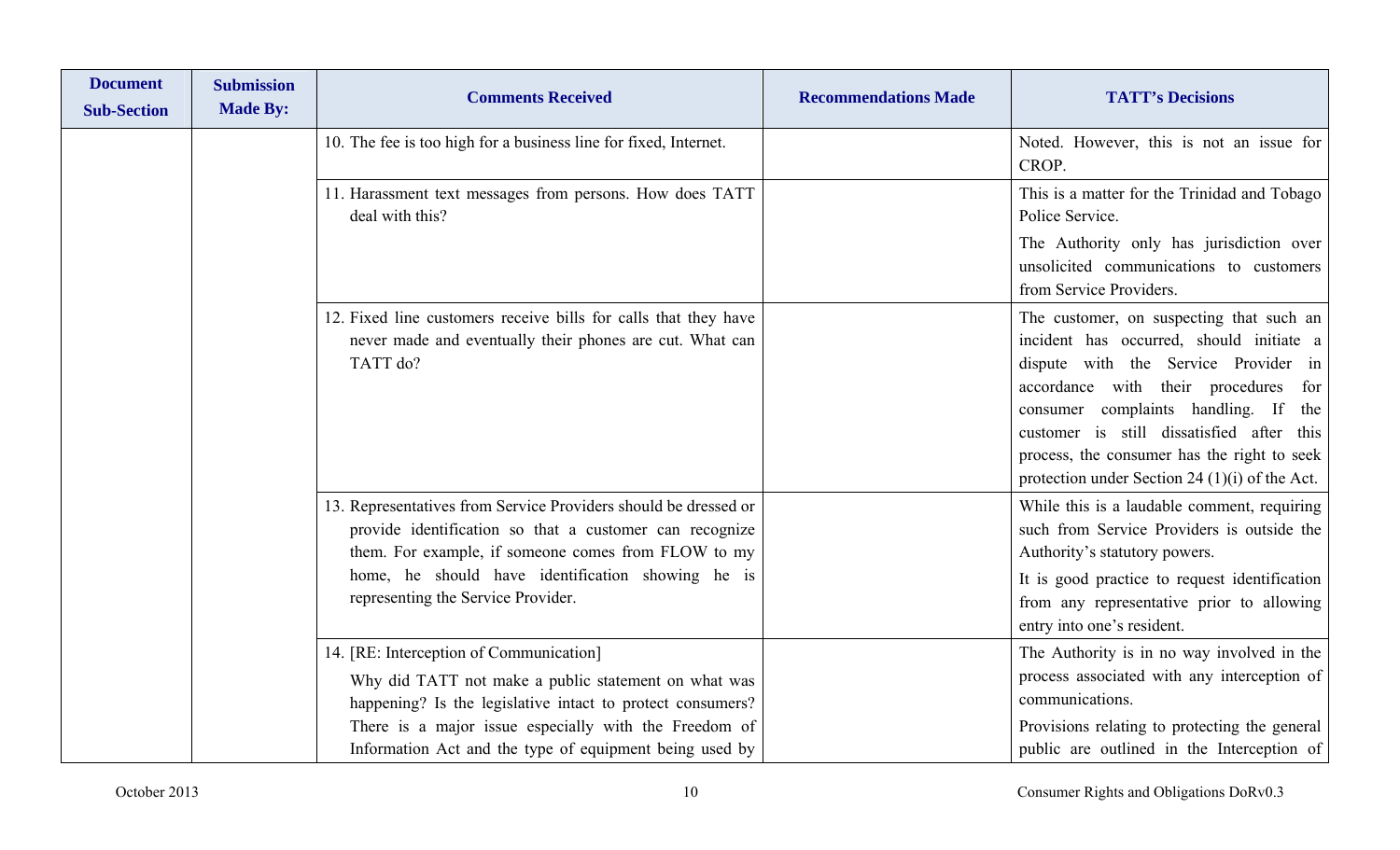| <b>Document</b><br><b>Sub-Section</b> | <b>Submission</b><br><b>Made By:</b> | <b>Comments Received</b>                                                                                           | <b>Recommendations Made</b> | <b>TATT's Decisions</b>                                                                                                                                                                                                                                                                                                                                                                                               |
|---------------------------------------|--------------------------------------|--------------------------------------------------------------------------------------------------------------------|-----------------------------|-----------------------------------------------------------------------------------------------------------------------------------------------------------------------------------------------------------------------------------------------------------------------------------------------------------------------------------------------------------------------------------------------------------------------|
|                                       |                                      | the State. How can TATT intervene to protect consumer<br>rights?                                                   |                             | Communications Act, 2011.                                                                                                                                                                                                                                                                                                                                                                                             |
|                                       |                                      | 15. Will the consumer still be protected under the 1985<br>Consumer Act/Bill?                                      |                             | The Consumer Act will protect persons in<br>transactions with respect to goods and<br>equipment which may or may not be related<br>to telecommunications.                                                                                                                                                                                                                                                             |
|                                       |                                      |                                                                                                                    |                             | the<br>enactment<br>of<br>appropriate<br>On<br>Regulations, both the Regulations and the<br>Consumer Protection Act will work in<br>tandem, such that CROP/ CQoS Regulations<br>will protect consumers and customers with<br>the<br>of<br>respect<br>to<br>provision<br>telecommunications services.                                                                                                                  |
|                                       |                                      | 16. SPs in the US have developed a framework to meet QoS.<br>Maybe TATT can consider this?                         |                             | The Authority has already considered many<br>of such frameworks in the development of<br>the CROP/ CQoS framework and the draft<br>Network QoS regulations.<br>Over time, the Authority will periodically<br>review the performance of sector participants<br>in maintaining and exceeding these<br>minimum QoS requirements, and determine<br>appropriate modifications to the framework<br>as may become necessary. |
|                                       |                                      | 17. British Parliament was debating the press hacking into the<br>phones and computers of the public. Do we have a |                             | Indeed, situations like these would fall under<br>the provisions of the Interception of                                                                                                                                                                                                                                                                                                                               |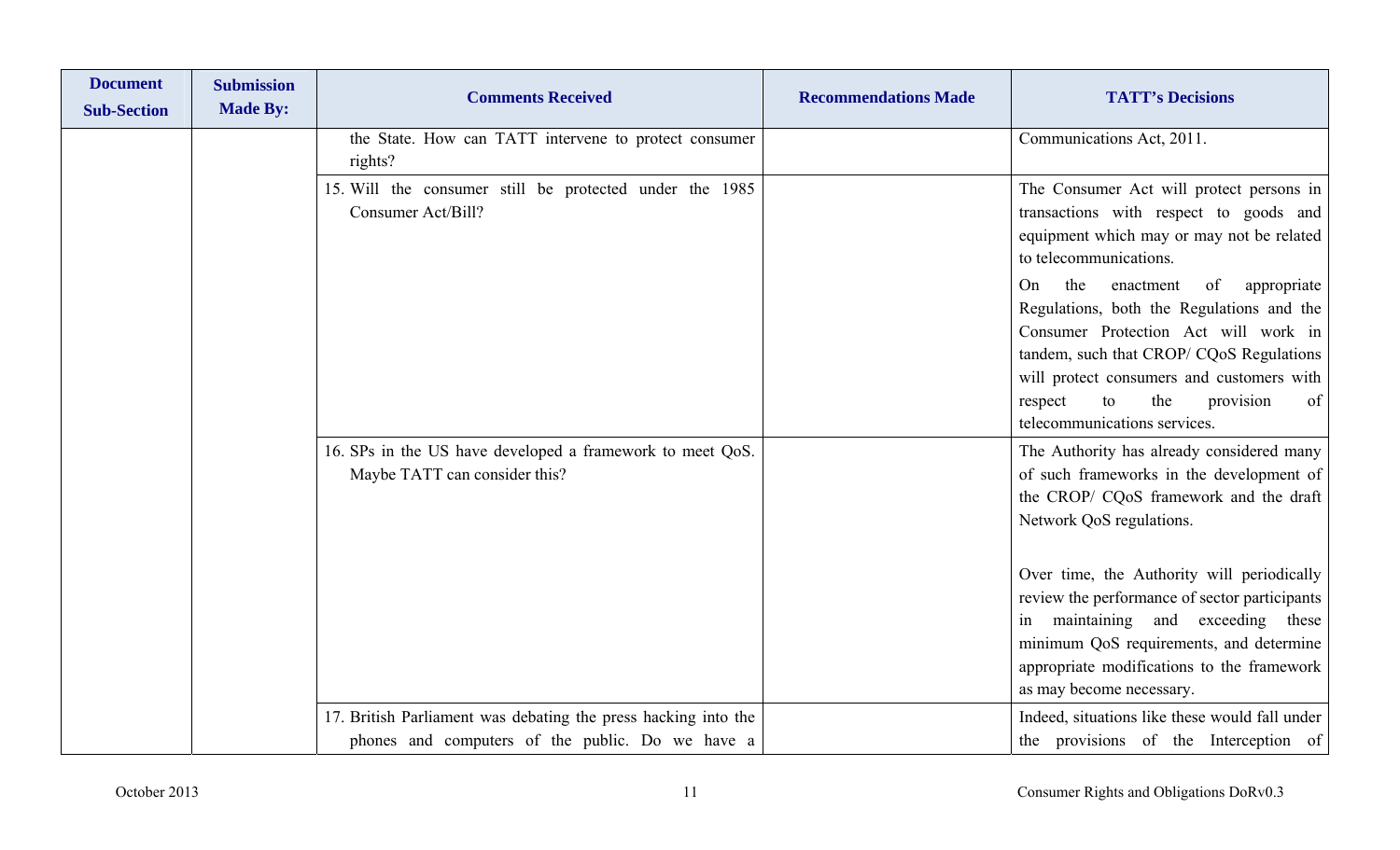| <b>Document</b><br><b>Sub-Section</b> | <b>Submission</b><br><b>Made By:</b> | <b>Comments Received</b>                                                                                                                                                                                                                      | <b>Recommendations Made</b> | <b>TATT's Decisions</b>                                                                                                                                                                                                                                                               |
|---------------------------------------|--------------------------------------|-----------------------------------------------------------------------------------------------------------------------------------------------------------------------------------------------------------------------------------------------|-----------------------------|---------------------------------------------------------------------------------------------------------------------------------------------------------------------------------------------------------------------------------------------------------------------------------------|
|                                       |                                      | legislation to prevent this?                                                                                                                                                                                                                  |                             | Communications Act, 2011. The Authority<br>has no jurisdiction with the implementation<br>of that Act.                                                                                                                                                                                |
|                                       |                                      | 18. The SPs should publish reports on their QoS to the public.                                                                                                                                                                                |                             | Noted.                                                                                                                                                                                                                                                                                |
|                                       |                                      |                                                                                                                                                                                                                                               |                             | It is the Authority's proposal that with the<br>enactment of the CQoS, the Authority itself<br>would ensure such reports are published in<br>the future. The Authority will also endeavor<br>the Service Providers to do the same.                                                    |
|                                       |                                      | 19. Does CROP have a process so that evidence could stand up<br>in court when it comes to protecting the consumers?                                                                                                                           |                             | The information collected by the<br>Yes.<br>Authority pursuant to the provisions of the<br>CQoS Framework would be used to make<br>determinations<br>Service<br>on<br>Provider<br>performance which would form the basis of<br>any legal proceedings via the Regulatory<br>Framework. |
|                                       |                                      | 20. Can we through moral-suasion provide help to differently-<br>abled people so that SPs can provide help to the differently-<br>abled people?                                                                                               |                             | The Authority has included such<br>Yes.<br>considerations within the Universal Service<br>framework.                                                                                                                                                                                  |
|                                       |                                      | 21. Is there enough capacity by Internet SPs to supply Internet<br>to schools?                                                                                                                                                                |                             | Yes.                                                                                                                                                                                                                                                                                  |
|                                       |                                      | 22. TATT needs to draw upon international standards and<br>policies when drafting policies. The Consumer Act has first<br>adopted Moral Suasion and thus Consumer Division could<br>not implement or take action. This should not happen with |                             | The Authority's policies are based on<br><b>International Standards.</b>                                                                                                                                                                                                              |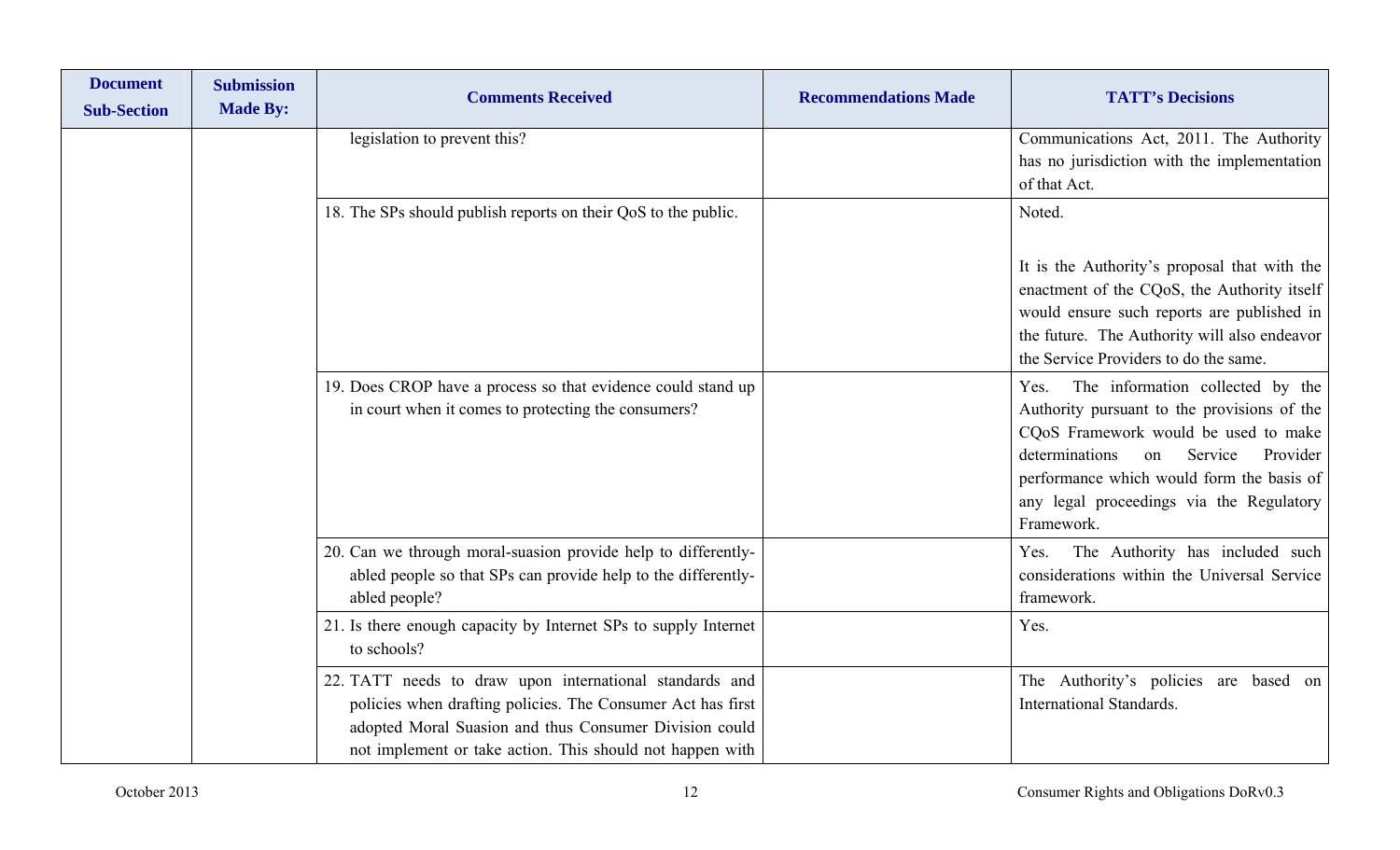| <b>Document</b><br><b>Sub-Section</b> | <b>Submission</b><br><b>Made By:</b> | <b>Comments Received</b>                                                                                                                                           | <b>Recommendations Made</b>                            | <b>TATT's Decisions</b>                                                                                                                                                                                                                                                                                                                                                                                                                                                                                                                           |
|---------------------------------------|--------------------------------------|--------------------------------------------------------------------------------------------------------------------------------------------------------------------|--------------------------------------------------------|---------------------------------------------------------------------------------------------------------------------------------------------------------------------------------------------------------------------------------------------------------------------------------------------------------------------------------------------------------------------------------------------------------------------------------------------------------------------------------------------------------------------------------------------------|
|                                       |                                      | CROP.                                                                                                                                                              |                                                        | CROP is in the first stage of creating its<br>Regulations which will have the force of<br>law. "Moral suasion" will not be an issue.                                                                                                                                                                                                                                                                                                                                                                                                              |
|                                       |                                      | 23. TATT's documents should be reviewed every three years.                                                                                                         | A clause should be put in the<br>CROP to reflect this. | The documents are continuously<br>Noted.<br>under review, and amendments will be<br>recommended as and when required.                                                                                                                                                                                                                                                                                                                                                                                                                             |
|                                       |                                      | Why has the Act, CROP and regulations not been<br>implemented?                                                                                                     |                                                        | The Act has been implemented. CROP, with<br>its associated Regulations, when passed by<br>Parliament, will be implemented.                                                                                                                                                                                                                                                                                                                                                                                                                        |
|                                       |                                      | 24. The quality of programming and reporting where persons<br>are accused of wrongdoing (Ian Alleyne). How can we<br>improve this?                                 |                                                        | Broadcast Complaints will be covered in the<br><b>Broadcast Code.</b>                                                                                                                                                                                                                                                                                                                                                                                                                                                                             |
|                                       | Club<br>Rotary<br>Chaguanas          | 1. The Policy document has the words "shall" and "should".<br>To what extent does TATT ensure that SPs provide services<br>to meet the expectations of the public? |                                                        | The Authority shall undertake a variety of<br>monitoring activities, from Surveys to<br>technical audits, to facilitate adequate<br>monitoring of Service Provider performance<br>in accordance with this Framework.<br>As regulations will be legally binding on the<br>Service Providers, through such monitoring<br>and associated compliance action the<br>Authority can ensure that Service Providers<br>are meeting minimum service standards.<br>Consistent breach of any regulation would<br>warrant recourse pursuant to such regulation |
|                                       | Mr.<br>Cagney                        | Installation: When a Service Provider comes to install a service,                                                                                                  |                                                        | as well as the Telecommunications Act.<br>Noted. The Authority shall seek to impress                                                                                                                                                                                                                                                                                                                                                                                                                                                              |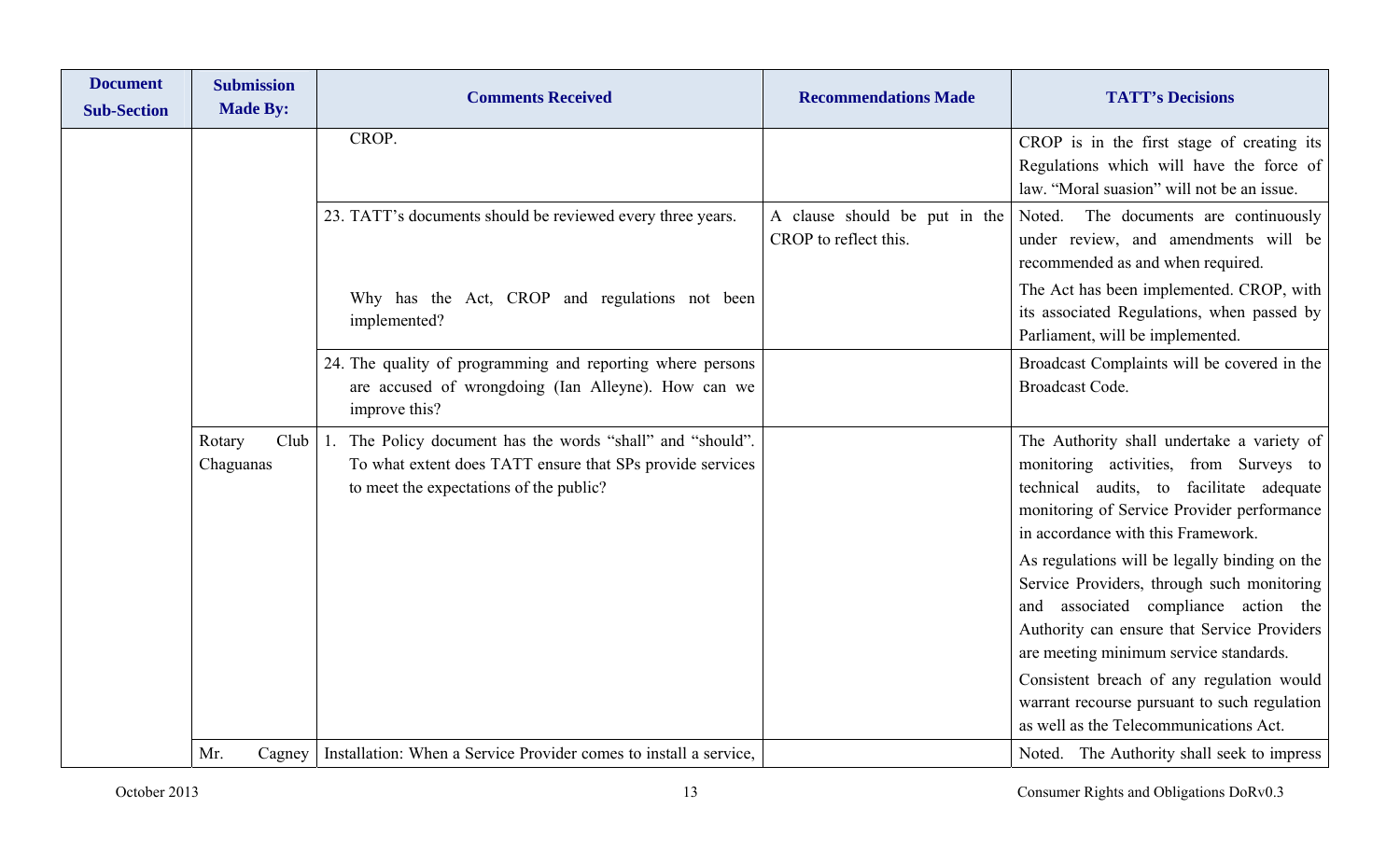| <b>Document</b><br><b>Sub-Section</b> | <b>Submission</b><br><b>Made By:</b> | <b>Comments Received</b>                                                                                                                                                                                                                                                                                | <b>Recommendations Made</b> | <b>TATT's Decisions</b>                                                                                                                                         |
|---------------------------------------|--------------------------------------|---------------------------------------------------------------------------------------------------------------------------------------------------------------------------------------------------------------------------------------------------------------------------------------------------------|-----------------------------|-----------------------------------------------------------------------------------------------------------------------------------------------------------------|
|                                       | Casimire                             | they should give the customer a contact number for the Service<br>Provider and for TATT in case they are not satisfied with the<br>service.                                                                                                                                                             |                             | upon the Service Providers the benefits of<br>such.                                                                                                             |
|                                       |                                      | New services which are launched: Service Providers sometimes<br>when installing services knock holes in people's walls. The<br>Customer Service Representative should inform customers of<br>potential damage to their property which can occur to facilitate<br>installation before that installation. |                             | Noted. The Authority shall seek to impress<br>upon the Service Providers the benefits of<br>such.                                                               |
|                                       |                                      | Piloting of Service: The SPs should be asked to pilot the new<br>service and get feedback before launching the service<br>nationally.                                                                                                                                                                   |                             | Noted. While this is a laudable comment,<br>requiring such from Service Providers is<br>outside the Authority's statutory powers.                               |
|                                       | Trinidad<br>and<br>Tobago Express    | 1. How can people switch networks without switching<br>numbers? Is it feasible to keep my mobile number if I<br>change my Service Provider?                                                                                                                                                             |                             | Consumers can switch networks without<br>switching numbers by using a service called<br>"Number Portability".                                                   |
|                                       |                                      |                                                                                                                                                                                                                                                                                                         |                             | The Authority is well on the way to ensuring<br>Number Portability is introduced in the<br>domestic landscape.                                                  |
|                                       |                                      | 2. What penalties can be implemented when there are breaches<br>to the CROP? What penalties for SPs who neglect<br>proposals?                                                                                                                                                                           |                             | CROP will be converted into regulations and<br>these will specify all penalties for breaches,<br>which will be in accordance with that<br>enabled by the Act.   |
|                                       | Ms.<br>Carol<br>Sankar               | 1. We do not get 99.9 % coverage by SPs especially by<br>Bmobile. If consumers cannot get coverage, who do we<br>complain to?                                                                                                                                                                           |                             | First, the person should complain to the<br>service provider.<br>If there is no resolution at that time, the<br>customer may then complain to the<br>Authority. |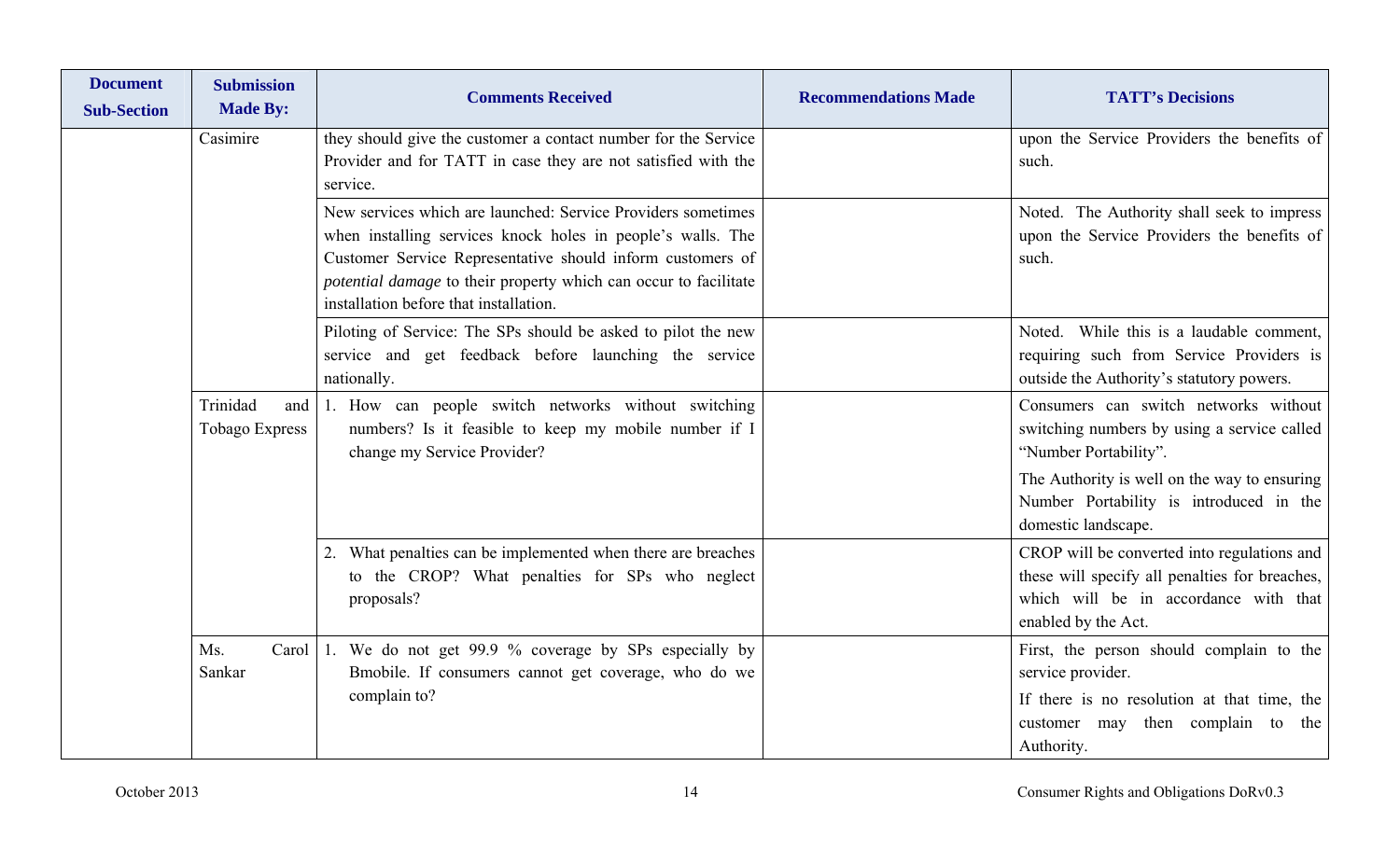| <b>Document</b><br><b>Submission</b><br><b>Made By:</b><br><b>Sub-Section</b> | <b>Comments Received</b>                                                                                                                                                                                                                                            | <b>Recommendations Made</b> | <b>TATT's Decisions</b>                                                                                                                                                                                                                                                                                                                                                                                                                                                                                                                                                                                                                                                                                                                                                                                                                                                                                                             |
|-------------------------------------------------------------------------------|---------------------------------------------------------------------------------------------------------------------------------------------------------------------------------------------------------------------------------------------------------------------|-----------------------------|-------------------------------------------------------------------------------------------------------------------------------------------------------------------------------------------------------------------------------------------------------------------------------------------------------------------------------------------------------------------------------------------------------------------------------------------------------------------------------------------------------------------------------------------------------------------------------------------------------------------------------------------------------------------------------------------------------------------------------------------------------------------------------------------------------------------------------------------------------------------------------------------------------------------------------------|
|                                                                               |                                                                                                                                                                                                                                                                     |                             | To note: this is an issue related to Universal<br>Service and the roll-out obligations of<br>mobile service providers which are<br>addressed in their respective frameworks.                                                                                                                                                                                                                                                                                                                                                                                                                                                                                                                                                                                                                                                                                                                                                        |
|                                                                               | 2. The call drop rate in CROP is still high; 4% call drop rate is<br>high on an individual basis. How does TATT address<br>dropped calls and what recourse do people have? How does<br>TATT collect data about dropped calls? What does network<br>drop calls mean? |                             | The Call drop rate (and any other metric<br>identified) is based on a rate network wide,<br>and not on an individual basis. Accordingly,<br>in a test period, while across the entire<br>network there may be a reported drop call<br>rate of 4%, most individuals on the network<br>will experience a call drop rate which varies<br>from that benchmark, usually less than such,<br>depending on their specific usage patterns<br>and locations of use.<br>The Authority monitors performance of the<br>concessionaires' networks from time to time.<br>Where performance metrics are consistently<br>not met, the service providers will be<br>required to address the matter in lieu of<br>being subject to penalties, as proposed in this<br>Framework<br>There are methodologies of network testing<br>utilized within the profession which will<br>facilitate the Authority collecting the<br>relevant data for these tests. |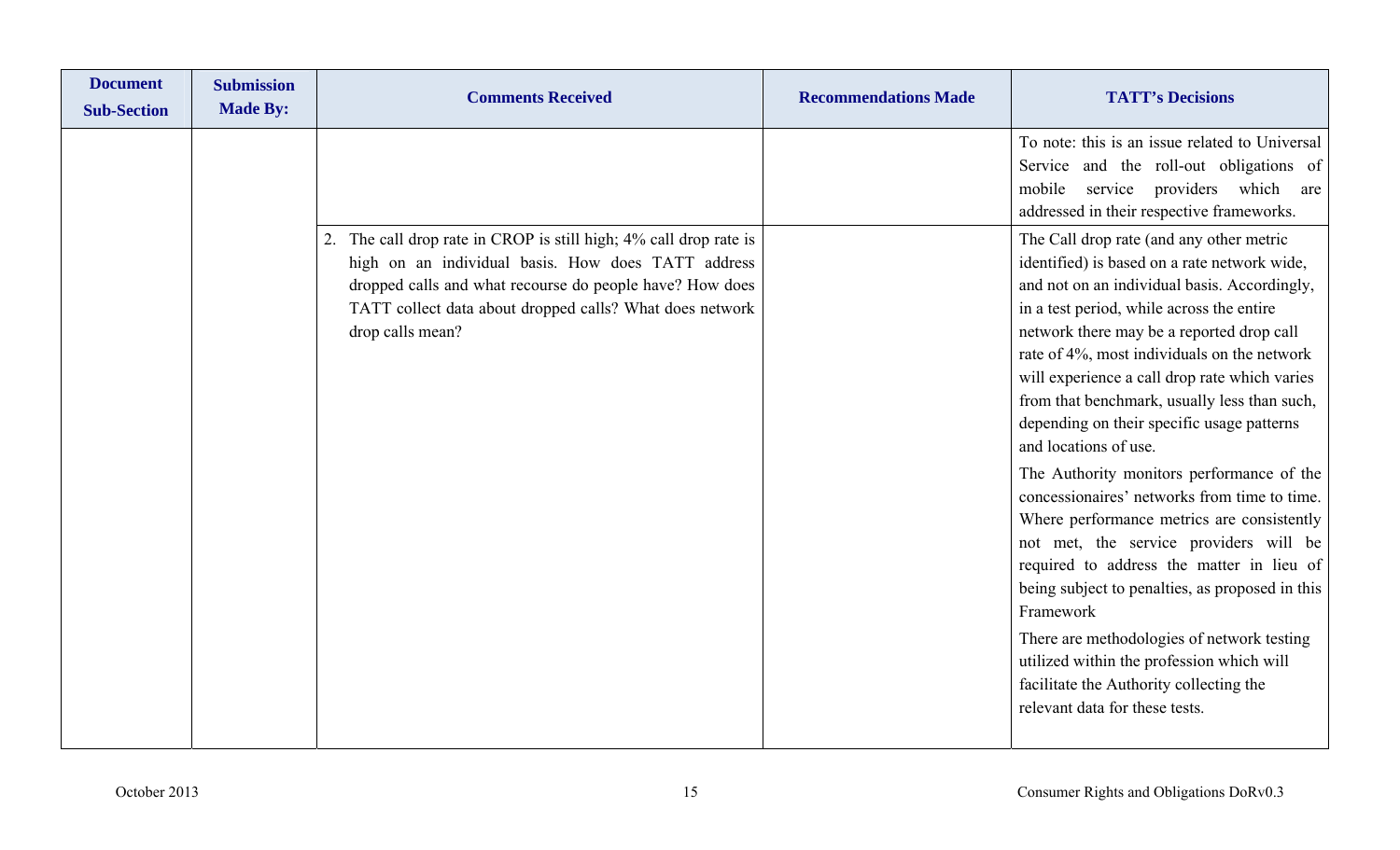| <b>Document</b><br><b>Sub-Section</b> | <b>Submission</b><br><b>Made By:</b>            | <b>Comments Received</b>                                                                                                                                                                                                                                                                                                                                                                                                   | <b>Recommendations Made</b> | <b>TATT's Decisions</b>                                                                                                                                                                                                                                                                                                                                                                                                                                                                                                                                                                                                                                                                                                                                                                              |
|---------------------------------------|-------------------------------------------------|----------------------------------------------------------------------------------------------------------------------------------------------------------------------------------------------------------------------------------------------------------------------------------------------------------------------------------------------------------------------------------------------------------------------------|-----------------------------|------------------------------------------------------------------------------------------------------------------------------------------------------------------------------------------------------------------------------------------------------------------------------------------------------------------------------------------------------------------------------------------------------------------------------------------------------------------------------------------------------------------------------------------------------------------------------------------------------------------------------------------------------------------------------------------------------------------------------------------------------------------------------------------------------|
|                                       |                                                 | Two days is a long period of time to go without service.<br>3.<br>People rely on phone service as their bread and butter. Can<br>persons or businesses seek redress on this downtime? Fault<br>repair time should be shorter. There should be a procedure<br>for SPs to repair faulty services. Also, if a phone stops<br>working, can the Service Provider provide another handset<br>while your phone is being repaired? |                             | However, the key performance<br>Noted.<br>indicator is based on the realistic external<br>factors which would face a service provider<br>in achieving the identified target.<br>Currently, the Authority cannot mandate<br>rebates to consumers for such downtime.<br>Service Providers may consider such<br>however as part of the Complaint Resolution<br>Process, which happens from time to time.<br>Service Providers do have internal<br>procedures to address faults, which should<br>be in keeping with Key Performance<br>Indicators.<br>The question of the service provider<br>providing a temporary replacement handset<br>a matter of commercial customer<br>satisfaction programmes and the Authority<br>believes such discretion should not be<br>subject to regulatory intervention. |
|                                       | Andrea<br>Ms.<br>Pierre<br>Jack:<br><b>NPTA</b> | Does CROP cover stores selling handsets that usually come<br>with accessories but these accessories are instead sold<br>separately?                                                                                                                                                                                                                                                                                        |                             | This issue is outside the scope of the<br>Authority and should be referred to<br>Consumer's Division, Ministry of Legal<br>Affairs.<br>A new section in the revised CROP has been<br>inserted to make this clearer to all parties.                                                                                                                                                                                                                                                                                                                                                                                                                                                                                                                                                                   |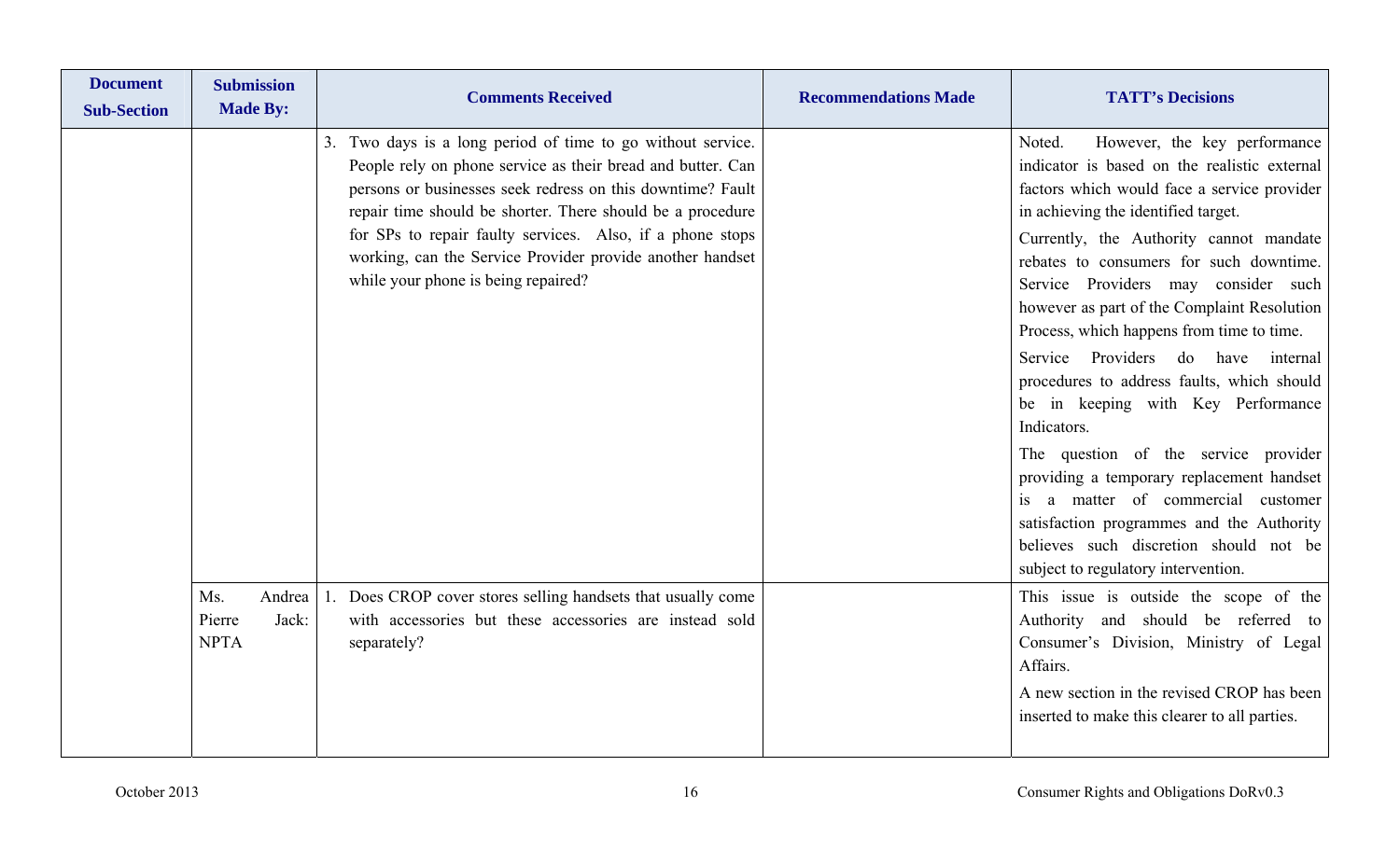| <b>Document</b><br><b>Sub-Section</b> | <b>Submission</b><br><b>Made By:</b> | <b>Comments Received</b>                                                                                                                                                                                                                                                                                                                                                                                                                                                                                                                          | <b>Recommendations Made</b>                                                                          | <b>TATT's Decisions</b>                                                                                                                                                                                                                                                                           |
|---------------------------------------|--------------------------------------|---------------------------------------------------------------------------------------------------------------------------------------------------------------------------------------------------------------------------------------------------------------------------------------------------------------------------------------------------------------------------------------------------------------------------------------------------------------------------------------------------------------------------------------------------|------------------------------------------------------------------------------------------------------|---------------------------------------------------------------------------------------------------------------------------------------------------------------------------------------------------------------------------------------------------------------------------------------------------|
|                                       |                                      | 2. Does the policy cover dual SIM phones and the operations<br>of those? People are having problems with sending MMS<br>etc. With dual SIM phones, does this document deal with<br>this?                                                                                                                                                                                                                                                                                                                                                          |                                                                                                      | The CROP does not cover dual SIM phones.<br>Concerns of this nature are outside the remit<br>of the Authority and should be referred to<br>Consumer's Division, Ministry of Legal<br>Affairs.<br>A new section in the revised CROP has been<br>inserted to make this clearer to all parties       |
|                                       |                                      | <b>Section 1 INTRODUCTION</b>                                                                                                                                                                                                                                                                                                                                                                                                                                                                                                                     |                                                                                                      |                                                                                                                                                                                                                                                                                                   |
| <b>Introduction</b>                   | CCTL (FLOW)                          | CCTL is pleased to provide input to the development of the The draft policy should be<br>Consumer Rights and Obligation Policy. In formulating such a revisited and consideration given<br>policy, due consideration must be given to the level of market   to the market requirements based  <br>competition and the cost that the regulatory measure is likely to<br>have on the market.<br>Historically, the purpose of regimes such as what is being<br>proposed by TATT was to ensure adequate service quality in a<br>monopoly environment. | of<br>the<br>level<br>on<br>market<br>competition.                                                   | The Authority agrees with this principle, and<br>has given consideration to the level of<br>market competition, international precedent<br>and the cost of the measures proposed in the<br>implementation of CROP/CQoS framework.                                                                 |
|                                       |                                      | By its very nature, market competition drives improved quality<br>of service. A review of global market trends will reveal that as<br>competition develops, quality of service regulations, along<br>with other aspects of regulations are relaxed. This occurred<br>in the Canadian market as noted in "Telecom Decision CRTC                                                                                                                                                                                                                    | factored into the decision. We<br>would also recommend that the<br>Authority conduct a careful study | Cost considerations should also be The Authority agrees with the premise that<br>as "competition develops, quality of service<br>regulations, along with other aspects of<br>regulations [should be] relaxed" tending<br>of what obtains in more mature towards co-regulatory and self-regulatory |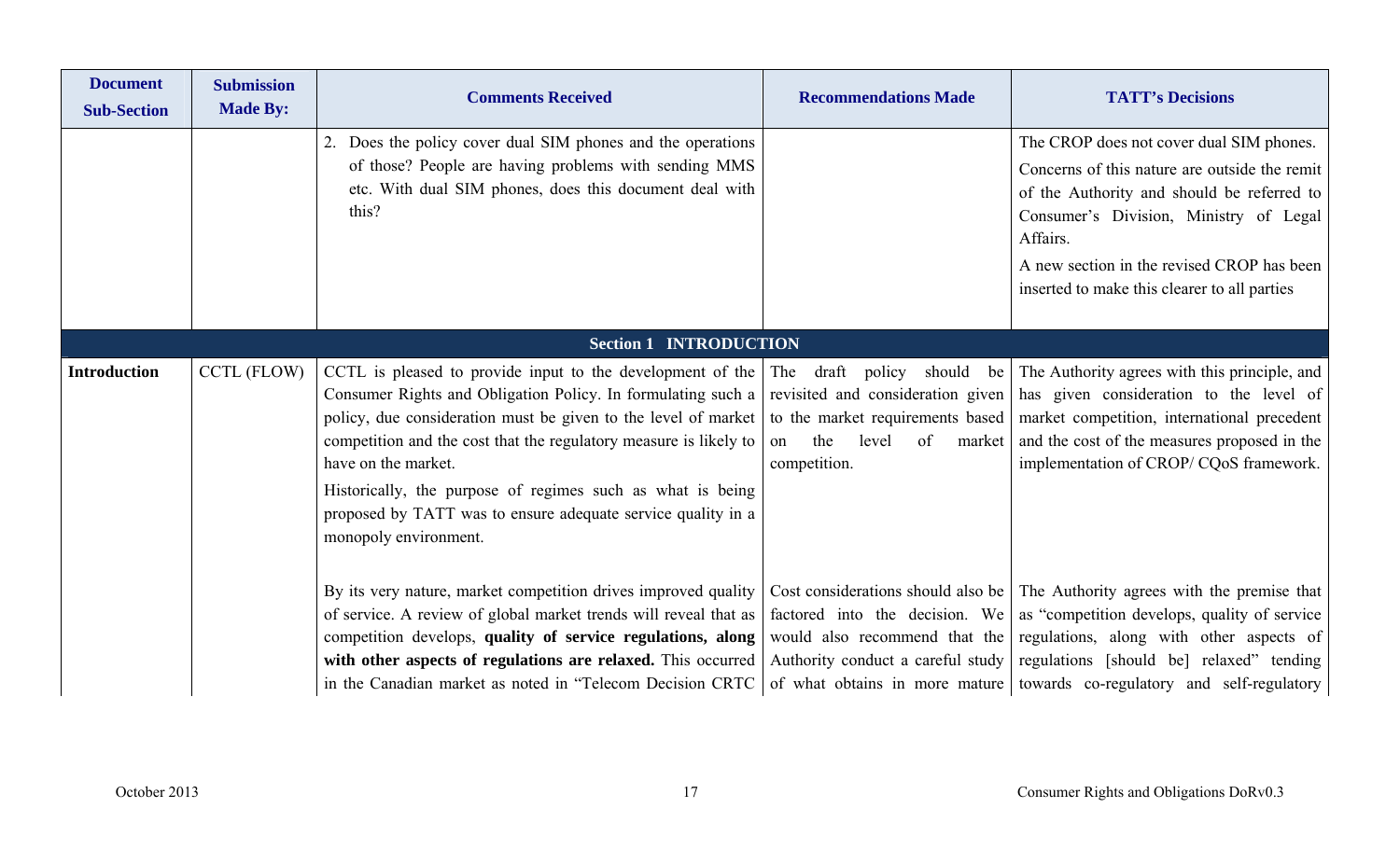| <b>Document</b><br><b>Sub-Section</b> | <b>Submission</b><br><b>Made By:</b> | <b>Comments Received</b>                                                                                                                                                                                                                                                                                                                                                                                                                                                                                                                    | <b>Recommendations Made</b>                                                                                                                                                                                                                | <b>TATT's Decisions</b>                                                                                                                                                                                                                                                                                                                                                                                                                               |
|---------------------------------------|--------------------------------------|---------------------------------------------------------------------------------------------------------------------------------------------------------------------------------------------------------------------------------------------------------------------------------------------------------------------------------------------------------------------------------------------------------------------------------------------------------------------------------------------------------------------------------------------|--------------------------------------------------------------------------------------------------------------------------------------------------------------------------------------------------------------------------------------------|-------------------------------------------------------------------------------------------------------------------------------------------------------------------------------------------------------------------------------------------------------------------------------------------------------------------------------------------------------------------------------------------------------------------------------------------------------|
|                                       |                                      | 2008-105 <sup>"</sup> . Similar trends are observed in the USA and UK. In<br>the US, the Federal Communications Commission (FCC) does<br>not impose service quality standards on operators but monitors<br>based on quality of service data submitted annually by<br>operators. The UK approach is based on the annual publication<br>of survey results examining specific aspects of the consumer<br>experience. What TATT is proposing encompasses all the<br>approaches mentioned above and more. The proposal is simply<br>unrealistic. | jurisdictions.<br>regulatory<br>In <sub>1</sub><br>evaluating what tools to apply in<br>this market, greater focus should<br>given to self-regulatory<br>be<br>approaches that are in line with the<br>level of competition in the market. | However, mindful of the existing<br>regimes.<br>state of competition in the major sub<br>markets, at this time the Authority does not<br>believe that its approach of prescribing<br>minimum standards of performance is<br>counter to the above cited principle. In the<br>long term, competitive market forces are<br>expected to drive Customer Service and QoS<br>performance to higher levels beyond the<br>minimum standards identified herein. |
|                                       |                                      | In developing regulations good regulatory practice demands that<br>due consideration be given to the market context and that an<br>appropriate balance be struck between the cost of establishing<br>and maintaining the regulatory tool against the benefits to be<br>derived by the market as a whole.                                                                                                                                                                                                                                    |                                                                                                                                                                                                                                            | The Authority agrees to the identified "good<br>regulatory practice" cited.                                                                                                                                                                                                                                                                                                                                                                           |
|                                       |                                      | Additionally with respect to the current draft we find the policy<br>quite prescriptive. Specific examples are cited in the body of our<br>response. In these instances we believe that broad guidelines<br>will be helpful, leaving service providers the flexibility to<br>manage their businesses. We also believe that while the Draft<br>Policy covers a wide range of potential consumer rights issues it                                                                                                                             |                                                                                                                                                                                                                                            | The monitoring for compliance as it relates<br>to critical CROP issues such as validation of<br>QoS reports, may be done in the form of<br>audits and other technical exercises. Prior<br>versions of CROP did not mention audits<br>processes as such technical exercises are                                                                                                                                                                        |

<sup>2 1</sup> Ref: http://www.crtc.gc.ca/eng/archive/2008/dt2008-105.htm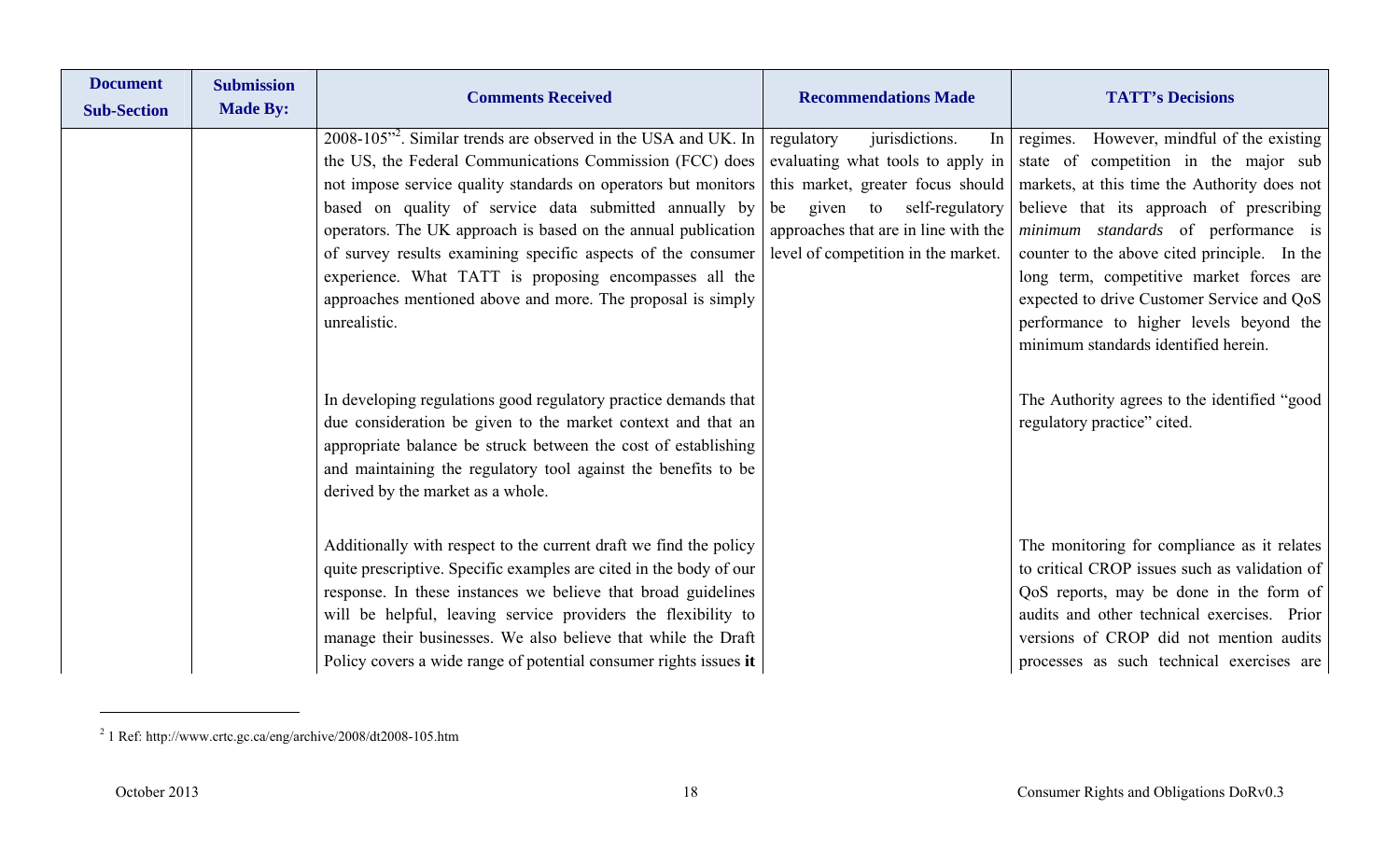| <b>Document</b><br><b>Sub-Section</b> | <b>Submission</b><br><b>Made By:</b> | <b>Comments Received</b>                                                                                                                                                                                                                                                                                                                                                                                                                                                                                                                                                                                                                                                                                    | <b>Recommendations Made</b> | <b>TATT's Decisions</b>                                                                                                                                                                                                                                                                                                                                                                                                                                    |
|---------------------------------------|--------------------------------------|-------------------------------------------------------------------------------------------------------------------------------------------------------------------------------------------------------------------------------------------------------------------------------------------------------------------------------------------------------------------------------------------------------------------------------------------------------------------------------------------------------------------------------------------------------------------------------------------------------------------------------------------------------------------------------------------------------------|-----------------------------|------------------------------------------------------------------------------------------------------------------------------------------------------------------------------------------------------------------------------------------------------------------------------------------------------------------------------------------------------------------------------------------------------------------------------------------------------------|
|                                       |                                      | lacks specifics as it relates critical issues such as how<br>compliance will be monitored. For instance there is no<br>mention of audit processes. Without an audit element to allow<br>for appropriate checks and balances there will be issues with<br>validity of reports and publications.                                                                                                                                                                                                                                                                                                                                                                                                              |                             | inherent in the Authority's role as a whole.<br>In the revised version, the Authority has<br>identified particular validation processes<br>which will be used.                                                                                                                                                                                                                                                                                             |
|                                       |                                      | Another missing element is a defined compliance and<br>enforcement system. Without such mechanisms, there is a real<br>risk that operators could be forced into expensive reporting<br>requirements that do not provide information that is accessible<br>and or useful to informing consumer decisions. Also, TATT<br>will not be in a position to act on these reports.                                                                                                                                                                                                                                                                                                                                   |                             | Compliance and enforcement mechanisms<br>have been introduced where appropriate, and<br>shall be further defined in the associated<br>regulations and other regulatory framework.<br>In short, when Regulations are passed<br>pursuant to this Framework, a breach of the<br>obligatory provisions established will be<br>considered a breach of the Act, subject to<br>enforcement thereto.                                                               |
|                                       |                                      | We also have concerns with the significant increase in the level<br>of reporting requirements, the potential cost implications of<br>supporting these requirements, and question whether the<br>industry is best served by imposing such burdensome<br>requirements. A general rule of good regulatory governance<br>requires balancing the cost of the tool against the overall<br>benefits. If the costs outweigh the benefits the result is a<br>suboptimal system that reduces market efficiency. Good<br>regulatory governance improves market efficiency. The policy<br>should guide the industry to outcomes that are consistent with<br>industry and macro economic development goals. For example, |                             | While the Authority notes the reiterated<br>concern, it is not convinced that the<br>reporting requirements are overly onerous.<br>Indeed, the Authority believes that many of<br>the reports cited would be the operational<br>outputs of an efficiently administered service<br>provider.<br>The Authority believes that<br>dependable, reliable and competitive<br>customer care and quality of services are<br>consistent with industry best practice. |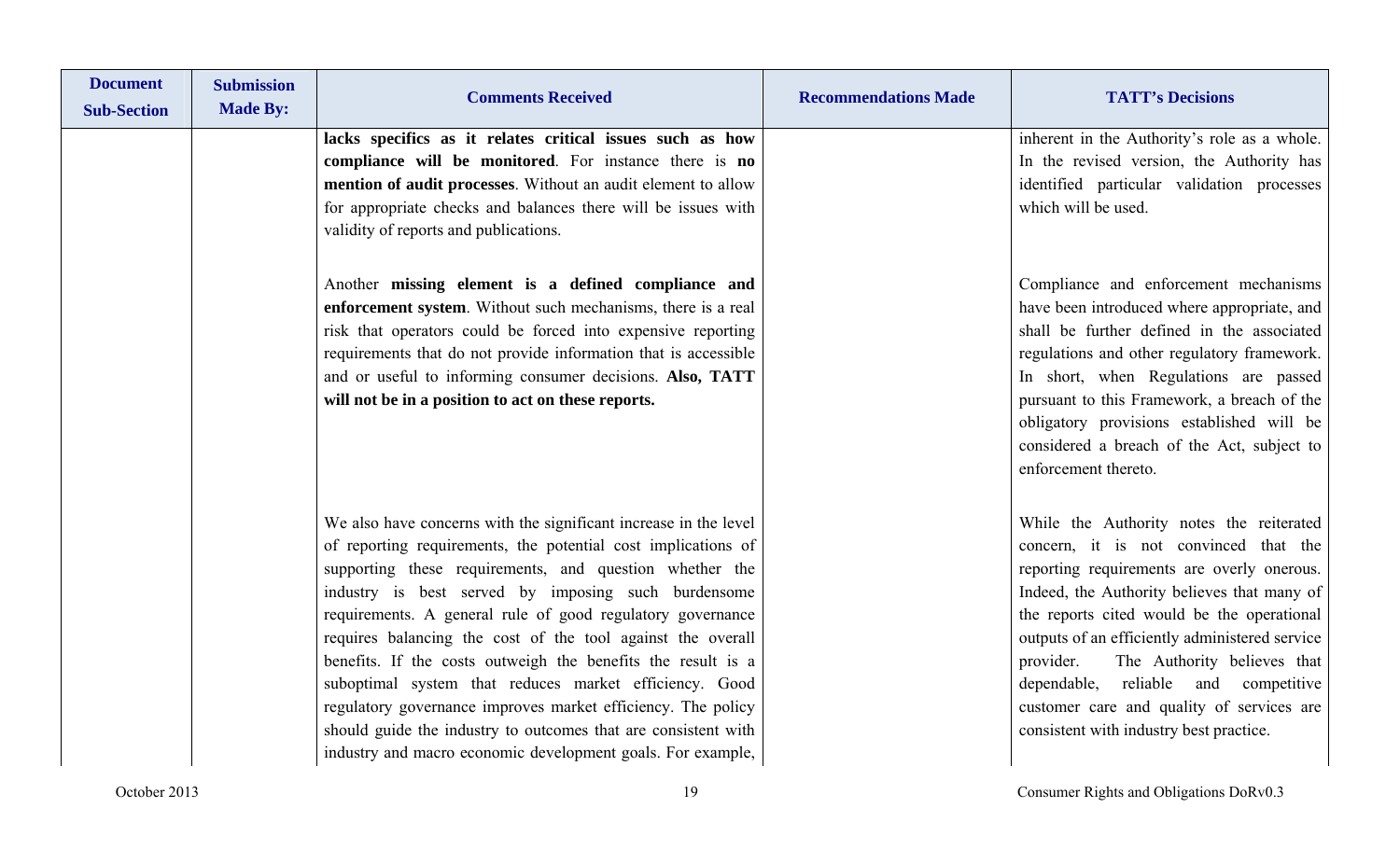| <b>Document</b><br><b>Sub-Section</b>                                                                                                                                     | <b>Submission</b><br><b>Made By:</b> | <b>Comments Received</b>                                                                                                                                                                                                                                                                                                                                                                                                                                                                                                                                                                          | <b>Recommendations Made</b>                                                                                                                                                                                                                                                                   | <b>TATT's Decisions</b>                                                                                                                                                                                                                                           |
|---------------------------------------------------------------------------------------------------------------------------------------------------------------------------|--------------------------------------|---------------------------------------------------------------------------------------------------------------------------------------------------------------------------------------------------------------------------------------------------------------------------------------------------------------------------------------------------------------------------------------------------------------------------------------------------------------------------------------------------------------------------------------------------------------------------------------------------|-----------------------------------------------------------------------------------------------------------------------------------------------------------------------------------------------------------------------------------------------------------------------------------------------|-------------------------------------------------------------------------------------------------------------------------------------------------------------------------------------------------------------------------------------------------------------------|
|                                                                                                                                                                           |                                      | if ICT is seen as a vehicle for growth and economic<br>development, the policy should embrace trends where business<br>progressively incorporates the use of ICTs in business<br>transactions.                                                                                                                                                                                                                                                                                                                                                                                                    |                                                                                                                                                                                                                                                                                               |                                                                                                                                                                                                                                                                   |
|                                                                                                                                                                           |                                      | The significant time lapse (1st draft 2005 and 2nd draft 2009) in<br>the development of the policy raises the question of the<br>relevance of some of the positions, given the developments that<br>have taken place in the market since 2005. The exclusion of the<br>Decisions on Recommendations (DoRs) matrix, from the<br>document introduces some level of discontinuity and negatively<br>impacts the transparency of the process.                                                                                                                                                         |                                                                                                                                                                                                                                                                                               | The Authority agrees that there has been a<br>significant time lapse and has taken this into<br>consideration while amending the document.<br>The Authority published the DoRs on its<br>website as a separate document due to its<br>size.                       |
| 1.1 Policy<br><b>Objectives</b>                                                                                                                                           | <b>CCTL (FLOW)</b>                   | CCTL supports the Policy Objectives articulated in the Draft<br>Consumer Rights and Obligation Policy.                                                                                                                                                                                                                                                                                                                                                                                                                                                                                            |                                                                                                                                                                                                                                                                                               | The Authority welcomes the support.                                                                                                                                                                                                                               |
| Pg 4. "The final<br>policy should<br>ensure that<br>consumers have<br>a right to the<br>following:<br>1. Access to<br>essential<br>telecommunicati<br>on and<br>broadcast | <b>TSTT</b>                          | It is noted that neither the Telecommunications Act nor the<br>Concession identifies "essential telecommunication and<br>broadcast services". As such it is incumbent upon the Authority,<br>least for clarity, to define those elements of<br>at<br>telecommunications and broadcasting services that it considers<br>to be essential as opposed to non-essential. Furthermore,<br>pending the Authority's identification of same it is submitted<br>that stakeholders should be given adequate opportunity to<br>comment on same before any regulations on this subject matter<br>is finalised. | It is strongly recommended that<br>the Authority clarify its definition<br>of "essential telecommunication<br>broadcast services". In<br>and<br>addition Stakeholders should be<br>given adequate opportunity to<br>comment on same before any<br>policy and/or Regulations are<br>finalized. | Noted. Indeed, it is proposed that the terms<br>"essential and non-essential" are removed<br>from this framework, and revert to the<br>defined suite of "basic telecommunications"<br>services" as defined in the revised Universal<br>Service Framework of 2012. |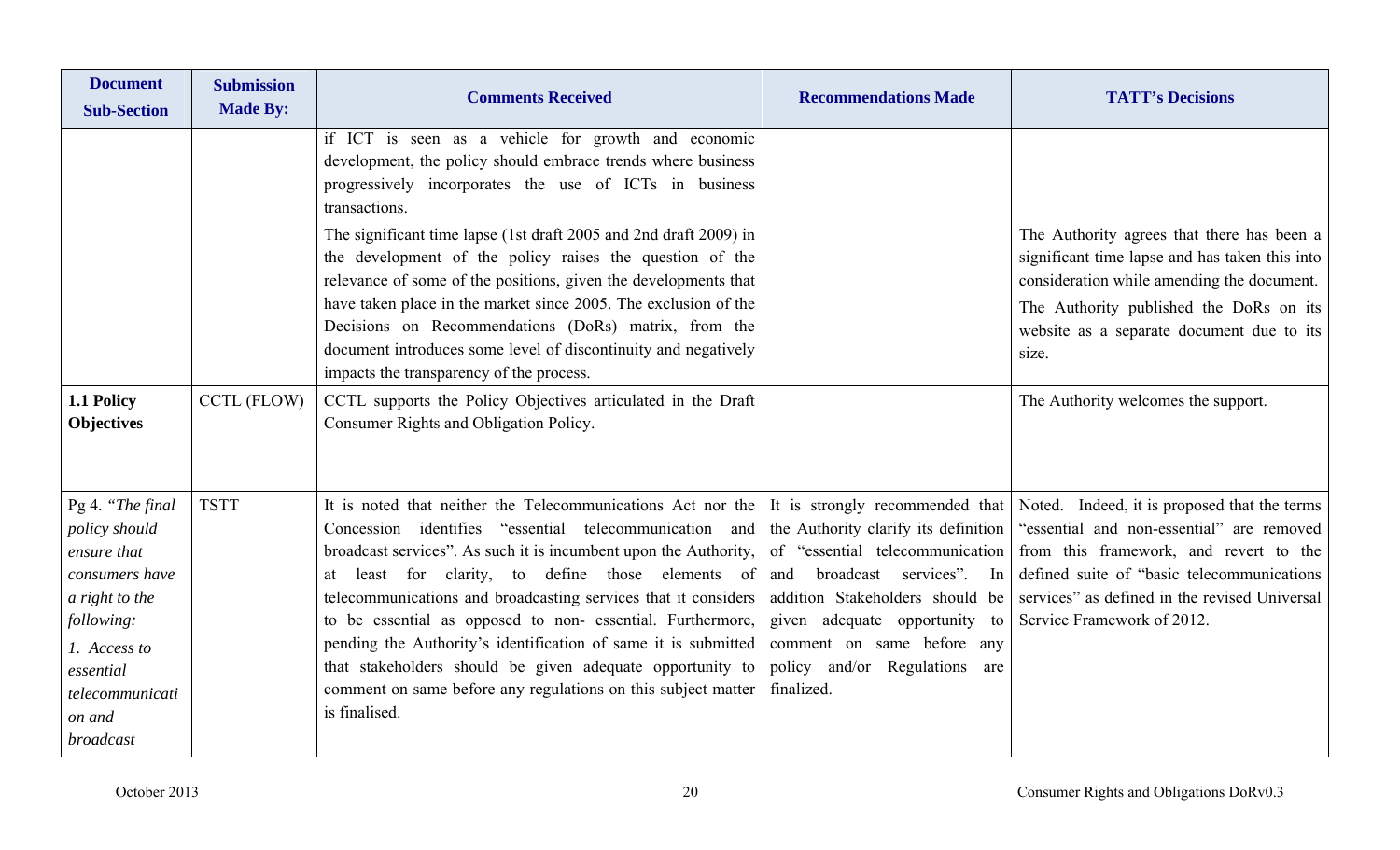| <b>Document</b><br><b>Submission</b><br><b>Made By:</b><br><b>Sub-Section</b> | <b>Comments Received</b>                                                                                                                                                                                                                                                                                                 | <b>Recommendations Made</b>                                                                                                                                                                                                                                                      | <b>TATT's Decisions</b>                                                                                                                                                                                                                                                                                                                                                                                                                                                                                                                                                                                                                                                                                                                                                                                                                                                                                                                                                                                                                                              |
|-------------------------------------------------------------------------------|--------------------------------------------------------------------------------------------------------------------------------------------------------------------------------------------------------------------------------------------------------------------------------------------------------------------------|----------------------------------------------------------------------------------------------------------------------------------------------------------------------------------------------------------------------------------------------------------------------------------|----------------------------------------------------------------------------------------------------------------------------------------------------------------------------------------------------------------------------------------------------------------------------------------------------------------------------------------------------------------------------------------------------------------------------------------------------------------------------------------------------------------------------------------------------------------------------------------------------------------------------------------------------------------------------------------------------------------------------------------------------------------------------------------------------------------------------------------------------------------------------------------------------------------------------------------------------------------------------------------------------------------------------------------------------------------------|
| services"<br>"3. Personal<br>privacy which is<br>respected and<br>protected"  | As will be noted later in this response, the Authority is<br>reminded of the provisions of the Data Protection Act No. 13 of<br>2011. In that regard the Authority would be well advised not to<br>overstep its jurisdiction in relation on this issue and allow the<br>Information Commissioner to address such issues. | personal privacy as identified by<br>adequately<br>Authority is<br>the<br>addressed<br>under<br>the<br>Data<br>Protection Act it is recommended<br>that the Authority should not seek<br>to address same here.<br>As such, remove this provision<br>and amend policy accordingly | In light of the fact that the issue of The Authority agrees that the ultimate<br>oversight of the protection of personal<br>privacy of the customer would be the<br>Information<br>Commissioner.<br>Notwithstanding same, the Authority would<br>like to point TSTT to the following:<br>Parties that control personal information<br>of data subjects carry an affirmative<br>obligation under the Data Protection Act<br>to adhere to the General Privacy<br>Principles (Section 6); and<br>The Act provides for where the<br>Information Commissioner requires a<br>particular industry to establish Codes of<br>Conduct, he may engage the sector<br>regulators to oversee the industry in that<br>regard (Section 71(2)).<br>In the absence of the appointment of an<br>Information Commissioner and in any event<br>in view of the critical nature of general<br>privacy principles,, the Authority is of the<br>view that any framework addressing<br>customer quality of service should not be<br>silent but should<br>address the<br>issue<br>substantively |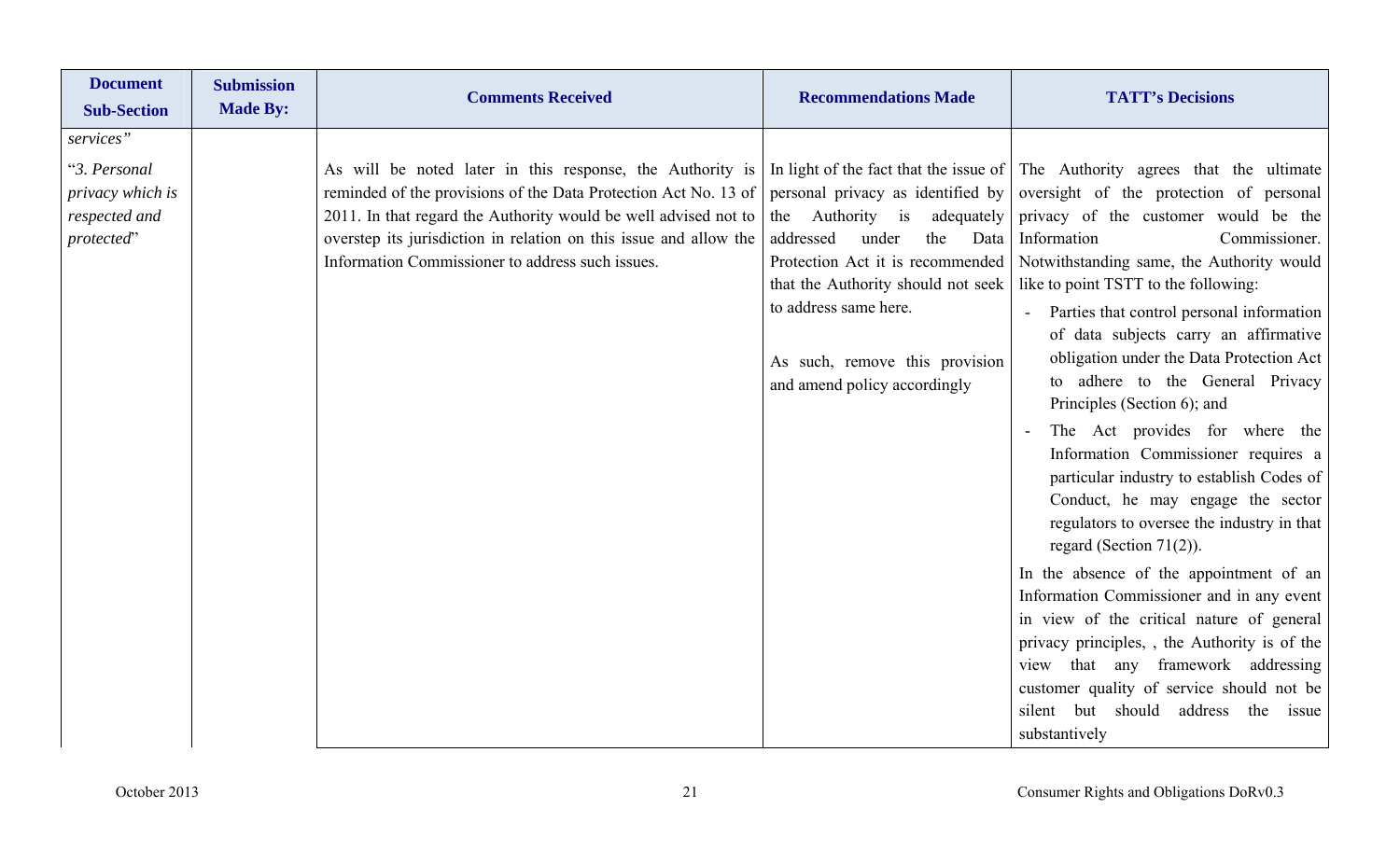| <b>Document</b><br><b>Sub-Section</b>                                    | <b>Submission</b><br><b>Made By:</b> | <b>Comments Received</b>                                                                                                                                                                                                                                                                                                                                                                                                                                                                                                                                                                                                                                                                                                                                                                                                                                                                                                                                                                                                                                                                                                                                                                                                                                                                                                                                                                                                                                                                                                                                                                | <b>Recommendations Made</b>                                                                                                                                                                                                                                                                                                                                                                                                         | <b>TATT's Decisions</b> |
|--------------------------------------------------------------------------|--------------------------------------|-----------------------------------------------------------------------------------------------------------------------------------------------------------------------------------------------------------------------------------------------------------------------------------------------------------------------------------------------------------------------------------------------------------------------------------------------------------------------------------------------------------------------------------------------------------------------------------------------------------------------------------------------------------------------------------------------------------------------------------------------------------------------------------------------------------------------------------------------------------------------------------------------------------------------------------------------------------------------------------------------------------------------------------------------------------------------------------------------------------------------------------------------------------------------------------------------------------------------------------------------------------------------------------------------------------------------------------------------------------------------------------------------------------------------------------------------------------------------------------------------------------------------------------------------------------------------------------------|-------------------------------------------------------------------------------------------------------------------------------------------------------------------------------------------------------------------------------------------------------------------------------------------------------------------------------------------------------------------------------------------------------------------------------------|-------------------------|
| "4. "High"<br>standards for<br>consumer-<br>related service<br>quality:" |                                      | It was agreed in the 2nd Round DoR that the Authority would<br>be seeking to set "minimum" standards (see Pg $12 \#4$ ).<br>Further, TSTT reiterates its previous statement on this issue<br>namely that the (Draft) Policy's overarching objective should be<br>to articulate the minimum quality of service standards required,<br>since it is not inconceivable that potential customers will be<br>willing to pay less for a basic level of service while other<br>potential customers will be willing to pay a premium for<br>correspondingly higher level of services. This assertion is<br>supported by noted Florida Public Utilities Professor,<br>Department of Economics, Sanford V. Berg and Professor John<br>G. Lynch, Jr., J.E. Penney Term Professor of Retailing,<br>Department of Marketing, University of Florida, Gainesville in<br>their paper entitled "The measurement and encouragement of<br><i>telephone service quality"</i> , published in Telecommunications<br>Policy (April 1992) Pg 211, in which they state:<br>"When a quality attribute is a "public good" its availability to<br>one customer makes it available to all. Yet different customers<br>will have different marginal valuations for the quality<br>dimension. Both equity and efficiency may be enhanced if there<br>is some way to distinguish among customers, charging more to<br>those who value the (higher-cost) characteristic more."<br>Thus, the approach proposed herein by the Authority may only<br>serve to stymie the potential business value of this market<br>dynamic. | Based upon the Authority's prior<br>agreement to adopt the approach<br>establishing<br>of<br>minimum<br>standards, it is recommended that<br>this policy document be amended<br>"High"<br>replace<br>to<br>with<br>"Minimum" accordingly.<br>The Authority is cautioned against<br>overregulation and should let<br>forces<br>self-discipline.<br>market<br>Regulation should be reserved for<br>instances of clear market failure. | Noted and agreed.       |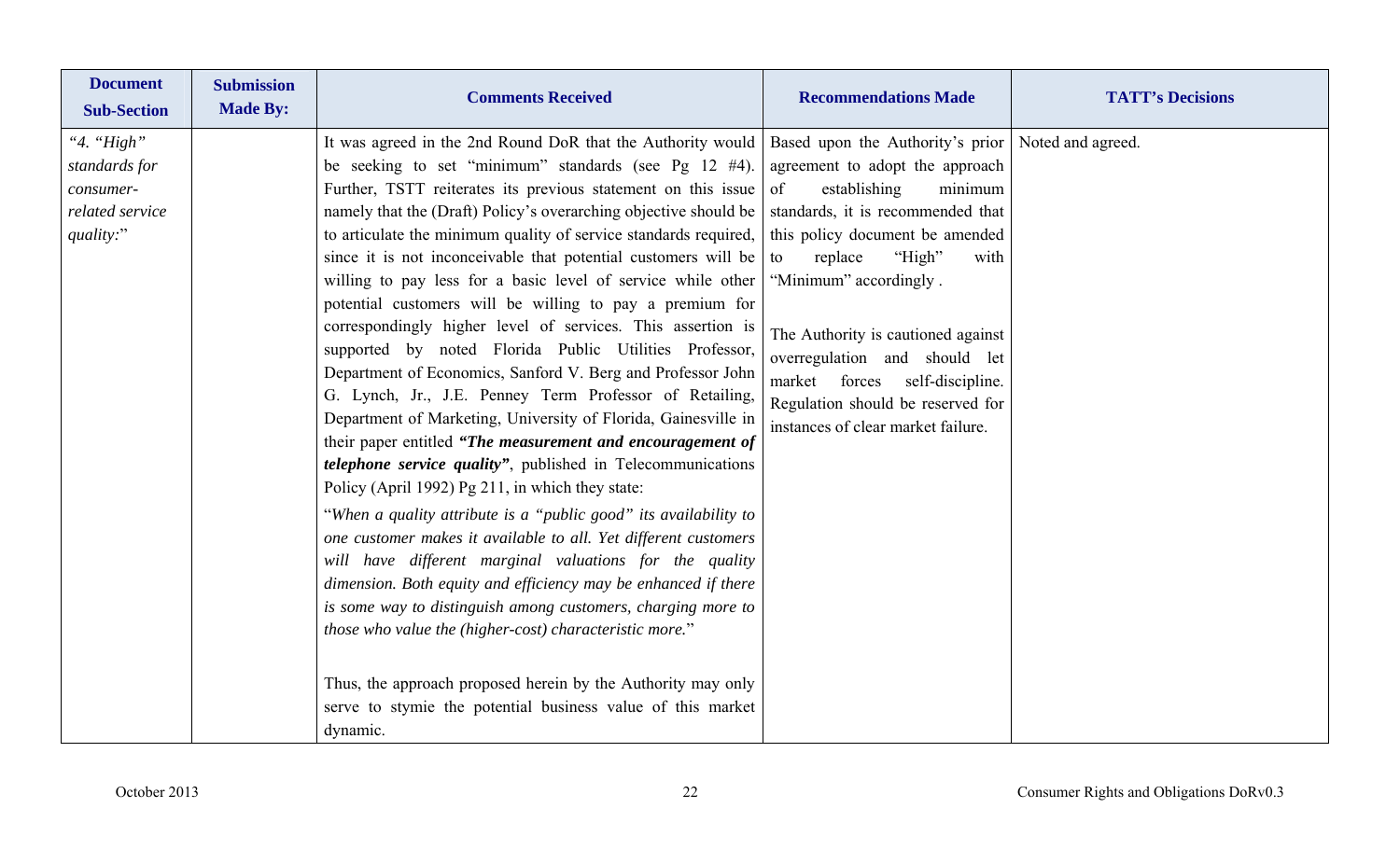| <b>Document</b><br><b>Sub-Section</b> | <b>Submission</b><br><b>Made By:</b> | <b>Comments Received</b>                                                                                                                                                                                                                                                                                                                                                                                                                                                                                                                 | <b>Recommendations Made</b>                                                                                                                                                                                                                                                                                                                                                                           | <b>TATT's Decisions</b>                                                                                                                                                                                                                                                                                          |
|---------------------------------------|--------------------------------------|------------------------------------------------------------------------------------------------------------------------------------------------------------------------------------------------------------------------------------------------------------------------------------------------------------------------------------------------------------------------------------------------------------------------------------------------------------------------------------------------------------------------------------------|-------------------------------------------------------------------------------------------------------------------------------------------------------------------------------------------------------------------------------------------------------------------------------------------------------------------------------------------------------------------------------------------------------|------------------------------------------------------------------------------------------------------------------------------------------------------------------------------------------------------------------------------------------------------------------------------------------------------------------|
| 1.2 Guiding<br><b>Principles</b>      | <b>CCTL (FLOW)</b>                   | CCTL has no issues with the Guiding Principles. As it relates to<br>the concept of market efficiency, we believe that the definition<br>should capture the essence of the principle, that is, the optimum<br>balance between benefits and costs. This is essential to ensure<br>that economic welfare is maximized.                                                                                                                                                                                                                      | The principle of market efficiency<br>should capture the idea of ensuring<br>an optimum balance between<br>benefits and costs.                                                                                                                                                                                                                                                                        | Agreed and noted.                                                                                                                                                                                                                                                                                                |
|                                       | <b>TSTT</b>                          | Pg 5 "Consumer Empowerment" should this be "concept"<br>instead of "conception"?                                                                                                                                                                                                                                                                                                                                                                                                                                                         | It is suggested that the Authority<br>correct the various typographical<br>errors some of which have been<br>identified in these comments and<br>ensure that the final policy<br>document is thoroughly proofread<br>accordingly                                                                                                                                                                      | Such errors are corrected in the<br>Agreed.<br>revised version of the document.                                                                                                                                                                                                                                  |
| 1.4 Scope                             | <b>TSTT</b>                          | Pg 7 - The Authority needs to be careful in the use of the term<br>"consumer". As has been articulated previously, though<br>apparently ignored by the Authority, a telecommunication's<br>provider's direct duty of care is with regard to the<br>user/customer. The interests of consumers are protected<br>pursuant to the Consumer Protection and Safety Act. Indeed<br>strictly speaking that Act seeks to protect the interests of even<br>those consumers who have contractual arrangements with<br>telecommunications providers. | It is submitted that the Authority<br>should not seek to confuse the<br>rights of "customers" with that of<br>"consumers" as defined under the<br>Consumer Protection and Safety<br>Act. It is submitted that in that<br>regard adequate protection of<br>"consumers" <i>i.e.</i> direct user or end<br>user (other than the "customer") is<br>provided in existing contract law<br>and the said Act. | Agreed and noted, particularly with respect<br>to those provisions in the paper associated<br>with rights pursuant to contracts.<br>However, the Authority believes that on<br>matters of network quality of service, such<br>standards would apply to both customers and<br>consumers (e.g. roaming consumers). |
| Pg 8 "the right<br>which meet         |                                      | This is correct in contrast to the Authority's assertion on pg 4<br>re: "highest".                                                                                                                                                                                                                                                                                                                                                                                                                                                       | The correct use of the qualifying<br>$QoS$ ,<br>regarding<br>i.e.<br>term                                                                                                                                                                                                                                                                                                                             | Noted and Agreed.                                                                                                                                                                                                                                                                                                |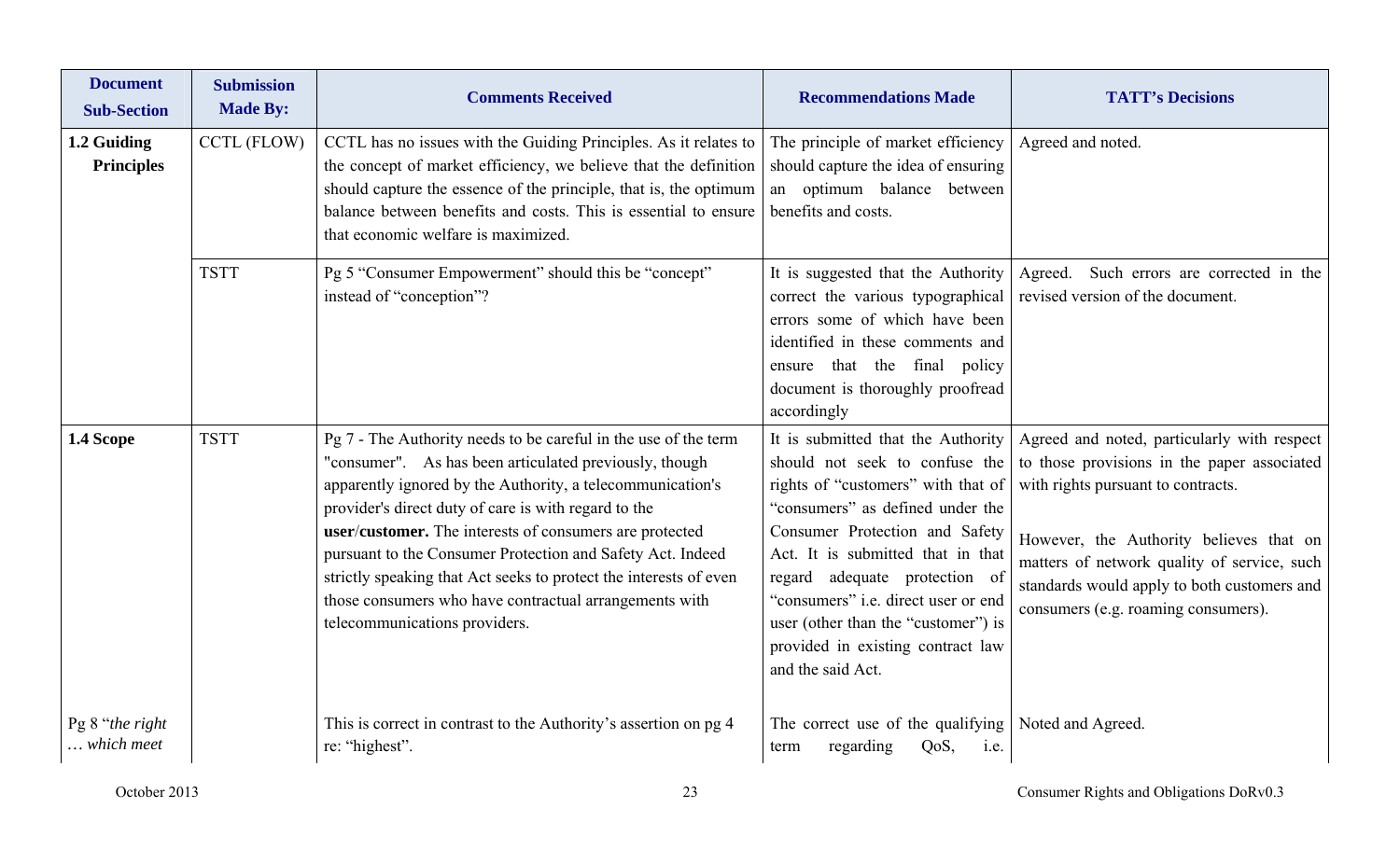| <b>Document</b><br><b>Sub-Section</b>                                                      | <b>Submission</b><br><b>Made By:</b> | <b>Comments Received</b>                                                                                                                                                                                                                                                                                                                                                                                                  | <b>Recommendations Made</b>                                                                                                                                                                                                                | <b>TATT's Decisions</b>                                                                                                                                                                             |
|--------------------------------------------------------------------------------------------|--------------------------------------|---------------------------------------------------------------------------------------------------------------------------------------------------------------------------------------------------------------------------------------------------------------------------------------------------------------------------------------------------------------------------------------------------------------------------|--------------------------------------------------------------------------------------------------------------------------------------------------------------------------------------------------------------------------------------------|-----------------------------------------------------------------------------------------------------------------------------------------------------------------------------------------------------|
| minimum<br>expected<br>standards of<br>quality"                                            |                                      |                                                                                                                                                                                                                                                                                                                                                                                                                           | "minimum" is noted here for the<br>Authority's information. Correct<br>inconsistencies<br>read<br>all<br>to<br>"minimum" re: standards of<br>quality and remove all references<br>to the term "highest"                                    |                                                                                                                                                                                                     |
| Pg $8$ "In<br>contrast,<br>consumers pay<br>directly for<br>subscription"                  |                                      | The use of the term "consumer" is in direct contradiction with<br>the Authority's definition in the preceding line and should read<br>"customer". Used incorrectly in the rest of this paragraph.<br>Please add "Number Portability" to the list of on-going<br>consultations. As far as TSTT is aware this issue has not been                                                                                            | Correct inconsistencies in the use<br>of "consumer" and "customer"<br>Please add "Number Portability"<br>to list of ongoing consultations. In                                                                                              | Noted and Agreed. In light of comment<br>made prior, the amendments will be made<br>case by case, as relevant.<br>Noted. However, since the submission of<br>these comments, Number Portability has |
|                                                                                            |                                      | finally determined. Indeed, by the Authority's own admission,<br>this Draft ConsumerPolicy should be "read in conjunction"<br>with other relevant regulatory instruments", thus the fact that<br>one such "relevant regulatory instrument" has been omitted,<br>means that stakeholders have been denied proper facts and thus<br>further emphasizes the need for a 4th Round of consultation on<br>this policy document. | the event this issue has been<br>finalized, it is recommended that<br>Authority publish same<br>the<br>accordingly, as well as, issue an<br>amended or corrected<br>policy<br>for<br>further<br>document<br>a<br>consultation(s)/4th Round | completed its consultation phase.                                                                                                                                                                   |
| Pg 9 "It must be<br>noted that this<br>policy document<br>should be read<br>in conjunction |                                      | Pg 9 – Please cite sources for these "international benchmarks"<br>being referenced.                                                                                                                                                                                                                                                                                                                                      | The Authority is asked to please<br>cite sources for these<br>"international benchmarks" being<br>referenced.                                                                                                                              | Such would be included in the<br>Noted.<br>References section of the document.                                                                                                                      |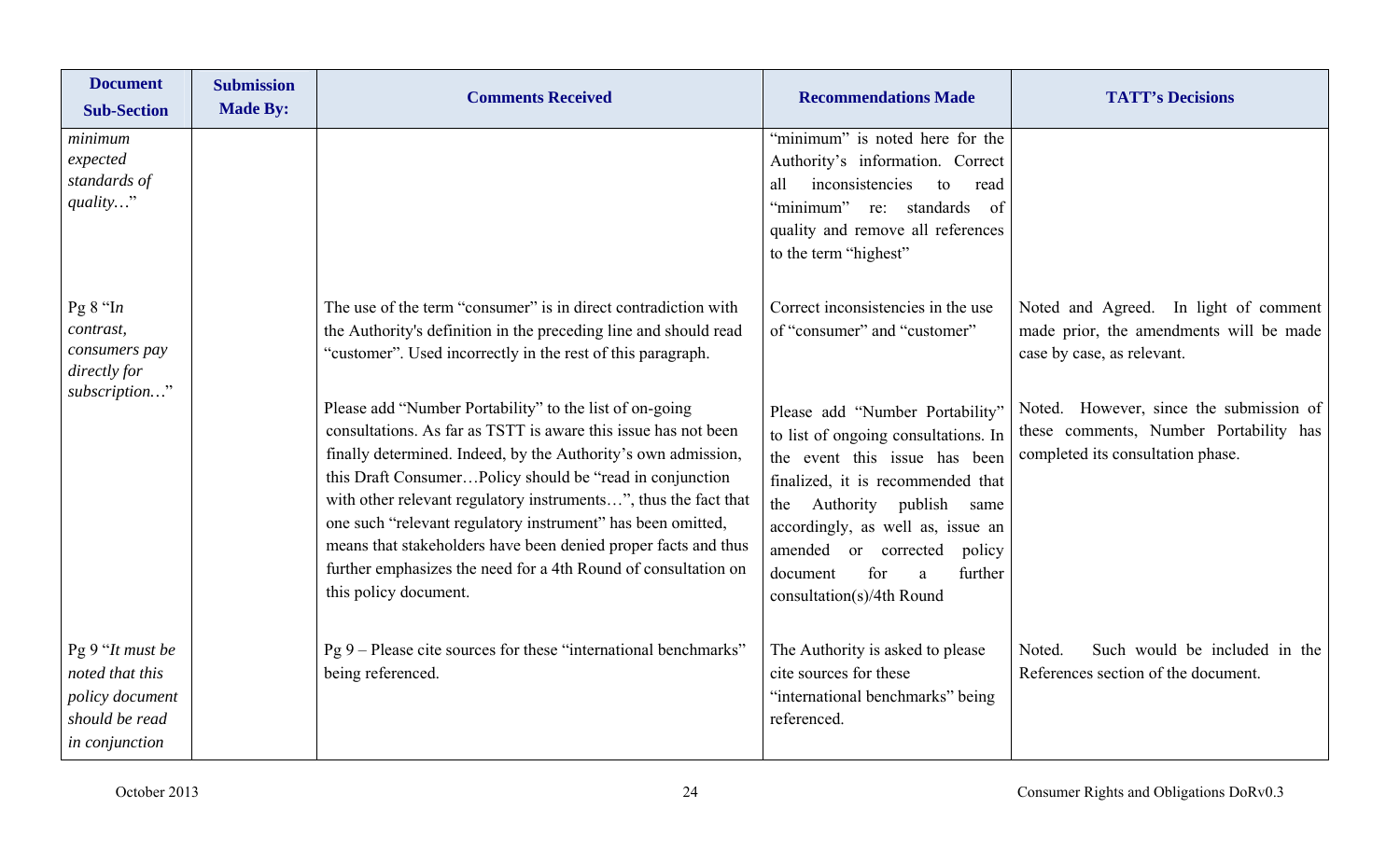| <b>Document</b><br><b>Sub-Section</b>                                                                                                     | <b>Submission</b><br><b>Made By:</b> | <b>Comments Received</b>                                                                                                                                                                                                                                                                                                                                                                                                                                                                                                                                                                                                                                        | <b>Recommendations Made</b>                                                                                                                                                                                                                                                                                                                                        | <b>TATT's Decisions</b>                                                                                                                                                                                                                                                                                                                                                                                    |
|-------------------------------------------------------------------------------------------------------------------------------------------|--------------------------------------|-----------------------------------------------------------------------------------------------------------------------------------------------------------------------------------------------------------------------------------------------------------------------------------------------------------------------------------------------------------------------------------------------------------------------------------------------------------------------------------------------------------------------------------------------------------------------------------------------------------------------------------------------------------------|--------------------------------------------------------------------------------------------------------------------------------------------------------------------------------------------------------------------------------------------------------------------------------------------------------------------------------------------------------------------|------------------------------------------------------------------------------------------------------------------------------------------------------------------------------------------------------------------------------------------------------------------------------------------------------------------------------------------------------------------------------------------------------------|
| with other<br>relevant<br>regulatory<br><i>instruments</i><br>developed or in<br>the process of<br>being<br>developed":<br><b>1.6 The</b> | <b>TSTT</b>                          | Pg 11 "The Authority is now seeking  in this revised                                                                                                                                                                                                                                                                                                                                                                                                                                                                                                                                                                                                            | It is therefore recommended that Noted and Agreed.                                                                                                                                                                                                                                                                                                                 |                                                                                                                                                                                                                                                                                                                                                                                                            |
| <b>Consultation</b><br><b>Process</b>                                                                                                     |                                      | consultative document":<br>- Having reviewed the document it is clear that the Authority<br>has failed to include in this "revised" version quite a number of<br>recommendations it agreed to (as captured in the DoRs).                                                                                                                                                                                                                                                                                                                                                                                                                                        | include<br>all<br>Authority<br>the<br>recommendations agreed to as<br>cited in the DoRs accordingly and<br>re-issue the policy document for<br>further consultation                                                                                                                                                                                                |                                                                                                                                                                                                                                                                                                                                                                                                            |
|                                                                                                                                           |                                      | <b>Section 2 DEFINING THE CONSUMER</b>                                                                                                                                                                                                                                                                                                                                                                                                                                                                                                                                                                                                                          |                                                                                                                                                                                                                                                                                                                                                                    |                                                                                                                                                                                                                                                                                                                                                                                                            |
| 2 Defining the<br><b>Consumer</b>                                                                                                         | <b>TSTT</b>                          | Pg 12-13 :<br>- It is noted that the Authority is attempting to make a<br>distinction between the term "Consumer" and "user" as defined<br>in the Telecommunications Act. In that regard, the Authority<br>has suggested its definition of "consumer" as meaning a "direct<br>user", or "end user". This term is clearly wider than the term<br>"user" as defined in the Telecommunications Act (i.e.<br>"customer or a subscriber") in that it includes any person who<br>may use the service provided to a customer or subscriber.<br>It is respectfully submitted that this unfairly extends the<br>obligations of concessionaires to persons with whom they | It is submitted that the term<br>"Consumer", must be limited to a<br>contractual relationship existing<br>between the service provider<br>and the individual user" and as<br>such this Policy document should<br>be amended accordingly. TSTT<br>therefore rejects the attempt by the<br>Authority to expand its sphere of<br>influence in this regard contrary to | Noted and agreed in principle.<br>As outlined on page 10 of the revised Policy,<br>the Authority believes that "customer" and<br>"consumer" refer to different groups of<br>persons. However, the Authority is of the<br>view that the "consumer" is the larger<br>population, of which "customer" (or "user"<br>in the Act) is a subset, and refers specifically<br>the party who has "contractual"<br>to |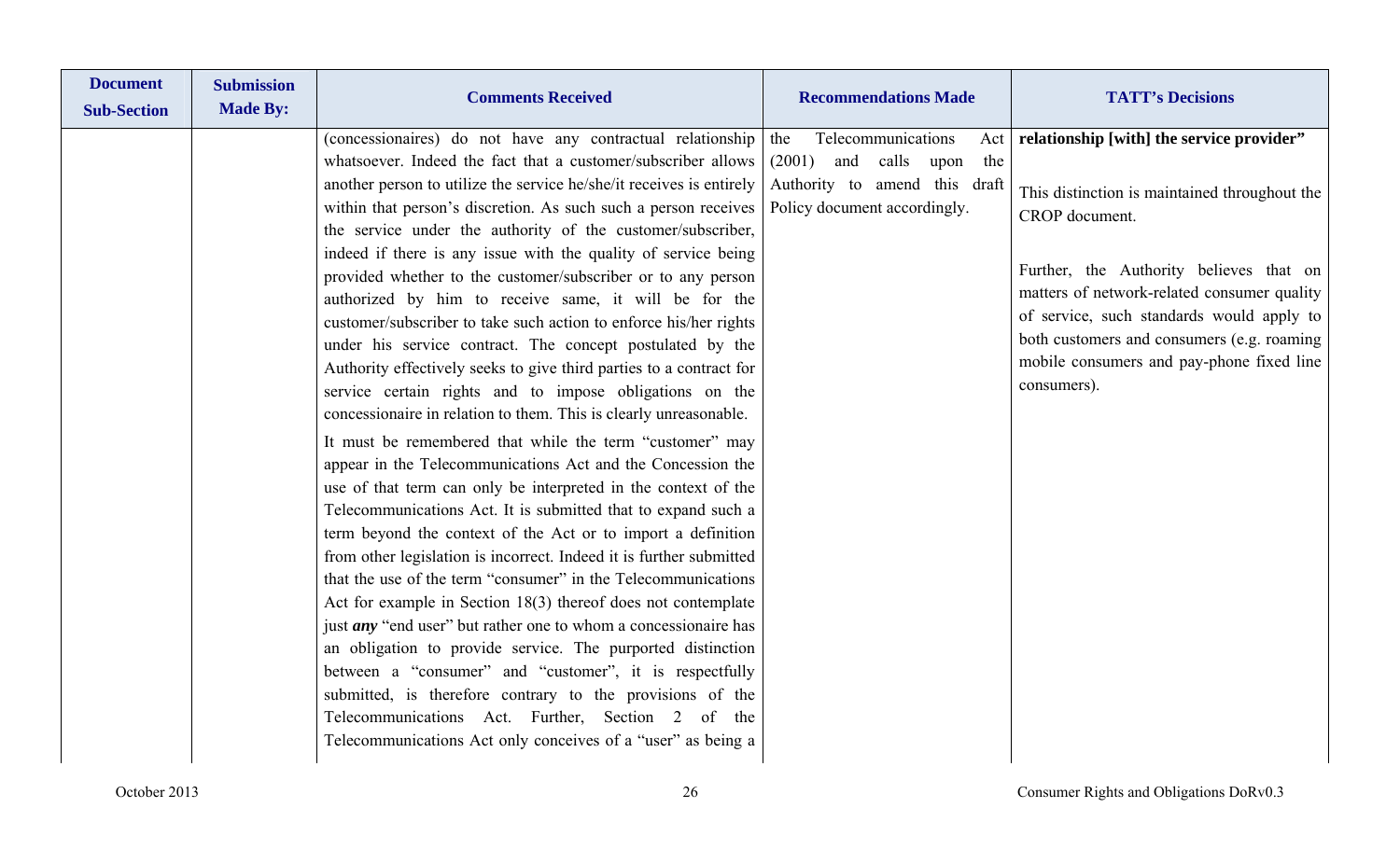| <b>Document</b><br><b>Sub-Section</b> | <b>Submission</b><br><b>Made By:</b> | <b>Comments Received</b>                                                                                                                                                                                                                                                                                                                                                                                                                                                                                                                                                                                                                                       | <b>Recommendations Made</b> | <b>TATT's Decisions</b>                                                                                                                                     |
|---------------------------------------|--------------------------------------|----------------------------------------------------------------------------------------------------------------------------------------------------------------------------------------------------------------------------------------------------------------------------------------------------------------------------------------------------------------------------------------------------------------------------------------------------------------------------------------------------------------------------------------------------------------------------------------------------------------------------------------------------------------|-----------------------------|-------------------------------------------------------------------------------------------------------------------------------------------------------------|
|                                       |                                      | "customer" or "subscriber", which therefore means that even if<br>TATT were to insist on the use of the term "consumer", it must<br>be limited to a contractual relationship existing between the<br>service provider and the individual user - be he a business, or<br>an individual.<br>Any attempt and extend the meaning to anyone who may use<br>the service - e.g. a family member in a household, a guest of<br>that family, a business associate of the business customer,<br>customer of that business and so on, is it is submitted <i>ultra vires</i><br>the parent Act.<br>Pgs 13-14 : Re: Table on "Consumption Stage" and "Associated<br>Rights" |                             |                                                                                                                                                             |
|                                       |                                      | 3. Activation of service - should read the "customer" has the Correct statement and issue 4th Noted.<br>right to timely and efficient service activation inclusive of the   Round<br>provisions outlined in the service contract since at this stage<br>there is a contractual relationship between the service provider<br>and customer.                                                                                                                                                                                                                                                                                                                      |                             | However, at this stage of the<br>consumption process the consumer is not yet<br>This is consistent with the<br>a customer.<br>drafting in the revised CROP. |
|                                       |                                      | 4. "Receiving service" - "The right to receive a service which is   Correct statement and issue 4th   Noted. This is consistent with the drafting in<br>of a high quality, and which meets minimum standards of<br>acceptability" – the Authority's mandate is to set "minimum"<br>quality of standards. Please remove all references to "high"<br>quality of standards                                                                                                                                                                                                                                                                                        | Round                       | the revised CROP.                                                                                                                                           |
|                                       |                                      | 7. "Consumer" grievance should read "Customer" grievance - Correct statement and issue 4th Noted. This is consistent with the drafting in                                                                                                                                                                                                                                                                                                                                                                                                                                                                                                                      |                             |                                                                                                                                                             |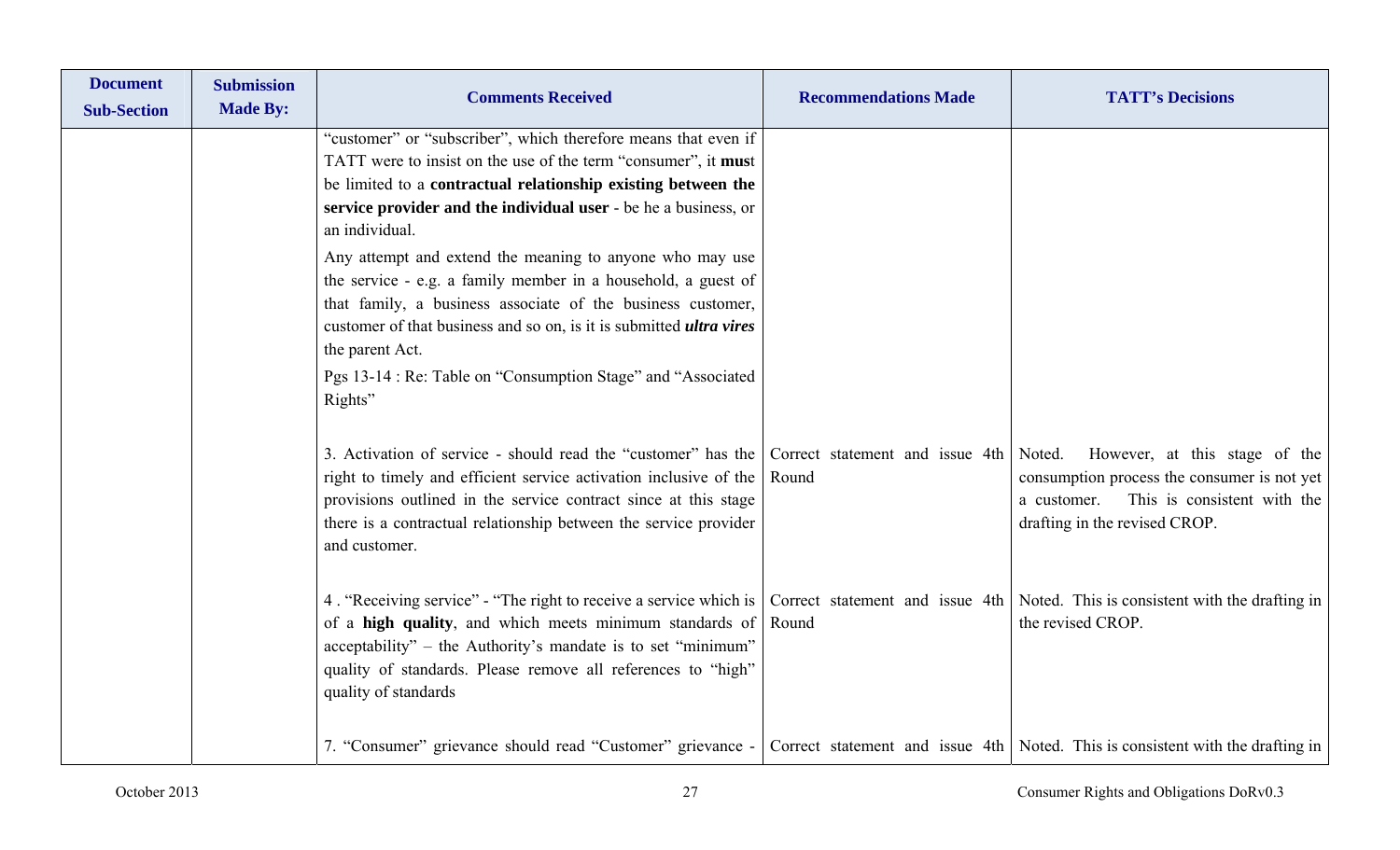| <b>Document</b><br><b>Sub-Section</b>                                      | <b>Submission</b><br><b>Made By:</b> | <b>Comments Received</b>                                                                                                                                                                                                                                                                                                                                                                                                                                                                                                                                                                                                                                                                                                                                                                                                                                                                                                                                                  | <b>Recommendations Made</b>                                                                 | <b>TATT's Decisions</b>                                                      |
|----------------------------------------------------------------------------|--------------------------------------|---------------------------------------------------------------------------------------------------------------------------------------------------------------------------------------------------------------------------------------------------------------------------------------------------------------------------------------------------------------------------------------------------------------------------------------------------------------------------------------------------------------------------------------------------------------------------------------------------------------------------------------------------------------------------------------------------------------------------------------------------------------------------------------------------------------------------------------------------------------------------------------------------------------------------------------------------------------------------|---------------------------------------------------------------------------------------------|------------------------------------------------------------------------------|
|                                                                            |                                      | "redress of service related "consumer" correct to<br>read<br>"customer" complaints" this relationship contemplates the<br>"service standards as outlined in the service contract."                                                                                                                                                                                                                                                                                                                                                                                                                                                                                                                                                                                                                                                                                                                                                                                        | Round                                                                                       | the revised CROP.                                                            |
|                                                                            |                                      | <b>Section 3 THE CONSUMER'S RIGHT TO ESSENTIAL SERVICES</b>                                                                                                                                                                                                                                                                                                                                                                                                                                                                                                                                                                                                                                                                                                                                                                                                                                                                                                               |                                                                                             |                                                                              |
| The<br>Consumer's<br><b>Right to</b><br><b>Essential</b><br><b>Service</b> | <b>TSTT</b>                          | Pg $15 -$ "Right" here is the premise upon which consumers are<br>guaranteed certain rights with regard to the services provided -<br>they are paid for by the consumer. A consumer must therefore<br>have made a financial investment in order to have any right to<br>complain about quality of service and other rights accorded to<br>consumers. Even though a basic right, telecommunications is<br>like any other basic right such as water and electricity; not one<br>of these services is free (although some societies may subsidize<br>costs to make them affordable). It is that commercial<br>relationship which gives a consumer an expectation of a<br>standard of service. Indeed it is within the body of the contract<br>that quality of service terms are to be found. These terms will<br>not be known to an end user consumer, who has no access to the<br>contract terms and conditions. The "Customer" therefore has all<br>rights duly presented. | Amend to read "customer"                                                                    | Noted and agreed in principle                                                |
| 3.2 Basic<br><b>Telecommunica</b><br>tions Service                         | <b>TSTT</b>                          | Pg 16 - "affordable public data services " Asymmetrical or<br>download only at 512k?"                                                                                                                                                                                                                                                                                                                                                                                                                                                                                                                                                                                                                                                                                                                                                                                                                                                                                     | Please clarify if "throughput" of<br>512 kbps refers to asymmetrical or<br>download speeds. | The<br>throughput<br>identified<br>is<br>the<br>asymmetrical download speed. |
|                                                                            |                                      | Pg 17 "Statement on Access to Basic Telecommunications<br>Services-                                                                                                                                                                                                                                                                                                                                                                                                                                                                                                                                                                                                                                                                                                                                                                                                                                                                                                       | Please correct the use of the term<br>"consumer"                                            | Noted.                                                                       |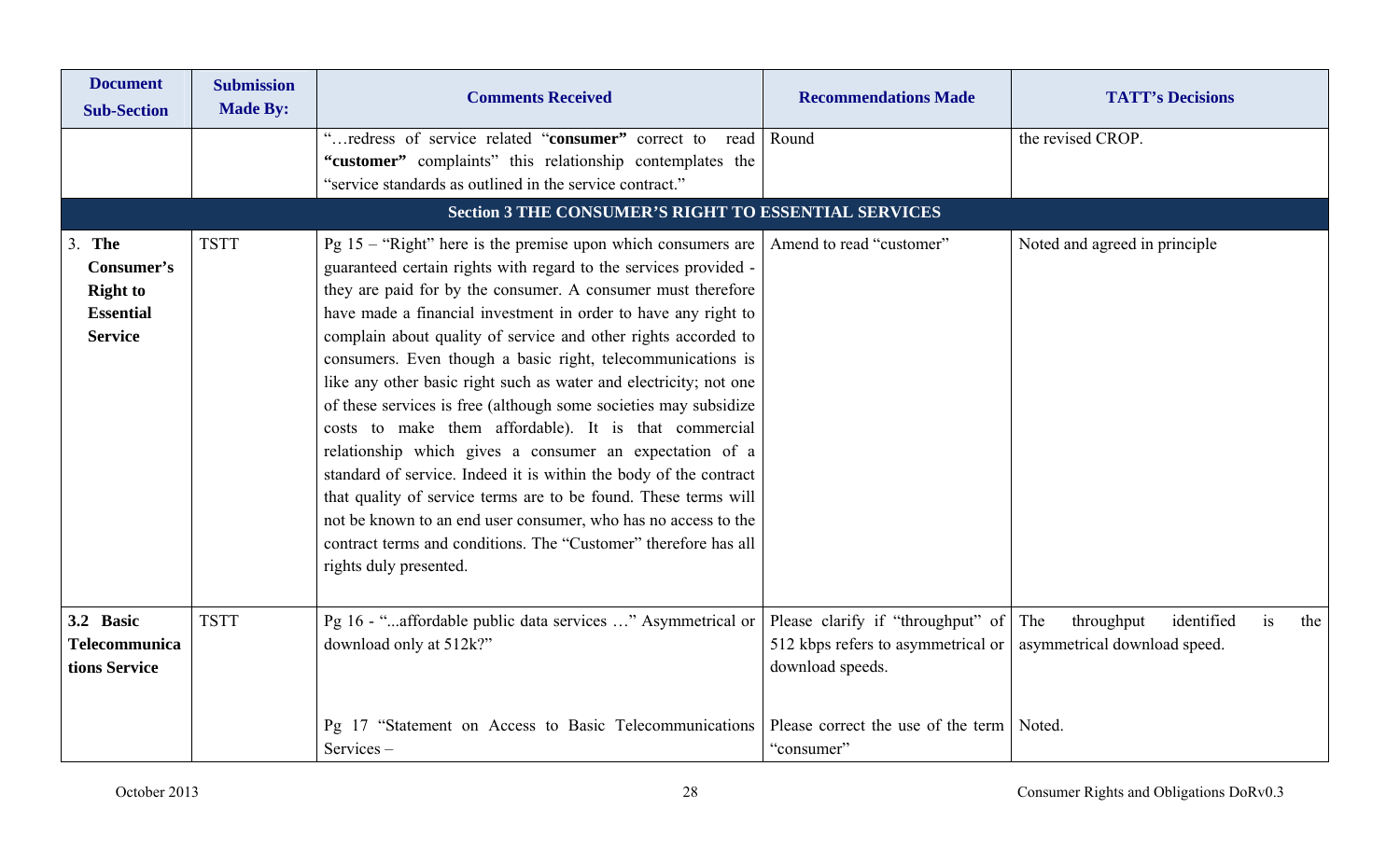| <b>Document</b><br><b>Sub-Section</b> | <b>Submission</b><br><b>Made By:</b> | <b>Comments Received</b>                                                                                                                          | <b>Recommendations Made</b>                                                          | <b>TATT's Decisions</b>                                                                                           |
|---------------------------------------|--------------------------------------|---------------------------------------------------------------------------------------------------------------------------------------------------|--------------------------------------------------------------------------------------|-------------------------------------------------------------------------------------------------------------------|
|                                       |                                      | "consumer" is used incorrectly – this should read "customer"                                                                                      |                                                                                      |                                                                                                                   |
| 3.3                                   | CCTL (FLOW)                          | We note the reference in the proposal to expected revisions to                                                                                    | CCTL should be given an Noted.                                                       | CCTL will indeed<br>have an                                                                                       |
| <b>Broadcasting</b>                   |                                      | the Telecommunications Act, and specifically that broadcasting                                                                                    | opportunity to present its views on                                                  | opportunity<br>participate<br>to<br>1n<br>any                                                                     |
| <b>Services</b>                       |                                      | services should be included as part of the universality                                                                                           | include<br>the<br>proposal<br>to                                                     | deliberations<br>the<br>inclusion<br>of<br>on                                                                     |
|                                       |                                      | framework. CCTL expects that it will be given an opportunity<br>to present its views on this issue before a determination is made.                | broadcasting as<br>of the<br>part<br>universality framework.                         | broadcasting services into the Universal<br>Service framework.                                                    |
|                                       |                                      |                                                                                                                                                   |                                                                                      |                                                                                                                   |
|                                       |                                      | We also look forward to participating in the development of the<br>Framework for Public Broadcasting in Trinidad and Tobago.                      |                                                                                      | Similarly, CCTL will be invited to<br>participate in the development of the<br>framework for Public Broadcasting. |
|                                       | <b>TSTT</b>                          | Pg <sub>18</sub>                                                                                                                                  |                                                                                      |                                                                                                                   |
|                                       |                                      | "Generally speaking complaint resolution" – correct Please clarify if "throughput" of The<br>"consumer" to read "customer" re: quality of service | 512 kbps refers to asymmetrical or   asymmetrical download speed.<br>download speeds | throughput<br>identified<br>is<br>the                                                                             |
|                                       |                                      |                                                                                                                                                   | Please correct the use of the term   Noted.<br>"consumer"                            |                                                                                                                   |
|                                       |                                      | <b>Section 4 - THE CONSUMER'S RIGHT TO INFORMATION</b>                                                                                            |                                                                                      |                                                                                                                   |
| 4.1 General<br><b>Principles</b>      | <b>TSTT</b>                          |                                                                                                                                                   |                                                                                      |                                                                                                                   |
|                                       |                                      | Pg 21 - TSTT asserts that the "ability of personsto choose and                                                                                    | Please correct the use of the term                                                   | Noted.                                                                                                            |
| $Pg$ 21 - " $Most$                    |                                      | decide amongst services" is premised on the ability to pay,                                                                                       | "consumer" to read "customer"                                                        |                                                                                                                   |
| modern<br>consumer                    |                                      | therefore leading to a contractual arrangement. Any "rights"<br>are thus owed to the "customer". As noted above the Authority                     | Please provide reference to quoted<br>statement on page 21. Delete this              | The quoted statement shall be amended to                                                                          |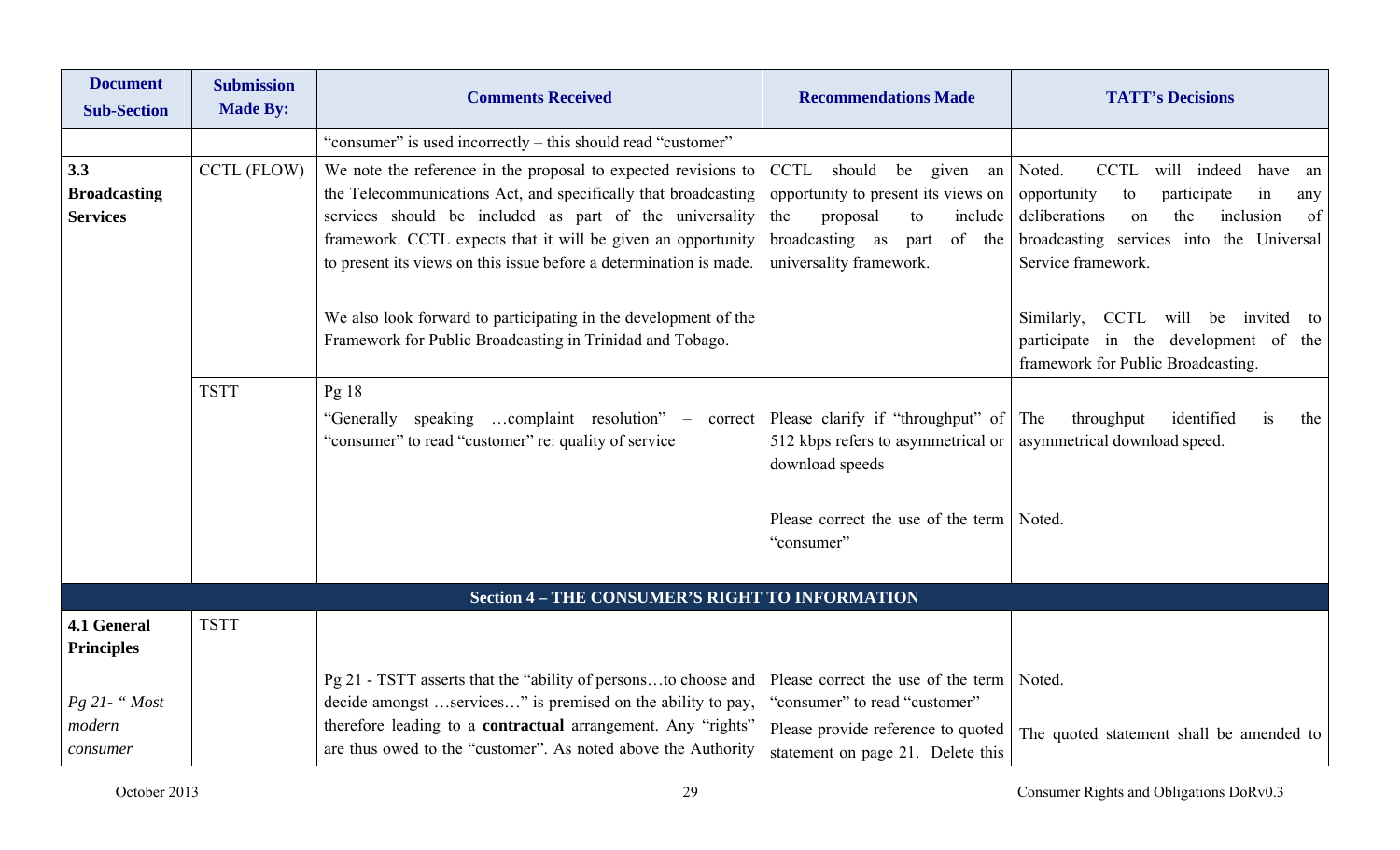| <b>Document</b><br><b>Sub-Section</b>                                                                  | <b>Submission</b><br><b>Made By:</b> | <b>Comments Received</b>                                                                                                                                                                                                                                                                       | <b>Recommendations Made</b>                                                                                                                                                                                                                                                | <b>TATT's Decisions</b>                                                                                                                                                                                                                                                                                                                                                                                                                         |
|--------------------------------------------------------------------------------------------------------|--------------------------------------|------------------------------------------------------------------------------------------------------------------------------------------------------------------------------------------------------------------------------------------------------------------------------------------------|----------------------------------------------------------------------------------------------------------------------------------------------------------------------------------------------------------------------------------------------------------------------------|-------------------------------------------------------------------------------------------------------------------------------------------------------------------------------------------------------------------------------------------------------------------------------------------------------------------------------------------------------------------------------------------------------------------------------------------------|
| legislation<br>attempts to<br>rectify the                                                              |                                      | is attempting to unnecessarily grant rights to third parties.<br>Please provide reference in support of this assertion                                                                                                                                                                         | statement                                                                                                                                                                                                                                                                  | change "can" to "may".                                                                                                                                                                                                                                                                                                                                                                                                                          |
| <i>inequality in</i><br>bargaining<br>power between<br>the consumer<br>and the service<br>provider"    |                                      | The premise of "bargaining power" is based on the<br>aforementioned ability to pay with the ensuing service provider-<br>"customer" relationship. It is not the remit of Policy to extend or<br>cure what the Authority might perceive as a flaw in the<br>Consumer Protection and Safety Act. |                                                                                                                                                                                                                                                                            | Agreement on this premise would be<br>contingent upon whether a "prospective"<br>also has rights to certain<br>customer"<br>information. The Data Protection Act, as<br>well as the Consumer Protection Act, seem<br>to suggest as much. Consequently the<br>Authority does not accept TSTT's premise<br>outright that only customers have rights to<br>certain information. The language shall be<br>reformulated to clarify this distinction. |
| $Pg$ 22 - "The<br>requirement for<br>service providers<br>to establish<br><b>Customer</b><br>Charters" |                                      | TSTT points out that this is the correct term as expressed in the<br>Concession (C25) in direct contrast to 4.2 "Consumer Charter"<br>which follows.                                                                                                                                           | TSTT points out that this is the Noted and agreed.<br>correct term as expressed in the<br>Concession<br>(C25)<br>in direct<br>4.2<br>"Consumer<br>to<br>contrast<br>Charter" which follows.<br>Please correct all instances of<br>"Consumer" to read "Customer"<br>Charter | Noted.                                                                                                                                                                                                                                                                                                                                                                                                                                          |
| $Pg$ 22-<br>"Statement on                                                                              |                                      | "This information must be given adequate prominence to ensure<br>it reaches the attention of the general service consuming public                                                                                                                                                              |                                                                                                                                                                                                                                                                            | The Authority needs to provide The Authority wishes to underscore the need<br>greater clarity with regards to what for the service provider to be truthful,                                                                                                                                                                                                                                                                                     |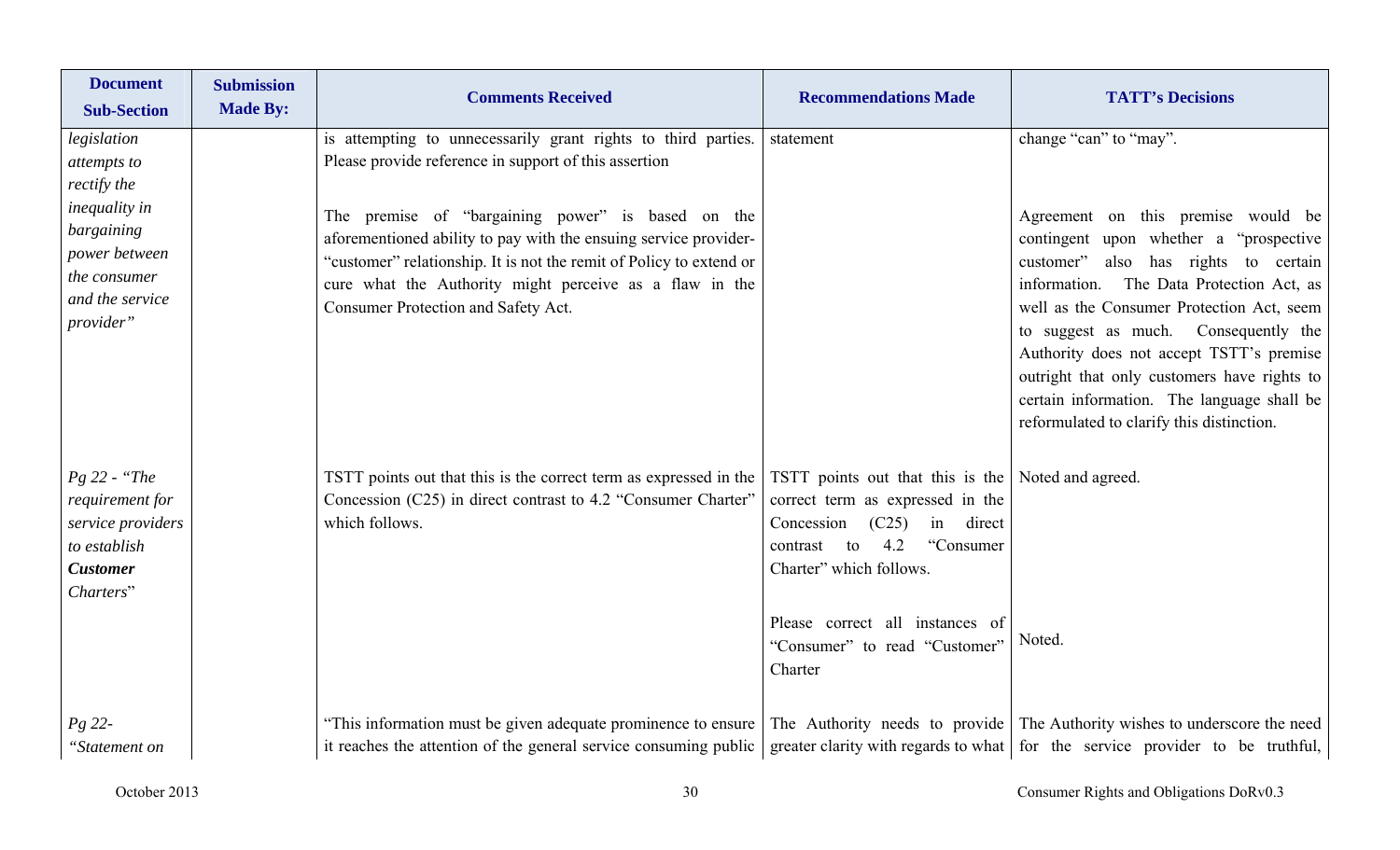| <b>Document</b><br><b>Sub-Section</b>               | <b>Submission</b><br><b>Made By:</b> | <b>Comments Received</b>                                                                                                                                                   | <b>Recommendations Made</b>                                  | <b>TATT's Decisions</b>                                                                                                                                                                                                                                                                                                                                                                                                                                                                                                                                                                                                                                                   |
|-----------------------------------------------------|--------------------------------------|----------------------------------------------------------------------------------------------------------------------------------------------------------------------------|--------------------------------------------------------------|---------------------------------------------------------------------------------------------------------------------------------------------------------------------------------------------------------------------------------------------------------------------------------------------------------------------------------------------------------------------------------------------------------------------------------------------------------------------------------------------------------------------------------------------------------------------------------------------------------------------------------------------------------------------------|
| consumer access<br>to information"                  |                                      | $\dots$ in a manner that is not confusing, misleading or deceptive" –<br>these criteria are wholly judgment based and are relative<br>individual skill and interpretation. | "confusing,<br>is<br>meant<br>by<br>misleading or deceptive" | accurate and clear in its communications<br>existing<br>with<br>both<br>and<br>prospective<br>customers. Failure to do so may find that<br>service provider afoul of the "truth in<br>advertising" provisions deliberated on later<br>in the document.<br>Accordingly, while the Authority appreciates<br>that the criteria may be deemed to be based<br>on the "relative individual skill and<br>interpretation" of the existing or prospective<br>customer, the service provider is encouraged<br>to ensure clarity in their messaging at all<br>The complaint of the public with<br>times.<br>respect to Section 4.2 below provides insight<br>to the general concern. |
|                                                     |                                      | Please clarify whether a concessionaire might also be obliged to<br>give the charter free of charge to a non-customer?                                                     | Provide clarification                                        | it may be encouraged,<br>While<br>the<br>concessionaire may not be so obliged.                                                                                                                                                                                                                                                                                                                                                                                                                                                                                                                                                                                            |
| <b>4.2 The</b><br><b>Consumer</b><br><b>Charter</b> | Public                               | Customer service representatives do not provide adequate<br>information on services.                                                                                       |                                                              | The document addresses this in Section<br>5.1.1.<br>The CROP has been amended to require<br>Service Providers to at a minimum, display<br>the all relevant information, and the<br>Customer Charter at their points of service<br>contact.                                                                                                                                                                                                                                                                                                                                                                                                                                |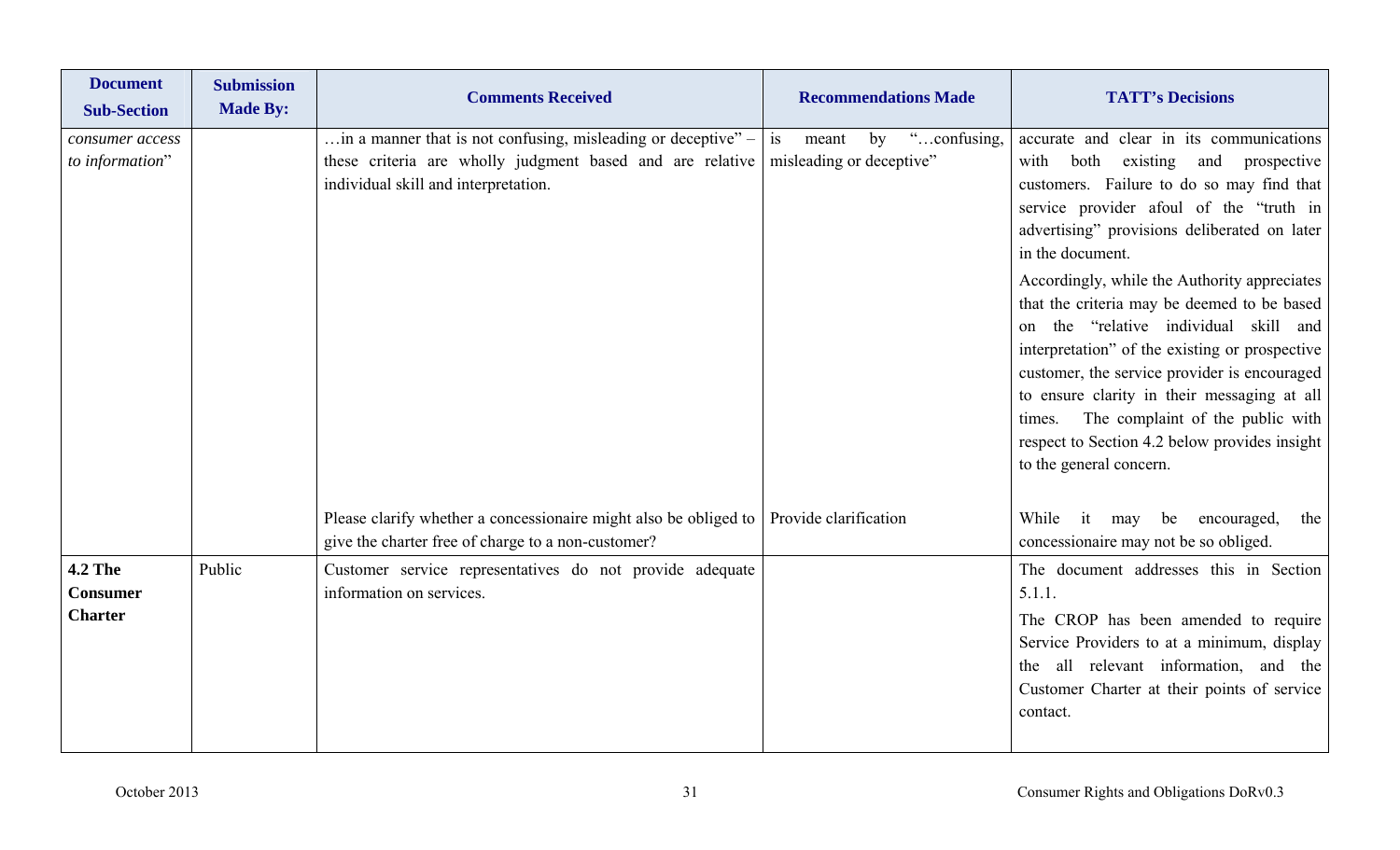| <b>Document</b><br><b>Sub-Section</b> | <b>Submission</b><br><b>Made By:</b> | <b>Comments Received</b>                                                                                                                                                                                                                                                                                                                                                                                                                                                                                                                                                                                                                                                                                                                                                                                                                                                                                                                                                                                                                                                                                                                       | <b>Recommendations Made</b>                                                                                                                                                                                                    | <b>TATT's Decisions</b>                                                                                                                                                                                                                                                                                                                                                                              |
|---------------------------------------|--------------------------------------|------------------------------------------------------------------------------------------------------------------------------------------------------------------------------------------------------------------------------------------------------------------------------------------------------------------------------------------------------------------------------------------------------------------------------------------------------------------------------------------------------------------------------------------------------------------------------------------------------------------------------------------------------------------------------------------------------------------------------------------------------------------------------------------------------------------------------------------------------------------------------------------------------------------------------------------------------------------------------------------------------------------------------------------------------------------------------------------------------------------------------------------------|--------------------------------------------------------------------------------------------------------------------------------------------------------------------------------------------------------------------------------|------------------------------------------------------------------------------------------------------------------------------------------------------------------------------------------------------------------------------------------------------------------------------------------------------------------------------------------------------------------------------------------------------|
|                                       |                                      | The Customer Charter should be in a particular format and<br>posted by Service Providers and should be easy for consumers<br>to read.                                                                                                                                                                                                                                                                                                                                                                                                                                                                                                                                                                                                                                                                                                                                                                                                                                                                                                                                                                                                          |                                                                                                                                                                                                                                | Noted. The Authority has included in the<br>revised CROP the requirement for Service<br>Providers to make their Charter available by<br>publication and display both at public offices<br>and on its website to facilitate ready access<br>by customers.                                                                                                                                             |
|                                       | CCTL (FLOW)                          | In practice a consumer charter provides customers with<br>information about a company's vision, organizational values<br>and service commitments to customers. A charter should also<br>serve to provide information on procedures relating to the<br>purchasing experience and what customers can expect from the<br>company such as service commitments.<br>In terms of the proposed list of items to be included in the<br>Consumer Charter, this is an area where we are of the view that<br>the Authority has been too prescriptive. The proposed list<br>contains items that duplicate information that is already<br>provided in other customer documents such as the General<br>Terms and Conditions of Service. Further, it would be very<br>difficult to include all this information in the Consumer Charter.<br>We would propose that instead of duplicating information<br>provided elsewhere, the Consumer Charter should point to the<br>other documents that contain information that is pertinent to the<br>consumer making informed purchasing decisions.<br>We believe that the spirit of the language in the Concession is | Requirements in the policy should<br>prescriptive.<br>be<br>less<br>The<br>Charter should not<br>Consumer<br>replicate information provided in<br>other customer documents, but<br>should make reference to such<br>documents. | Noted and agreed.<br>The Authority has amended the CROP to be<br>less prescriptive on the contents therein,<br>focusing on the Customer Care aspect of the<br>service provider's value proposition.<br>However the Authority maintains that the<br>information cited in the prior version of<br>CROP is available in some form to at least<br>customers and, where possible, the public at<br>large. |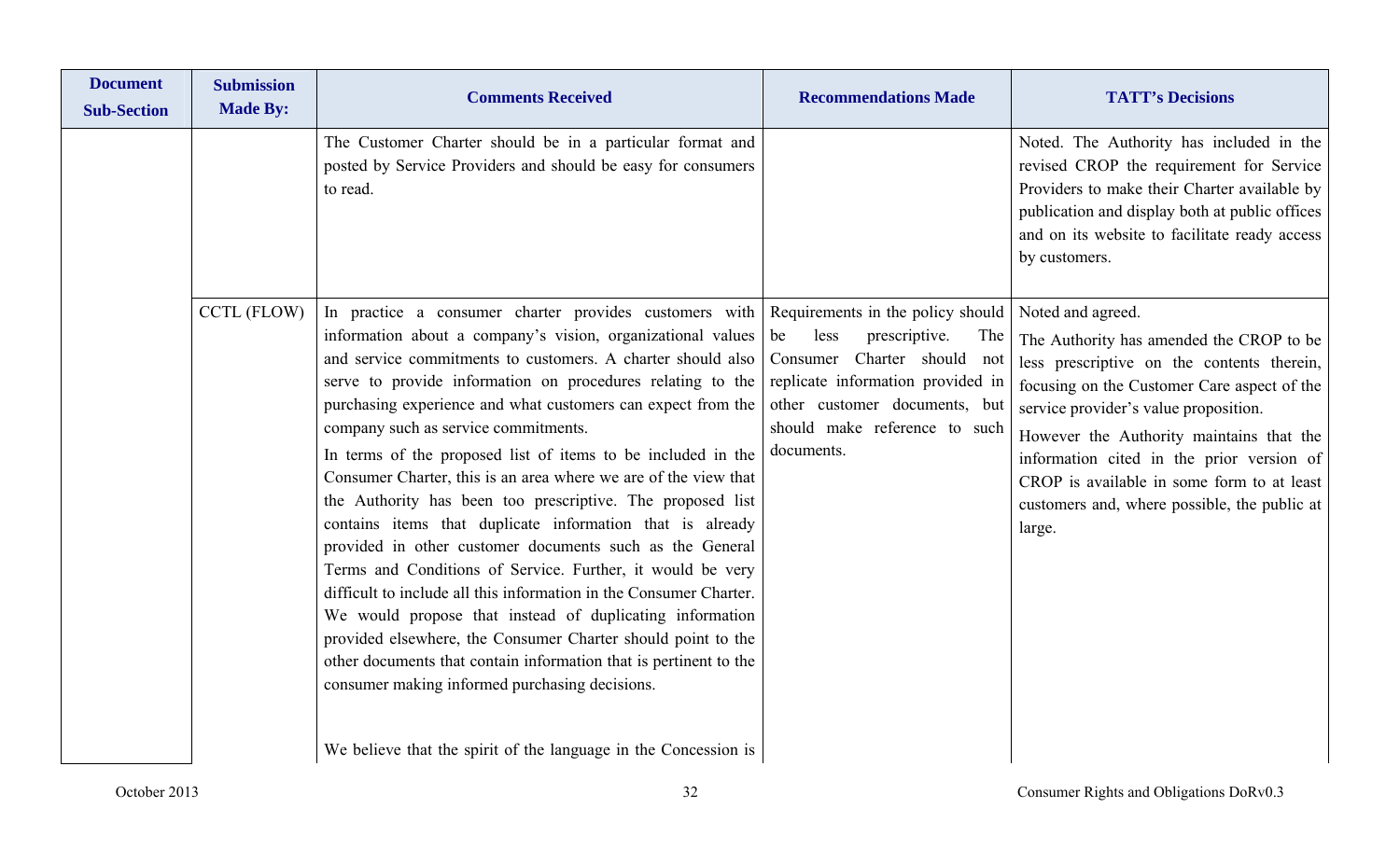| <b>Document</b><br><b>Sub-Section</b> | <b>Submission</b><br><b>Made By:</b> | <b>Comments Received</b>                                                                                                                                                                                                                                                                                                                                                                                                   | <b>Recommendations Made</b>                                                                                                                           | <b>TATT's Decisions</b>                                                                                                                                                                                                                                                                    |
|---------------------------------------|--------------------------------------|----------------------------------------------------------------------------------------------------------------------------------------------------------------------------------------------------------------------------------------------------------------------------------------------------------------------------------------------------------------------------------------------------------------------------|-------------------------------------------------------------------------------------------------------------------------------------------------------|--------------------------------------------------------------------------------------------------------------------------------------------------------------------------------------------------------------------------------------------------------------------------------------------|
|                                       |                                      | adequate to capture the requirements of the Consumer Charter.<br>Based on this, service providers should be allowed the<br>flexibility to develop their Consumer Charter. In the process of<br>reviewing the Consumer Charter, TATT could then confirm<br>whether the requirements of the Concession are met.                                                                                                              |                                                                                                                                                       |                                                                                                                                                                                                                                                                                            |
|                                       |                                      | With respect to the requirements for the Consumer Charter to be<br>made available in audio and Braille formats for the differently-<br>abled, since this requirement is based on the universality policy,<br>we believe that the costs for such assisted technologies should<br>be met from the Universal Service Fund, whether as a deduction<br>from a provider's contribution, or as a direct payment from the<br>Fund. | The costs to make the Consumer<br>Charter available in audio and<br>Braille formats should be covered<br>by funds from the Universal<br>Service Fund. | Noted. This proposal may be considered<br>within the Universal Service Framework,<br>though the Authority would need an<br>appropriate justification of the cost of some<br>basic provision of these facilities to justify<br>its inclusion in the Universal Service<br>Funding Programme. |
|                                       | <b>TSTT</b>                          | Pg 22 - TSTT again stresses to the Authority its enduring<br>concern regarding the Authority's attempt to change the<br>"Customer Charter" provision to a "Consumer Charter" by<br>asserting a name change " a Customer Charter (hereinafter<br>called a "Consumer Charter").                                                                                                                                              | TSTT notes again the Authority's<br>attempt to modify scope of the<br>Telecommunications Act and the<br>Concession.                                   | Noted and agreed. The Authority concedes<br>that the Charter, as envisioned, should only<br>reflect obligations of the service provider to<br>its customers.                                                                                                                               |
|                                       |                                      | Condition C25 of the Concession provides for a "Customer TSTT still considers that the Noted. See above.<br>Charter" but the Authority is proposing to change this to<br>"Consumer" in keeping with its redefinition of "Customer". The<br>previous comments above are relevant. A "customer" can only<br>be a "consumer" in the context of a "customer /subscriber of                                                     | Authority is acting <i>ultra vires</i> and<br>firmly asserts that a fiduciary<br>relationship cannot be extended<br>beyond the customer/ subscriber   |                                                                                                                                                                                                                                                                                            |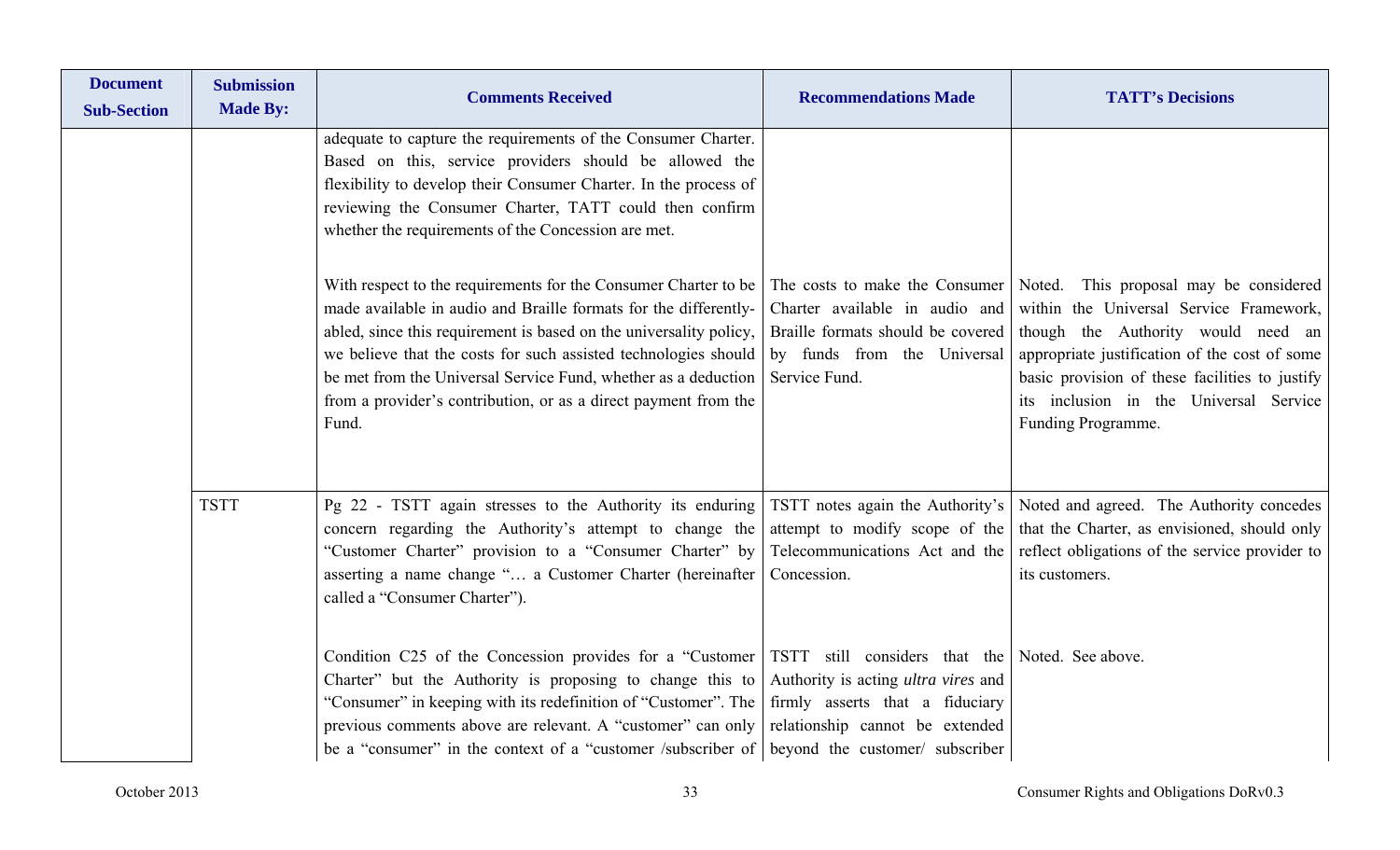| services", pursuant to the Telecommunications Act. The<br>definition cannot extend to a "user" of the product. Such a<br>"consumer" falls within the ambit of the Consumer Protection<br>and Safety Act.<br>Pg 23 " but will not be a requirement for free-to-air<br>broadcasters"-<br>- Earlier on Pg 19, the Authority stated that there was an<br>"economic relationship" that existed between free-to-air<br>broadcast consumers and advertisers <i>i.e.</i> "access to the<br>consumers attention is exchanged for advertising revenue with<br>agents who have an economic use for such attention.". TSTT<br>submits therefore that free-to-air broadcasters should be under a<br>similar requirement to publish a "Customer Charter" | as defined in the Act under<br>"User".<br>Charter<br>publication<br>Customer<br>free-to-air<br>should<br>extend<br>to<br>broadcasters<br>Correct<br>"Customer"<br>to<br>read<br>Charter" | While this is an interesting proposition, the<br>Authority disagrees.<br>The Authority does not consider the<br>advertisers as the users (or consumers) of the<br>broadcasting service. This position is based<br>on the premise that the "broadcasting<br>service" is considered that transaction with a<br>user <i>a posteriori</i> the finalization of the<br>package<br>that is broadcast.<br>content<br>Conversely, advertisers are involved in a<br>transaction that is <i>a priori</i> the finalization of<br>the content package.<br>It is based on this interpretation that the<br>Authority does not see that even if its price |
|--------------------------------------------------------------------------------------------------------------------------------------------------------------------------------------------------------------------------------------------------------------------------------------------------------------------------------------------------------------------------------------------------------------------------------------------------------------------------------------------------------------------------------------------------------------------------------------------------------------------------------------------------------------------------------------------------------------------------------------------|------------------------------------------------------------------------------------------------------------------------------------------------------------------------------------------|-------------------------------------------------------------------------------------------------------------------------------------------------------------------------------------------------------------------------------------------------------------------------------------------------------------------------------------------------------------------------------------------------------------------------------------------------------------------------------------------------------------------------------------------------------------------------------------------------------------------------------------------|
|                                                                                                                                                                                                                                                                                                                                                                                                                                                                                                                                                                                                                                                                                                                                            |                                                                                                                                                                                          | control powers were extending into<br>broadcasting sphere, it would not be<br>applicable to, for example, the regulation of<br>the price of an advertising slot at a particular<br>time.<br>Based on this interpretation, the customer<br>charter is ill-suited for the free-to-air                                                                                                                                                                                                                                                                                                                                                       |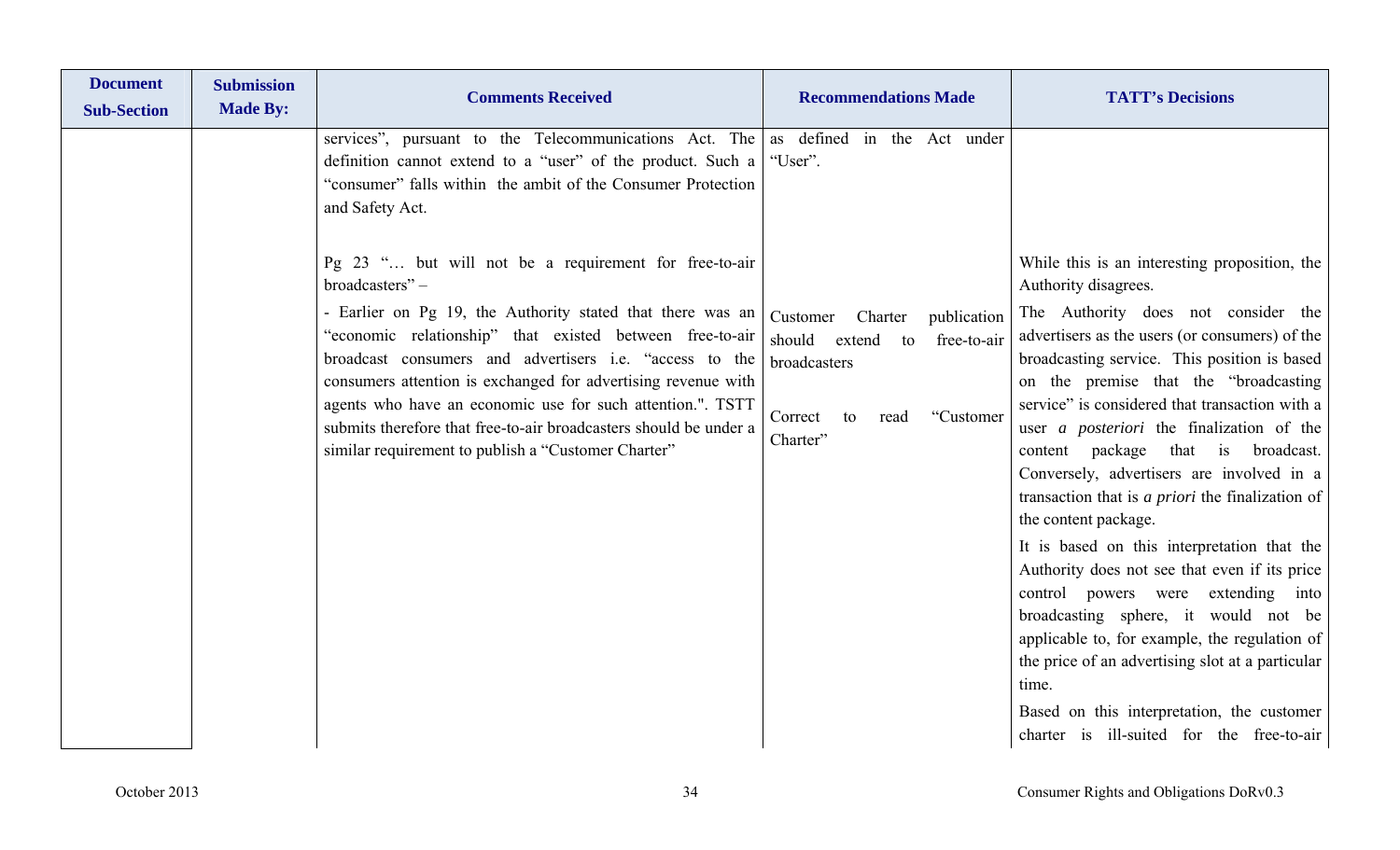| <b>Document</b><br><b>Sub-Section</b>                                     | <b>Submission</b><br><b>Made By:</b> | <b>Comments Received</b>                                                                                                                                                                                                                                                                                                                                                                                                                                                                                                                                                                                                                                                                                                     | <b>Recommendations Made</b>                                                                 | <b>TATT's Decisions</b>                                                                                                                                                                                                                                                                                                                                                                                                                                                                                    |
|---------------------------------------------------------------------------|--------------------------------------|------------------------------------------------------------------------------------------------------------------------------------------------------------------------------------------------------------------------------------------------------------------------------------------------------------------------------------------------------------------------------------------------------------------------------------------------------------------------------------------------------------------------------------------------------------------------------------------------------------------------------------------------------------------------------------------------------------------------------|---------------------------------------------------------------------------------------------|------------------------------------------------------------------------------------------------------------------------------------------------------------------------------------------------------------------------------------------------------------------------------------------------------------------------------------------------------------------------------------------------------------------------------------------------------------------------------------------------------------|
|                                                                           |                                      | Pg 23-24 "Statement on Consumer Charter"- correct to read                                                                                                                                                                                                                                                                                                                                                                                                                                                                                                                                                                                                                                                                    |                                                                                             | broadcaster whose users are not bound by<br>any contract (as per TSTT's own argument<br>for the reversion to the term "Customer<br>Charter")                                                                                                                                                                                                                                                                                                                                                               |
|                                                                           |                                      | "Customer Charter":<br>TSTT questions the need for the extensive number of elements<br>listed herein which the Authority prescribes for the Customer<br>Charter. This will necessarily be a booklet of significant size<br>which can work contrary to the Authority's objective of<br>encouraging Customer engagement and self-education.<br>Additionally based on the amount of information that the<br>Authority requires be put in the Charter, a paper based charter<br>will be expensive. TSTT respectfully suggest that we utilize our<br>telecommunications media and adopt a more environmentally<br>friendly "green" approach by moving away from paper, making<br>available in online for easy access by customers | Simplify Charter requirements.<br>Concessionaires to make available<br>in web-based format. | Noted. The Authority has agreed to modify<br>CROP so that it shall be less prescriptive on<br>the contents therein, but shall insist that the<br>information cited is available in some form<br>to, at least, customers and where possible,<br>the public at large.<br>While concessionaires may make the Charter<br>available through the Web, they shall also be<br>obliged to display it by other means so as to<br>ensure all customers - with or without<br>Internet access – can access the Charter. |
| 4.3 Truth in<br>Marketing,<br><b>Advertising and</b><br><b>Promotions</b> | Public                               | A Service Provider is offering a service (promotion) top up \$25<br>but there is no \$25 top up card.                                                                                                                                                                                                                                                                                                                                                                                                                                                                                                                                                                                                                        |                                                                                             | This complaint seems to allude to challenges<br>related to the issue of "truth in advertising"<br>which is discussed within CROP.<br>Accordingly the Authority shall ensure that<br>such inaccuracies are minimized through the<br>definition of an appropriate obligation in<br>CROP.                                                                                                                                                                                                                     |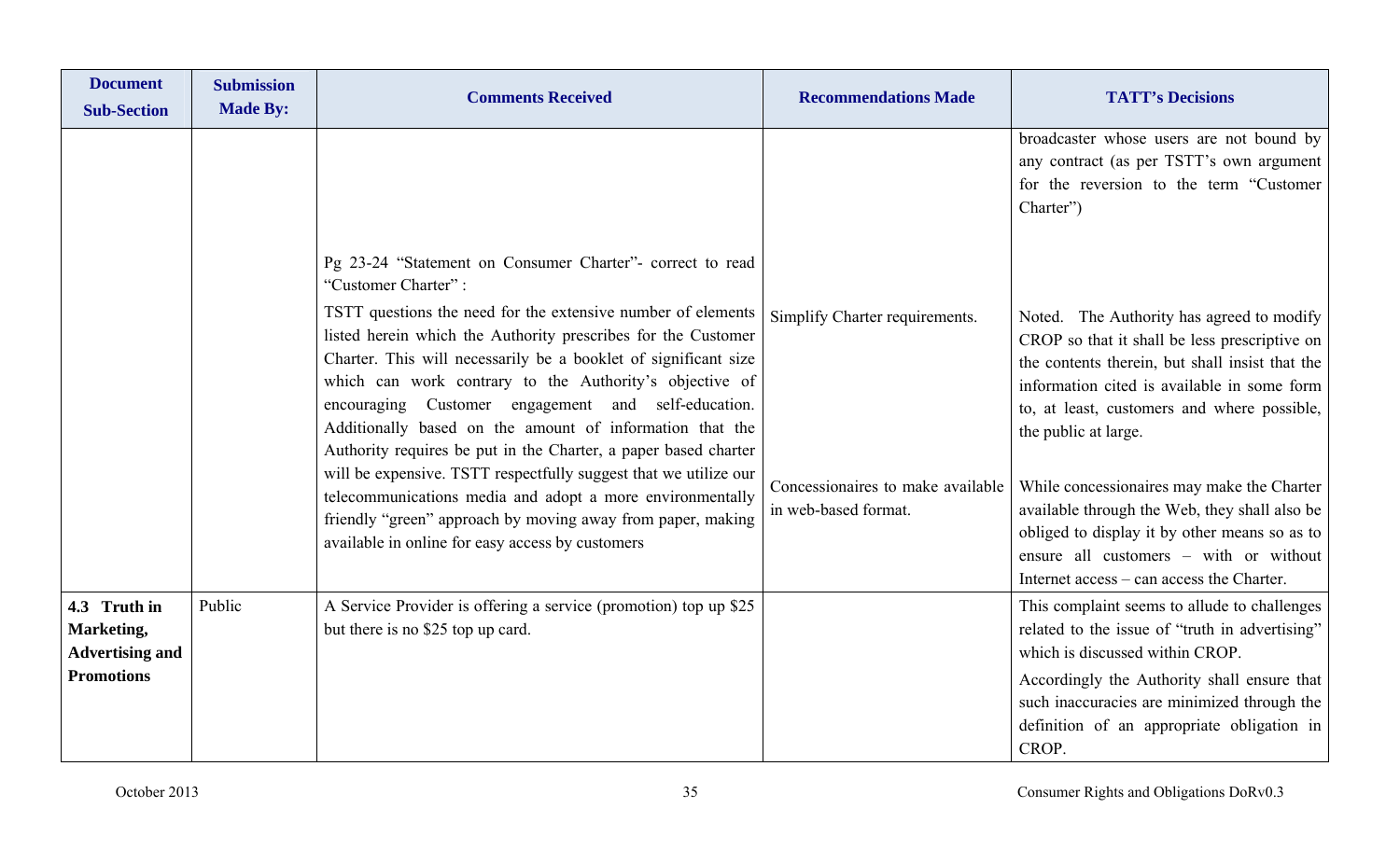| <b>Document</b><br><b>Sub-Section</b> | <b>Submission</b><br><b>Made By:</b>  | <b>Comments Received</b>                                                                                                                                  | <b>Recommendations Made</b>                                                                                                                                | <b>TATT's Decisions</b>                                                                                                                                                                                                                                                                                                                                                                                                                                                                                                                                                                    |
|---------------------------------------|---------------------------------------|-----------------------------------------------------------------------------------------------------------------------------------------------------------|------------------------------------------------------------------------------------------------------------------------------------------------------------|--------------------------------------------------------------------------------------------------------------------------------------------------------------------------------------------------------------------------------------------------------------------------------------------------------------------------------------------------------------------------------------------------------------------------------------------------------------------------------------------------------------------------------------------------------------------------------------------|
|                                       |                                       | What can we do when Service Providers claim that they are<br>providing a certain level of bandwidth but they are really not?                              |                                                                                                                                                            | The Authority has established, in the<br>concession and in CROP, Quality of Service<br>benchmarks which oblige service providers<br>to meet minimum Internet speeds in relation<br>to that advertised and contracted.                                                                                                                                                                                                                                                                                                                                                                      |
|                                       |                                       |                                                                                                                                                           |                                                                                                                                                            | the regulatory<br>framework<br>Through<br>envisioned by the CROP/ CQoS, when such<br>is in force, while the Authority will have<br>affirmative recourse for corrective action<br>where services fail to meet these criteria,<br>customers may also legitimately seek<br>corrective action in relation to "Truth in<br>advertising" obligations as well as "QoS<br>performance" minimum requirements.                                                                                                                                                                                       |
|                                       | Scarborough<br>Upper<br>Lions<br>Club | There should be specific obligation on the part of<br>provide<br>concessionaires<br>to<br>with<br>the<br>customers<br>product/service/value as advertised | False or misleading advertising<br>would include:<br>Failure to make available a<br>product/ service/ value in keeping<br>with the claims of the promotion | The Authority has established, in the<br>concession and in CROP, Quality of Service<br>benchmarks which oblige service providers<br>to meet minimum Internet speeds in relation<br>to that advertised and contracted.<br>framework<br>Through<br>the<br>regulatory<br>envisioned by the CROP/ CQoS, when such<br>is in force, while the Authority will have<br>affirmative recourse for corrective action<br>where services fail to meet these criteria,<br>customers may also legitimately seek<br>corrective action in relation to "Truth in<br>advertising" obligations as well as "QoS |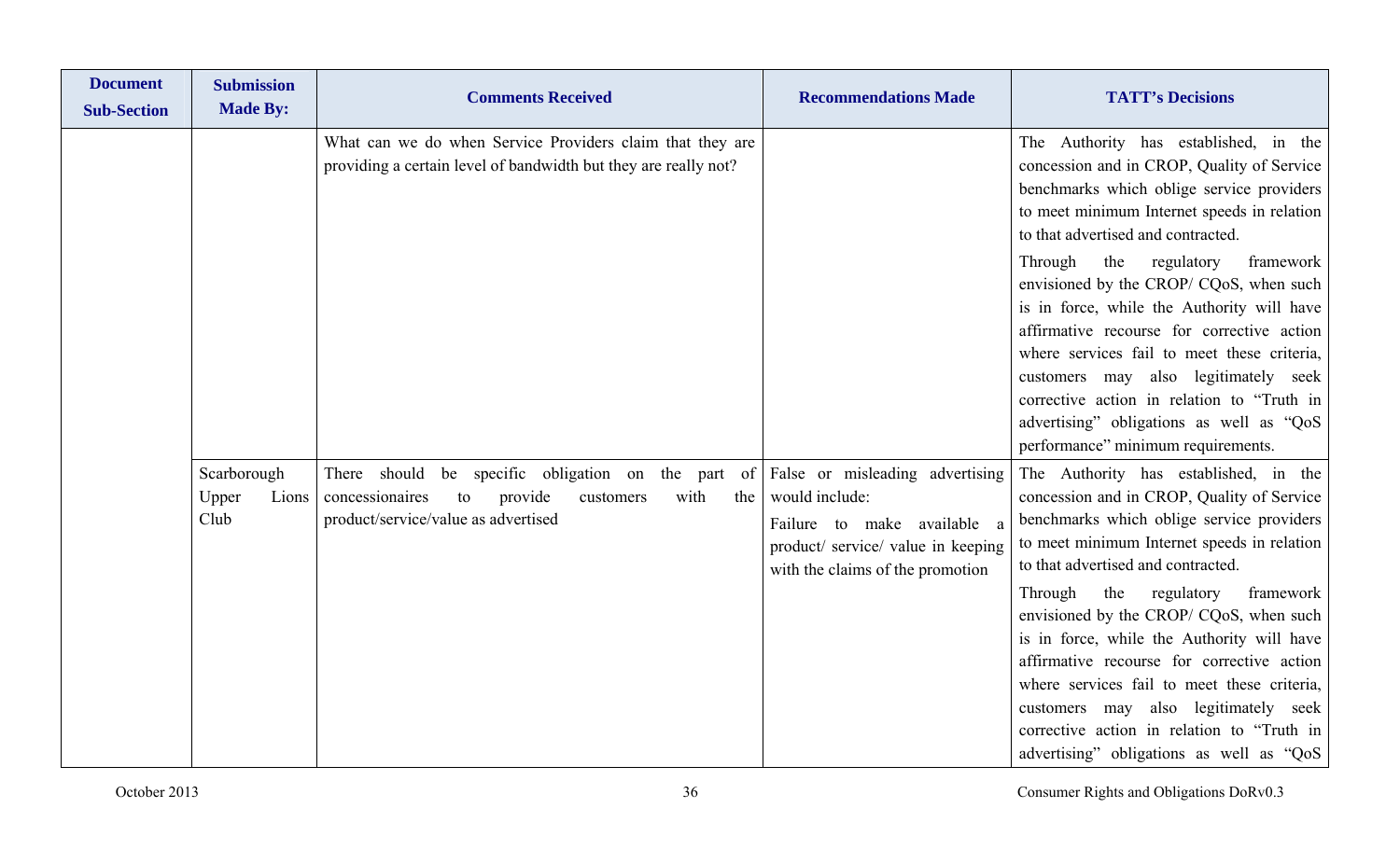| <b>Document</b><br><b>Sub-Section</b>            | <b>Submission</b><br><b>Made By:</b>            | <b>Comments Received</b>                                                                                                                                                                                                                                                                                                                                                                                                                                                                                                                                                                                                                 | <b>Recommendations Made</b>                                                                                                                                                                            | <b>TATT's Decisions</b>                                                                                                                                                                                                                                                                                                                                                                                                       |
|--------------------------------------------------|-------------------------------------------------|------------------------------------------------------------------------------------------------------------------------------------------------------------------------------------------------------------------------------------------------------------------------------------------------------------------------------------------------------------------------------------------------------------------------------------------------------------------------------------------------------------------------------------------------------------------------------------------------------------------------------------------|--------------------------------------------------------------------------------------------------------------------------------------------------------------------------------------------------------|-------------------------------------------------------------------------------------------------------------------------------------------------------------------------------------------------------------------------------------------------------------------------------------------------------------------------------------------------------------------------------------------------------------------------------|
|                                                  |                                                 |                                                                                                                                                                                                                                                                                                                                                                                                                                                                                                                                                                                                                                          |                                                                                                                                                                                                        | performance" minimum requirements.                                                                                                                                                                                                                                                                                                                                                                                            |
| 4.4.<br><b>Contractual</b><br><b>Information</b> | Ms.<br>Andrea<br>Pierre<br>Jack:<br><b>NPTA</b> | People need to know what they are applying for when applying<br>for a service. It is sometimes difficult to read the contents of a<br>contract.                                                                                                                                                                                                                                                                                                                                                                                                                                                                                          | The contract language should be<br>simple for people to understand.                                                                                                                                    | The Authority agrees that on customer<br>request, all customer service representatives<br>should be able to provide information in<br>normal language about the terms and<br>conditions of the contract.<br>Such an obligation will be reiterated in<br>CROP.                                                                                                                                                                 |
|                                                  | Ms. Baptiste                                    | With respect to the provision of consumer information, it is<br>necessary to use language specifying the terms and conditions<br>that the consumer can understand clearly.                                                                                                                                                                                                                                                                                                                                                                                                                                                               | We should mandate that SPs have<br>terms and conditions language that<br>people can understand and this<br>should be included in the<br>customer charter.                                              | The Authority shall ensure by amendment to<br>the "Contractual Information" section in the<br>CROP that the language, when specifying<br>terms and conditions, in the either the<br>Customer Charter or some other customer<br>notification mechanism, shall be, as much as<br>possible, in simple and easily understood<br>language.                                                                                         |
|                                                  | <b>CCTL (FLOW)</b>                              | TATT's proposal relating to what should be included in a<br>contract document is very prescriptive. We believe general<br>guidelines are appropriate, but details should be left to the<br>business to determine. We believe that it is important to<br>provide customers with this information but operators should<br>have the flexibility to determine how they present this<br>information to customers. For instance, TATT proposes that the<br>contract should include information on complaints handling<br>mechanism and method of initiating complaints. However based<br>knowledge of customers behavior and operational<br>on | Specific<br>information<br>to<br>be<br>included in contracts and details<br>such as the font size to be used in<br>preparing contracts should be left<br>to the discretion of the service<br>provider. | The Authority is of the opinion that, to<br>minimize the information asymmetry to the<br>detriment of the customer, the contract<br>offered by service provider to the customer<br>should provide sufficient detail on these<br>matters.<br>While the Authority acknowledges that the<br>service provider may want to seek to choose<br>alternative channels to highlight these<br>aspects of the contract, it is of the firm |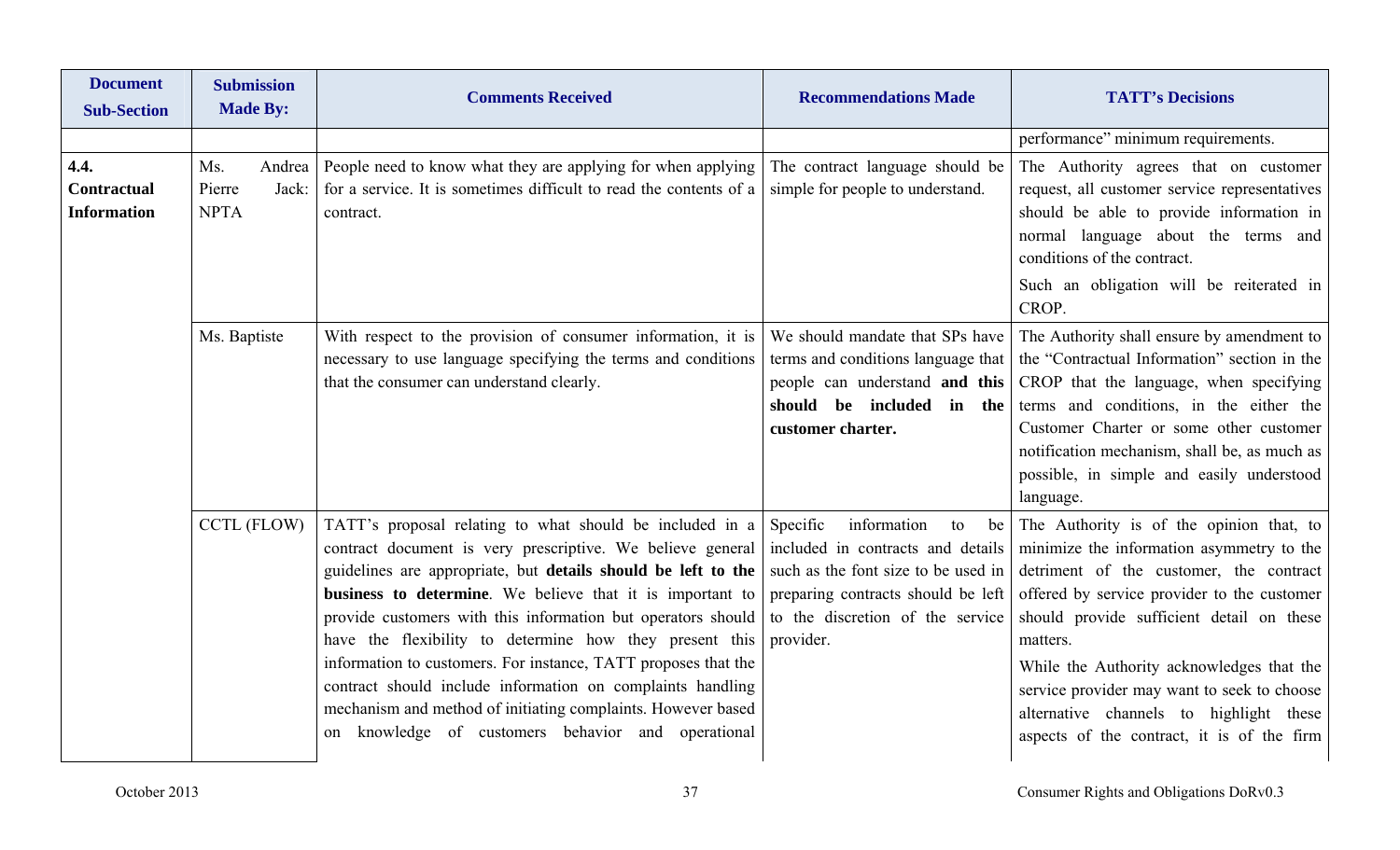| <b>Document</b><br><b>Sub-Section</b> | <b>Submission</b><br><b>Made By:</b> | <b>Comments Received</b>                                                                                                                                                                                                                                                                                                                                                                                                                                                                                        | <b>Recommendations Made</b>                                        | <b>TATT's Decisions</b>                                                                                                                                                                                                                                                                                                                                |
|---------------------------------------|--------------------------------------|-----------------------------------------------------------------------------------------------------------------------------------------------------------------------------------------------------------------------------------------------------------------------------------------------------------------------------------------------------------------------------------------------------------------------------------------------------------------------------------------------------------------|--------------------------------------------------------------------|--------------------------------------------------------------------------------------------------------------------------------------------------------------------------------------------------------------------------------------------------------------------------------------------------------------------------------------------------------|
|                                       |                                      | requirements a business may decide that such information may<br>be more appropriately placed in say the Consumer Charter or<br>through other general customer information channels.<br>Other areas where we believe the Authority is being<br>unnecessarily prescriptive include defining the size of fonts to<br>be used in contracts and in statements made with respect to<br>pricing issues. As an example the Authority states "Where user<br>contract contains a minimum term, there should be a discount |                                                                    | opinion that all areas listed are substantive<br>issues which will govern the relationship of<br>the service provider and customer. This<br>does not restrain the service provider from<br>finding innovative ways and means to<br>highlight particular aspects of the contract,<br>but such terms and conditions should be in<br>the contract itself. |
|                                       |                                      | offered for completing the term and any penalty for early<br>termination of the contract should reflect this discount" We<br>believe for the purposes of the Consumer Rights and Obligation<br>Policy, it is adequate reference such issues to the pricing<br>regulations.                                                                                                                                                                                                                                      |                                                                    | The Authority is willing to withdraw the<br>prescriptive stipulation on font size and<br>Instead general guidelines are<br>style.<br>proposed to guide the presentation of<br>information to ensure that the presentation<br>can be reasonably discerned.                                                                                              |
|                                       |                                      |                                                                                                                                                                                                                                                                                                                                                                                                                                                                                                                 |                                                                    | The Authority is willing to withdraw on the<br>stipulation of discount offering.                                                                                                                                                                                                                                                                       |
|                                       |                                      | With respect to electronic contract, e.g. services subscribed to<br>online, TATT proposes that the consumer is given the option to<br>printed terms and conditions. With the adoption and use of<br>information and communication technology in business<br>transactions, we believe it is important that a policy on<br>Consumer Rights and Obligations be harmonized with this<br>trend.                                                                                                                      | The policy should encourage the<br>use of electronic transactions. | Noted. The requirement for the mediating<br>software to clearly give the person to<br>opportunity to cancel the transaction is the<br>Authority's interpretation of the requirement<br>of Section 22 (b) of the Electronic<br>Transactions Act, 2011.                                                                                                  |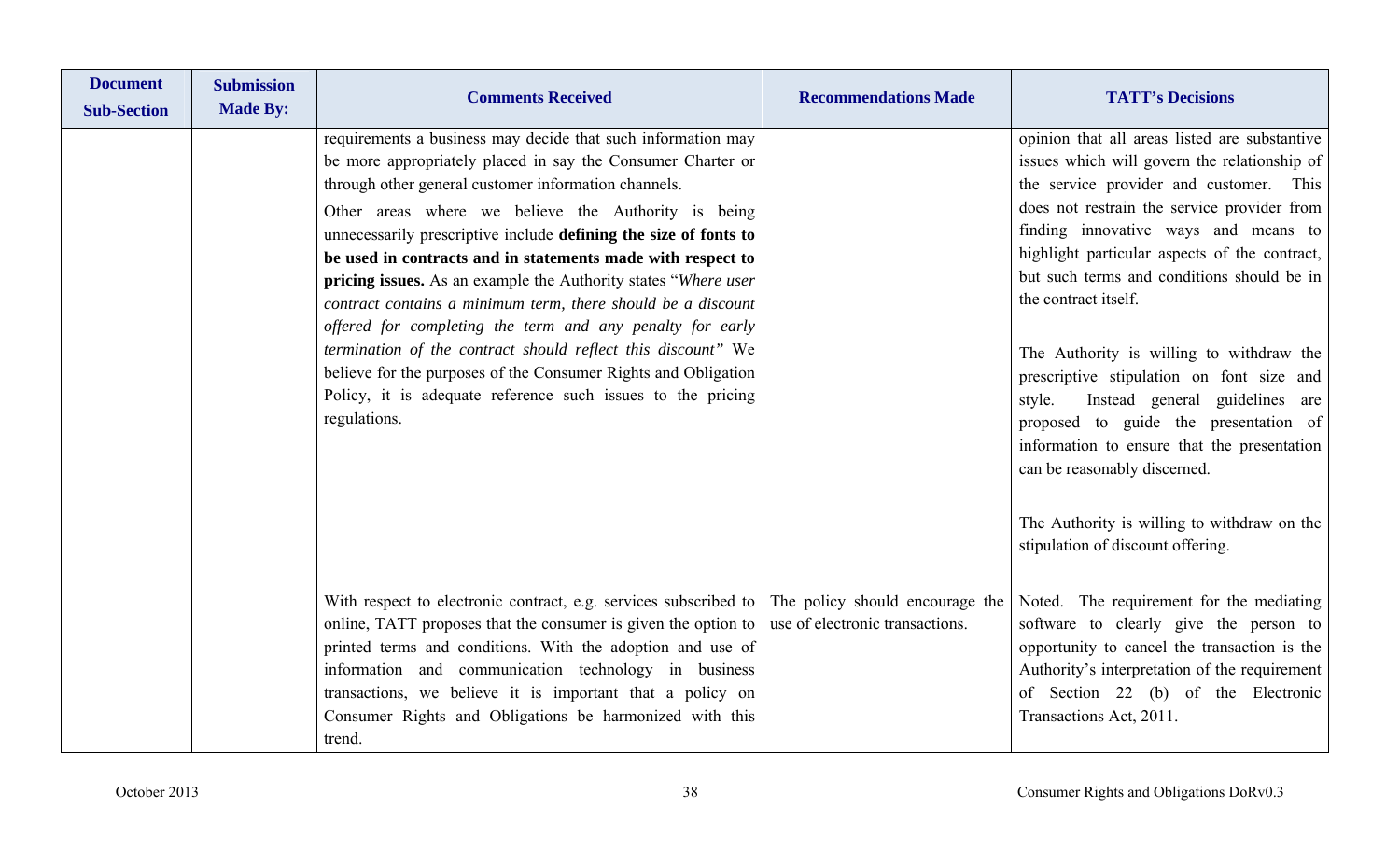| <b>Document</b><br><b>Sub-Section</b> | <b>Submission</b><br><b>Made By:</b> | <b>Comments Received</b>                                                                                                                                                                                                                                                                                                                                                                                                                                                                                                                                                                                                                                                                                                                                                   | <b>Recommendations Made</b>                                                                                   | <b>TATT's Decisions</b>                                                                                    |
|---------------------------------------|--------------------------------------|----------------------------------------------------------------------------------------------------------------------------------------------------------------------------------------------------------------------------------------------------------------------------------------------------------------------------------------------------------------------------------------------------------------------------------------------------------------------------------------------------------------------------------------------------------------------------------------------------------------------------------------------------------------------------------------------------------------------------------------------------------------------------|---------------------------------------------------------------------------------------------------------------|------------------------------------------------------------------------------------------------------------|
|                                       |                                      | Given the recent passing of the Electronic Transactions Act, and<br>work being done on supporting regulations, we would<br>recommend that this policy be harmonized with the<br>requirements of that framework.                                                                                                                                                                                                                                                                                                                                                                                                                                                                                                                                                            |                                                                                                               |                                                                                                            |
|                                       | <b>TSTT</b>                          | $Pg$ 27<br>- This is further evidence of the Authority confusing itself with   Change "consumer"<br>the use of "consumer". Again, TSTT admonishes the Authority<br>that contractual obligations are ONLY owed to a<br>"CUSTOMER", a fact to which the Authority has acquiesced.<br>The two (2) terms <b>CANNOT</b> be used interchangeably.<br>Reference is made to the Authority's statement later on in the<br>same document at Pg 38 "After choosing a service provider and<br>agreeing to a contract on the provision of service, the consumer<br>(now a customer) has the right " which illustrates TSTT"s<br>point and further highlights the numerous errors contained<br>within this policy document effectively confusing the terms<br>"consumer" and "customer". | to read   Agreed.<br>"customer". Issue a properly and<br>correctly constituted 4th Round<br>for consultation. |                                                                                                            |
|                                       |                                      | $Pg$ 28<br>-Correct the typographical error "complaint handing"                                                                                                                                                                                                                                                                                                                                                                                                                                                                                                                                                                                                                                                                                                            | Correct typographical error                                                                                   | Noted.                                                                                                     |
|                                       |                                      | $Pg$ 29<br>-TATT purports to impose an obligation on Concessionaires to Remove this stipulation<br>produce Contracts of using a stipulated font size:<br>TSTT questions whether TATT is exceeding its authority by                                                                                                                                                                                                                                                                                                                                                                                                                                                                                                                                                         |                                                                                                               | This stipulation<br>Agreed.<br>has<br>been<br>to general guidance on the<br>amended<br>legibility of text. |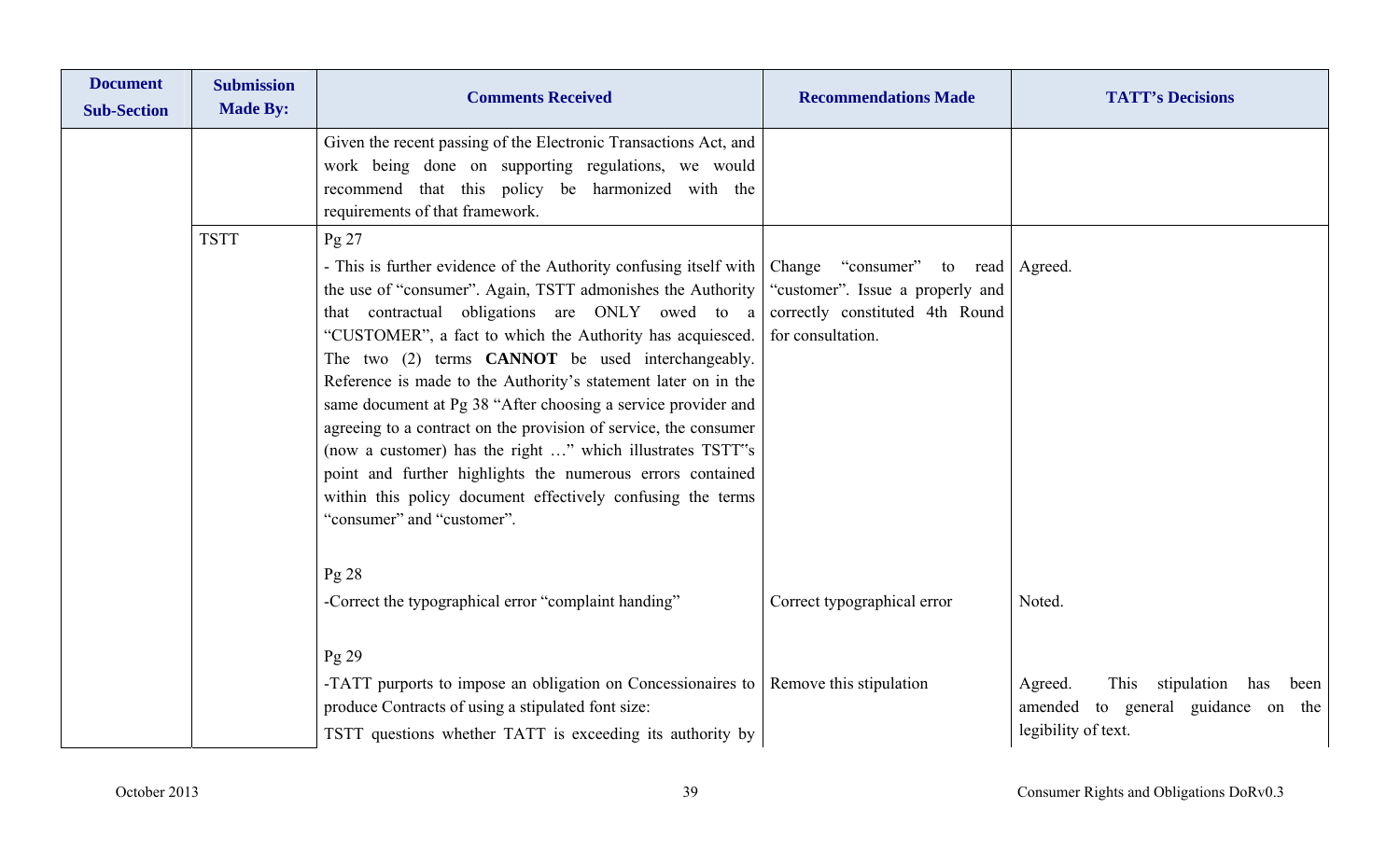| <b>Document</b><br><b>Sub-Section</b>                                    | <b>Submission</b><br><b>Made By:</b> | <b>Comments Received</b>                                                                                                                                                                                                                                                                                                                                                                                                                                                                                                                                                                                                                                               | <b>Recommendations Made</b>                                                                                           | <b>TATT's Decisions</b>                                                                                                                                                                                                                                                                                                                                                                                      |
|--------------------------------------------------------------------------|--------------------------------------|------------------------------------------------------------------------------------------------------------------------------------------------------------------------------------------------------------------------------------------------------------------------------------------------------------------------------------------------------------------------------------------------------------------------------------------------------------------------------------------------------------------------------------------------------------------------------------------------------------------------------------------------------------------------|-----------------------------------------------------------------------------------------------------------------------|--------------------------------------------------------------------------------------------------------------------------------------------------------------------------------------------------------------------------------------------------------------------------------------------------------------------------------------------------------------------------------------------------------------|
|                                                                          |                                      | attempting to regulate the form of commercial agreements.<br>Further, there is significant impact on cost to Concessionaires<br>regarding consumables such as paper and ink. Has any analyses<br>been conducted to determine whether this is even necessary or<br>desirable to stakeholders?                                                                                                                                                                                                                                                                                                                                                                           |                                                                                                                       |                                                                                                                                                                                                                                                                                                                                                                                                              |
|                                                                          |                                      | Pg 29<br>" there should be a discount offered for completing the term<br>TSTT asserts that TATT is overreaching its authority by<br>presuming to dictate discounts in this manner.<br>Further, TSTT is at a loss as to ascertain the Authority's<br>objective and rationale for even suggesting this - on what basis<br>was this provision conceptualised and how does this make<br>sense?                                                                                                                                                                                                                                                                             | Remove discount stipulation                                                                                           | Agreed. This stipulation has been removed.                                                                                                                                                                                                                                                                                                                                                                   |
| 4.5.<br><b>Modification of</b><br><b>Contracts and</b><br><b>Tariffs</b> | <b>CCTL (FLOW)</b>                   | With respect to the modification of tariffs, the draft policy<br>suggests that for all tariff changes customers should be given 30<br>days notice. This is contrary to the Concession requirements,<br>which stipulate 30 days notice only for price increases to<br>existing customers. The draft policy further states that the<br>provisions regarding changes in tariffs relate to promotional<br>offerings as well. Promotional offerings are normally designed<br>to provide additional value to customers, since these are not<br>price increases the period of notification does not apply to<br>promotional offerings. We strongly disagree with any decision | All references to the process for<br>price changes should be consistent<br>the relevant clauses in the<br>Concession. | With respect to time of notification of<br>modification of tariffs, the Authority would<br>require Service Providers to adhere to its<br>Pricing Framework.<br>Consequently, this<br>redrafted to<br>section has been<br>focus<br>exclusively on the aspects relevant to<br>Modification of Contracts, as such the<br>requirement to notify the "general public" 30<br>days in advance will no longer arise. |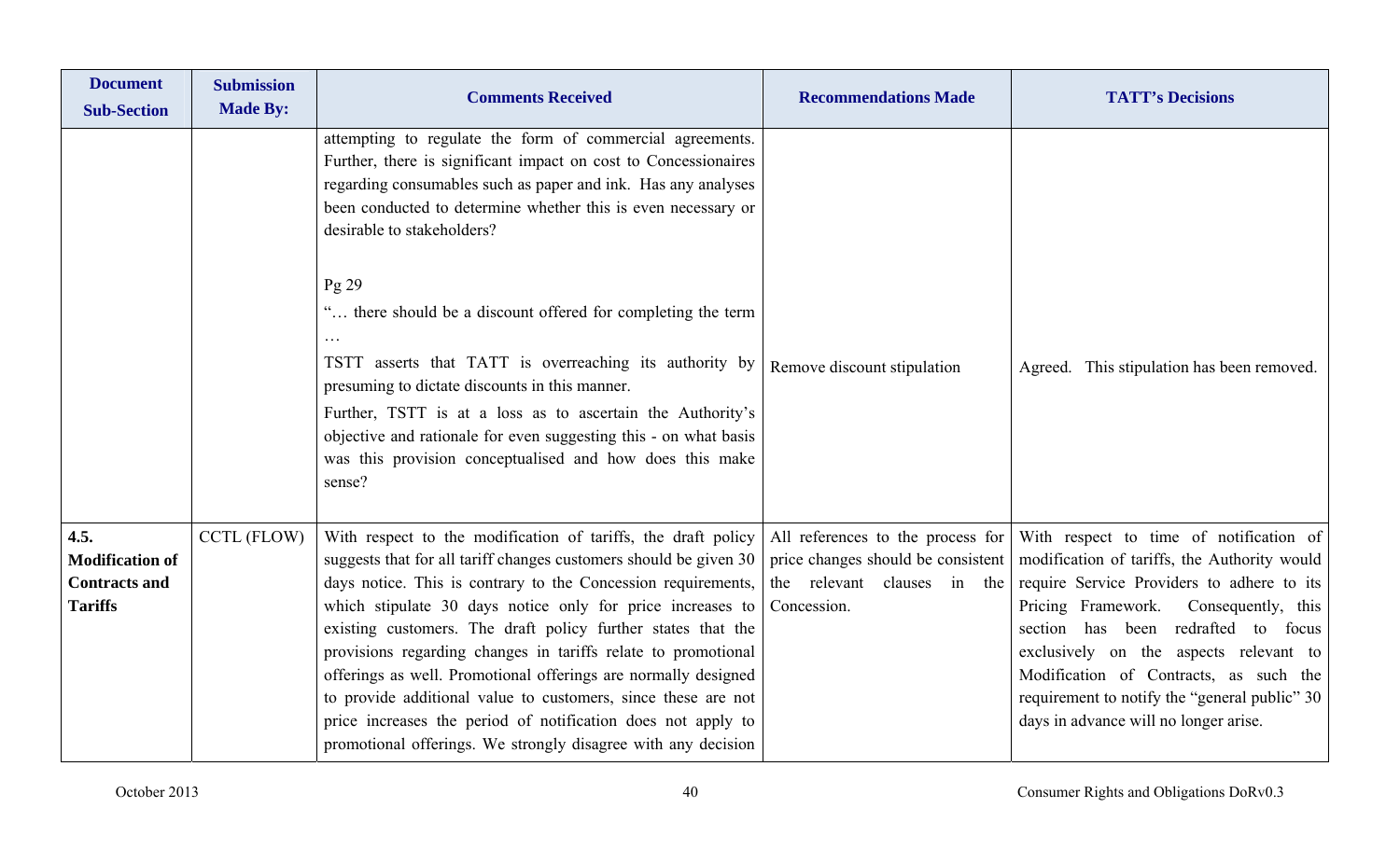| <b>Document</b><br><b>Sub-Section</b> | <b>Submission</b><br><b>Made By:</b> | <b>Comments Received</b>                                                                                                                                                                                                                                                                                                                                                                                                                                                                        | <b>Recommendations Made</b>                                                      | <b>TATT's Decisions</b>                                                                                                                                                                                                                                                                                                                                                                                                                                                                                                                                                                         |
|---------------------------------------|--------------------------------------|-------------------------------------------------------------------------------------------------------------------------------------------------------------------------------------------------------------------------------------------------------------------------------------------------------------------------------------------------------------------------------------------------------------------------------------------------------------------------------------------------|----------------------------------------------------------------------------------|-------------------------------------------------------------------------------------------------------------------------------------------------------------------------------------------------------------------------------------------------------------------------------------------------------------------------------------------------------------------------------------------------------------------------------------------------------------------------------------------------------------------------------------------------------------------------------------------------|
|                                       |                                      | to lessen flexibility in retail pricing decisions. We believe this to<br>be contrary to the spirit of Section 29 of the<br>Telecommunications Act. Within the context of increasing<br>competition, any change to pricing rules should be to increase<br>the pricing flexibility allowed service providers, not diminish it.<br>Given the level of market competition and the fact that<br>promotions generally provide added value or benefits to<br>customers, flexibility should be allowed. |                                                                                  | To address the concerns of CCTL, the<br>provision of Concession Condition C8<br>already requires notification for all tariff<br>changes to be forwarded to the Authority.<br>"Tariffs" as contained in the Concession do<br>not only refer to prices, but also includes all<br>terms and conditions of a relevant service.<br>The notification requirement is not to be<br>misconstrued as an application for approval<br>of a price. In the Authority's view, these<br>requirements for notification do not in any<br>way limit or diminish a service provider's<br>flexibility to set prices. |
|                                       | <b>TSTT</b>                          | Pg 32 "Customers must also be given thirty (30) days notice<br>adverse changeaffected" - please remove the term<br>"adverse" and replace with "material" as stipulated in the<br>Concession. Also correct grammatical error to say "effected"<br>instead of "affected".                                                                                                                                                                                                                         | Replace "adverse" with "material"<br>as stated in the Concession at<br>Condition | Noted. Going forward, the Authority would<br>require Service Providers to adhere to its<br>"Price Regulations Framework and Draft<br>Pricing Regulations." Consequently, this<br>section has been redrafted to focus<br>exclusively on the aspects relevant to<br>Modification of Contracts as such the<br>statement referred to has been deleted.                                                                                                                                                                                                                                              |
|                                       |                                      | Pg32<br>"The written notification shall includethe name and address   Amend accordingly<br>of the telecommunications provider" - This should not be<br>limited to "telecommunications provider" but also include all                                                                                                                                                                                                                                                                            |                                                                                  | Noted. See above.                                                                                                                                                                                                                                                                                                                                                                                                                                                                                                                                                                               |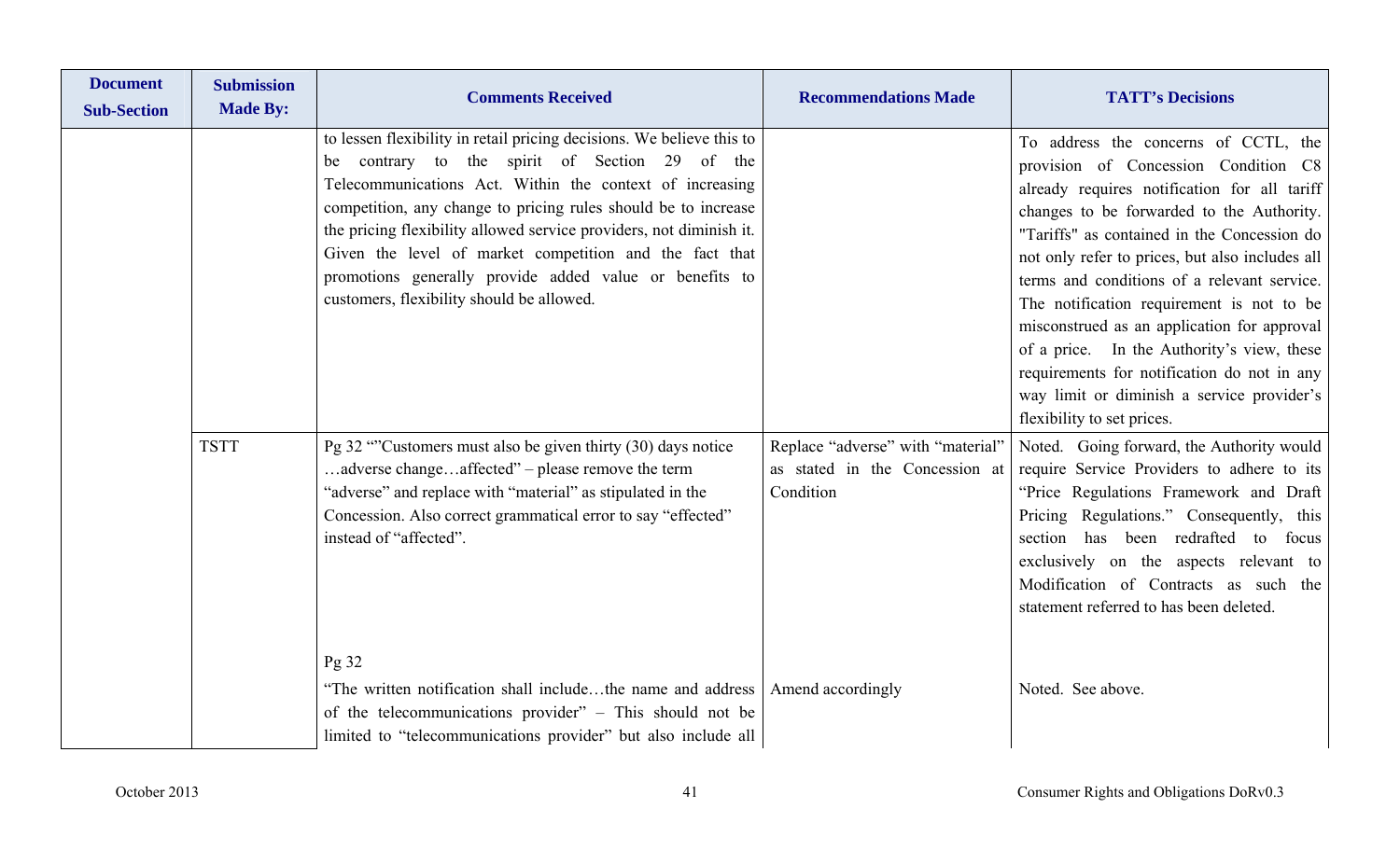| <b>Document</b><br><b>Sub-Section</b>                                              | <b>Submission</b><br><b>Made By:</b> | <b>Comments Received</b>                                                                                                                                                                                                                                                                                                                                                                                                                                                                                                                                                                                                                                                                             | <b>Recommendations Made</b>                                                                                                                                                                                            | <b>TATT's Decisions</b>                                                                                                                                                                                                                                                                   |
|------------------------------------------------------------------------------------|--------------------------------------|------------------------------------------------------------------------------------------------------------------------------------------------------------------------------------------------------------------------------------------------------------------------------------------------------------------------------------------------------------------------------------------------------------------------------------------------------------------------------------------------------------------------------------------------------------------------------------------------------------------------------------------------------------------------------------------------------|------------------------------------------------------------------------------------------------------------------------------------------------------------------------------------------------------------------------|-------------------------------------------------------------------------------------------------------------------------------------------------------------------------------------------------------------------------------------------------------------------------------------------|
|                                                                                    |                                      | providers.<br>Pgs 32-33 "Proposed tariff changes may be implemented 30 Remove this clause<br>days after notification has been given to customer  unless, at<br>any point, the Authority notifies the concessionaire that it has<br>concerns about the proposed tariff change":<br>TSTT asserts that this is tantamount to the Authority reserving<br>the right to "approve" tariffs. The Authority has no right to<br>approve or disapprove existing tariffs at this time for<br>services that fall outside of the Authority's Dominance<br>determination.                                                                                                                                           |                                                                                                                                                                                                                        | See above with respect to the referenced<br>Procedure. The clause was not appropriately<br>drafted and has been deleted. As outlined in<br>above referenced document, the<br>the<br>Authority recognizes its function to regulate<br>prices in the context of appropriate<br>Regulations. |
|                                                                                    |                                      | Pg 33 " with respect to the publication of tariffs ensure that   Please correct to include "Terms"<br>all relevant (terms?) and conditions are published " - Please<br>correct to include "Terms"                                                                                                                                                                                                                                                                                                                                                                                                                                                                                                    |                                                                                                                                                                                                                        | Noted.                                                                                                                                                                                                                                                                                    |
| 4.6 Directories<br><b>Directory</b><br>and<br><b>Assistance</b><br><b>Services</b> | <b>CCTL (FLOW)</b>                   | The draft policy document introduces the notion of non<br>dominant concessionaires having the option of obtaining<br>directory inclusion in directory published by dominant provider,<br>based on the payment of costs based charges.<br>This is not supported by the relevant sections of the Concession<br>document. Section C29 speaks to concessionaire providing<br>access to an integrated database for directory enquiry services.<br>Section C31 speaks to concessionaires exchanging information<br>free of charge to allow for the integrated directories and<br>directory enquiry services. It is clearly practical to have an<br>integrated directory, and C31 speaks to both integrated | Non-dominant providers, who do Noted.<br>printed directory, should not be   the Concession.<br>required to pay a cost for<br>including numbers in integrated<br>directory published<br>by<br>the<br>dominant provider. | The Authority will review this<br>not have an obligation to provide a provision in the context of C29 and C31 of                                                                                                                                                                          |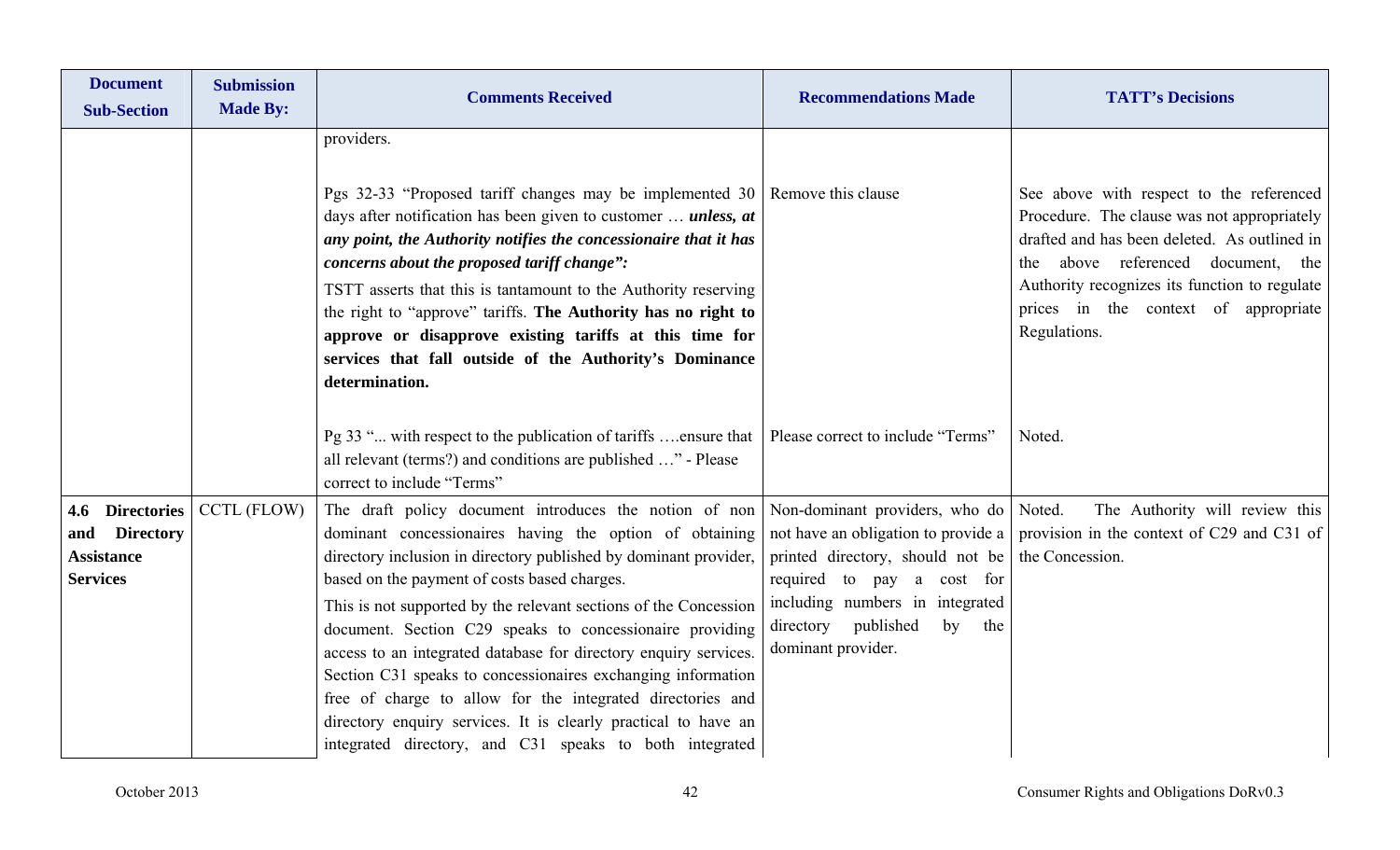| <b>Document</b><br><b>Sub-Section</b> | <b>Submission</b><br><b>Made By:</b> | <b>Comments Received</b>                                                                                                                                                                                                                                                                                                                                                                                                                    | <b>Recommendations Made</b>                                                                                                           | <b>TATT's Decisions</b>                                                                                                                                                                                                                                                                                             |
|---------------------------------------|--------------------------------------|---------------------------------------------------------------------------------------------------------------------------------------------------------------------------------------------------------------------------------------------------------------------------------------------------------------------------------------------------------------------------------------------------------------------------------------------|---------------------------------------------------------------------------------------------------------------------------------------|---------------------------------------------------------------------------------------------------------------------------------------------------------------------------------------------------------------------------------------------------------------------------------------------------------------------|
|                                       |                                      | directories and directory enquiry services.<br>We would also point out that the business model for printed<br>directory allows for cost recovery via advertising. The<br>advertising revenue is to the dominant provider. The advertising<br>value is enhanced by the inclusion of an integrated database of<br>available listings. We therefore disagree with the position that<br>the dominant provider should be paid for this facility. |                                                                                                                                       |                                                                                                                                                                                                                                                                                                                     |
|                                       |                                      | Sixty days lead time for withdrawal of personal contact Recommended<br>information before publication of new directory is very<br>inadequate. Currently CCTL is required to provide listing provider to exclude personal<br>information seven to eight months before new directory is<br>published. After allowing time for our internal processes, we<br>propose a lead time of nine months.                                               | to notify service<br>customers<br>contact information from directory<br>publication for the subsequent<br>year should be nine months. | lead time for Noted. The Authority will consider the<br>practicality of the proposed lead time.                                                                                                                                                                                                                     |
|                                       |                                      | Any provision to provide operator services to the differently<br>abled via assisted technologies should be provided for from the<br>Universal Service Fund, whether a deduction from a party's<br>contribution, or as a direct payment from the Fund.                                                                                                                                                                                       | assisted technologies should be<br>funded from the USF.                                                                               | Provision of operator services via Noted. This may be considered under the<br>Universal Service Framework, though the<br>Authority would need an appropriate<br>justification of the cost of some basic<br>provision of these facilities to justify its<br>inclusion in the Universal Service Funding<br>Programme. |
|                                       | <b>TSTT</b>                          | Pg 34 - Re: the responsibility of publishing telephone<br>directories "Other concessionaires have the option of providing                                                                                                                                                                                                                                                                                                                   |                                                                                                                                       | The Authority notes TSTT's comment about<br>evidence "supporting its assertion that the                                                                                                                                                                                                                             |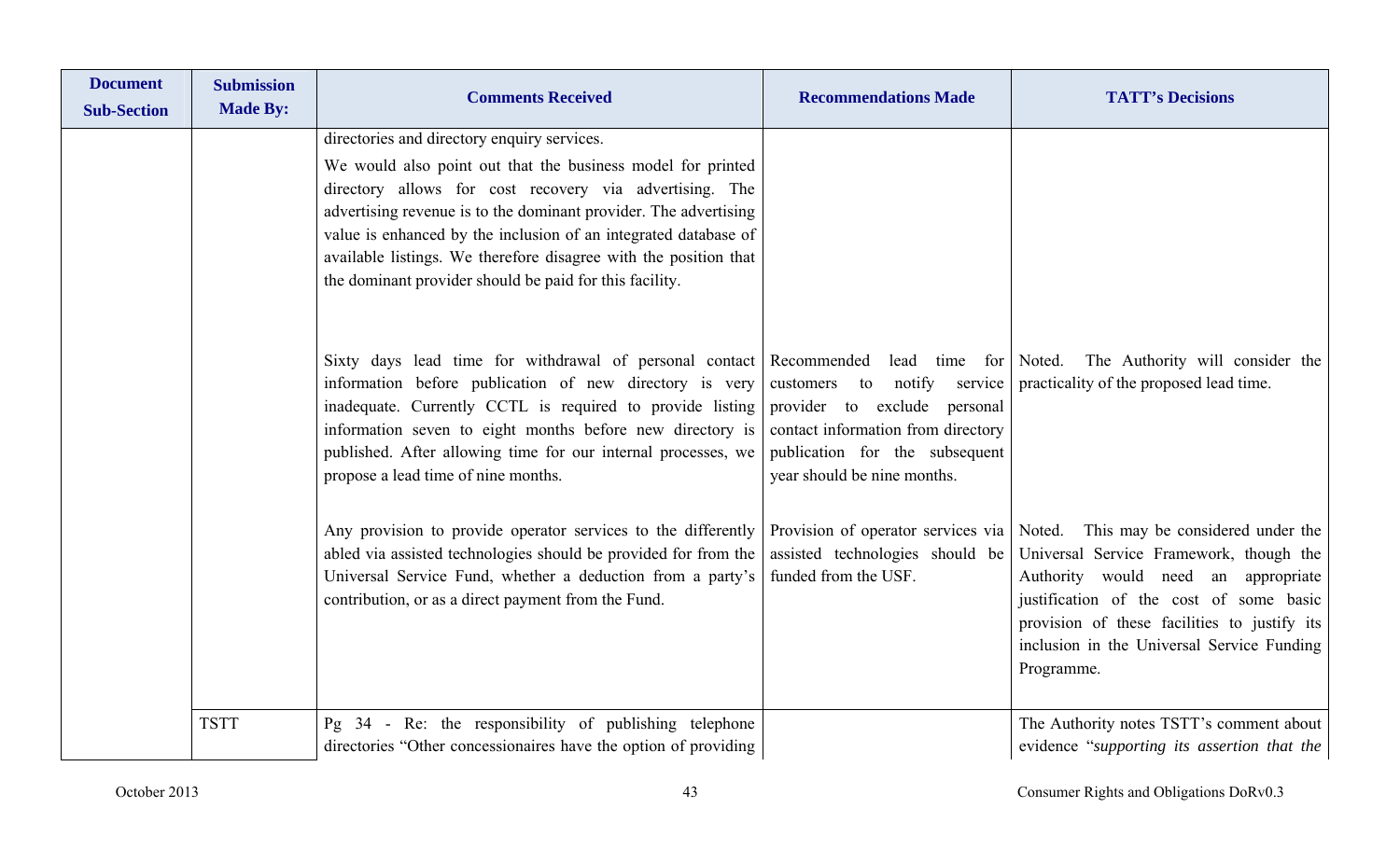| <b>Document</b><br><b>Sub-Section</b> | <b>Submission</b><br><b>Made By:</b> | <b>Comments Received</b>                                                                                                                                                                                                                                                                                                                                                                                                                                                                                                                                                                                                                                                                                                                                                                                                                                                                                                                                                           | <b>Recommendations Made</b>                                                                                                                                                                                     | <b>TATT's Decisions</b>                                                                                                                                                                                                                                                                                                                                                                                                                                                                                                                        |
|---------------------------------------|--------------------------------------|------------------------------------------------------------------------------------------------------------------------------------------------------------------------------------------------------------------------------------------------------------------------------------------------------------------------------------------------------------------------------------------------------------------------------------------------------------------------------------------------------------------------------------------------------------------------------------------------------------------------------------------------------------------------------------------------------------------------------------------------------------------------------------------------------------------------------------------------------------------------------------------------------------------------------------------------------------------------------------|-----------------------------------------------------------------------------------------------------------------------------------------------------------------------------------------------------------------|------------------------------------------------------------------------------------------------------------------------------------------------------------------------------------------------------------------------------------------------------------------------------------------------------------------------------------------------------------------------------------------------------------------------------------------------------------------------------------------------------------------------------------------------|
|                                       |                                      | directories  or requesting the inclusion " and Pg 34 - Re: the<br>responsibility of the dominant concessionaire in public fixed<br>telephone services:<br>The Authority has not provided or referenced any evidence<br>supporting its assertion that the publication of telephone<br>directories is "usually borne by the dominant" concessionaire in<br>the provision of fixed line services. Neither has the Authority<br>provided any justification whatsoever for its ultimate decision in<br>this regard to require the dominant fixed telephone service<br>provider to publish a printed directory of its customers numbers.<br>At the very least, it is incumbent upon the Authority to provide<br>its cogent reasons and rationale for this decision and the absence<br>thereof can it is submitted only suggest some pre-conceived<br>notion on this issue. In the absence of same, to impose this<br>obligation upon one concessionaire only would be<br>discriminatory. |                                                                                                                                                                                                                 | publication of telephone directories is<br>"usually<br>borne<br>$by$ the<br>dominant"<br>concessionaire in the provision of fixed line<br>services"<br>Notwithstanding<br>the Authority<br>same,<br>proposes to delink any obligation with<br>respect to Directory Publication from the<br>determination of dominance in a market.<br>Instead a transparent selection process,<br>independent of market performance is being<br>proposed. This proposed process will be<br>subject to further elaboration outside of the<br>framework of CROP. |
|                                       |                                      | The Authority is reminded that TSTT is not under any such<br>obligation pursuant to the current legal framework and as such<br>call upon the Authority to remove this statement entirely.<br>Rather, it is within TSTT's discretion and indeed any other<br>concessionaire's discretion to publish a directory accordingly.<br>Indeed it has historically been in the interest of an operator (not<br>an obligation) to publish a directory to $-$ facilitate and<br>encourage the use of its services.                                                                                                                                                                                                                                                                                                                                                                                                                                                                            | statement be removed forthwith<br>and the relevant portion of the<br>document amended accordingly.<br>The publication of a directory<br>should therefore remain within the<br>discretion of the concessionaire. | It is strongly submitted that this The Authority disagrees with TSTT's<br>statements that it "is not under any such<br>obligation pursuant to the current legal<br>framework to publish a printed directory<br>of its customers' numbers." TSTT is<br>reminded of Concession Condition C30:<br>"The concessionaire<br>shall, if<br>directed to do so by the Authority,<br>provide free of charge printed                                                                                                                                       |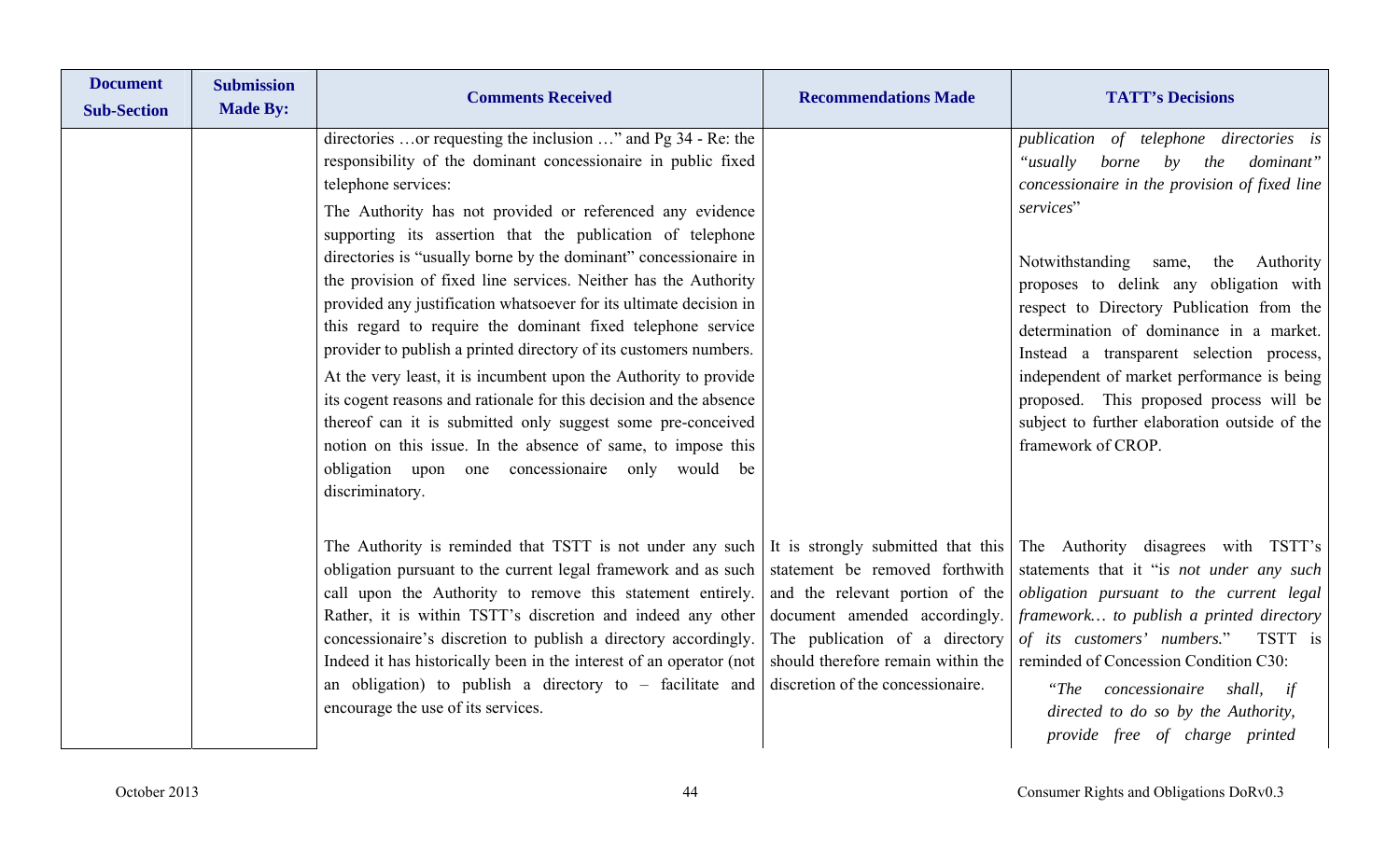| <b>Document</b><br><b>Sub-Section</b> | <b>Submission</b><br><b>Made By:</b> | <b>Comments Received</b>                                                                                                                                                                                                    | <b>Recommendations Made</b>                                                                     | <b>TATT's Decisions</b>                                                                                                                                                                                               |
|---------------------------------------|--------------------------------------|-----------------------------------------------------------------------------------------------------------------------------------------------------------------------------------------------------------------------------|-------------------------------------------------------------------------------------------------|-----------------------------------------------------------------------------------------------------------------------------------------------------------------------------------------------------------------------|
|                                       |                                      |                                                                                                                                                                                                                             |                                                                                                 | annual (or at such other reasonable<br>interval agreed with the Authority)<br>integrated directories<br>to all<br>subscribers of telephone services."                                                                 |
|                                       |                                      | As such it is submitted that this obligation should be removed in<br>its entirety and concessionaires be allowed to freely choose<br>whether they will publish a directory or not.<br>Pg 35                                 | Delete accordingly                                                                              | disagrees<br>Authority<br>with<br>The<br>the<br>recommendation to delete this obligation<br>entirely. Instead, the Authority proposes an<br>alternative formulation of same in the<br>revised document.               |
|                                       |                                      | " published directories should be available at all public phone<br>booths"<br>This is an impractical proposal since published directories in<br>phone booths are generally stolen or defaced. Please remove<br>stipulation. | Remove stipulation                                                                              | Noted and agreed.<br>The provision of<br>directories at phone booths will be at the<br>discretion of the service provider                                                                                             |
|                                       |                                      | Pg 35 " directories should also contain information relating to<br>support services for differently-abled consumers"<br>The Authority is asked to clarify what it means by this<br>statement.                               | Provide clarification. This is to be<br>addressed in Universality. Remove<br>from this document | Noted.<br>Amendments<br>included<br>have<br>been<br>as<br>necessary to ensure that appropriate<br>references are made to clarify the scope and<br>role of Universal Service Fund availability in<br>the revised text. |
|                                       |                                      | Pg36                                                                                                                                                                                                                        |                                                                                                 | The Authority disagrees.<br>That such an                                                                                                                                                                              |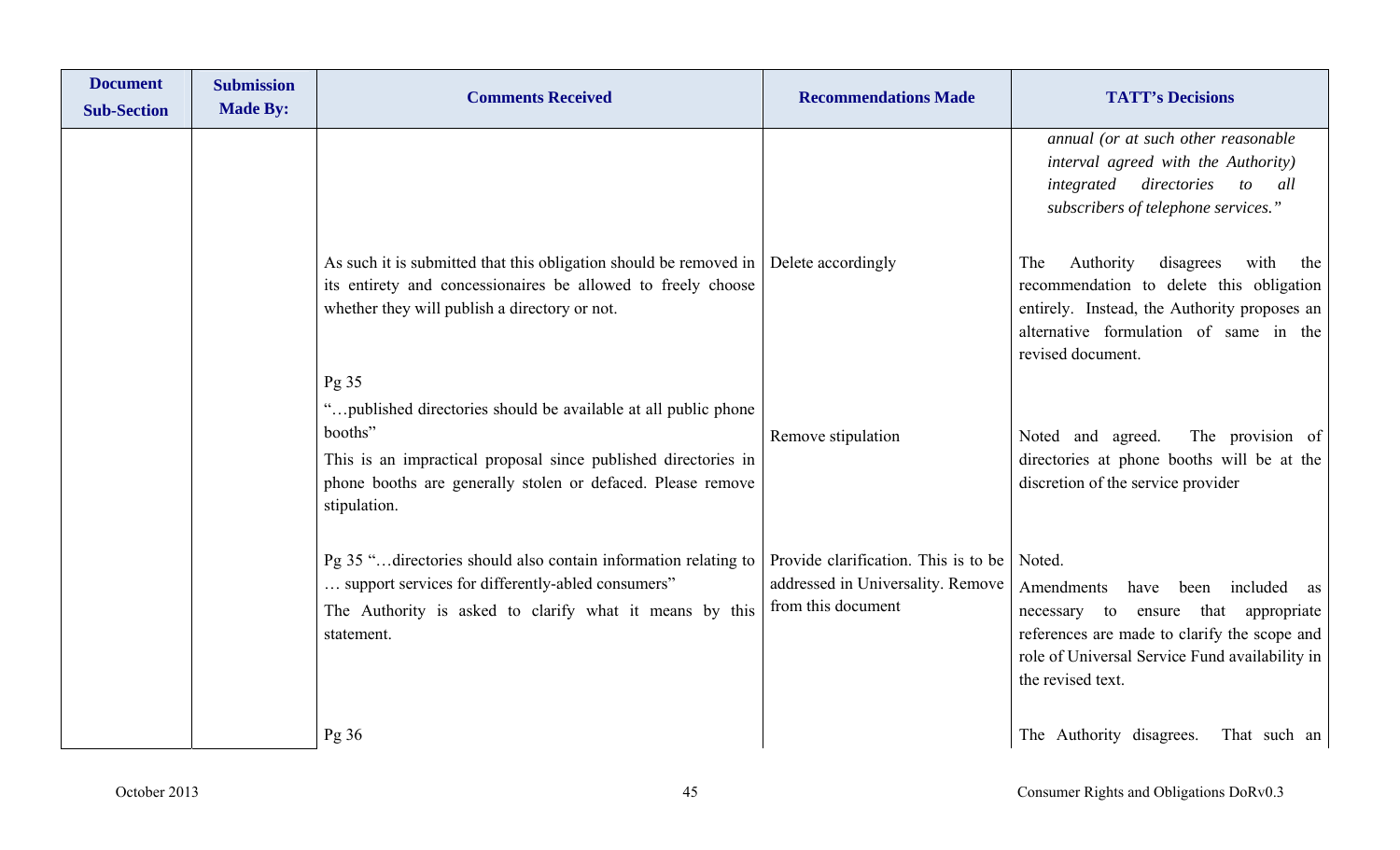| <b>Document</b><br><b>Sub-Section</b> | <b>Submission</b><br><b>Made By:</b> | <b>Comments Received</b>                                                                                                                                                                                                                                                                                                                                                                                                                         | <b>Recommendations Made</b>                                                                         | <b>TATT's Decisions</b>                                                                                                                                                                                                                                                                                                                                                                                |
|---------------------------------------|--------------------------------------|--------------------------------------------------------------------------------------------------------------------------------------------------------------------------------------------------------------------------------------------------------------------------------------------------------------------------------------------------------------------------------------------------------------------------------------------------|-----------------------------------------------------------------------------------------------------|--------------------------------------------------------------------------------------------------------------------------------------------------------------------------------------------------------------------------------------------------------------------------------------------------------------------------------------------------------------------------------------------------------|
|                                       |                                      | "The consumer should have the right to obtain and use the<br>printed directory services free of charge, and the right to be<br>included (or excluded) in such subscriber directories without<br>discrimination or any associated charge."<br>This should reference the "customer" instead of consumer. In<br>any event it is submitted that this obligation is already contained<br>in the Concession and as such should be deleted accordingly. |                                                                                                     | obligation is already in the Concession does<br>not mean that an equivalent obligation<br>cannot or should not be codified in a<br>framework such as the CROP/ CQoS.<br>Indeed, many of the consumer protection<br>provisions included in the concession were<br>always intended to be superseded by<br>appropriate Regulations. CROP is the<br>precursor to the establishment of such<br>Regulations. |
|                                       |                                      | Pg 36 "consumer should be able to have his information<br>removed from subsequent publications  sixty (60) days before<br>the publishing of the subscriber directory":<br>TSTT advises that this period of notice is inadequate given that<br>the directories are printed externally (abroad). Remove this<br>stipulation and work with Concessionaires to determine<br>practical timeframe                                                      | <b>TATT</b><br>work<br>with<br>must<br>Concessionaire<br>determine<br>to<br>appropriate timeframes. | Noted and agreed.<br>The following is<br>proposed for inclusion in the appropriate<br>section:<br>"A cconcessionaire who forwards customer<br>numbers for inclusion in printed directories<br>should advise the public on appropriate opt-<br>timeframes<br>before<br>directory<br>out<br><i>publications</i> "                                                                                        |
|                                       |                                      | Pg 36 " Printed directories must be made available to all   Please clarify<br>"consumers"" contrast with Pg 37 "Statement on Directory<br>Publications and Directory Assistance Services": " All<br>"customers of telecommunications services have the right to a<br>printed directory free"                                                                                                                                                     |                                                                                                     | The Authority notes the contradiction and<br>clarifies that customers have a right to a free<br>Directory.                                                                                                                                                                                                                                                                                             |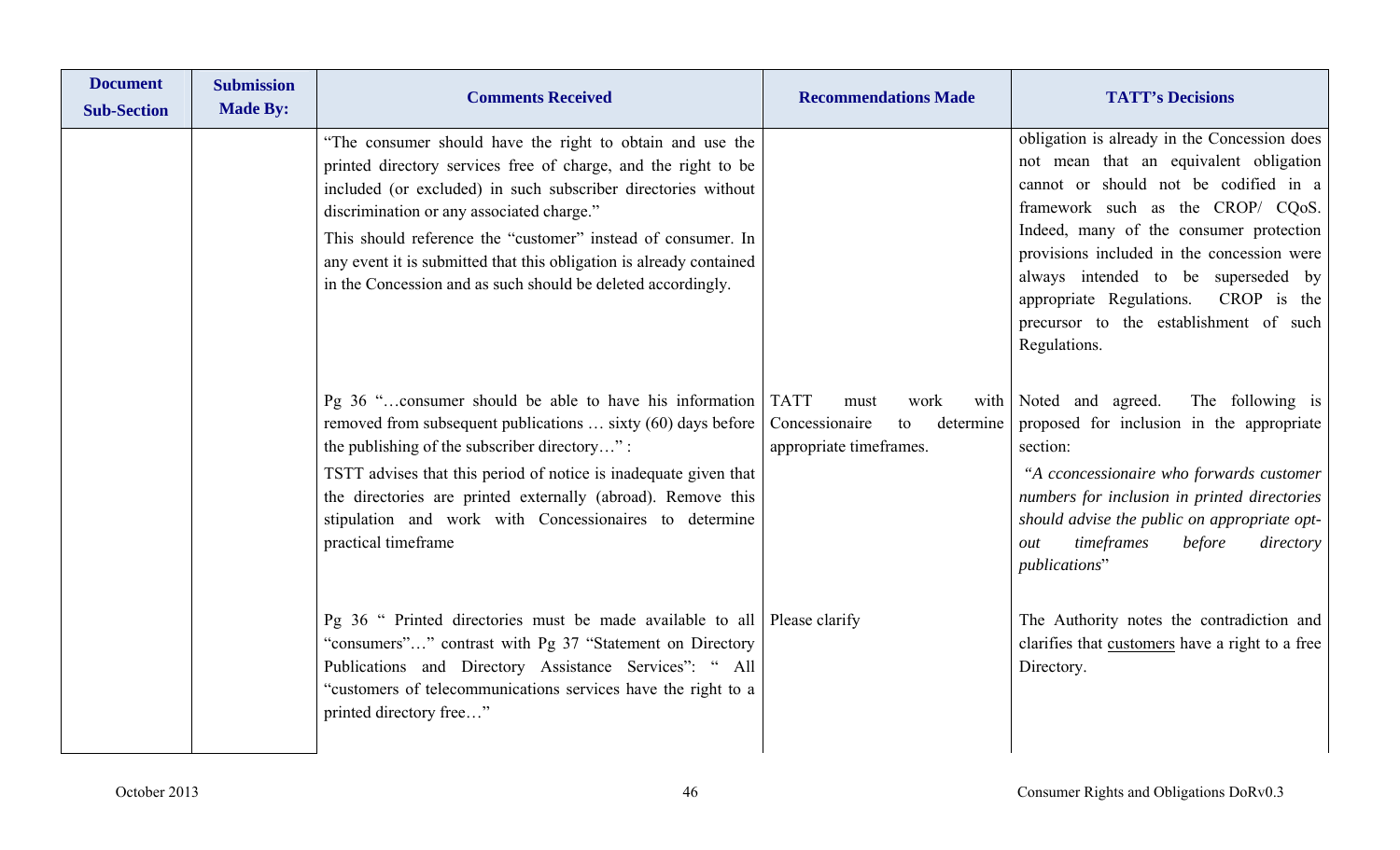| <b>Document</b><br><b>Sub-Section</b> | <b>Submission</b><br><b>Made By:</b> | <b>Comments Received</b>                                                                                                                                                                                                                                                                                                                                                                                                                 | <b>Recommendations Made</b>                            | <b>TATT's Decisions</b>                                                                                                                                                                                                                                                                                                                                      |
|---------------------------------------|--------------------------------------|------------------------------------------------------------------------------------------------------------------------------------------------------------------------------------------------------------------------------------------------------------------------------------------------------------------------------------------------------------------------------------------------------------------------------------------|--------------------------------------------------------|--------------------------------------------------------------------------------------------------------------------------------------------------------------------------------------------------------------------------------------------------------------------------------------------------------------------------------------------------------------|
|                                       |                                      | Pg 36 "However, advertising should be such that it does not<br>undermine the systematic organizationreduce the convenience<br>cost recovery basis  " - TSTT respectfully requests<br>clarification as to the Authority's intent behind this statement<br>and on what basis are these assertions being made. TSTT<br>suggests that this provision should be included under<br>universality, establishing a funding mechanism accordingly. | Remove this statement. Place<br>under Universality     | The funding of the Directory is not itself an<br>identified<br>Universal<br>Service<br>charge.<br>However, since an aspect of the Directory's<br>cost recovery is from advertising, the Section<br>shall be reworded so that it does not unduly<br>prejudice the viability of any business model<br>necessary to support the production of the<br>Directory. |
|                                       |                                      | Pg 37 "In respect to persons who are visually impaired, all<br>individuals who are currently registered with the<br>Blind Welfare Association of Trinidad and Tobago should have<br>access to free directory assistance services. The Authority<br>proposes that the provision of this service to the visually-<br>impaired will qualify for universality funding":                                                                      | document<br>and<br>place<br>Universality consultation. | Remove this statement from this Noted. Amendments included as necessary<br>in $\vert$ to ensure that appropriate references to<br>Universal Service and funding availability<br>are included in the revised text.                                                                                                                                            |
|                                       |                                      | TSTT considers that this provision is misplaced in this<br>document and would be better addressed in the Universality<br>discussion. To do otherwise would then beg the question of<br>"when will such a provision be effected and will such funding<br>be backdated if not available as of the date of enactment of this<br>policy?"                                                                                                    |                                                        |                                                                                                                                                                                                                                                                                                                                                              |
|                                       |                                      | Pg 37 "Furthermore, the Authority is considering a similar Remove this statement from this Noted. Amendments included as necessary<br>initiative for persons who are hearing-impaired  service will<br>qualify for universality funding":<br>The above comments refer. Remove this statement from this                                                                                                                                   | and<br>place<br>document<br>Universality consultation  | in to ensure that appropriate references to<br>Universal Service and funding availability<br>are included in the revised text.                                                                                                                                                                                                                               |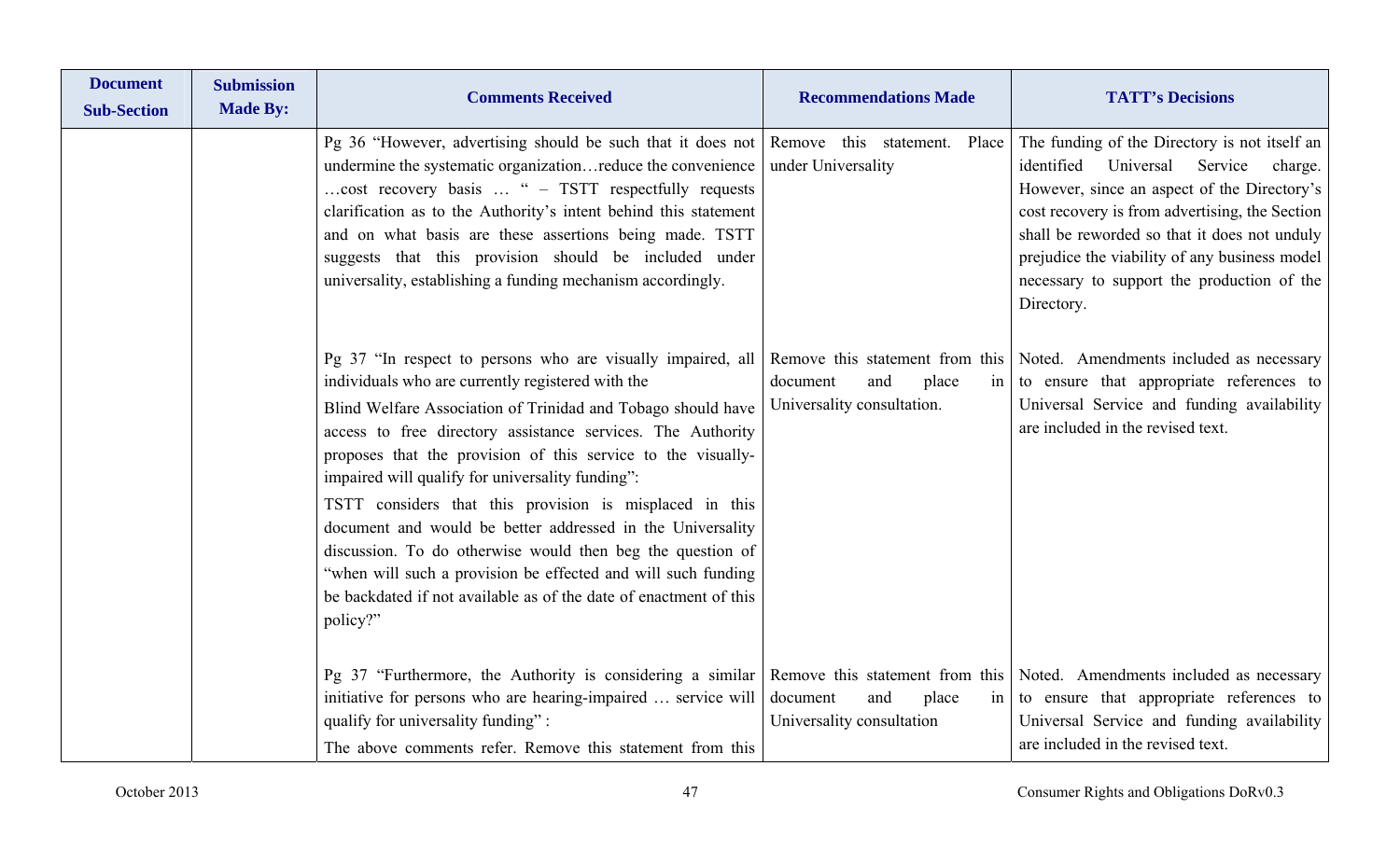| <b>Document</b><br><b>Sub-Section</b>              | <b>Submission</b><br><b>Made By:</b> | <b>Comments Received</b>                                                                                                                                                                                                                                                                                                                                                                                                                                                      | <b>Recommendations Made</b>                                                                 | <b>TATT's Decisions</b>                                                                                                                                                              |
|----------------------------------------------------|--------------------------------------|-------------------------------------------------------------------------------------------------------------------------------------------------------------------------------------------------------------------------------------------------------------------------------------------------------------------------------------------------------------------------------------------------------------------------------------------------------------------------------|---------------------------------------------------------------------------------------------|--------------------------------------------------------------------------------------------------------------------------------------------------------------------------------------|
|                                                    |                                      | document and place in Universality consultation                                                                                                                                                                                                                                                                                                                                                                                                                               |                                                                                             |                                                                                                                                                                                      |
|                                                    |                                      | Section 5 - THE CONSUMER'S RIGHT TO EFFICIENT SERVICE ACTIVATION                                                                                                                                                                                                                                                                                                                                                                                                              |                                                                                             |                                                                                                                                                                                      |
| 5.1 Service<br><b>Activation</b><br>& Reactivation | <b>TSTT</b>                          | Pg 38 "The Authority states "After choosing a service provider<br>and agreeing to a contractthe consumer (now a customer) has<br>the right to efficient service activation. This means that the<br>customer should have the functional accesswithin a<br>reasonable time-frame)".<br>This paragraph best demonstrates TSTT's argument on the<br>"Consumer" vs. "Customer" definition issue and supports<br>TSTT's assertion that QoS standards are owed to the<br>"Customer". | Revise inconsistencies and issue<br>corrected 4th Round<br>Please make required corrections | Noted and agreed. The use of the words<br>"customer" and "consumer"<br>has<br>been<br>rationalized.                                                                                  |
|                                                    |                                      | Pg 38 "The Authority has noted that long waiting periods for<br>service acquisition and service reactivation are prevalent  in<br><i>the domestic market</i> " – Please justify this assertion.<br>Pg 38 Table "Service Activation time (Mobile<br>Telecommunications): Majority of activations  no more than<br>24 hours days": Please clarify what is meant here.                                                                                                           | Justify or remove statement<br>Revise inconsistencies and issue<br>corrected 4th Round      | Noted. Statement has been redrafted.<br>Noted.                                                                                                                                       |
| 5.2 Customer<br><b>Premise</b><br>Equipment        | <b>CCTL (FLOW)</b>                   | TATT has taken the position that as part of the basic fixed line<br>telephony service consumers should be provided with a handset.<br>CCTL disagrees with this proposal. In the process of<br>liberalization of the telecommunications market globally CPE                                                                                                                                                                                                                    |                                                                                             | The Authority acknowledges that<br>Noted.<br>there is a vibrant market through which the<br>consumer may acquire unbundled telephone<br>handsets for traditional telephone services. |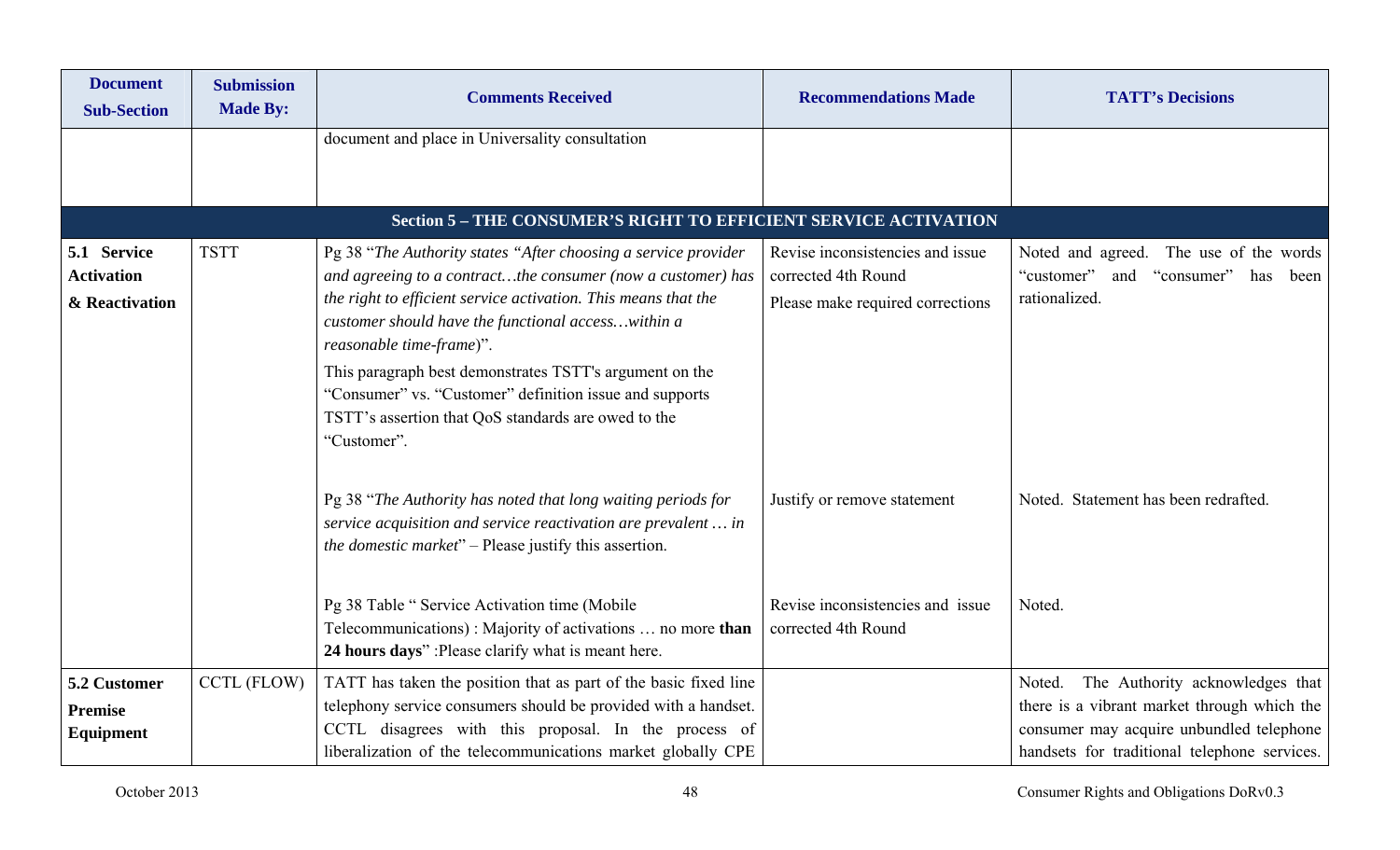| <b>Document</b><br><b>Sub-Section</b> | <b>Submission</b><br><b>Made By:</b> | <b>Comments Received</b>                                                                                                                                                                                                                                                                                                                                                                                                                                                                                                                                                                                                                                                                                                                                                                                                                                                                                                                                                                                                                                                                                                                                                                                                                                                                                   | <b>Recommendations Made</b>                                                             | <b>TATT's Decisions</b>                                                                                                                                                                                                                                                                                                                                                                                                                                                                                                                                                  |
|---------------------------------------|--------------------------------------|------------------------------------------------------------------------------------------------------------------------------------------------------------------------------------------------------------------------------------------------------------------------------------------------------------------------------------------------------------------------------------------------------------------------------------------------------------------------------------------------------------------------------------------------------------------------------------------------------------------------------------------------------------------------------------------------------------------------------------------------------------------------------------------------------------------------------------------------------------------------------------------------------------------------------------------------------------------------------------------------------------------------------------------------------------------------------------------------------------------------------------------------------------------------------------------------------------------------------------------------------------------------------------------------------------|-----------------------------------------------------------------------------------------|--------------------------------------------------------------------------------------------------------------------------------------------------------------------------------------------------------------------------------------------------------------------------------------------------------------------------------------------------------------------------------------------------------------------------------------------------------------------------------------------------------------------------------------------------------------------------|
|                                       |                                      | provisioning has long been debundled from the basic access<br>service. Currently it is standard practice for customers in this<br>market to purchase telephone sets of their choice.<br>Telephone sets are readily available in the general retail trade at<br>affordable prices. CCTL is not aware that customers want to be<br>provided with single line telephone sets as part of the basic<br>service. On the contrary, customers are quite happy to purchase<br>sets to suit their tastes and preferences.<br>Some advantages of this approach include business<br>opportunities for equipment sellers and customers have wide<br>choice of reasonably priced handsets. In our view it would be a<br>retrograde step to require compulsory provisioning where the<br>onus is on the provider to offer a telephone sets as part of basic<br>voice telephony service, moreover to categorize it as a<br>consumer right.<br>We believe that for voice telephony the obligation on the<br>provider should be to provide a functioning access point for the<br>connection of the telephone instrument. We also believe that<br>where the provider offers the option of providing the service<br>with a telephone instrument, the tariff for the instrument should<br>be debundled from the access service. |                                                                                         | However this is not the case for non-<br>traditional networks.<br>The Authority is also cognizant of that<br>segment of the population that may not be<br>able to such handsets independently, for<br>reasons based on affordability, economic<br>circumstance or otherwise, such that there<br>may still be a legitimate need for the<br>bundling of the telephone handset with the<br>"basic" service.<br>Due to the reasons outlined above, the<br>Authority is of the view that onus of<br>provision the fixed network CPE should<br>remain with the concessionaire. |
|                                       | <b>TSTT</b>                          | Pg 40 "onus of provision":<br>TSTT again reminds the Authority that the provision of<br>Customer Premise Equipment (CPE) for fixed-line telephony<br>should be optional as raised by TSTT and accepted by the                                                                                                                                                                                                                                                                                                                                                                                                                                                                                                                                                                                                                                                                                                                                                                                                                                                                                                                                                                                                                                                                                              | It is submitted that any obligation<br>on concessionaires to provide CPE<br>be removed. | Noted. The Authority acknowledges both<br>arguments that (i) there is a vibrant market<br>through which the consumer may acquire an<br>unbundled telephone handset, and (ii) the                                                                                                                                                                                                                                                                                                                                                                                         |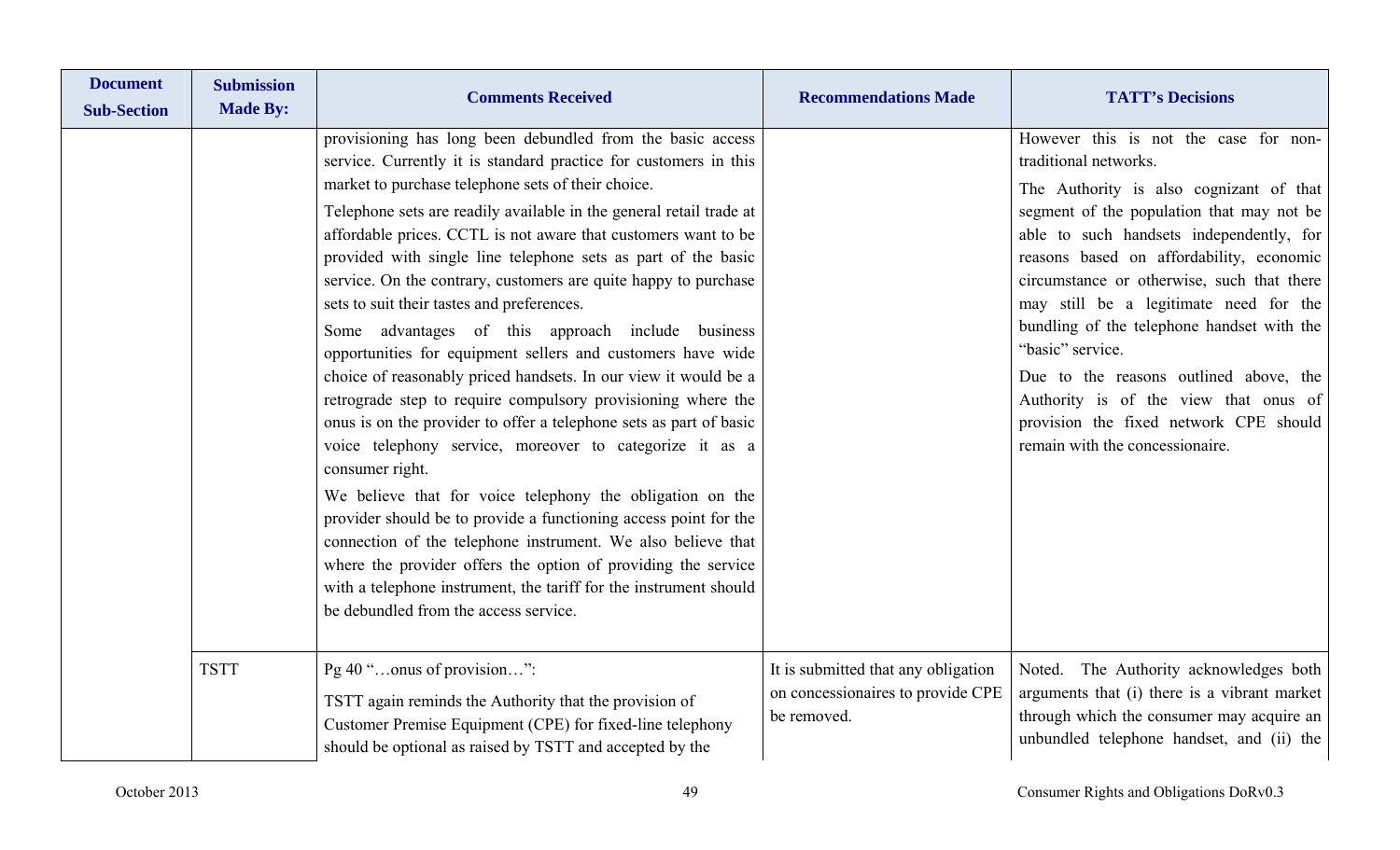| <b>Document</b><br><b>Sub-Section</b> | <b>Submission</b><br><b>Made By:</b> | <b>Comments Received</b>                                                                                                                                                                                                                                                                                                                                                                                                                                                                                                                                                                                                                                                                                                                                                                                                                                                                                                                                                                                                                                                                                                                                                                                                                                                                                                                                                                                                                                                                                                                                                                                                                                                                                                                      | <b>Recommendations Made</b> | <b>TATT's Decisions</b>                                                                                                                                                                                                                                                                                                                                                                                                                                                                                                                                                                                                                                                          |
|---------------------------------------|--------------------------------------|-----------------------------------------------------------------------------------------------------------------------------------------------------------------------------------------------------------------------------------------------------------------------------------------------------------------------------------------------------------------------------------------------------------------------------------------------------------------------------------------------------------------------------------------------------------------------------------------------------------------------------------------------------------------------------------------------------------------------------------------------------------------------------------------------------------------------------------------------------------------------------------------------------------------------------------------------------------------------------------------------------------------------------------------------------------------------------------------------------------------------------------------------------------------------------------------------------------------------------------------------------------------------------------------------------------------------------------------------------------------------------------------------------------------------------------------------------------------------------------------------------------------------------------------------------------------------------------------------------------------------------------------------------------------------------------------------------------------------------------------------|-----------------------------|----------------------------------------------------------------------------------------------------------------------------------------------------------------------------------------------------------------------------------------------------------------------------------------------------------------------------------------------------------------------------------------------------------------------------------------------------------------------------------------------------------------------------------------------------------------------------------------------------------------------------------------------------------------------------------|
|                                       |                                      | Authority pursuant to the second round of this Consultation.<br>Rather providers should only be mandated to provide<br>connection up to the Network Interface Device with the<br>customer sourcing their own CPE. Furthermore, it is submitted<br>that the distinction between fixed and mobile services <i>i.e.</i> CPE<br>must be provided for fixed services only and not mobile is<br>without basis. The issue of fixed to mobile substitution is a<br>global phenomenon and it is submitted that any distinction<br>between the two $(2)$ does not lie in the means by which they are<br>accessed. Both facilitate the provision of telecommunication<br>services and therefore to mandate the provision of CPE for one<br>and not the other it is submitted is simply illogical.<br>That being said, it will be noted that CPE for both fixed line and<br>mobile services can be provided and is indeed currently sold by<br>several persons other than concessionaires. In that regard, it is<br>submitted that any obligation to provide same as part of a<br>telecommunications service is simply unnecessary. It is<br>submitted that this is the same with other CPE devices including<br>but not limited to internet modems. Notwithstanding this<br>however, it will be recognised that it will be in the interest of<br>concessionaires to provide such CPE devices in order to attract,<br>provide and maintain service to its customers. That being the<br>case it is submitted that the provision of CPE devices should<br>therefore not be the subject of an affirmative obligation but<br>rather remain a commercial choice in the provision of services.<br>TSTT further notes that CPE vendors in the main do not need a |                             | rationale for any dichotomy of treatment<br>between fixed and mobile services is<br>tenuous.<br>However, argument (i) is not the case for<br>non-traditional networks and the Authority is<br>also cognizant of that segments of the<br>population that may not be able access the<br>market referred to, for reasons based on<br>affordability, economic circumstance or<br>otherwise, such that there may still be a<br>legitimate need for the bundling of the<br>telephone handset with the "basic" service.<br>Due to the reasons outlined above, the<br>Authority is of the view that onus of<br>provision the fixed network CPE should<br>remain with the concessionaire. |
|                                       |                                      | concession to bring in and sell CPEs, which also include PBX.                                                                                                                                                                                                                                                                                                                                                                                                                                                                                                                                                                                                                                                                                                                                                                                                                                                                                                                                                                                                                                                                                                                                                                                                                                                                                                                                                                                                                                                                                                                                                                                                                                                                                 |                             |                                                                                                                                                                                                                                                                                                                                                                                                                                                                                                                                                                                                                                                                                  |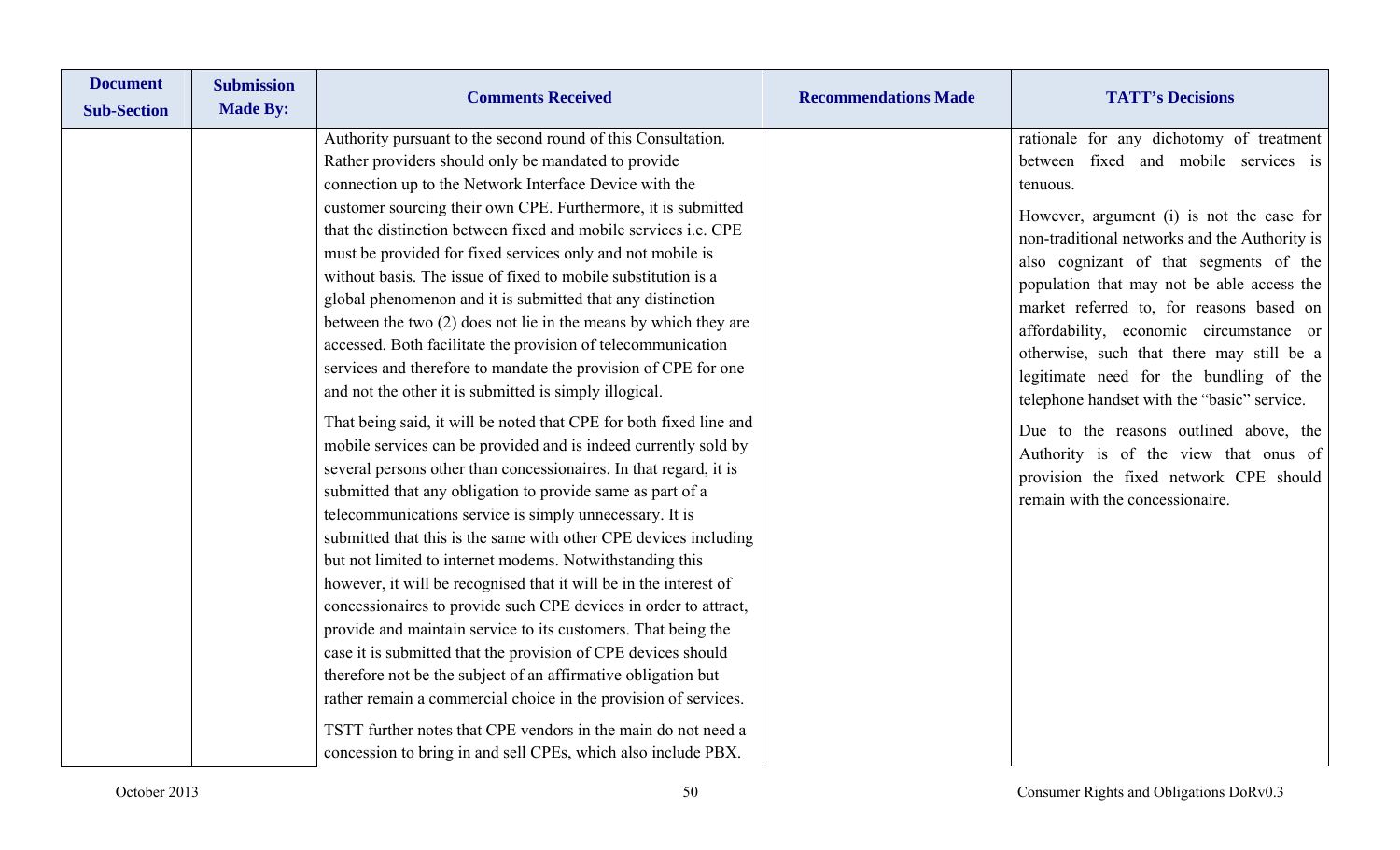| <b>Document</b><br><b>Sub-Section</b> | <b>Submission</b><br><b>Made By:</b> | <b>Comments Received</b>                                                                                                                                                                                                                                                                                                                                                                                       | <b>Recommendations Made</b>                                            | <b>TATT's Decisions</b>                                                                                                                                                                                                                                               |
|---------------------------------------|--------------------------------------|----------------------------------------------------------------------------------------------------------------------------------------------------------------------------------------------------------------------------------------------------------------------------------------------------------------------------------------------------------------------------------------------------------------|------------------------------------------------------------------------|-----------------------------------------------------------------------------------------------------------------------------------------------------------------------------------------------------------------------------------------------------------------------|
|                                       |                                      | TSTT suggests that this provision is discriminatory against<br>Concessionaires (who have to pay requisite fees) and constitutes<br>a retrograde step in the true liberalisation of the market.                                                                                                                                                                                                                 |                                                                        |                                                                                                                                                                                                                                                                       |
|                                       |                                      | Pg 41 "Such a choice shall be limited only to a CPE for<br>telephone services (fixed and mobile) " - Remove "mobile" –<br>this was supposed to have been removed as agreed in the DoR<br>from Round 2. Is also contradictory to the information presented<br>in the table on pg 42.                                                                                                                            | Remove incorrect terms<br>Reissue a properly constituted 4th<br>Round. | Noted and agreed.                                                                                                                                                                                                                                                     |
|                                       |                                      | Pg 41 "For mobile telephone service, the service provider must<br>provideSIM)" – This section in for CPE" provision.<br>"Mobile" therefore services cannot enter into this discussion,<br>this statement is misplaced. Remove since it is misleading and<br>confusing in this section.                                                                                                                         | Remove this completely                                                 | Authority<br>disagrees<br>with<br>The<br>this<br>recommendation as the particular section<br>refers to the concept of the "access<br>connection point" and merely highlights<br>"mobile telephone service" and the "SIM" in<br>that context.                          |
|                                       |                                      | Pg 42 "A concessionaire is not required to provide a CPE for<br>mobile services, but the consumer should, at the very least, be<br>referred to an authorized dealer of such a product."<br>TSTT is concerned that yet again TATT is imposing<br>unreasonable responsibilities upon Concessionaires. This<br>suggestion also runs counter to the central tenet of Consumer<br>empowerment and self edification. | Remove this statement                                                  | Noted and agreed. While from a perspective<br>of practicality, it is not expected that the<br>service would be sold without a handset, the<br>specific obligation seems outside of the core<br>focus of the Authority.<br>As such, this<br>statement will be amended. |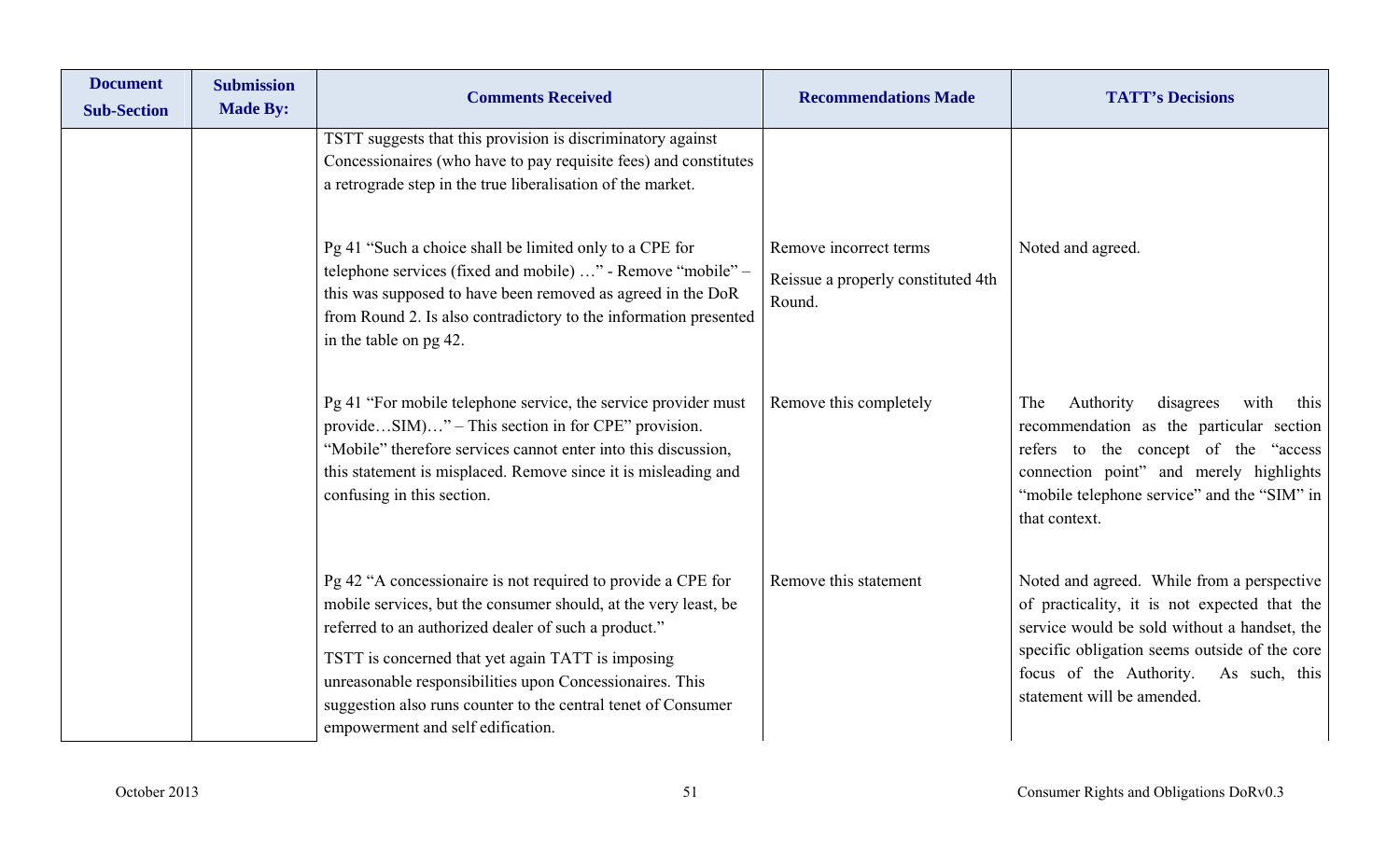| <b>Document</b><br><b>Sub-Section</b>                             | <b>Submission</b><br><b>Made By:</b>  | <b>Comments Received</b>                                                                                                                                                                                                                                                                                                                                                                                                                                                                                                                                                                                                                                                                                                                                                                                                 | <b>Recommendations Made</b>                                                                                                                                                                                                                                                                 | <b>TATT's Decisions</b>                                                                                                                                                                                                                                                                                       |
|-------------------------------------------------------------------|---------------------------------------|--------------------------------------------------------------------------------------------------------------------------------------------------------------------------------------------------------------------------------------------------------------------------------------------------------------------------------------------------------------------------------------------------------------------------------------------------------------------------------------------------------------------------------------------------------------------------------------------------------------------------------------------------------------------------------------------------------------------------------------------------------------------------------------------------------------------------|---------------------------------------------------------------------------------------------------------------------------------------------------------------------------------------------------------------------------------------------------------------------------------------------|---------------------------------------------------------------------------------------------------------------------------------------------------------------------------------------------------------------------------------------------------------------------------------------------------------------|
|                                                                   | Scarborough<br>Upper<br>Lions<br>Club | Pg 43 "Statement on Customer Premise Equipment  A<br>telecommunications service or subscription broadcasting<br>service provider shall make available to the customer at least<br>one (1) CPE (or at least the option to receive) and relevant<br>access connection per subscription" This is contradictory to<br>the earlier assertion that CPE provision is optional and is at<br>odds with the Authority's statement in round 2 agreeing that<br>CPE provision is not mandatory. Redefine "CPE" to mean the<br>access connection point.<br>Upgraded CPEs usually introduce new technology or unfamiliar<br>systems that are complicated to most customers particularly the<br>elderly or differently-abled. This sometimes cause significant<br>disruption in service or become costly due to frequent<br>adjustments | Remove this statement. Redefine<br>to mean the access connection<br>point<br>Remove this statement.<br>Concessionaires<br>should<br>be<br>obligated to provide user friendly<br>CPE and provide assistance to<br>customers during the adjustment<br>period of approximately three<br>months | Noted and reviewed.<br>While the Authority agrees that where CPE's<br>introduce new or unfamiliar technology to<br>the user, and that it would be best practice to<br>provide some sort of customer support, the<br>Authority does not think that making such a<br>regulatory obligation is necessary at this |
| 5.3 CPE for<br>Differently-<br><b>Abled</b><br><b>Persons and</b> | CCTL (FLOW)                           | CCTL believes that the provisioning of CPE equipment for the<br>differently abled would be appropriately placed within the<br>context of the Universality Regulations. As such the cost for<br>such assisted technologies should be taken from the USF.                                                                                                                                                                                                                                                                                                                                                                                                                                                                                                                                                                  | Cost of CPE for the differently-<br>abled should be from the USF.                                                                                                                                                                                                                           | time.<br>Noted and agreed.                                                                                                                                                                                                                                                                                    |
| <b>Priority</b><br><b>Assistance</b><br><b>Services</b>           | <b>TSTT</b>                           | Pg 44 "The Authority holds that individuals with diagnosed,<br>life-threatening medical conditions who request it  be given<br>priority $\dots$<br>TSTT asserts that there is a danger in forcing                                                                                                                                                                                                                                                                                                                                                                                                                                                                                                                                                                                                                        | Remove burden from service<br>providers and liaise with relevant<br>Government ministry                                                                                                                                                                                                     | Noted and agreed. This will form a part of<br>the Universal Service Obligations which<br>shall receive funding from the USF                                                                                                                                                                                   |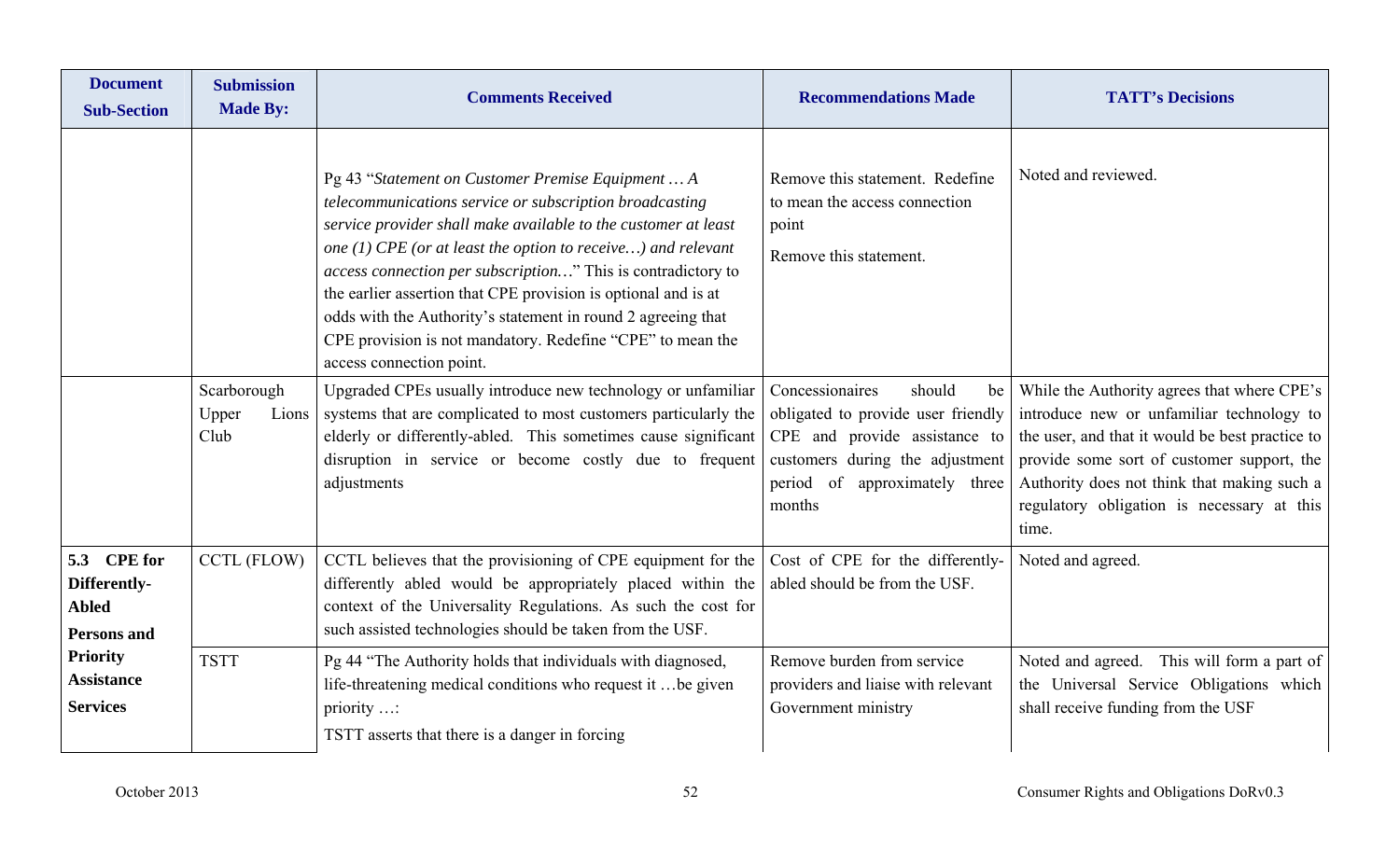| <b>Document</b><br><b>Sub-Section</b>                                      | <b>Submission</b><br><b>Made By:</b> | <b>Comments Received</b>                                                                                                                                                                                                                                                                                                                                                                                                                                                                                                  | <b>Recommendations Made</b>                                                                                                                                                           | <b>TATT's Decisions</b>                                                                                                                                                                                                                   |
|----------------------------------------------------------------------------|--------------------------------------|---------------------------------------------------------------------------------------------------------------------------------------------------------------------------------------------------------------------------------------------------------------------------------------------------------------------------------------------------------------------------------------------------------------------------------------------------------------------------------------------------------------------------|---------------------------------------------------------------------------------------------------------------------------------------------------------------------------------------|-------------------------------------------------------------------------------------------------------------------------------------------------------------------------------------------------------------------------------------------|
|                                                                            |                                      | telecommunications providers into doing things which are not<br>within their core competency. This can potentially compromise<br>the overall quality of service being delivered. This rightly<br>belongs in the realm of social services with the service<br>providers operating in the role of "enablers" as opposed to<br>"administrators or arbiters". TSTT recommends that funding for<br>this service be included under "Universality".<br>See again Ofcom on "Better Policymaking" referenced at<br>length earlier. |                                                                                                                                                                                       |                                                                                                                                                                                                                                           |
|                                                                            |                                      | Pg 45 "reducing the chances of disconnection" $-$ It is not<br>under TATT's purview to mandate what are commercial<br>business decisions.                                                                                                                                                                                                                                                                                                                                                                                 | Remove this statement                                                                                                                                                                 | Noted and agreed.                                                                                                                                                                                                                         |
| 5.4 Mobile<br><b>Handset</b><br>Locking                                    | <b>TSTT</b>                          | Pg 45 - TATT must work with service providers to ascertain a<br>proper timeframe within which pre-paid subsidies will be<br>adequately recovered, before "unlocking" can be mandated.                                                                                                                                                                                                                                                                                                                                     | TATT must work with service<br>providers to ascertain a proper<br>timeframe within which pre-paid<br>subsidies will be adequately<br>recovered, before "unlocking" can<br>be mandated | Noted and agreed.                                                                                                                                                                                                                         |
| Pg 47<br>"The Authority<br>hence proposes<br>that $$ C20 be<br>extended to |                                      | TSTT asserts that this is an attempt to amend the Concession<br>and requests that it be removed.                                                                                                                                                                                                                                                                                                                                                                                                                          | Remove this provision                                                                                                                                                                 | Authority<br>disagrees<br>with<br>The<br>this<br>recommendation. First, a pre-paid user is a<br>"customer" of the service provider and thus<br>bound by an explicit (and implicit) contract.<br>Accordingly, the provisions of C20 should |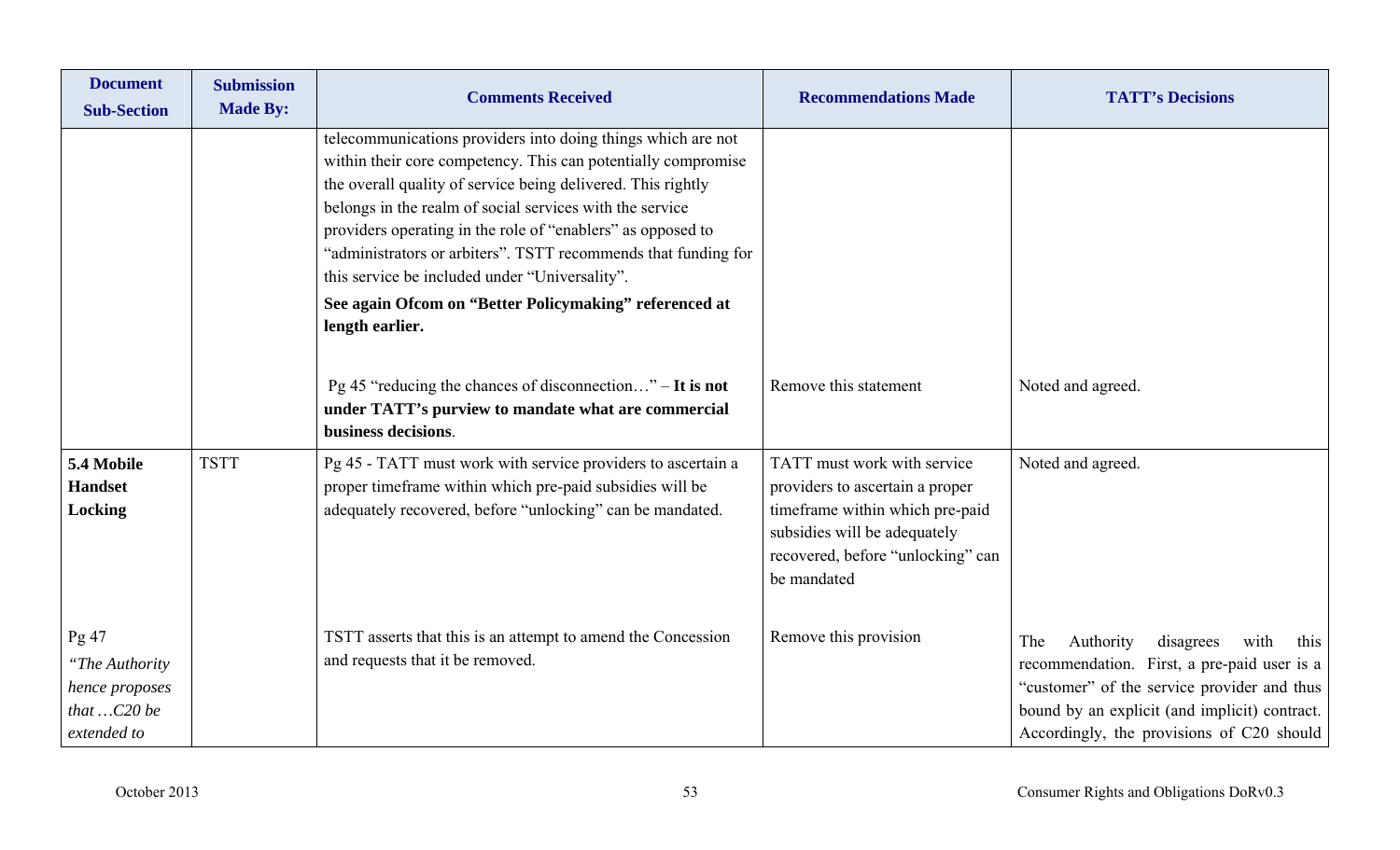| <b>Document</b><br><b>Sub-Section</b> | <b>Submission</b><br><b>Made By:</b> | <b>Comments Received</b> | <b>Recommendations Made</b> | <b>TATT's Decisions</b>                                                                                                                                                                                              |
|---------------------------------------|--------------------------------------|--------------------------|-----------------------------|----------------------------------------------------------------------------------------------------------------------------------------------------------------------------------------------------------------------|
| cover all service<br>packages":       |                                      |                          |                             | apply if there is any subsidy associated with<br>customer equipment issued with that service,<br>such should be eligible to benefit from the<br>assurances provided by C20.                                          |
|                                       |                                      |                          |                             | Alternatively, if one argues that a pre-paid<br>customer is not in contract, C21 of the<br>Concession prohibits the sale of locked<br>CPE's without a contract.                                                      |
|                                       |                                      |                          |                             | So in any case, there should not be an<br>instance where the pre-paid customer's<br>hand-set is not unlocked, either initially, or<br>in response to a request by the customer.                                      |
|                                       |                                      |                          |                             | Finally, it should be noted that the chapeau<br>of Condition C20 reads as follows:                                                                                                                                   |
|                                       |                                      |                          |                             | "Without prejudice to any<br>other<br>conditions in this concession,<br><i>or</i><br>rights regulations to<br>be<br>consumer<br>developed by the Authority,<br>the<br>concessionaire"                                |
|                                       |                                      |                          |                             | The relevant provision is designed such that<br>when this Framework is brought into force<br>pursuant to the passage of necessary<br>Regulations, it is intended to replace and<br>update the Concession Conditions. |
|                                       |                                      |                          |                             |                                                                                                                                                                                                                      |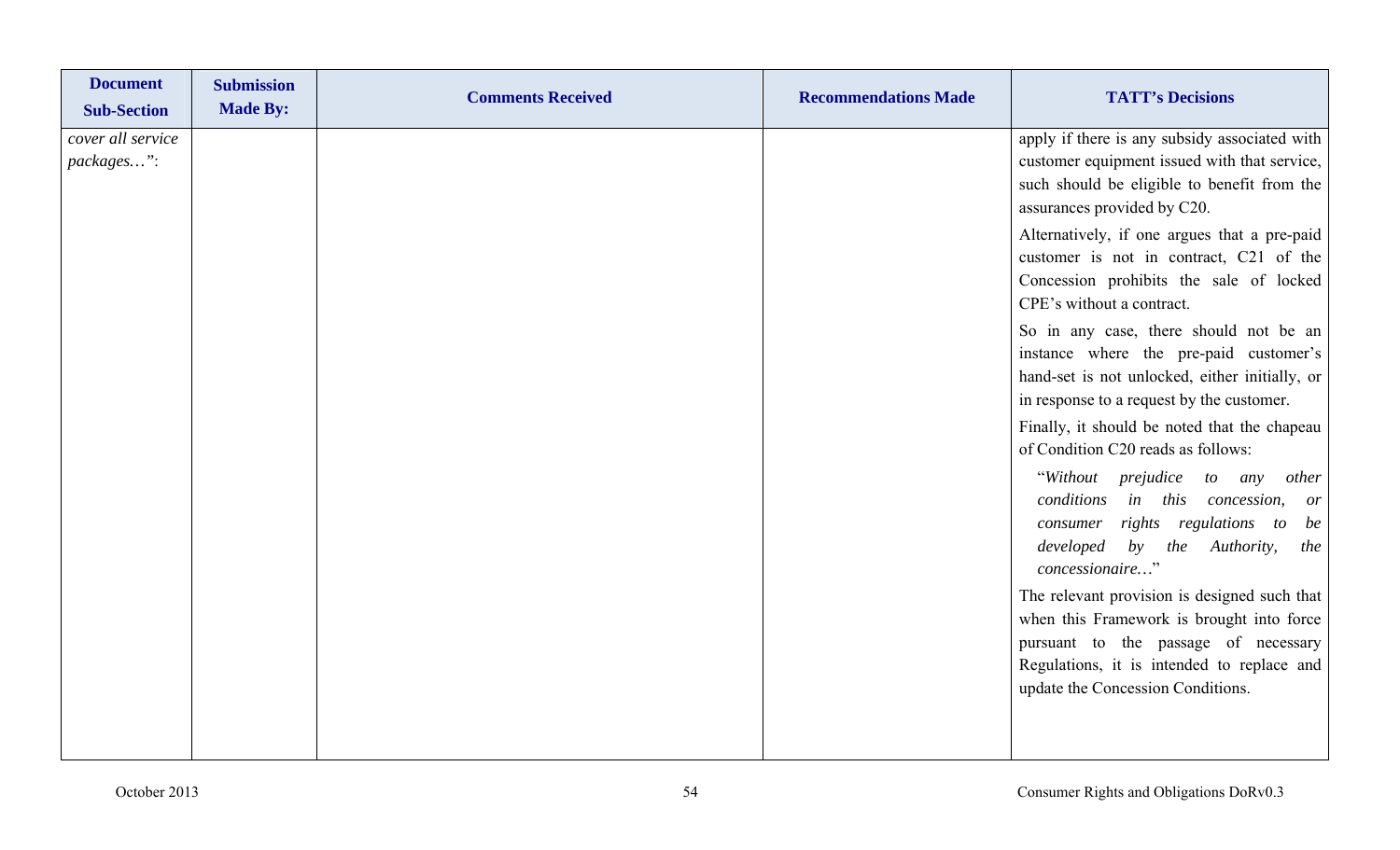| <b>Document</b><br><b>Sub-Section</b>                                                          | <b>Submission</b><br><b>Made By:</b> | <b>Comments Received</b>                                                                                                                                                                                                                                                                                                                                                                                                                                                                                                                                                                                                                                                                                                                                                                                                                                                                                                                                                                                                                                                                                                                                                                                                                                                                                                                                                                                                                                                                                                                                                                             | <b>Recommendations Made</b>                                                                                                                                                                                                                                                                                               | <b>TATT's Decisions</b>                                                                                                                                                                                                                                                                                                                                                                                                                                                                                                                                                                                                                                                                                                                                                                                                                                                                                                                                                        |
|------------------------------------------------------------------------------------------------|--------------------------------------|------------------------------------------------------------------------------------------------------------------------------------------------------------------------------------------------------------------------------------------------------------------------------------------------------------------------------------------------------------------------------------------------------------------------------------------------------------------------------------------------------------------------------------------------------------------------------------------------------------------------------------------------------------------------------------------------------------------------------------------------------------------------------------------------------------------------------------------------------------------------------------------------------------------------------------------------------------------------------------------------------------------------------------------------------------------------------------------------------------------------------------------------------------------------------------------------------------------------------------------------------------------------------------------------------------------------------------------------------------------------------------------------------------------------------------------------------------------------------------------------------------------------------------------------------------------------------------------------------|---------------------------------------------------------------------------------------------------------------------------------------------------------------------------------------------------------------------------------------------------------------------------------------------------------------------------|--------------------------------------------------------------------------------------------------------------------------------------------------------------------------------------------------------------------------------------------------------------------------------------------------------------------------------------------------------------------------------------------------------------------------------------------------------------------------------------------------------------------------------------------------------------------------------------------------------------------------------------------------------------------------------------------------------------------------------------------------------------------------------------------------------------------------------------------------------------------------------------------------------------------------------------------------------------------------------|
|                                                                                                |                                      | Section 6 - THE CONSUMER'S RIGHT TO A HIGH QUALITY OF SERVICE                                                                                                                                                                                                                                                                                                                                                                                                                                                                                                                                                                                                                                                                                                                                                                                                                                                                                                                                                                                                                                                                                                                                                                                                                                                                                                                                                                                                                                                                                                                                        |                                                                                                                                                                                                                                                                                                                           |                                                                                                                                                                                                                                                                                                                                                                                                                                                                                                                                                                                                                                                                                                                                                                                                                                                                                                                                                                                |
| <b>6.0 The</b><br>Customer's<br><b>Rights to a</b><br><b>High Quality of</b><br><b>Service</b> | <b>CCTL (FLOW)</b>                   | Consumers have a right to high quality service. Effective<br>competition is a primary vehicle for delivering high quality<br>service. Where necessary regulations can be used promote<br>competition. In the draft document the Authority speaks to<br>various approaches in quality of service regulations. This<br>includes setting minimum performance standards with penalties<br>for non compliance, the publication of comparative performance<br>statistics, and consumer surveys. TATT plans to use all the<br>approaches mentioned. We believe it is unnecessary and<br>unrealistic to use all the approaches in one market.<br>Regarding plans to publish comparative performance statistics<br>of the various service providers, TATT asserts that reporting<br>performance statistics would not unduly increase costs incurred<br>by providers, as they expect that service providers would be<br>measuring and monitoring performance as part of their<br>management control systems. However to the extent that the<br>measuring, reporting and monitoring systems being proposed by<br>TATT are incremental to systems that are currently used in the<br>day to day business operations, the proposed systems will result<br>in additional costs. This proposal will definitely require service<br>providers to invest in systems and human resources to meet<br>these new demands.<br>In defining a framework for quality of service reporting TATT<br>must take account of the cost this will impose on the market,<br>and ensure that in the final analysis what is implemented is | In establishing Quality of Service<br>Regulations and specifically in<br>defining a system for quality of<br>service reporting TATT should<br>take account of the level of market<br>competition. TATT should also<br>consider the cost implications and<br>ensure that the system can deliver<br>benefits to the market. | This has been addressed above.<br>To reiterate:<br>(1) The Authority, mindful of the existing<br>state of competition in the major sub<br>markets at this time, does not believe that<br>its approach of prescribing minimum<br>standards of performance is counter to<br>the principle of "competition develops,<br>quality of service regulations, along with<br>other aspects of regulations [should be]<br>relaxed".<br>(2) The Authority intends to in time<br>strengthen its data collection regime by<br>undertaking independent audits of the<br>matters reported by the service providers<br>pursuant to the CROP framework.<br>(3) The Authority anticipates that the<br>information requested would be in<br>keeping with the standard management<br>reporting mechanisms of a competent<br>firm. As such, the Authority expects that<br>the reports required will merely result<br>from the aggregation of such information<br>over a stipulated period. Given the |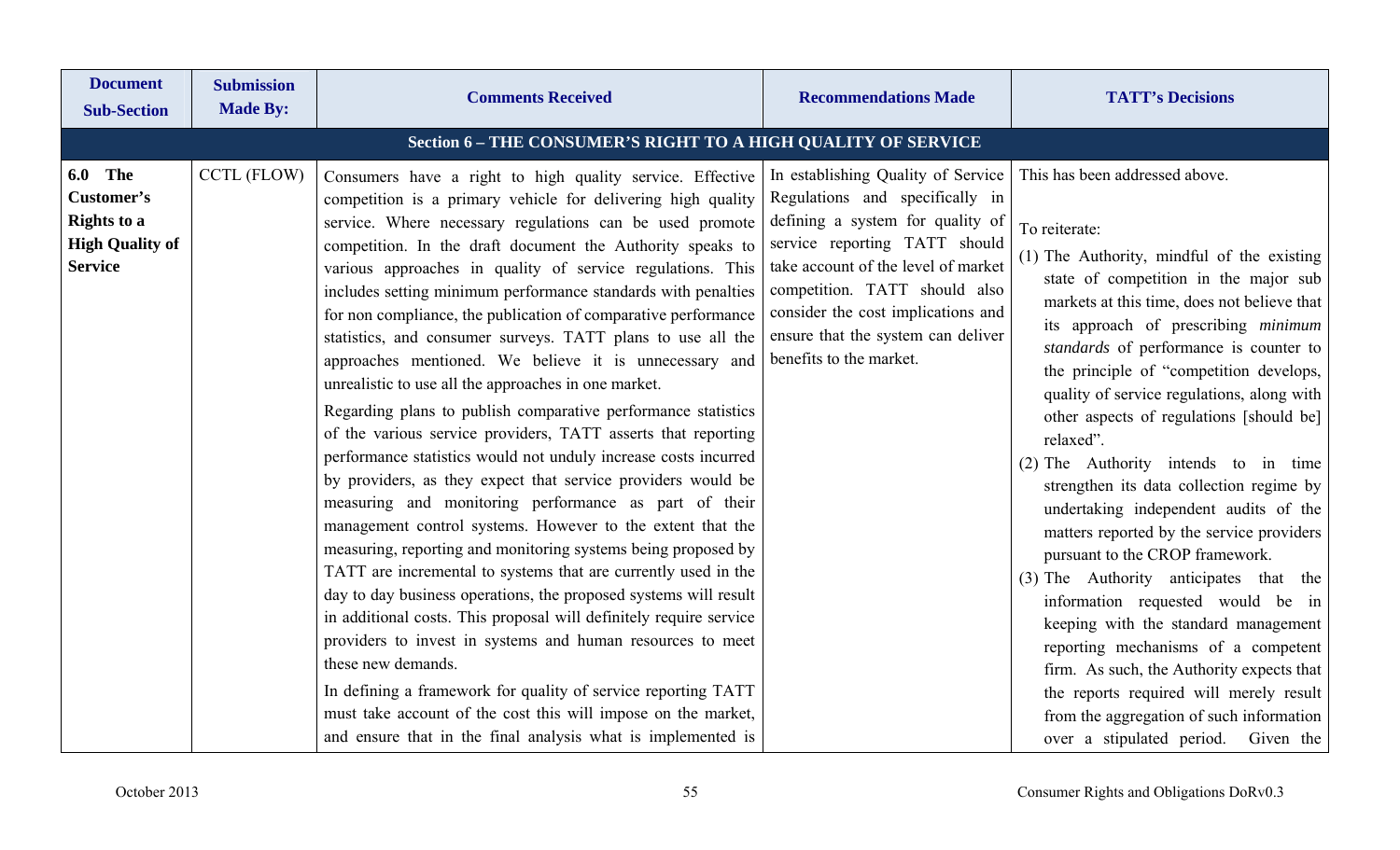| <b>Document</b><br><b>Sub-Section</b>                                                                                                                                                                                 | <b>Submission</b><br><b>Made By:</b> | <b>Comments Received</b>                                                                                                                                                                                                                                    | <b>Recommendations Made</b>                                                                                                                                                                                         | <b>TATT's Decisions</b>                                                                                                                                                                                                                                        |
|-----------------------------------------------------------------------------------------------------------------------------------------------------------------------------------------------------------------------|--------------------------------------|-------------------------------------------------------------------------------------------------------------------------------------------------------------------------------------------------------------------------------------------------------------|---------------------------------------------------------------------------------------------------------------------------------------------------------------------------------------------------------------------|----------------------------------------------------------------------------------------------------------------------------------------------------------------------------------------------------------------------------------------------------------------|
| Pg 49<br>'Performance                                                                                                                                                                                                 |                                      | affordable and delivers the required outcome. If the cost is<br>disproportionate to the benefits derived, this will result in<br>market inefficiency. In the final analysis it is the final customer<br>who will pay for this inefficiency.                 |                                                                                                                                                                                                                     | information<br>processing<br>powers<br><sub>of</sub><br>contemporary ICT-enabled Operation<br>Support System, the Authority is not<br>convinced that such reporting would be<br>overly onerous, particularly on larger<br>service suppliers such as CCTL.      |
| indicators should<br>provide<br>meaningful<br>information to<br>consumers, but<br>at the same time<br>should not<br>require a<br>disproportionate<br>amount of<br>resources for the<br>concessionaire to<br>produce." | <b>TSTT</b>                          | Pg 49 "The Consumer's Right to a High Quality of Service"<br>Above comments refer. Only the "Customer" has "rights".<br>"High" is subjective. See DoR from 2nd Round where TATT<br>agreed to set "minimum" standards. This change is not reflected<br>here. | TATT needs to be consistently<br>clear that it is setting "minimum"<br>standards. Rework and issue<br>corrected information in 4th<br>Round.<br>Remove the requirement to furnish<br>customers with QoS information | Noted and agreed.<br>The Authority's requirement is clarified such<br>that the information is provided to the<br>Thereafter the Authority<br>Authority.<br>proposes to publish QoS information for<br>public consideration.                                    |
|                                                                                                                                                                                                                       |                                      | Pg49<br>"Publishing statistics on performance can be an effective way of<br>monitoring QoS. This is based on the principle of solving<br>information asymmetries between service providers and<br>consumers, hence facilitating efficient competition. For  | Conduct requisite analyses                                                                                                                                                                                          | Noted. The Authority anticipates that the<br>information requested would be in keeping<br>with the standard management reporting<br>mechanisms of a competent firm. As such,<br>the Authority expects that the reports<br>required will merely result from the |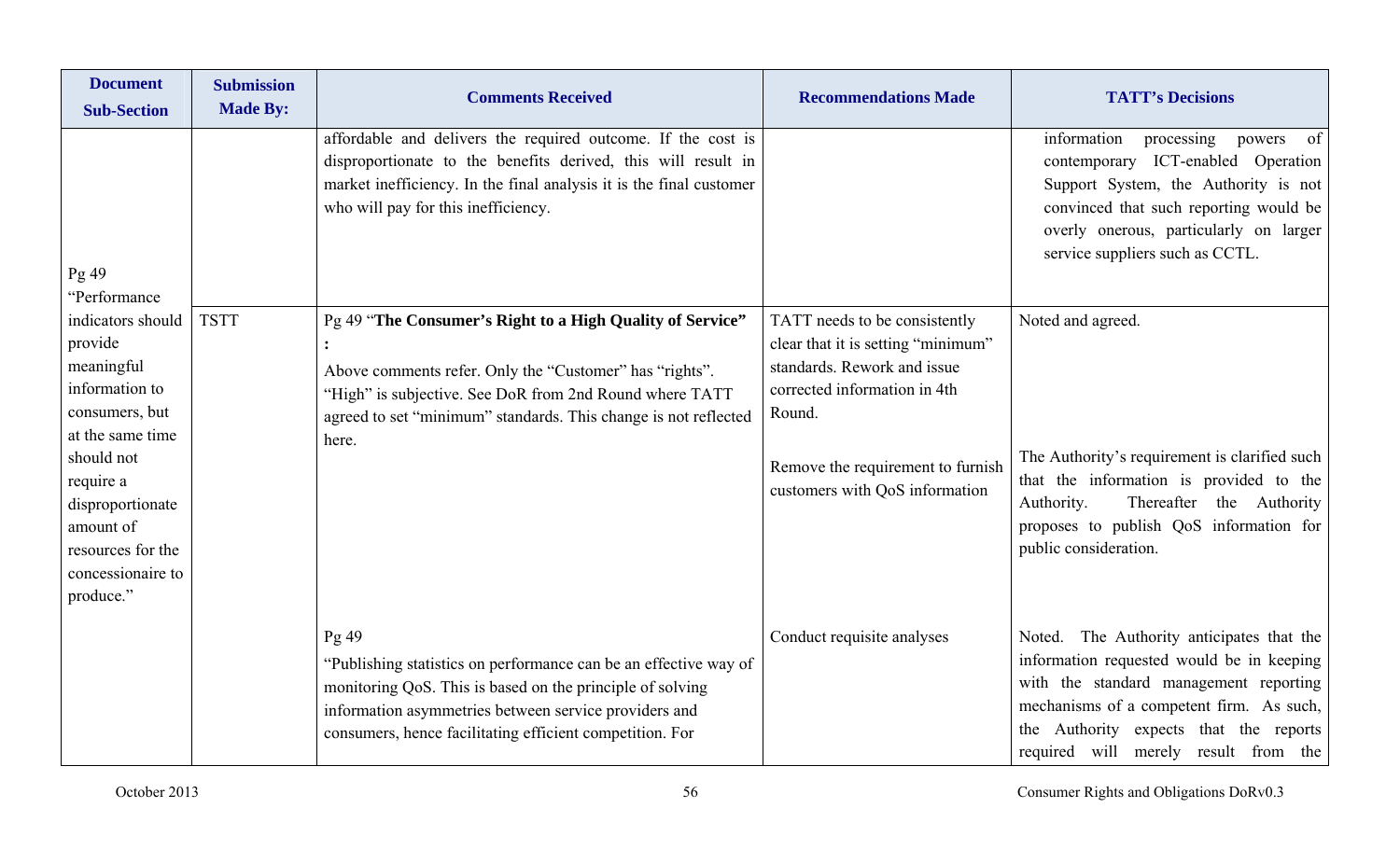|                                          | <b>TATT's Decisions</b>                                                                                                                                                                                                                                                                                                                                                                                                                                                                                                                                                                                                                                                                                                                                                                                                                                                                                                                                                       |
|------------------------------------------|-------------------------------------------------------------------------------------------------------------------------------------------------------------------------------------------------------------------------------------------------------------------------------------------------------------------------------------------------------------------------------------------------------------------------------------------------------------------------------------------------------------------------------------------------------------------------------------------------------------------------------------------------------------------------------------------------------------------------------------------------------------------------------------------------------------------------------------------------------------------------------------------------------------------------------------------------------------------------------|
| Please Correct and provide<br>references | aggregation of such information over a<br>stipulated period. Given the information<br>processing powers of contemporary ICT-<br>enabled Operation Support System, the<br>Authority is not convinced that such<br>reporting<br>would<br>be overly onerous,<br>particularly on larger service suppliers such<br>as TSTT.<br>The Authority commits to continuous<br>evaluation of the systems proposed both to<br>improve efficiency of the framework and to<br>continued<br>relevance<br>ensure<br>to<br>all<br>stakeholders.<br>The Authority does not believe a citation is<br>necessary in this instance, given the<br>domestic context where customers have long<br>complained about perceived poor QOS.<br>This requirement will be a significant tool to<br>ensure that the facts behind such perceptions<br>are uncovered, thus meeting one of the key<br>objectives of this Policy.<br>The Authority notes that TSTT's citation<br>gives merit to some tailored form of |
|                                          | <b>Recommendations Made</b>                                                                                                                                                                                                                                                                                                                                                                                                                                                                                                                                                                                                                                                                                                                                                                                                                                                                                                                                                   |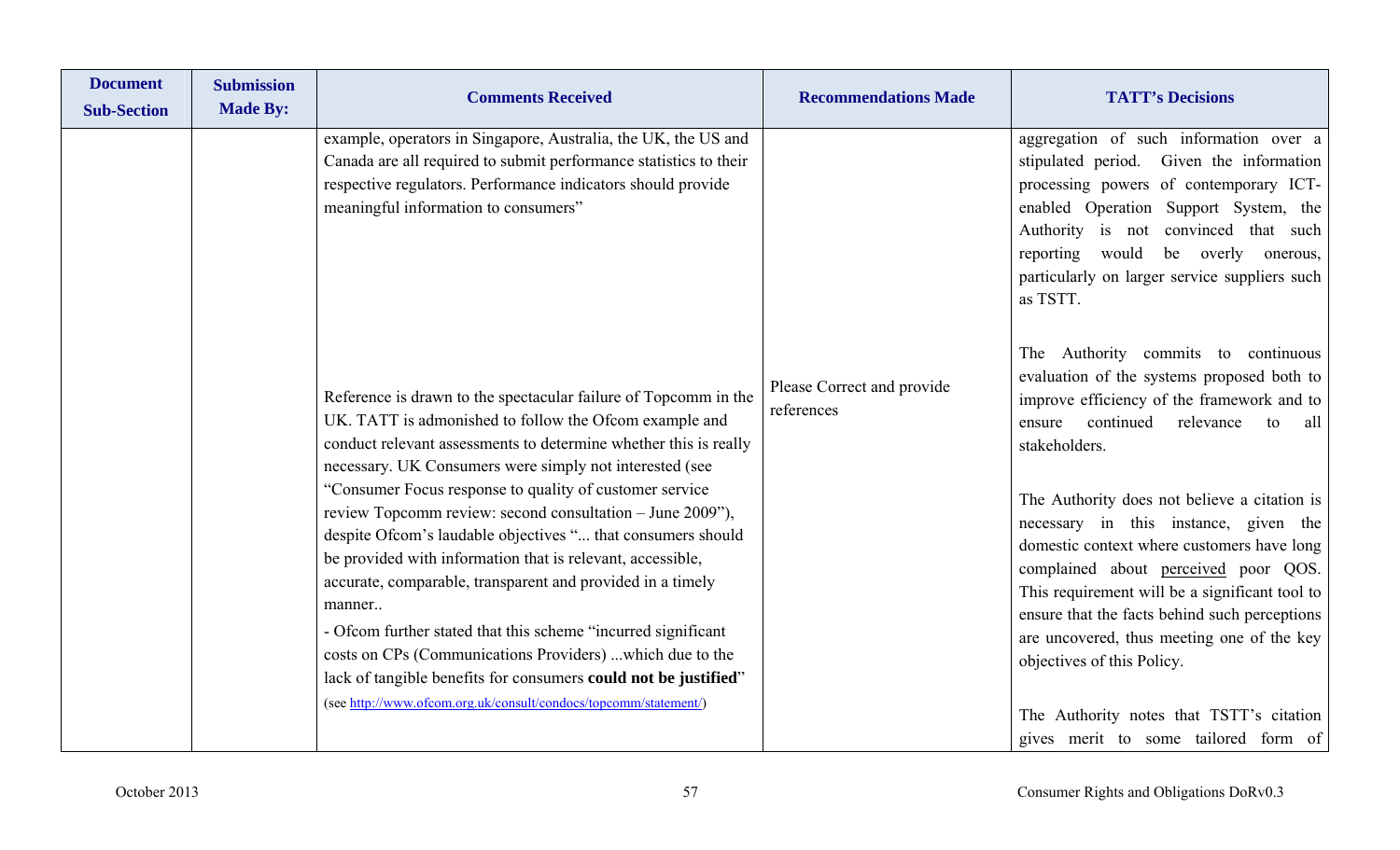| <b>Document</b><br><b>Sub-Section</b> | <b>Submission</b><br><b>Made By:</b> | <b>Comments Received</b>                                                                                                                                                                                                                                                                                                                                                                                                                                                                                                                                                                                                                                                                          | <b>Recommendations Made</b> | <b>TATT's Decisions</b>                                                                                                                                                                                                                                                                                                                                                                                                  |
|---------------------------------------|--------------------------------------|---------------------------------------------------------------------------------------------------------------------------------------------------------------------------------------------------------------------------------------------------------------------------------------------------------------------------------------------------------------------------------------------------------------------------------------------------------------------------------------------------------------------------------------------------------------------------------------------------------------------------------------------------------------------------------------------------|-----------------------------|--------------------------------------------------------------------------------------------------------------------------------------------------------------------------------------------------------------------------------------------------------------------------------------------------------------------------------------------------------------------------------------------------------------------------|
|                                       |                                      | "On July 29th 2009, Ofcom published a statement, after a<br>lengthy consultation process, as part of its review of Quality<br>of Service information. The statement outlined the decision<br>to withdraw the current QoS scheme (Topcomm) with<br>immediate effect. This decision reflects the opinions of<br>stakeholders and consumers responses to the consultation,<br>which showed that the current scheme had not fulfilled its<br>original purpose - to provide meaningful comparison data<br>amongst communication providers and the fixed voice<br>services they provide.                                                                                                                |                             | In this context, the Authority<br>reporting.<br>would anticipate TSTT providing more<br>guidance and information on the costs of the<br>"considerable<br>financialand<br>human<br>resources" which can be<br>explicitly<br>apportioned to its "compliance obligations"<br>only.<br>The fundamental principle remains that the                                                                                            |
|                                       |                                      | Bearing this in mind Ofcom have left the decision whether<br>to publish data for $Q1$ and $Q2$ (Jan – June) with each<br>Communication Provider." Source: http://www.topcomm.org.uk/<br>- There were failures in the Canadian context as well  It is<br>instructive to note the discussion in the Canadian example<br>found in "Decision CRTC 2000-24" wherein Northwestel<br>argued that "community level quality of service reporting has<br>been discontinued in Canada". While they (Northwestel)<br>were ultimately required to produce community level reports, it<br>was owing to their unique situation of "serving wholly rural<br>areas". Further in "Decision CRTC 2001-217", the CRTC |                             | Authority is of the view that network service<br>providers who do not share their<br>performance data with the Authority (and<br>thus their customers) are in possession of a<br>significant information set not available to<br>the customer which can impact their<br>decision-making.<br>If this information<br>asymmetry exists for a long enough period it<br>could undermine the viability of the market<br>place. |
|                                       |                                      | Commission acknowledged that "Northwestel's operating<br>territory presents unique challenges", which required<br>community level reporting.<br>- Please cite the reference for the "principle of solving"<br>information asymmetries between service providers and<br>consumers"                                                                                                                                                                                                                                                                                                                                                                                                                 |                             | There are many case references of regulators<br>and jurisdictions where the implementation<br>of either minimum standards or sector<br>reporting obligations are enforced.<br>They                                                                                                                                                                                                                                       |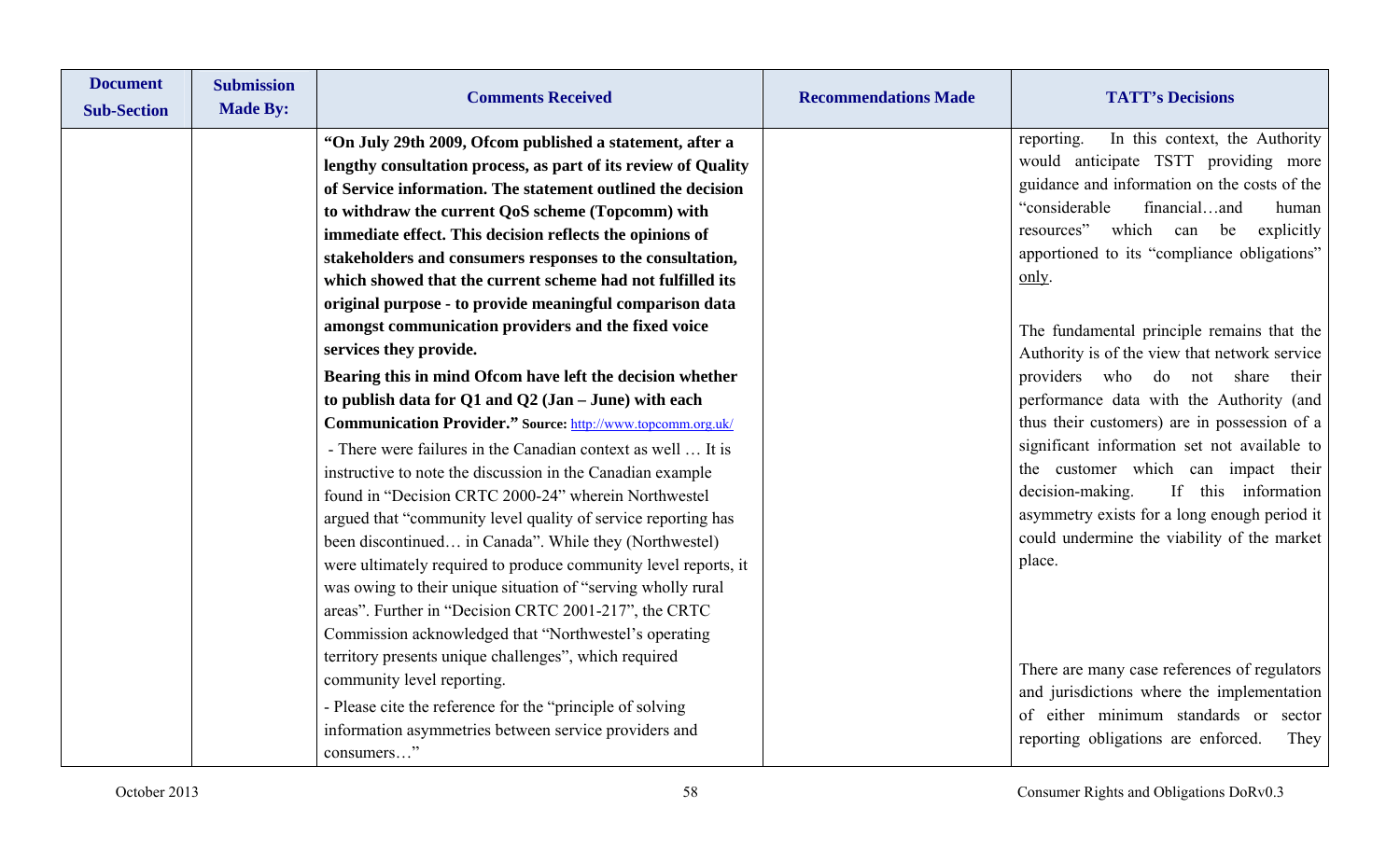| <b>Document</b><br><b>Sub-Section</b> | <b>Submission</b><br><b>Made By:</b> | <b>Comments Received</b>                                                                                                                                                                                                                                                                                                                                                                                                                                                                                                                                                                                                                                                                                                                                                                                                                                                                                                                                                                                                                                                                                                                                                                                                                                                                                                                                                              | <b>Recommendations Made</b> | <b>TATT's Decisions</b>                                                                                                                                                                            |
|---------------------------------------|--------------------------------------|---------------------------------------------------------------------------------------------------------------------------------------------------------------------------------------------------------------------------------------------------------------------------------------------------------------------------------------------------------------------------------------------------------------------------------------------------------------------------------------------------------------------------------------------------------------------------------------------------------------------------------------------------------------------------------------------------------------------------------------------------------------------------------------------------------------------------------------------------------------------------------------------------------------------------------------------------------------------------------------------------------------------------------------------------------------------------------------------------------------------------------------------------------------------------------------------------------------------------------------------------------------------------------------------------------------------------------------------------------------------------------------|-----------------------------|----------------------------------------------------------------------------------------------------------------------------------------------------------------------------------------------------|
|                                       |                                      | TSTT has expended considerable financial (to the tune of<br>millions of dollars) and human resources in its continued<br>attempts to meet its compliance obligations and respectfully<br>enquires whether TATT done any study to ascertain the costs of<br>implementation of proposed standards. Of com was able to<br>derive estimates for its providers to comply – "Review of<br>quality of service information Phase 1: Information on quality<br>of customer service Consultation" Publication date: 17 July<br>2008<br>http://stakeholders.ofcom.org.uk/binaries/consultations/qos08/s<br>ummary/qos08.pdf<br>- e.g. Figure A5.1 below<br>Figure A5.1<br><b>TopComm</b><br>One-off<br>Internal<br><b>Total</b> pa<br>transitional<br>secretariat.<br>auditor<br>website, auditor<br>costs<br>£12,000 -<br>£19,000-<br>Current<br>£7,000<br>£30,000<br>£37,000<br>regime<br>$£6,000 -$<br>$£14,000 -$<br>£8,000<br>New regime<br>£30,000<br>£38,000<br>$£250 - £7,500$<br>£28,000 -<br>New regime<br>£12,000 -<br>per parameter <sup>48</sup><br>£16,000<br>£76,000<br>2 services<br>£60,000<br>£32,000 -<br>£18,000 -<br>New regime<br>£24,000<br>£114,000<br>£90,000<br>3 services<br>49 This range excludes one estimated figure from one provider we consider may be a significant outlier. We are<br>asking for further evidence from providers as part of the consultation |                             | include:<br>ACMA of Australia;<br>$\overline{\phantom{a}}$<br>OFCOM of the UK;<br>$\sim$<br>TRAI of India<br>$\overline{\phantom{a}}$<br>FCC of the USA; and<br><b>ECTEL</b> of the OECS<br>$\sim$ |
|                                       |                                      |                                                                                                                                                                                                                                                                                                                                                                                                                                                                                                                                                                                                                                                                                                                                                                                                                                                                                                                                                                                                                                                                                                                                                                                                                                                                                                                                                                                       |                             |                                                                                                                                                                                                    |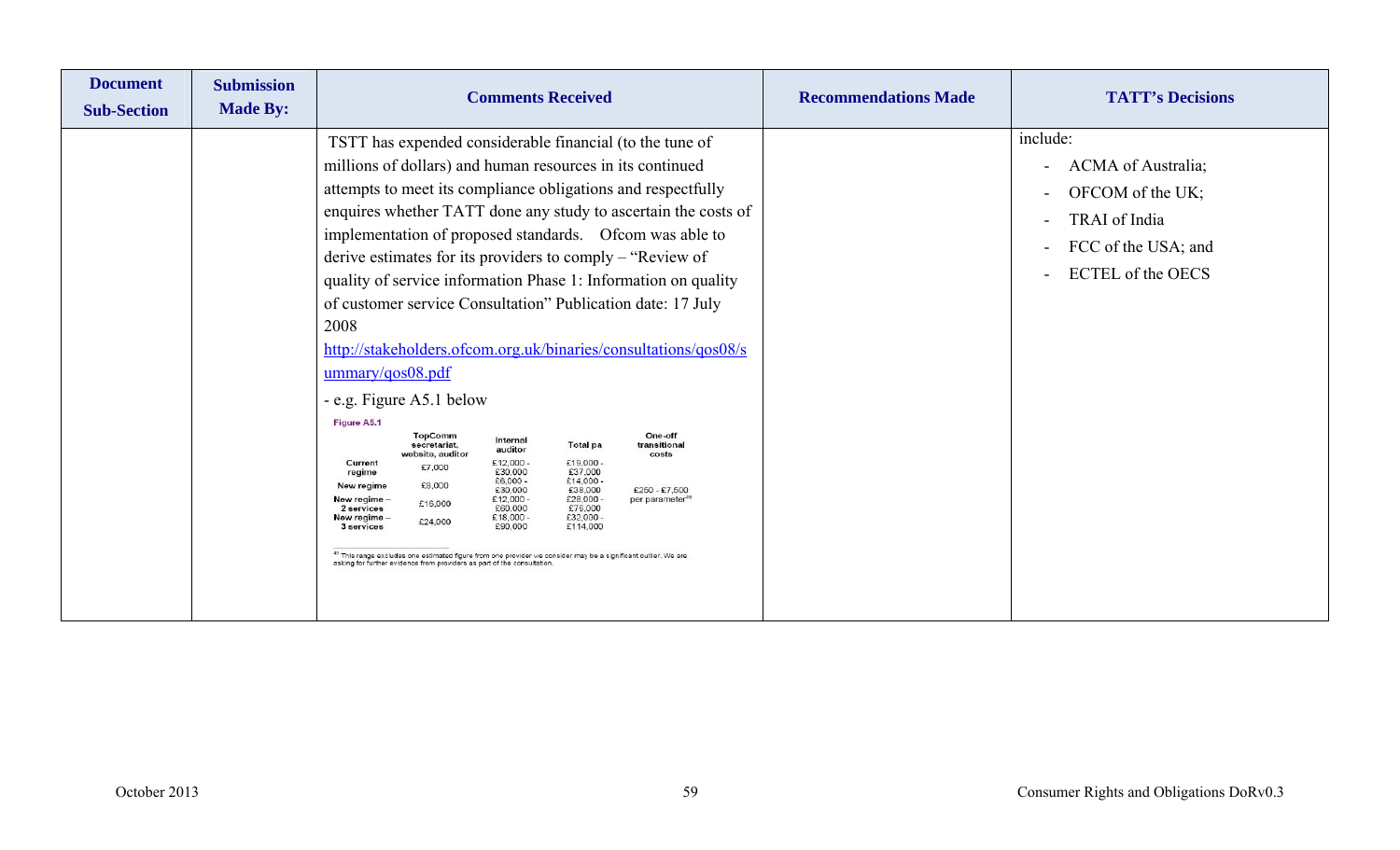| <b>Document</b><br><b>Sub-Section</b> | <b>Submission</b><br><b>Made By:</b> | <b>Comments Received</b>                                                                                                                                                                                                                                                                                                                                                                                                                                                                                                                                                                                                                                                                                                                                                                                                                                                                                                                     | <b>Recommendations Made</b>                                  | <b>TATT's Decisions</b>                                                                                                                                                                                                                                                                                                                                                                                                                                                                                                                                                                     |
|---------------------------------------|--------------------------------------|----------------------------------------------------------------------------------------------------------------------------------------------------------------------------------------------------------------------------------------------------------------------------------------------------------------------------------------------------------------------------------------------------------------------------------------------------------------------------------------------------------------------------------------------------------------------------------------------------------------------------------------------------------------------------------------------------------------------------------------------------------------------------------------------------------------------------------------------------------------------------------------------------------------------------------------------|--------------------------------------------------------------|---------------------------------------------------------------------------------------------------------------------------------------------------------------------------------------------------------------------------------------------------------------------------------------------------------------------------------------------------------------------------------------------------------------------------------------------------------------------------------------------------------------------------------------------------------------------------------------------|
|                                       |                                      | Pg 50 "Another regulatory approach is to set minimum<br>performance standards"<br>- TATT is purporting to cite some authority in support of its<br>proposal, please provide reference. TATT also speaks to<br>minimum standards, which is correct. It is not to address what it<br>believes are "high" standards.<br>Pg 50 "Consumer surveys are also used in some jurisdictions for<br>monitoring QoS and the general level of customer satisfaction."<br>- Correct to read "Customer surveys" and provide reference.                                                                                                                                                                                                                                                                                                                                                                                                                       | Correct to read "Customer<br>surveys" and provide references | The Authority notes that "customer surveys"<br>would be valid for assessing matters which<br>are exclusively contract related. However,<br>general opinion on overall quality of service<br>of a network's performance could be<br>assessed from both customers and other<br>consumers.                                                                                                                                                                                                                                                                                                     |
|                                       |                                      | Pg 50 "The Authority proposes to implement a system of Conduct requisite analyses<br>minimum standards rather than allowing the industry to create<br>its own standards through the force of competition. In markets<br>of sufficient size and with effective competition, QoS should be<br>determined by the market since there is no need for the regulator<br>to set standards for QoS. In such a market, consumers only need<br>to know the QoS performance of respective providers, with the<br>complementary information on service prices and choices, so<br>that they can make informed decisions. The Authority considers<br>the small size of the market of Trinidad and Tobago as not<br>conducive to a large number of operators, so competition is not<br>developed enough to guarantee satisfactory QoS standards if<br>these were set solely by industry."<br>- What qualifies as "sufficient size" etc? Markets are directly |                                                              | The Authority notes TSTT's concerns. The<br>Authority would like TSTT to note that<br>"industry-size" is not only directly<br>proportionate to the number of operators.<br>Markets are defined by both the industry size<br>and the size of the purchasing public.<br>Also it should be noted that TSTT seems to<br>ignore the precept that smaller markets with<br>"even fiercer" competition may more<br>quickly reflect the condition of "hyper-<br>competition" where studies have shown a<br>propensity for key sector outputs – including<br>QoS - being sacrificed in the battle for |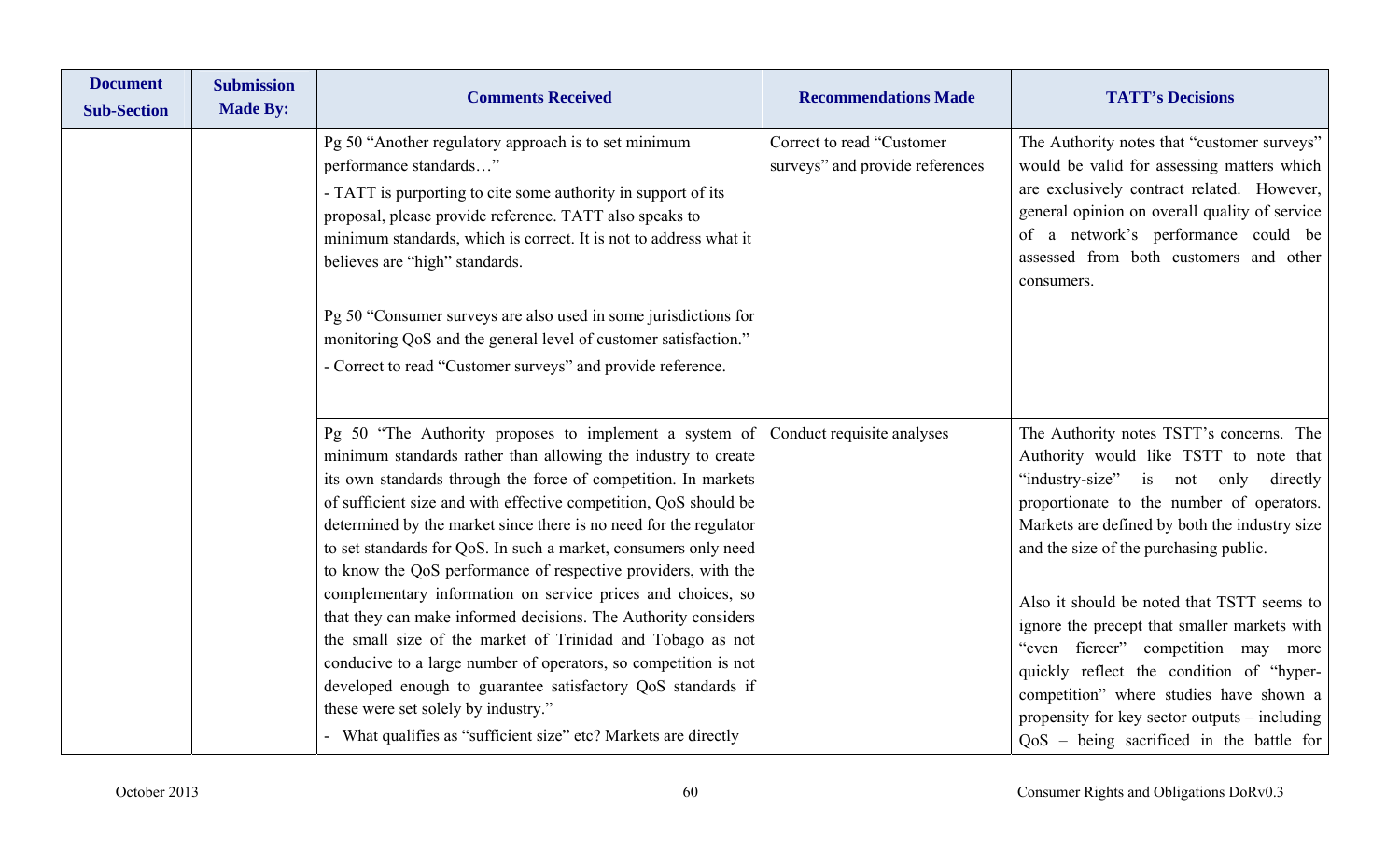| <b>Document</b><br><b>Sub-Section</b>                                                    | <b>Submission</b><br><b>Made By:</b> | <b>Comments Received</b>                                                                                                                                                                                                                                                                                                                                                                                                                                                                            | <b>Recommendations Made</b>      | <b>TATT's Decisions</b>                                                                                                                                                                                 |
|------------------------------------------------------------------------------------------|--------------------------------------|-----------------------------------------------------------------------------------------------------------------------------------------------------------------------------------------------------------------------------------------------------------------------------------------------------------------------------------------------------------------------------------------------------------------------------------------------------------------------------------------------------|----------------------------------|---------------------------------------------------------------------------------------------------------------------------------------------------------------------------------------------------------|
|                                                                                          |                                      | proportionate to the number operators.<br>Markets which are smaller are thus finite and by that token<br>competition will be even fiercer as QoS becomes a key<br>strategic tool to be used in winning and keeping market share.<br>Is this sound economic theory?<br>By what analysis has the Authority come to such a<br>conclusion?                                                                                                                                                              |                                  | market share while destroying economic<br>value of the sector.<br>The Authority is keen to ensure that hyper-<br>competition does not take root in Trinidad<br>and Tobago.                              |
| <b>6.1 Customer</b><br><b>Related Quality</b><br>of<br><b>Service</b><br><b>Standard</b> | <b>TSTT</b>                          | Pg 51 "Consumer-related quality of service " – Correct - only<br>"customer"-related is valid.<br>Pg 51                                                                                                                                                                                                                                                                                                                                                                                              | Correct statement                | The Authority does not agree.<br>The Authority posits that the quality of<br>service considerations identified in this<br>section also impact parties who are not<br>customers of the service provider. |
|                                                                                          |                                      | "The technical quality of service parameters most relevant<br>for example, the ability of a public mobile telecommunications<br>service consumer to establish or maintain connection to a called<br>party without the call being dropped.":<br>This example is based on misinformation $&$ creates an<br>unrealistic expectation in customer's mind since it implies<br>that there will never be any dropped calls when in fact the<br>industry recognizes and acceptable level of "dropped calls". | Cite References                  | Noted. The statement has been deleted.                                                                                                                                                                  |
|                                                                                          |                                      | Pg 52 "In developing Quality of Service (QoS) indicators, the                                                                                                                                                                                                                                                                                                                                                                                                                                       | Fixed time – remove generic $\&$ | The ITU-T and D Departments<br>which                                                                                                                                                                    |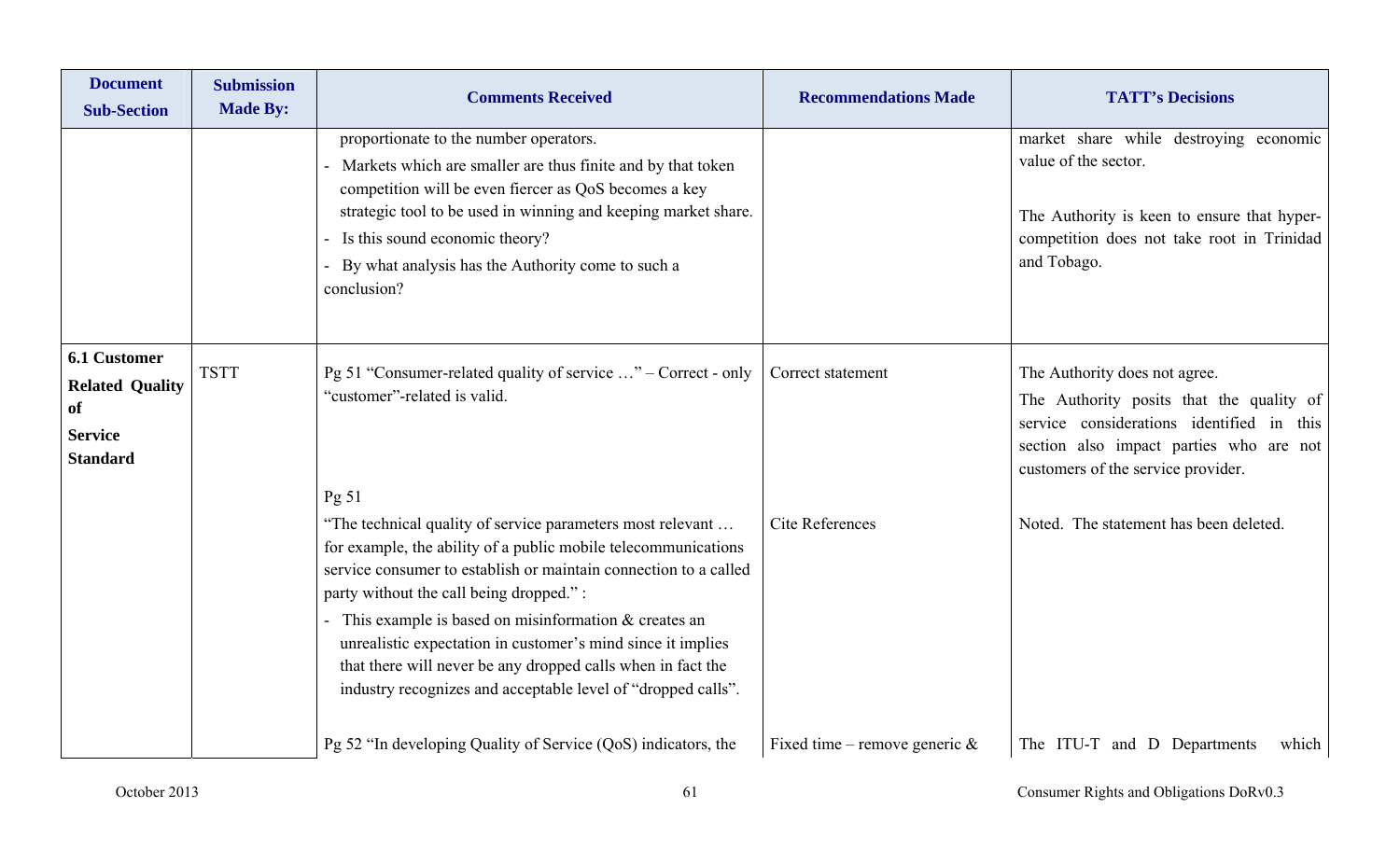| <b>Document</b><br><b>Sub-Section</b>                      | <b>Submission</b><br><b>Made By:</b> | <b>Comments Received</b>                                                                                                                                                                                                                                                                                                                                                                                                                                                                                                                                                                 | <b>Recommendations Made</b>                                                                                                       | <b>TATT's Decisions</b>                                                                                                                                                                                                                                                                                                                                                                                                                                                                                                                                                                                                                                                                                                                                                    |
|------------------------------------------------------------|--------------------------------------|------------------------------------------------------------------------------------------------------------------------------------------------------------------------------------------------------------------------------------------------------------------------------------------------------------------------------------------------------------------------------------------------------------------------------------------------------------------------------------------------------------------------------------------------------------------------------------------|-----------------------------------------------------------------------------------------------------------------------------------|----------------------------------------------------------------------------------------------------------------------------------------------------------------------------------------------------------------------------------------------------------------------------------------------------------------------------------------------------------------------------------------------------------------------------------------------------------------------------------------------------------------------------------------------------------------------------------------------------------------------------------------------------------------------------------------------------------------------------------------------------------------------------|
|                                                            |                                      | Authority relied on the recommendations made by the<br>International Telecommunications Union (ITU) as international<br>best practice":<br>- Please cite references<br>Pg 52 "the Authority proposes that the QoS indicators and<br>standards outlined in this policy document be reviewed from<br>time to time"<br>The above comments refer<br>TATT needs to provide a fixed time frame $-$ a moratorium $-$<br>suggest 3-5 years?<br>Change costs Concessionaires; again TATT is disregarding<br>this economic reality and presuming upon service providers'<br>business and finances. | wholly "discretionary" provision                                                                                                  | develop<br>global<br>standards<br>sector<br>and<br>benchmarks<br>the<br>Technical<br>in<br>and<br>Development spheres respectively, can be<br>found at the following website: www.itu.int<br>While the Authority agrees in<br>Noted.<br>principle with establishing consistency and<br>predictability within this framework, it does<br>not agree to having a fixed timeframe as<br>proposed.<br>The Authority believes that it should have<br>the opportunity to adjust or amend a standard<br>if there are significant shifts in either<br>technology or the market which makes such<br>an adjustment prudent.<br>In this context the market participants will be<br>part of the process of such amendment<br>through the Authority's normal consultative<br>procedures. |
| <b>6.2 Customer</b><br><b>Satisfaction</b><br><b>Index</b> | CCTL (FLOW)                          | The Authority indicates that it intends to use customer<br>satisfaction surveys as a way of gauging customer satisfaction.<br>A notice put out by TATT in The Guardian on June 28, 2011<br>suggests that TATT may have commenced such surveys.<br>TATT indicates that customer satisfaction indicators will be a<br>key element of its quality of service monitoring framework and                                                                                                                                                                                                       | The development and use of any<br>instrument to measure customer<br>satisfaction, survey and or index,<br>should be consulted on. | The Authority disagrees that it is required to<br>consult with stakeholders on either the<br>scheduling or content of surveys targeting<br>and<br>of<br>customers<br>consumers<br>the<br>telecommunications or broadcasting service<br>products in the market. The Authority is of<br>that<br>the<br>position<br>design<br>the<br>and                                                                                                                                                                                                                                                                                                                                                                                                                                      |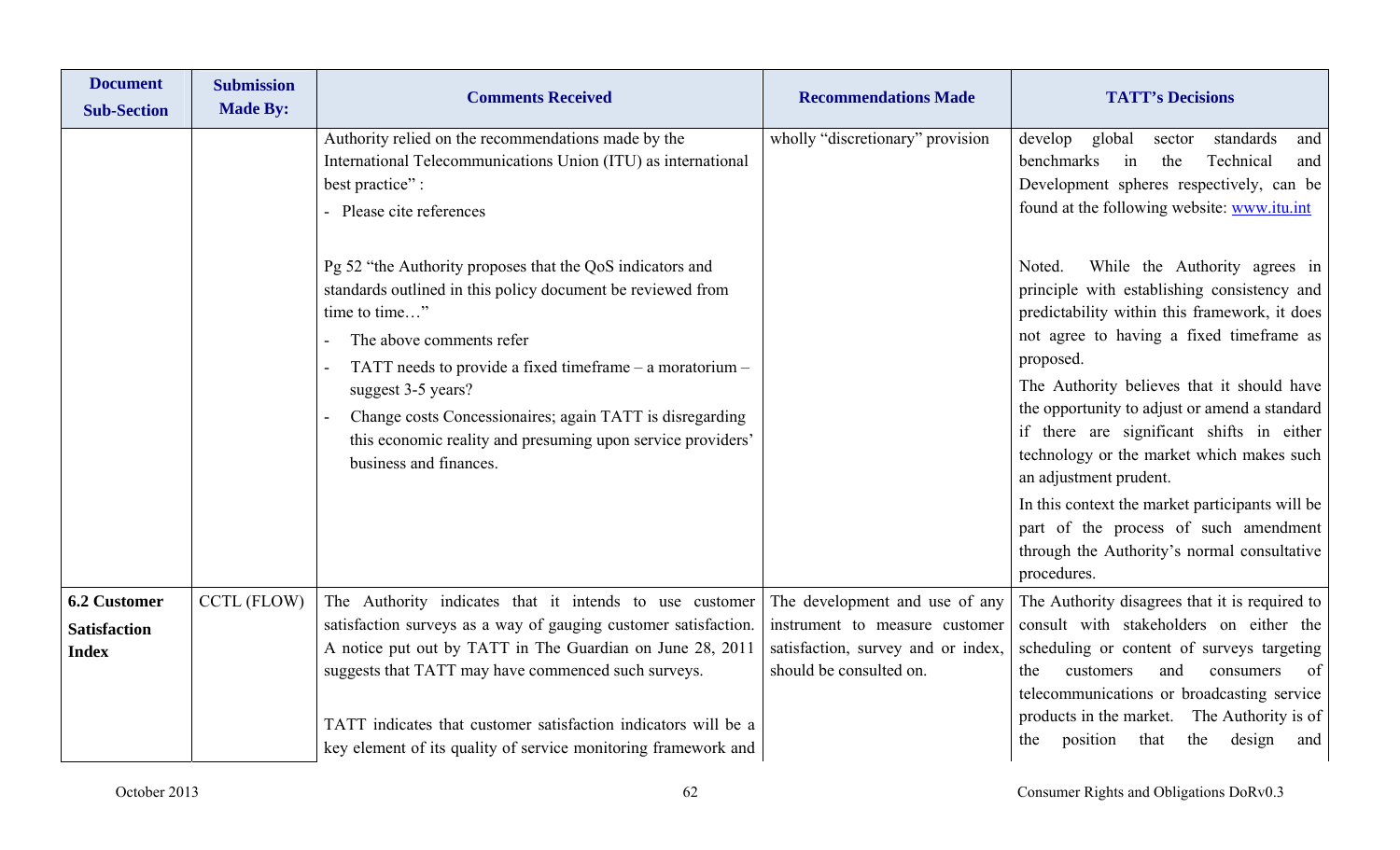| <b>Document</b><br><b>Sub-Section</b> | <b>Submission</b><br><b>Made By:</b> | <b>Comments Received</b>                                                                                                                                                                                                                                                                                                                                                                                                                                                                                                                                | <b>Recommendations Made</b> | <b>TATT's Decisions</b>                                                                                                                                                                                                                    |
|---------------------------------------|--------------------------------------|---------------------------------------------------------------------------------------------------------------------------------------------------------------------------------------------------------------------------------------------------------------------------------------------------------------------------------------------------------------------------------------------------------------------------------------------------------------------------------------------------------------------------------------------------------|-----------------------------|--------------------------------------------------------------------------------------------------------------------------------------------------------------------------------------------------------------------------------------------|
|                                       |                                      | that it intends to design a methodology for creating a customer<br>satisfaction index. This index will be based on periodic<br>customer satisfaction surveys plus other indicators. The                                                                                                                                                                                                                                                                                                                                                                 |                             | implementation of Surveys are not under the<br>statutory obligation of §78 of the Act.                                                                                                                                                     |
|                                       |                                      | Authority also speaks to the limitations of such indices in<br>measuring qualitative aspects of the customer experience, but<br>that they may be suitable to monitor service quality from the<br>consumer perspective.                                                                                                                                                                                                                                                                                                                                  |                             | Any framework produced as a result of QoS<br>surveys conducted by the Authority may<br>then be open for consultation to ensure the<br>transparency of relevant framework to be<br>published.                                               |
|                                       |                                      | Based on the above, CCTL is unclear on how TATT intends to<br>proceed on these issues and is requesting clarifications as<br>follows,<br>i. Whether the survey advertised in Trinidad and Tobago<br>Guardian of June 28, 2011 is intended to be part of the process<br>to develop a customer satisfaction index.<br>ii. At what point will service providers be allowed to have an<br>input on this issue.                                                                                                                                              |                             | The Notice and Survey to which CCTL<br>refers was not in relation to the customer<br>perception of telecommunications and<br>The Survey in<br>broadcasting services.<br>question was with respect to the consumer's<br>perception of TATT. |
|                                       |                                      | CCTL would be very concerned if TATT either intends to<br>publish the results of the survey it is currently doing and or<br>intends to use it as the basis to develop a customer satisfaction<br>index. This is because there have been no consultations on these<br>issues. If TATT intends to publish the results of a survey to<br>inform customer behavior, service providers should be allowed<br>visibility of the survey instrument, the processes around the<br>survey, and the analytical framework around the analysis of the<br>results etc. |                             | The Authority disagrees as the design and<br>implementation of Surveys are not under the<br>statutory obligation of Section 78 of the Act.                                                                                                 |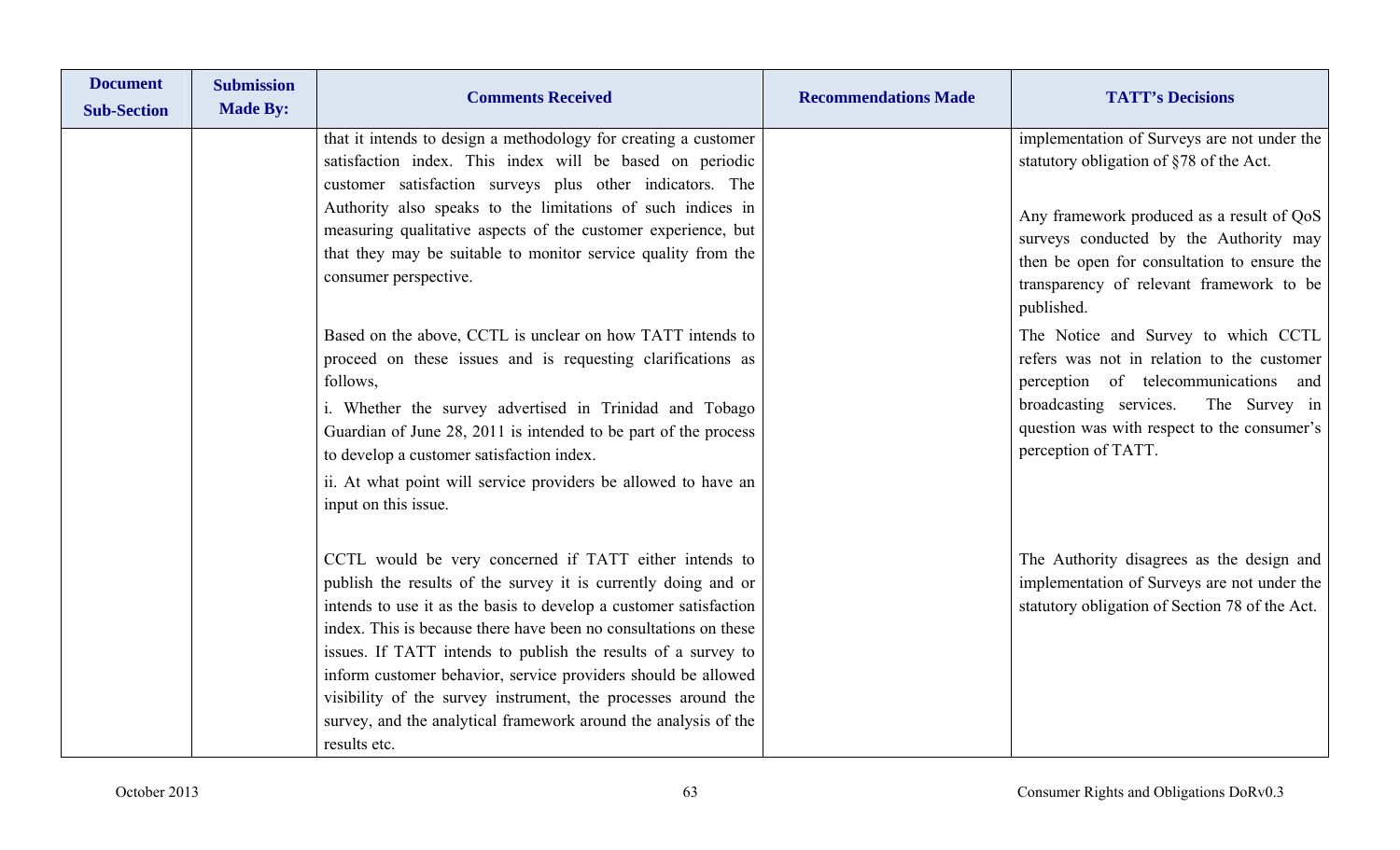| <b>Document</b><br><b>Sub-Section</b> | <b>Submission</b><br><b>Made By:</b> | <b>Comments Received</b>                                                                                                                                                                                                                                                                                                                                                                                                                                                                              | <b>Recommendations Made</b>                                                                                                                                                                                                                                                                                                                                       | <b>TATT's Decisions</b>                                                                                                                                                                                                                                                                                                                                                                                                                                                                                            |
|---------------------------------------|--------------------------------------|-------------------------------------------------------------------------------------------------------------------------------------------------------------------------------------------------------------------------------------------------------------------------------------------------------------------------------------------------------------------------------------------------------------------------------------------------------------------------------------------------------|-------------------------------------------------------------------------------------------------------------------------------------------------------------------------------------------------------------------------------------------------------------------------------------------------------------------------------------------------------------------|--------------------------------------------------------------------------------------------------------------------------------------------------------------------------------------------------------------------------------------------------------------------------------------------------------------------------------------------------------------------------------------------------------------------------------------------------------------------------------------------------------------------|
|                                       |                                      | We would have the same expectation regarding the<br>development of a customer satisfaction index. We note there has<br>been no consultation on either of these issues, and would urge<br>the Authority to ensure transparency in the regulatory processes.                                                                                                                                                                                                                                            |                                                                                                                                                                                                                                                                                                                                                                   |                                                                                                                                                                                                                                                                                                                                                                                                                                                                                                                    |
|                                       | <b>TSTT</b>                          | TSTT questions whether this cost will come out of current<br>Concession fees. The Authority must bear in mind the already<br>significant fees currently paid, and that any added cost will<br>ultimately negatively affect the consumer.                                                                                                                                                                                                                                                              | Clarify funding                                                                                                                                                                                                                                                                                                                                                   | Surveys and other mechanism of monitoring<br>and enforcement are and will continue to be<br>financed by the operational budget of the<br>Authority.                                                                                                                                                                                                                                                                                                                                                                |
|                                       |                                      | I t is further noted that the Authority at pg. 123 of the Document<br>(Annex 1) appears to be seeking to establish standards for this<br>issue. It is unclear what would be the effect of a concessionaire<br>failing to meet the customer satisfaction index calculated by the<br>Authority from its own survey. It is submitted that it would be<br>grossly unfair for the Authority to impose any penalty for this<br>issue and as such any policy in this regard should be completely<br>removed. | The conduct of the Authority's<br>Customer Satisfaction survey and<br>the exact nature of the purpose the<br>results thereof would be utilized<br>should be clarified. In any event it<br>is submitted that a concessionaire<br>should not be penalized or<br>otherwise negatively affected if it<br>fails to meet the standards referred<br>to by the Authority. | Noted. It is not the intent of the Authority to<br>ensure compliance of a concessionaire based<br>on the Customer Satisfactory Index (CSI).<br>The Indicator for the CSI has consequently<br>been removed from the Annex.<br>The results of the CSI would however<br>inform the Authority of the relative strengths<br>and weaknesses of sector participants which<br>may guide the Authority's engagements with<br>such participants via mechanisms such as the<br>Consumer Complaints Committee among<br>others. |
|                                       |                                      |                                                                                                                                                                                                                                                                                                                                                                                                                                                                                                       |                                                                                                                                                                                                                                                                                                                                                                   | The Authority believes that the ultimate<br>indicator of customers'<br>satisfaction is<br>evident in market share and commercial<br>performance.                                                                                                                                                                                                                                                                                                                                                                   |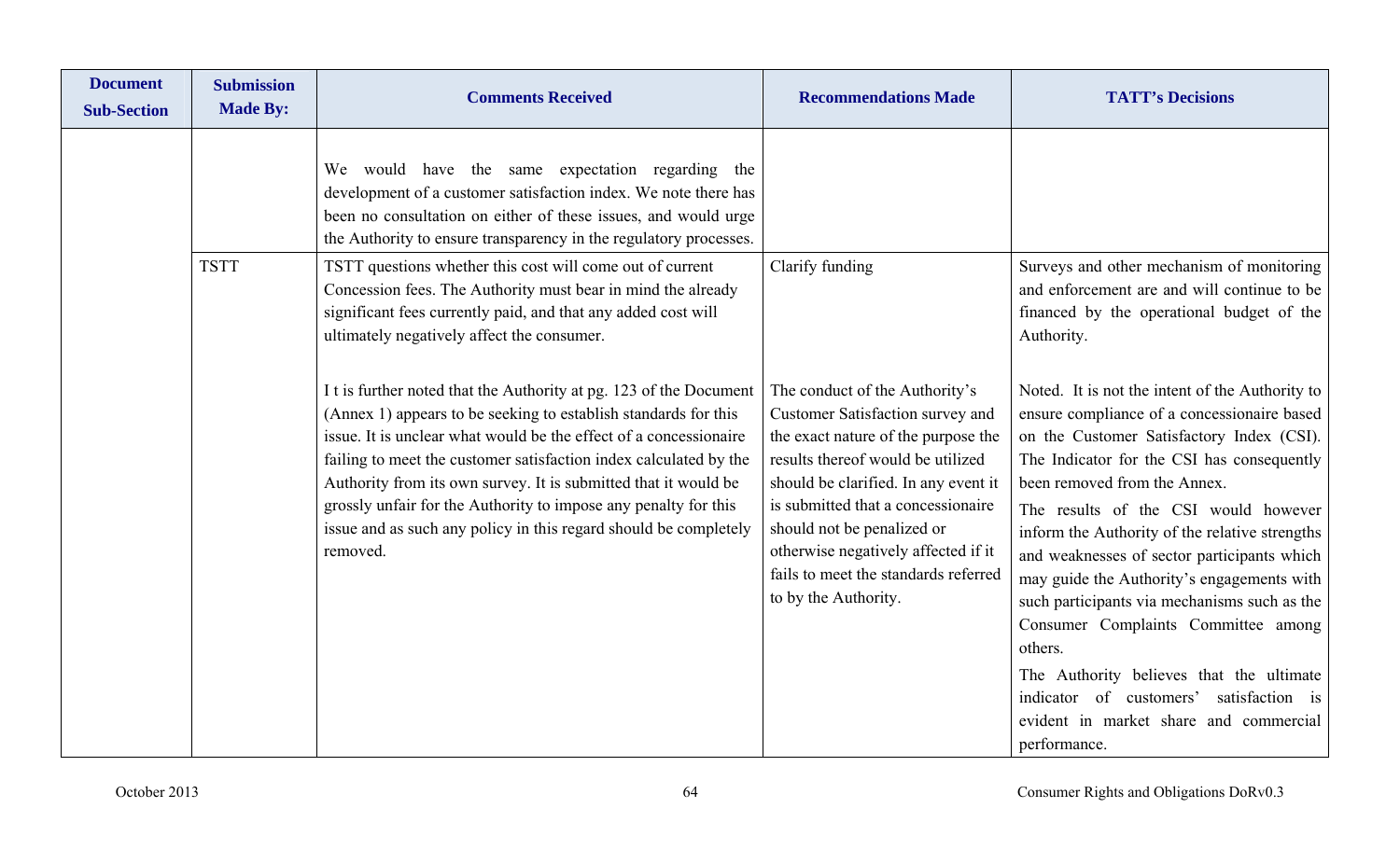| <b>Document</b><br><b>Sub-Section</b>                                                | <b>Submission</b><br><b>Made By:</b> | <b>Comments Received</b>                                                                                                                                                                                                                                                                                                                                                                                                                                                                                                                                                                                                                                                                                                                                                                                                                                                                                | <b>Recommendations Made</b>                                                                                                             | <b>TATT's Decisions</b>                                                                                                                                                                                                                                                                                                                                                                                                                                                               |
|--------------------------------------------------------------------------------------|--------------------------------------|---------------------------------------------------------------------------------------------------------------------------------------------------------------------------------------------------------------------------------------------------------------------------------------------------------------------------------------------------------------------------------------------------------------------------------------------------------------------------------------------------------------------------------------------------------------------------------------------------------------------------------------------------------------------------------------------------------------------------------------------------------------------------------------------------------------------------------------------------------------------------------------------------------|-----------------------------------------------------------------------------------------------------------------------------------------|---------------------------------------------------------------------------------------------------------------------------------------------------------------------------------------------------------------------------------------------------------------------------------------------------------------------------------------------------------------------------------------------------------------------------------------------------------------------------------------|
| 6.3<br>Compliance<br>with Consumer<br><b>Related Quality</b><br>of<br><b>Service</b> | <b>CCTL (FLOW)</b>                   | The Authority has outlined four approaches it intends to apply<br>to ensure compliance with consumer related QoS. These are<br>publication of performance against standards, provision of<br>rebates, incentive based and enforcement. However the<br>Authority does not provide any details on how the compliance<br>approaches would work. CCTL is requesting that TATT<br>provides further information on the proposed compliance<br>approaches.                                                                                                                                                                                                                                                                                                                                                                                                                                                     | <b>TATT</b><br>should<br>details<br>the<br>on<br>proposed<br>compliance methods and allow<br>consultation on the approaches.            | provide further As is the precedent in markets such as the<br>UK, the Authority intends to aggregate the<br>information collected and publish reports<br>that would provide the basis communications<br>strategies geared to improving customer<br>information.<br>However, with respect to minimum criteria<br>established in these Regulations, the<br>Authority proposes in the revised CROP a<br>schedule of escalated enforcement for<br>consistent breaches of these standards. |
|                                                                                      |                                      | This will allow respondents to provide views / comments etc on<br>the details of such proposals. Essentially these are issues that<br>should also be subject to consultation. This is one area of the<br>policy that lacks specifics. CCTL views this as a critical<br>deficiency of the policy. We have serious questions as to how<br>the system will work. If the compliance systems are not defined<br>and agreed, there is a real risk of TATT requiring copious<br>reports from service providers, at substantial costs to market and<br>not being able to deliver any benefits to the market as it is<br>unable monitor compliance.<br>On the customer remedy approach which involves providing<br>rebates to customers where standards / commitments fall below<br>agreed levels, CCTL is aware of such schemes, but these are<br>usually more driven by the industry via corporate commitments | <b>TATT</b><br>should<br>clearly $\parallel$<br>also<br>demonstrate<br>the<br>system<br>how<br>would deliver benefits to the<br>market. | The Authority has elaborated on the benefits<br>of this approach in the earlier chapters of the<br>CROP document.<br>The Authority agrees that there should be<br>efforts to limit onerous obligations on<br>service providers, save to that proposed<br>through self-regulation systems and/ or co-                                                                                                                                                                                  |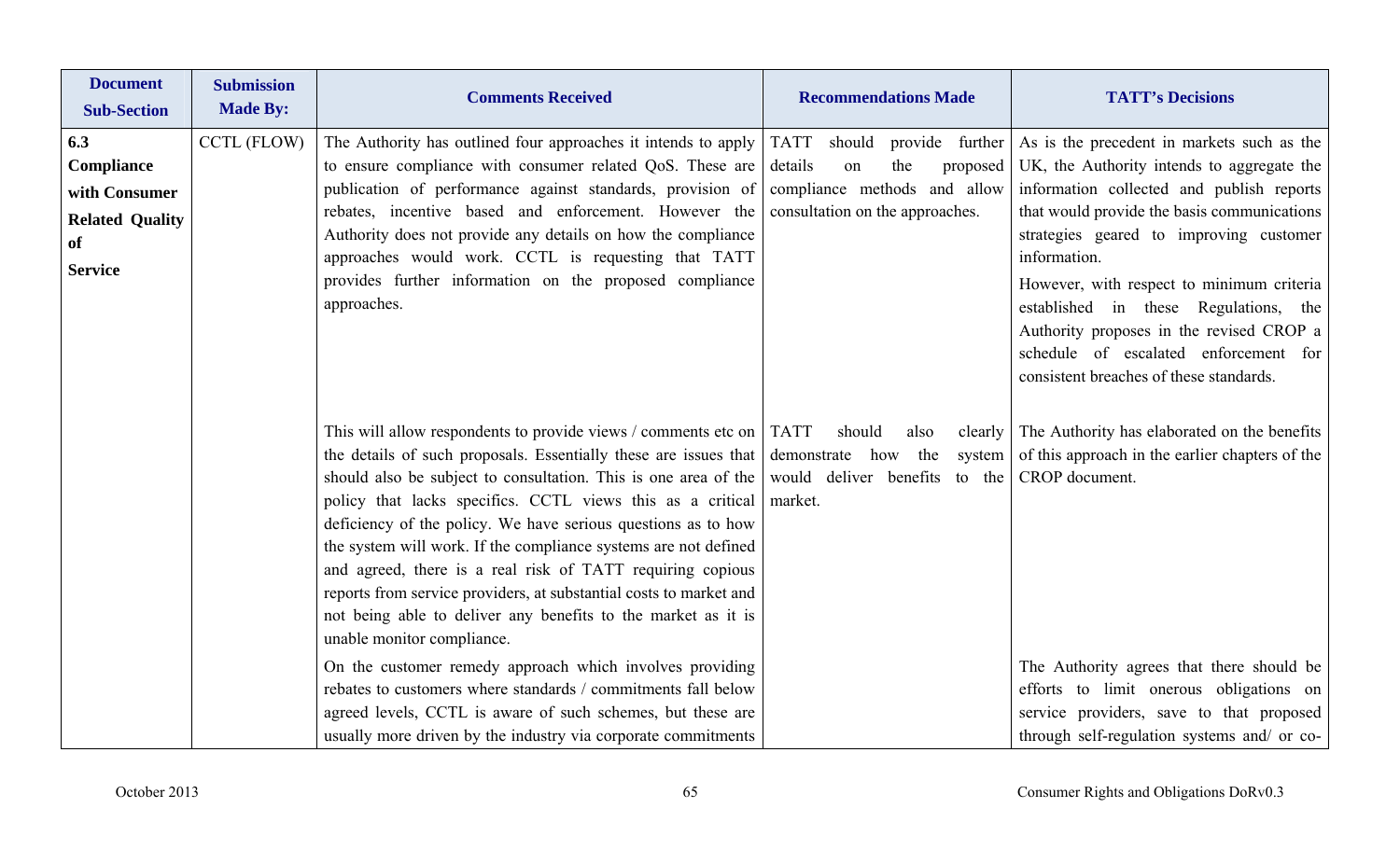| <b>Document</b><br><b>Sub-Section</b> | <b>Submission</b><br><b>Made By:</b> | <b>Comments Received</b>                                                                                                                                                                                                                                                                                                                                                                                                                                                                                                                                                                                               | <b>Recommendations Made</b>                                                                                                                                                                                                                           | <b>TATT's Decisions</b>                                                                                                                                                                                                                                                                                                                                                                                                                                                                                                       |
|---------------------------------------|--------------------------------------|------------------------------------------------------------------------------------------------------------------------------------------------------------------------------------------------------------------------------------------------------------------------------------------------------------------------------------------------------------------------------------------------------------------------------------------------------------------------------------------------------------------------------------------------------------------------------------------------------------------------|-------------------------------------------------------------------------------------------------------------------------------------------------------------------------------------------------------------------------------------------------------|-------------------------------------------------------------------------------------------------------------------------------------------------------------------------------------------------------------------------------------------------------------------------------------------------------------------------------------------------------------------------------------------------------------------------------------------------------------------------------------------------------------------------------|
|                                       |                                      | under a customer charter for instance, rather than being driven<br>by the regulator. We believe this approach would be preferably.<br>Otherwise it would prove quite complicated for the industry to<br>develop a compensation scheme for the entire industry. This is<br>an area where self regulation is preferred.                                                                                                                                                                                                                                                                                                  |                                                                                                                                                                                                                                                       | frameworks<br>regulatory<br>such<br>as<br>an<br>enforceable Customer Charter.                                                                                                                                                                                                                                                                                                                                                                                                                                                 |
|                                       | <b>TSTT</b>                          | Pg 54 – Only "Customer" QoS is valid not "Consumer" – above<br>comments refer                                                                                                                                                                                                                                                                                                                                                                                                                                                                                                                                          | Correct statement                                                                                                                                                                                                                                     | The Authority notes this comment, and<br>refers to earlier responses on its view of the<br>varying applicability of consumer and<br>customer centric indicators.                                                                                                                                                                                                                                                                                                                                                              |
|                                       |                                      | Pg 55 "Statement on compliance with QoS standards. The<br>Authority's regulations shall establish the manner in which<br>these reports are to be submitted by concessionaires":<br>The Authority should work with the various providers in<br>developing this policy to arrive at realistic and plausible<br>measures and reporting formats. Further, the issue of changes<br>arises and a minimum period should be set before the Authority<br>could revise reporting parameters or reporting formats or at least<br>with the express waiver of same by Concessionaires affected.<br>Impact Assessments are required. | Develop a firm policy for<br>enforcement before consultation<br>phase ends. It is impractical to<br>develop policy in a vacuum<br>without regard to effecting and<br>managing same without properly<br>articulated compliance rules and<br>sanctions. | Noted and agreed. This consultation process<br>appropriate forum for such<br>is the<br>recommendations to be proposed by Service<br>Failure to make substantive<br>Providers.<br>recommendations<br>this<br>at<br>time<br>only<br>jeopardizes the position of the reticent<br>service provider.<br>In any instance, with respect to minimum<br>criteria established in these Regulations, the<br>Authority proposes in the revised CROP a<br>schedule of escalated enforcement for<br>consistent breaches of these standards. |
|                                       |                                      |                                                                                                                                                                                                                                                                                                                                                                                                                                                                                                                                                                                                                        | Report formats should be<br>developed and agreed with<br>Concessionaires.                                                                                                                                                                             | An indication of the methodology for<br>information collection is outlined in Annex I                                                                                                                                                                                                                                                                                                                                                                                                                                         |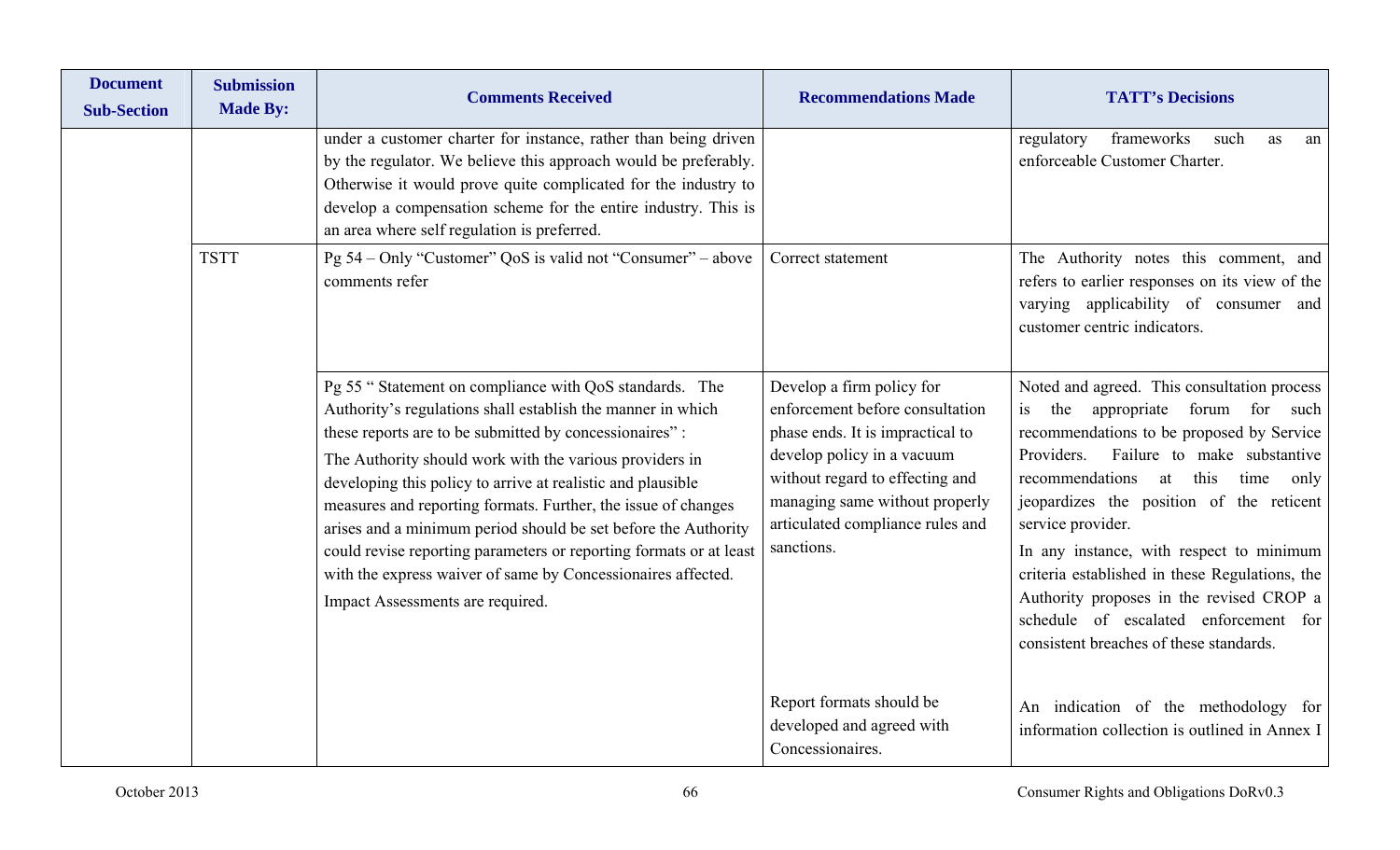| <b>Document</b><br><b>Sub-Section</b>      | <b>Submission</b><br><b>Made By:</b> | <b>Comments Received</b>                                                                                                                                                                                                                                                                                                                                                                                                                                                                                                                                                                                                                                                                                                                                                                       | <b>Recommendations Made</b>                                                                                                                                                                       | <b>TATT's Decisions</b>                                                                                                                                                                                                                                                                                                                                                                                                                                                                 |
|--------------------------------------------|--------------------------------------|------------------------------------------------------------------------------------------------------------------------------------------------------------------------------------------------------------------------------------------------------------------------------------------------------------------------------------------------------------------------------------------------------------------------------------------------------------------------------------------------------------------------------------------------------------------------------------------------------------------------------------------------------------------------------------------------------------------------------------------------------------------------------------------------|---------------------------------------------------------------------------------------------------------------------------------------------------------------------------------------------------|-----------------------------------------------------------------------------------------------------------------------------------------------------------------------------------------------------------------------------------------------------------------------------------------------------------------------------------------------------------------------------------------------------------------------------------------------------------------------------------------|
|                                            |                                      |                                                                                                                                                                                                                                                                                                                                                                                                                                                                                                                                                                                                                                                                                                                                                                                                |                                                                                                                                                                                                   | of the CROP document.<br>Notwithstanding same, the Authority shall<br>endeavour to collaborate with industry<br>participants to ensure that the form through<br>which the information identified in CROP is<br>collected is not onerous.                                                                                                                                                                                                                                                |
|                                            |                                      |                                                                                                                                                                                                                                                                                                                                                                                                                                                                                                                                                                                                                                                                                                                                                                                                | Set a minimum period before the<br>Authority could revise reporting<br>formats or at least with the express<br>waiver of same by<br>Concessionaires affected.<br>Impact Assessments are required. | The concern of impact to Operating Support<br>Systems is noted.<br>While the Authority does not agree for a<br>minimum period of reporting formats, the<br>Authority may consider a minimum<br>notification period to the industry before a<br>reporting format is adopted.                                                                                                                                                                                                             |
|                                            |                                      | <b>Section 7 - CONSUMER RIGHT TO PRIVACY</b>                                                                                                                                                                                                                                                                                                                                                                                                                                                                                                                                                                                                                                                                                                                                                   |                                                                                                                                                                                                   |                                                                                                                                                                                                                                                                                                                                                                                                                                                                                         |
| 7.0 Consumer<br><b>Right</b><br>to Privacy | Public                               | There is a major issue with privacy in recent times. With the<br>FIU and various bodies being established by the State and the<br>kind of equipment we have given the advances in<br>technologyhow are you positioned to protect consumer rights<br>because what emerged last year and this year, and info was in<br>the public domain, suggests to me that the regulatory authorities<br>have not been doing their work, or if they could do the work, or<br>where equipped, they didn't have the regulatory framework and<br>the independence to address some of those issues. We need to<br>ensure that people's privacy is protected with the adequate<br>legislation. TATT needs to give its inputs to National Security<br>because as an independent agency we need to protect citizen's |                                                                                                                                                                                                   | The Authority shall, within its jurisdiction<br>pursuant to the Telecommunications Act,<br>ensure that customer privacy is protected<br>through establishing Rules and Codes of<br>behavior such as those suggested by CROP.<br>The Authority has included references to the<br>Data Protection Act where relevant,<br>signaling its intent to work with the Office of<br>Information<br>Commissioner<br>the<br>on<br>developing such a framework for the<br>telecommunications sector. |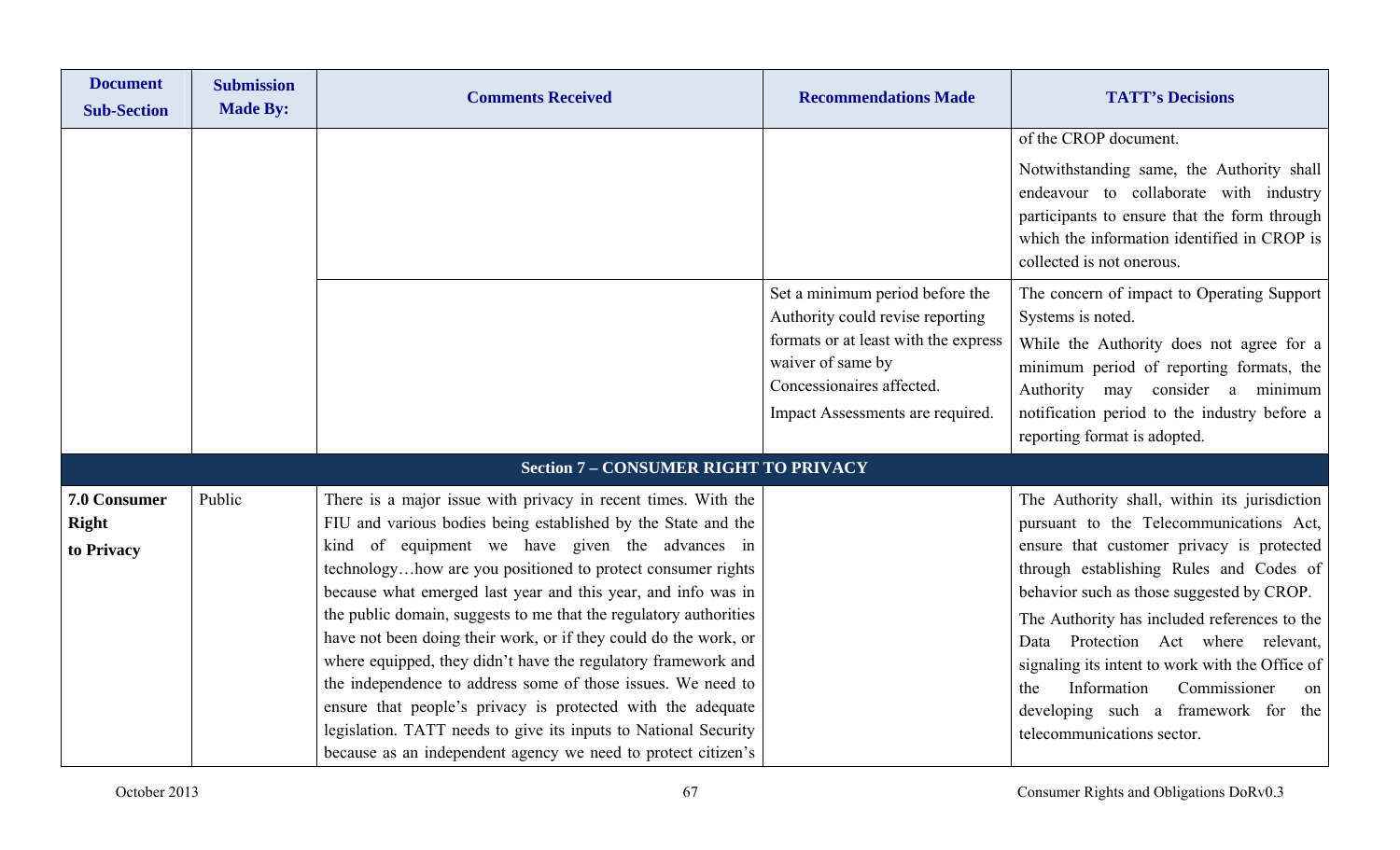| <b>Document</b><br><b>Sub-Section</b> | <b>Submission</b><br><b>Made By:</b>          | <b>Comments Received</b>                                                                                                                                                                                                                                                                                                                                                                                                                                                                                                                                                                                                                                                                                                                                                                                                                                                  | <b>Recommendations Made</b>                                                                                                                                                                                                                                                                     | <b>TATT's Decisions</b>                                                                                                                                                                                                                                                                                                                                                                                                                              |
|---------------------------------------|-----------------------------------------------|---------------------------------------------------------------------------------------------------------------------------------------------------------------------------------------------------------------------------------------------------------------------------------------------------------------------------------------------------------------------------------------------------------------------------------------------------------------------------------------------------------------------------------------------------------------------------------------------------------------------------------------------------------------------------------------------------------------------------------------------------------------------------------------------------------------------------------------------------------------------------|-------------------------------------------------------------------------------------------------------------------------------------------------------------------------------------------------------------------------------------------------------------------------------------------------|------------------------------------------------------------------------------------------------------------------------------------------------------------------------------------------------------------------------------------------------------------------------------------------------------------------------------------------------------------------------------------------------------------------------------------------------------|
|                                       |                                               | privacy.                                                                                                                                                                                                                                                                                                                                                                                                                                                                                                                                                                                                                                                                                                                                                                                                                                                                  |                                                                                                                                                                                                                                                                                                 |                                                                                                                                                                                                                                                                                                                                                                                                                                                      |
|                                       | Richard<br>Mr.<br>Hamill<br>Smith:<br>Lopinot | Information concerning GPS or location services provided by<br>TSTT can be misused by the GoRTT to track people. What in<br>the document can protect people from the GoRTT? The Service<br>Providers can give this information to National Security or sell<br>the info to $3rd$ parties. This is a privacy issue.                                                                                                                                                                                                                                                                                                                                                                                                                                                                                                                                                        |                                                                                                                                                                                                                                                                                                 | The concern of personal privacy is noted.<br>However, this is an issue outside the remit of<br>CROP, as it does not relate to the provision<br>public<br>telecommunications<br>of<br>and<br>broadcasting services - the remit of the<br>Telecommunications Authority.                                                                                                                                                                                |
|                                       | CCTL (FLOW)                                   | The nature of the industry landscape given convergence and the<br>pervasive use of information and communication technology in<br>transactions with government and businesses and for personal<br>communication raises a range of privacy concerns. We believe<br>that a privacy policy should be informed by an overall industry<br>policy. In this regard we note the recent passing of the<br>Electronic Transactions Bill, work in progress on accompanying<br>legislations and the drafting of the relevant regulations to<br>support the laws. We believe that the development of a<br>comprehensive privacy policy should be led the industry, as<br>opposed to individual service providers. We absolutely believe<br>that individual service providers should have a stated privacy<br>policy but that this should be informed by an overall industry<br>policy. | The formulation of a privacy<br>policy should be harmonized with<br>work currently taking place in the<br>industry on law and regulations<br>related to electronic transactions.<br>Privacy policy should be led by<br>the industry to inform the policies<br>of individual corporate entities. | The<br>Authority<br>included<br>Noted.<br>has<br>references to the Data Protection Act where<br>relevant, signaling its intent to work with the<br>industry and the Office of the Information<br>Commissioner on developing such a<br>framework for the telecommunications<br>sector.<br>Notwithstanding this, concessionaires are<br>required to adhere to at least the General<br>Privacy Principles outlined in §6 of the Data<br>Protection Act. |
|                                       | <b>TSTT</b>                                   | Pg 58 The "Customer" has the right to privacy by virtue of a<br>contractual relationship with service provider not "Consumer" -<br>above comments refer                                                                                                                                                                                                                                                                                                                                                                                                                                                                                                                                                                                                                                                                                                                   | Correct                                                                                                                                                                                                                                                                                         | Noted.<br>However, consumers in general should also<br>be assured that the content of their                                                                                                                                                                                                                                                                                                                                                          |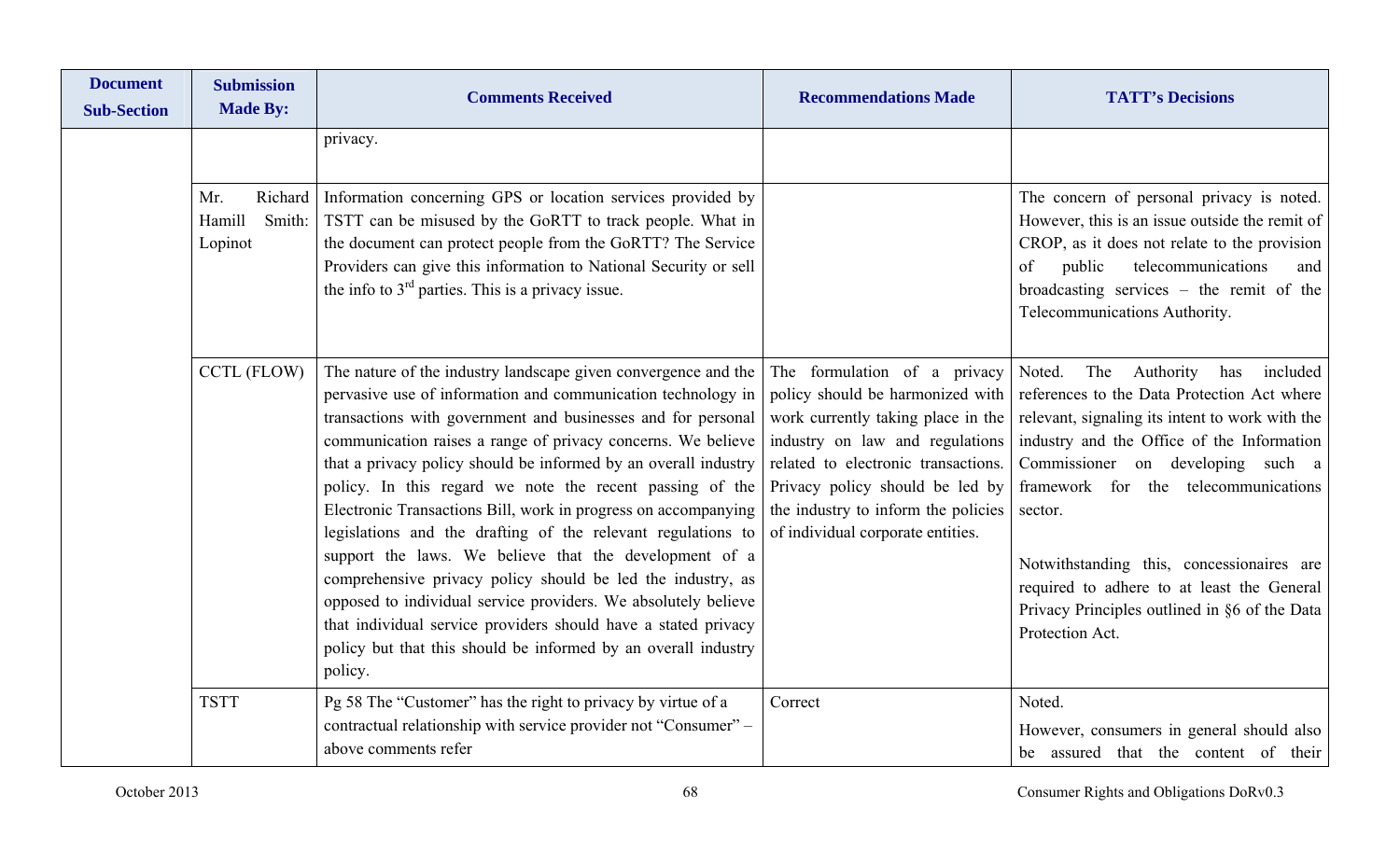| <b>Document</b><br><b>Sub-Section</b> | <b>Submission</b><br><b>Made By:</b> | <b>Comments Received</b>                                                                                                                                                                                                                                                                                                                           | <b>Recommendations Made</b>                                                                                                                                                | <b>TATT's Decisions</b>                                                                                                                                                                                                                                                                                                                               |
|---------------------------------------|--------------------------------------|----------------------------------------------------------------------------------------------------------------------------------------------------------------------------------------------------------------------------------------------------------------------------------------------------------------------------------------------------|----------------------------------------------------------------------------------------------------------------------------------------------------------------------------|-------------------------------------------------------------------------------------------------------------------------------------------------------------------------------------------------------------------------------------------------------------------------------------------------------------------------------------------------------|
|                                       |                                      |                                                                                                                                                                                                                                                                                                                                                    |                                                                                                                                                                            | communications are not unduly monitored<br>by service providers as required by the<br>Interception of Communications Act, among<br>others.                                                                                                                                                                                                            |
|                                       |                                      | Pg 58 "In all instances, the Authority proposes that<br>concessionaires should not be permitted to share, sell or disclose<br>personal information collected from the consumer at the time of<br>subscription."<br>- Clarify – does this mean Name, address & tel#?<br>- "consumer" should be "customer" at this point in the<br>consumption phase | Clarify                                                                                                                                                                    | "personal information" will have the<br>meaning ascribed to it in the Data Protection<br>Act, which includes, name, address, and<br>contact information.<br>Agreed with respect to "consumer"/<br>"customer" applicability at this stage.                                                                                                             |
|                                       |                                      | Pg 58 "in the context of protection of consumer privacy" –<br>correct to read "customer"                                                                                                                                                                                                                                                           | It is submitted that the Authority<br>should review its position on this<br>matter in light of the passage of<br>the Data Protection Act and<br>withdraw same as required. | With respect to subscriber information, the<br>Authority agrees that many of the<br>protections of the Data Protection Act will<br>only apply to customers. However please<br>note the comment above about assurances<br>regarding the privacy of content of<br>communications as provided for pursuant to<br>the Interception of Communications Act. |
|                                       |                                      | Pg 59 "Statement on Consumer Privacy: Consumers have the<br>right to have their Such a policy should be included as an<br>element of the published Consumer Charter":<br>- Correct to change "consumer" to "customer"                                                                                                                              |                                                                                                                                                                            | Noted.                                                                                                                                                                                                                                                                                                                                                |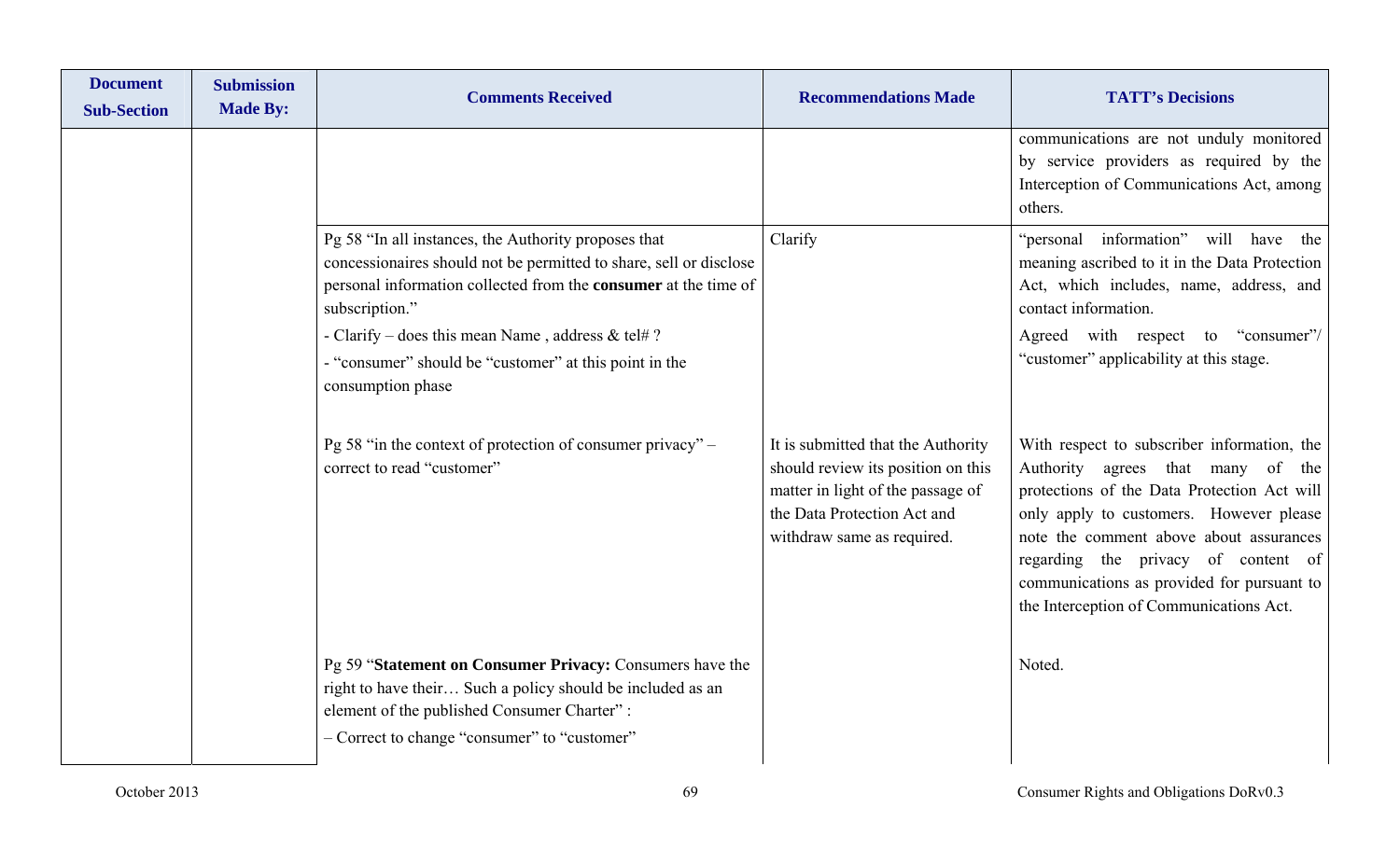| <b>Document</b><br><b>Sub-Section</b> | <b>Submission</b><br><b>Made By:</b> | <b>Comments Received</b>                                                                                                                                                                                                                                                                                                                                                                                                                                                                                                                                                                                                                                                                                                                                                                              | <b>Recommendations Made</b> | <b>TATT's Decisions</b>                                                                                                                                                                                                                                                                                                                                                                                                                                                                                                                                   |
|---------------------------------------|--------------------------------------|-------------------------------------------------------------------------------------------------------------------------------------------------------------------------------------------------------------------------------------------------------------------------------------------------------------------------------------------------------------------------------------------------------------------------------------------------------------------------------------------------------------------------------------------------------------------------------------------------------------------------------------------------------------------------------------------------------------------------------------------------------------------------------------------------------|-----------------------------|-----------------------------------------------------------------------------------------------------------------------------------------------------------------------------------------------------------------------------------------------------------------------------------------------------------------------------------------------------------------------------------------------------------------------------------------------------------------------------------------------------------------------------------------------------------|
|                                       |                                      | The Authority's position on this issue should be clarified. It is<br>noted that the Data Protection Act No. 13 of 2011 which was<br>recently passed and is currently awaiting proclamation<br>addresses the issues of privacy in Trinidad and Tobago. It is<br>noted that the Data Protection Act defines "personal<br>information" include inter alia "the address and telephone<br>contact number" of an individual. Further Section 69 thereof<br>requires persons (including concessionaires) to follow the<br>General Privacy Principles referred to in Section 6 thereof<br>which requires persons who handle, store or process personal<br>information of another person to inter alia, be responsible for<br>such personal information and protect same by appropriate<br>safeguards.         |                             | Agreed.                                                                                                                                                                                                                                                                                                                                                                                                                                                                                                                                                   |
|                                       |                                      | It is submitted that initiative of the Data Protection Act closely<br>resembles that of the Authority on this issue. It must be<br>appreciated that should the Authority's requirement for a<br>Privacy Policy (as approved by the Authority) be implemented<br>pursuant to a Regulation, Concessionaires would then be<br>required to satisfy and comply with the requirements of both the<br>Information Commissioner and the Authority. Needless to say<br>this is unnecessary and inefficient but also would mean that in<br>the case of any breach thereof a Concessionaire could be liable<br>not only under the Data Protection Act but also the Regulation.<br>It is therefore, strongly recommended that the Authority not<br>only review its position on this issue but also withdraw same. |                             | The Authority's intention is that the sector<br>develops codes of conduct in alignment with<br>that proposed by the Data Protection Act.<br>Indeed, Section $71(2)$ of the Data Protection<br>Act provides for the Commissioner to work<br>with industry regulators (such as this<br>Authority) in developing such Sector Codes.<br>These provisions are based on effecting such<br>a relationship between the Authority and the<br>Information Commissioner.<br>At this stage, the Authority is obliging<br>concessionaires to prepare Codes of Privacy, |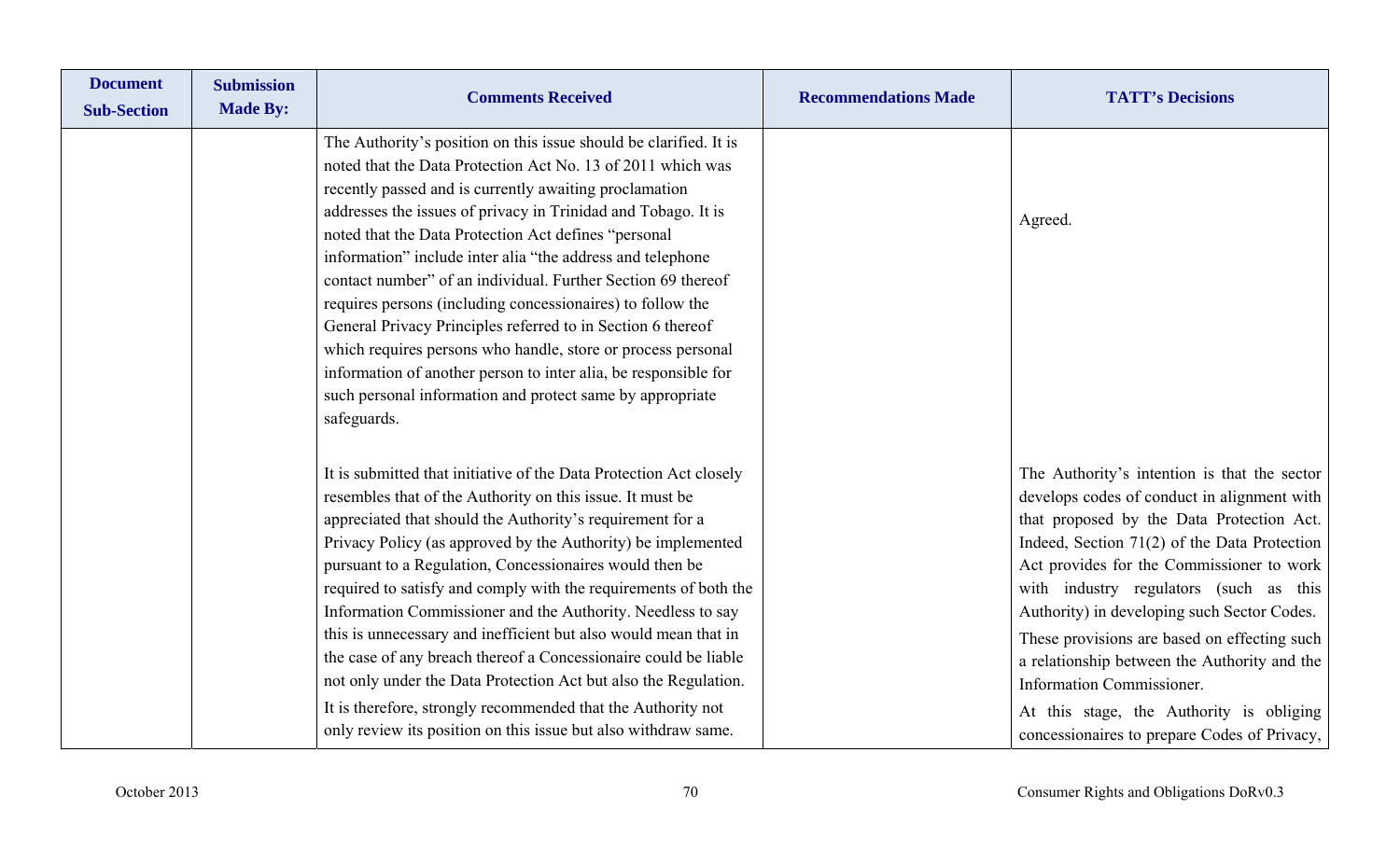| <b>Document</b><br><b>Sub-Section</b>          | <b>Submission</b><br><b>Made By:</b> | <b>Comments Received</b>                                                                                                                                                                                                                                                                           | <b>Recommendations Made</b> | <b>TATT's Decisions</b>                                                                                                                                                                                                                                |
|------------------------------------------------|--------------------------------------|----------------------------------------------------------------------------------------------------------------------------------------------------------------------------------------------------------------------------------------------------------------------------------------------------|-----------------------------|--------------------------------------------------------------------------------------------------------------------------------------------------------------------------------------------------------------------------------------------------------|
|                                                |                                      |                                                                                                                                                                                                                                                                                                    |                             | without adjudicating on their status under the<br>Data Protection Act. Upon the establishment<br>of the Information Commissioner, that<br>Office will determine whether any particular<br>aspects of the Codes proposed should be<br>mandatory or not. |
|                                                |                                      |                                                                                                                                                                                                                                                                                                    |                             | The Authority does not agree that this causes<br>an overlap in jurisdiction that is detrimental<br>to the orderly administration of the sector                                                                                                         |
| 7.1 Calling<br><b>Number</b><br><b>Display</b> | <b>TSTT</b>                          | Pg 59 "CND services raise certain complex problems related to<br>personal privacy. For example, when integrated with other<br>technologies"<br>- Please clarify what TATT expects of the service provider in<br>this regard? Indeed this is not plausibly within the providers<br>power to manage. | Please clarify              | No obligation was proposed in the paragraph<br>cited. The discussion at that point simply<br>outlined the general overlap of CND and the<br>question of personal privacy.                                                                              |
|                                                |                                      | Pg 60 "Measures to be undertaken by service providers to<br>ensure that the public is aware of CND services and their<br>implications."<br>- TSTT asserts that this imposes obligations on service<br>providers without regard to impact on business                                               | Please remove               | No particular obligation was proposed in the<br>paragraph cited.                                                                                                                                                                                       |
|                                                |                                      | Pg 60 "Additionally, when the customers are contacted via<br>means other than voice calls (for example by text message) all<br>relevant identification information of the concessionaire<br>(including name and number) must be transmitted and displayed                                          | Please clarify              | Noted. The Authority is of the opinion that<br>in the instance of bulk SMS services, that the<br>provider of the service should identify<br>themselves in the bulk e-mail.<br>A new                                                                    |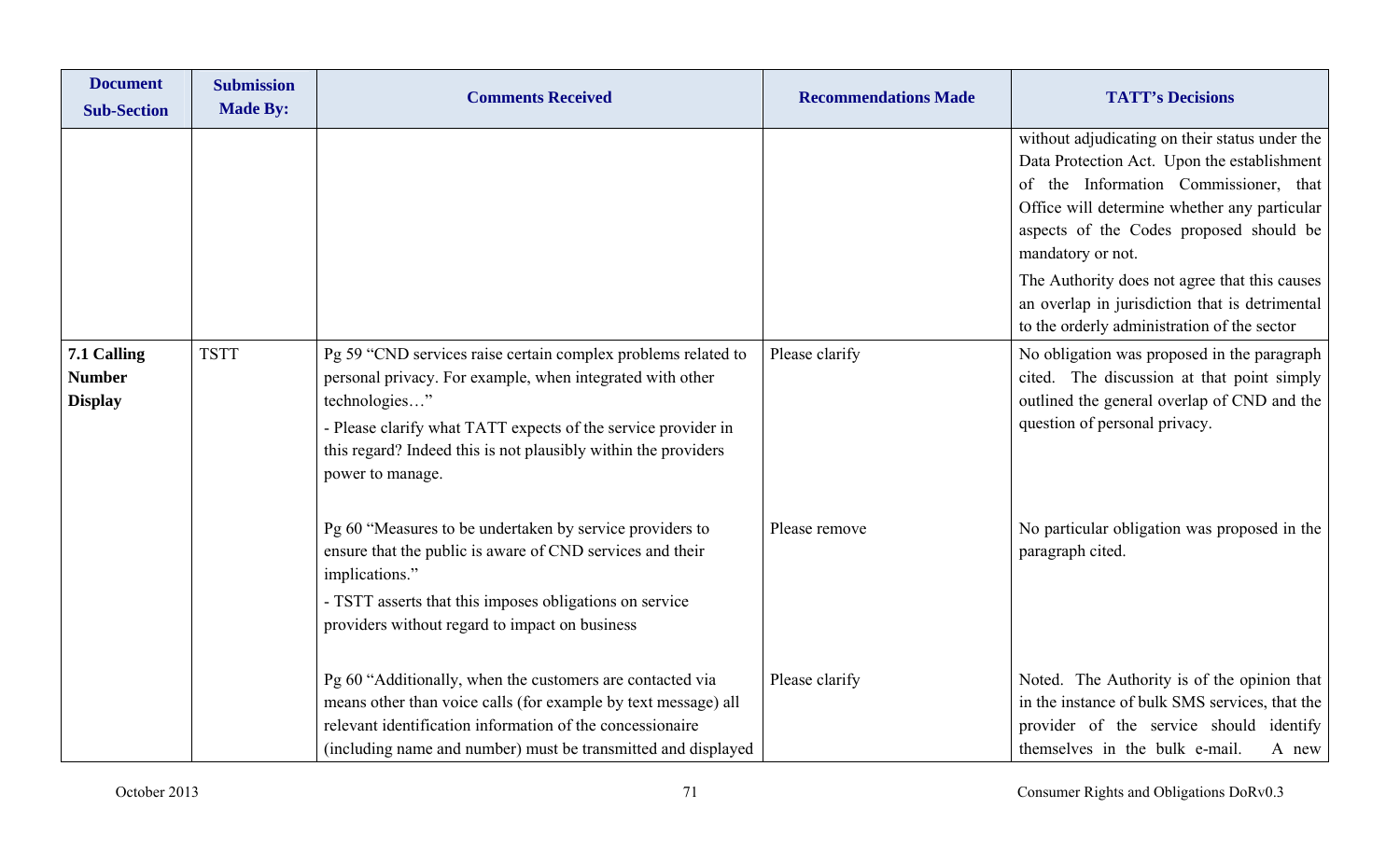| <b>Document</b><br><b>Sub-Section</b>                               | <b>Submission</b><br><b>Made By:</b>          | <b>Comments Received</b>                                                                                                                                                                                                                                           | <b>Recommendations Made</b> | <b>TATT's Decisions</b>                                                                                                                                                                                                                                                                                                                                                                                                                        |
|---------------------------------------------------------------------|-----------------------------------------------|--------------------------------------------------------------------------------------------------------------------------------------------------------------------------------------------------------------------------------------------------------------------|-----------------------------|------------------------------------------------------------------------------------------------------------------------------------------------------------------------------------------------------------------------------------------------------------------------------------------------------------------------------------------------------------------------------------------------------------------------------------------------|
|                                                                     |                                               | to the customer.":<br>- TSTT requests clarification as to how does this relate to SMS<br>short codes                                                                                                                                                               |                             | Section 7 is proposed in the revised CROP<br>identifying obligations of users which may<br>treat with the concern raised here.                                                                                                                                                                                                                                                                                                                 |
| 7.2 Customer<br>Proprietary<br><b>Network</b><br><b>Information</b> | <b>TSTT</b>                                   | Pg 61 "Concessionaires should include provisions in their<br>contracts with customers that protect consumers from disclosure<br>of Customer Proprietary Network Information (CPNI).":<br>- Clarify what is meant here<br>- Correct "consumers" to read "customers" | Please clarify and correct  | This intention is to restrict the sale of<br>customer's usage patterns to third parties<br>without the authorization of the customer.<br>Since such information may be used to<br>establish profiles of the individual customer<br>that could be deemed "sensitive personal<br>information," this section is an extension of<br>the provision of information that may be<br>deemed personal under the Data Protection<br>Act.                  |
| 7.3<br><b>Telemarketing</b>                                         | Richard<br>Mr.<br>Hamill<br>Smith:<br>Lopinot | SMS advertising messages are being sent 10pm in the night.<br>There should be an option in the SP contract not to receive<br>advertisement messages.                                                                                                               |                             | Where the SMS message in question is<br>initiated by the Service Provider, the<br>Authority shall ensure that the CROP<br>Framework reinforces Condition C18 of the<br>Concession document.<br>Where the SMS message in question is<br>initiated another customer, the Authority<br>proposes in the amended CROP to establish<br>general guidelines with respect to the proper<br>use of such automated messaging systems by<br>users as well. |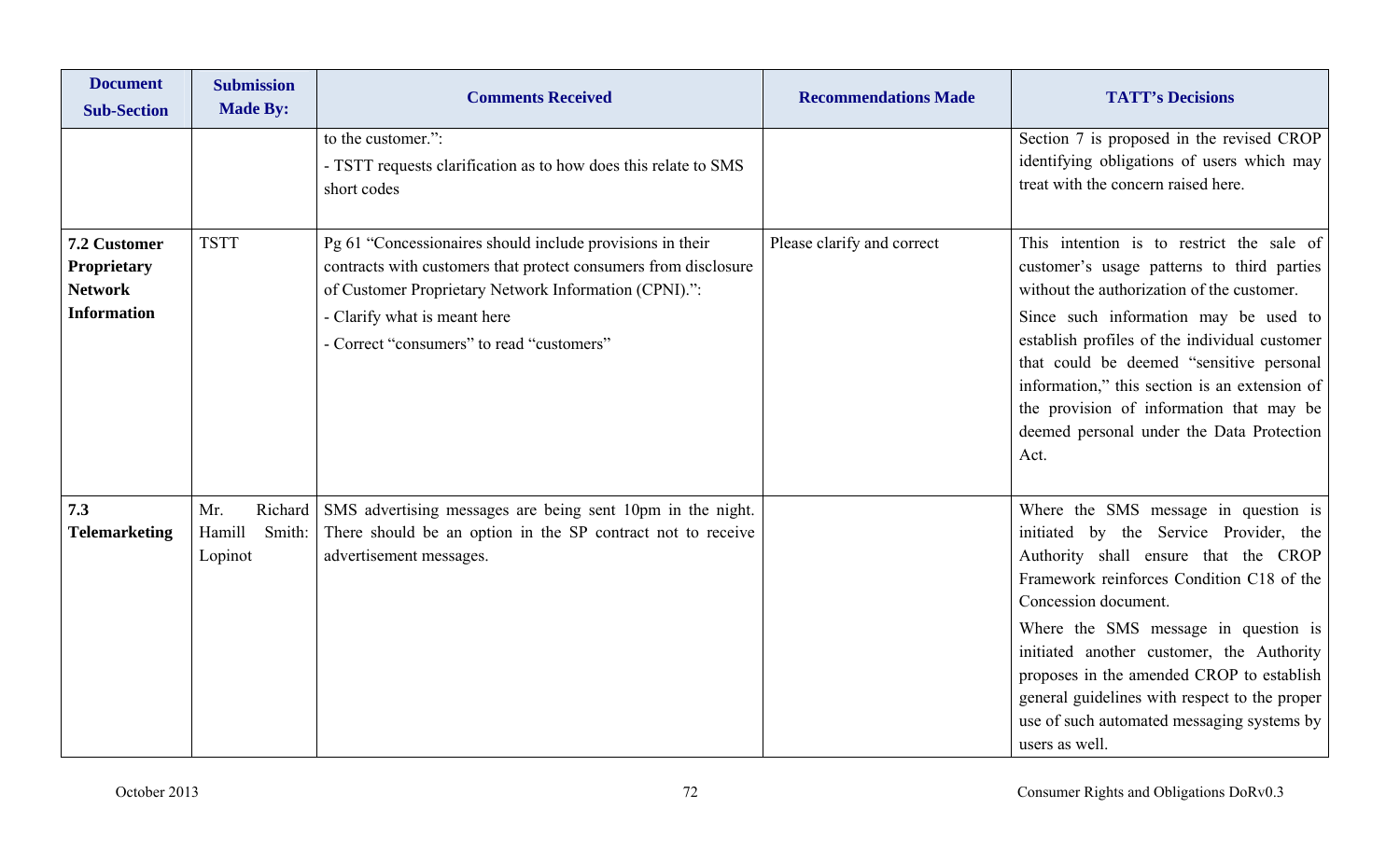| <b>Document</b><br><b>Sub-Section</b> | <b>Submission</b><br><b>Made By:</b> | <b>Comments Received</b>                                                                                                                                                                                                                                                                                                                                                    | <b>Recommendations Made</b>                                                                            | <b>TATT's Decisions</b>                                                                                                                                                                                                                                                                        |
|---------------------------------------|--------------------------------------|-----------------------------------------------------------------------------------------------------------------------------------------------------------------------------------------------------------------------------------------------------------------------------------------------------------------------------------------------------------------------------|--------------------------------------------------------------------------------------------------------|------------------------------------------------------------------------------------------------------------------------------------------------------------------------------------------------------------------------------------------------------------------------------------------------|
|                                       | <b>TSTT</b>                          | Pg 62 "Telemarketing techniques generally have low response<br>rates Conventional experience and popular culture suggest<br>that the general public has a negative attitude towards the<br>practice of telemarketing."                                                                                                                                                      | Please provide references                                                                              | The comment on the accuracy of the<br>statement is noted.<br>The Authority has<br>redrafted this statement.                                                                                                                                                                                    |
|                                       |                                      | Pg 62 "Automatic recorded voice mechanisms are not utilized to<br>call the home of any consumer without prior authorization"<br>- This can only be done with a "customer" under a contractual<br>relationship with a providerto assert same with a "consumer"<br>i.e. anyone in the market regardless of a relationship with a<br>service provider results in an absurdity. | Please advise on what basis                                                                            | The ongoing concern about the use of<br>"consumer" and "customer" is noted. The<br>Authority suggests that "customer" is the<br>appropriate beneficiary of the cited clause.                                                                                                                   |
|                                       |                                      | Pg 63 "Once a consumer has informed an agency that he or she<br>does not want to be contacted, any agency that ignores this<br>request is liable to real and significant penalties.":<br>- Providers have a right to know in advance what penalties they<br>are subject to.                                                                                                 |                                                                                                        | Noted and agreed. Also, the reference to<br>"consumer" is amended.                                                                                                                                                                                                                             |
|                                       |                                      | Pg 63 "Telemarketers do not send unsolicited fax<br>advertisements/messages to consumers, as the receipt of<br>unsolicited fax messages could incur cost (consumables) to the<br>consumers.":<br>- Above refer                                                                                                                                                              | Does TATT have the power to<br>apply this provision to<br>telemarketers who are not<br>Concessionaires | This is a relevant question which is hinted at<br>in the section. The section will be redrafted<br>to more accurately reflect the issue and the<br>Authority's appropriate powers to treat with<br>same.<br>Further the Authority is proposing the<br>insertion of a new section to CROP which |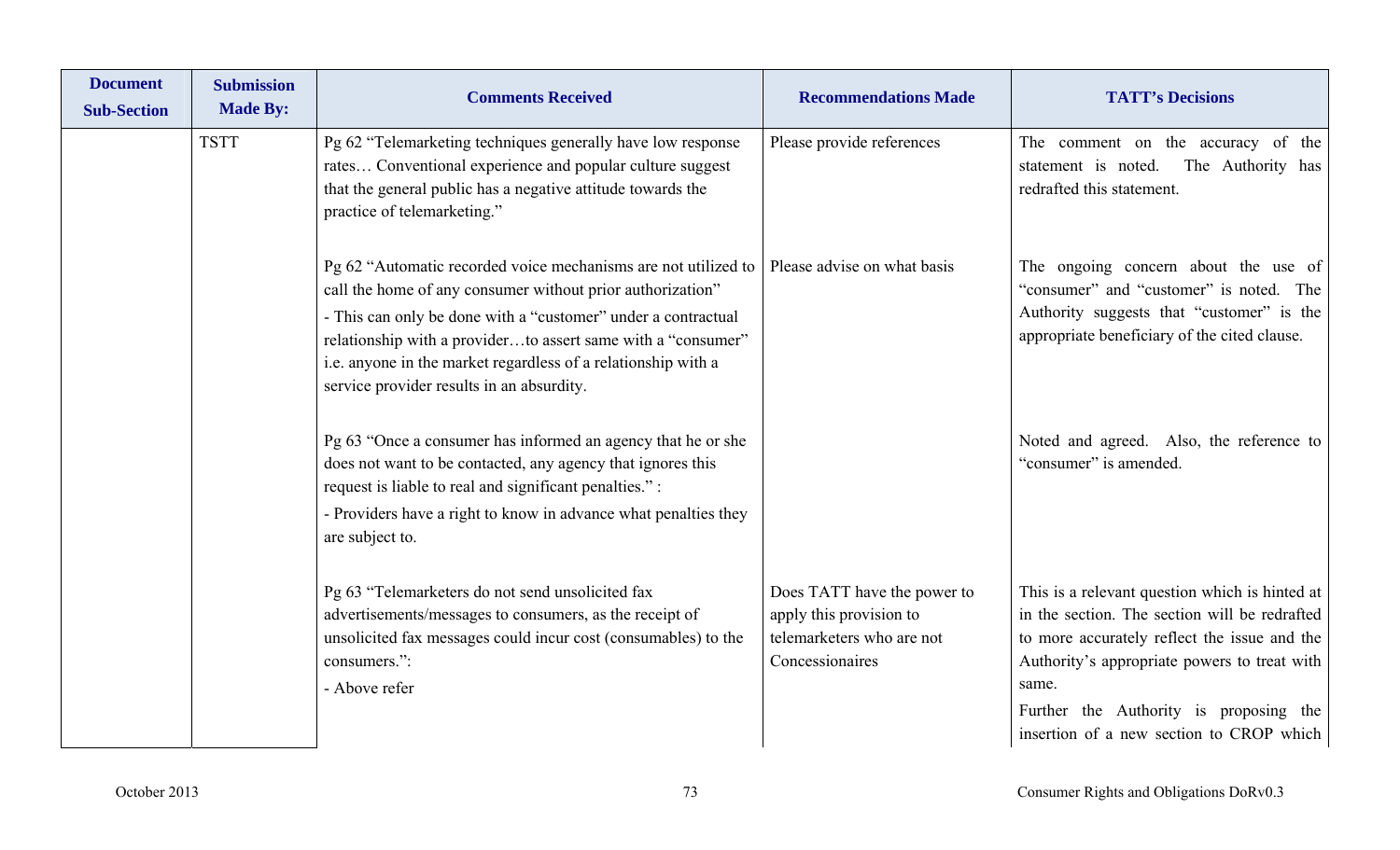| <b>Document</b><br><b>Sub-Section</b> | <b>Submission</b><br><b>Made By:</b> | <b>Comments Received</b>                                                                                                                                                                                                                                                                                                                        | <b>Recommendations Made</b>        | <b>TATT's Decisions</b>                                                                                                                                                          |
|---------------------------------------|--------------------------------------|-------------------------------------------------------------------------------------------------------------------------------------------------------------------------------------------------------------------------------------------------------------------------------------------------------------------------------------------------|------------------------------------|----------------------------------------------------------------------------------------------------------------------------------------------------------------------------------|
|                                       |                                      |                                                                                                                                                                                                                                                                                                                                                 |                                    | reaffirms that such behavior is discouraged<br>by any customer.                                                                                                                  |
|                                       |                                      |                                                                                                                                                                                                                                                                                                                                                 |                                    | The intention is that the definition of such<br>behavior as inappropriate may facilitate the<br>insertion of such provisions as customer<br>terms of service of their contracts. |
|                                       |                                      | Pg 63 "Trans-national inbound telemarketing practices are<br>managed in a similar manner as local telemarketing practices.":<br>- Is this practicable?                                                                                                                                                                                          |                                    | Noted.                                                                                                                                                                           |
|                                       |                                      | Pg 63 "A concessionaire should use their best efforts to ensure<br>that their networks are not used to initiate any telephone call<br>using an automatic telephone dialling system or an artificial or<br>pre-recorded voice to any number which is designated as an<br>emergency telephone line." This should have been removed in<br>last DoR |                                    | Noted and agreed.                                                                                                                                                                |
|                                       |                                      | Pg 64 "Internal policies should be such that included numbers                                                                                                                                                                                                                                                                                   | Please consider reducing term      | Noted and agreed.                                                                                                                                                                |
|                                       |                                      | are kept on the list for a minimum period of eighteen months"<br>- TSTT asserts that this is unreasonably long and proposes a                                                                                                                                                                                                                   |                                    | The Authority does not presume to stymie a<br>firm's marketing strategy in general. With                                                                                         |
|                                       |                                      | shorter period (6 months) as obtains in the Concession                                                                                                                                                                                                                                                                                          |                                    | respect to concessionaires, the obligation                                                                                                                                       |
|                                       |                                      | - Telemarketing is an important marketing tool, does TATT                                                                                                                                                                                                                                                                                       |                                    | seeks a balance between the commercial                                                                                                                                           |
|                                       |                                      | presume to stymie a provider's marketing strategy?                                                                                                                                                                                                                                                                                              |                                    | imperative and the threat of harassing the<br>customer.                                                                                                                          |
| 7.4 Prank and                         |                                      | Within the context of convergence, provisions should also be                                                                                                                                                                                                                                                                                    | This should<br>also<br>cover other | The Authority looks forward to<br>Noted.                                                                                                                                         |
| <b>Obscene Calls</b>                  | <b>CCTL (FLOW)</b>                   | made to cover other identifiers such as IP addresses. These identifiers such as IP addresses.                                                                                                                                                                                                                                                   |                                    | CCTL's cooperation in determining how this                                                                                                                                       |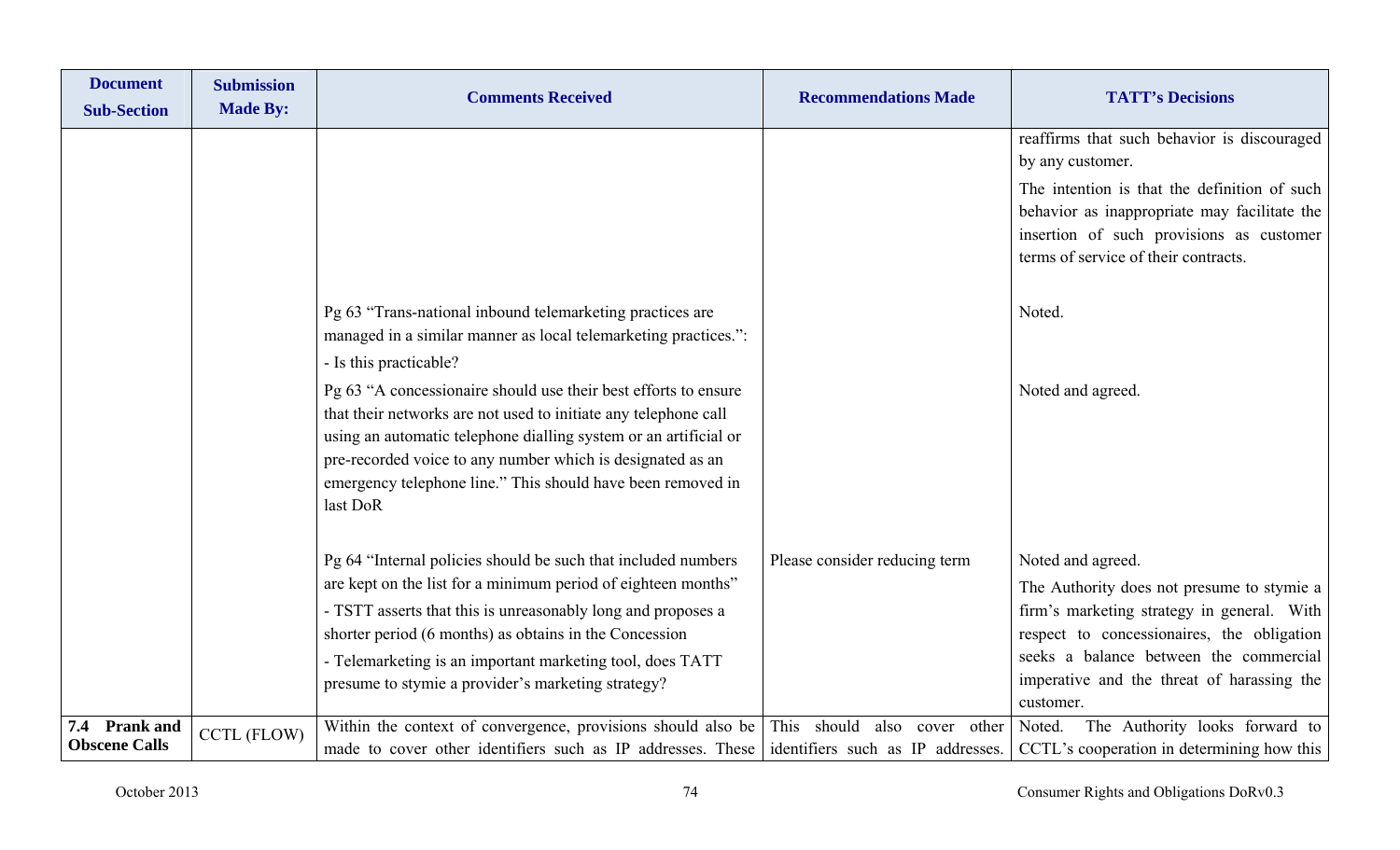| <b>Document</b><br><b>Sub-Section</b>                                             | <b>Submission</b><br><b>Made By:</b> | <b>Comments Received</b>                                                                                                                                                                                                                                                                                                                                                                                                                                                                                              | <b>Recommendations Made</b>                                                                                                                                                       | <b>TATT's Decisions</b>                                                                                                                                                                                                                                                            |
|-----------------------------------------------------------------------------------|--------------------------------------|-----------------------------------------------------------------------------------------------------------------------------------------------------------------------------------------------------------------------------------------------------------------------------------------------------------------------------------------------------------------------------------------------------------------------------------------------------------------------------------------------------------------------|-----------------------------------------------------------------------------------------------------------------------------------------------------------------------------------|------------------------------------------------------------------------------------------------------------------------------------------------------------------------------------------------------------------------------------------------------------------------------------|
|                                                                                   |                                      | issues could be covered as part of the privacy policy developed<br>for the entire industry.                                                                                                                                                                                                                                                                                                                                                                                                                           | This should be included in privacy<br>policy developed for the entire<br>industry.                                                                                                | will be effectively executed.                                                                                                                                                                                                                                                      |
|                                                                                   | <b>TSTT</b>                          | Pg 67 "When an unsolicited call is identified as originating from<br>a particular service provider's network, the respective<br>concessionaire should also make every reasonable effort to<br>identify and deal with the source of the obscene or harassing<br>call. The concessionaire should inform the consumer of steps<br>that can be taken to prevent or put an end to obscene calls when<br>they take place, including telling the consumer about the<br>potential role of the Police Service where relevant." | This is a matter for the appropriate<br>authorities. Please revise.                                                                                                               | Noted and agreed. This section has been<br>revised accordingly.                                                                                                                                                                                                                    |
|                                                                                   | Public                               | We need to be serious when dealing with harassment and crime<br>when protecting the consumers. People who are doing these<br>things need to be punished and we need to ensure enforcement<br>procedures are implemented. Can we make our Act more<br>stringent to deal with this type of problem?                                                                                                                                                                                                                     |                                                                                                                                                                                   | Treatment of harassment is the remit of the<br>Police Service since it is that agency which<br>the powers necessary to obtain<br>has<br>information from the Service Providers.                                                                                                    |
|                                                                                   |                                      | <b>Section 8 THE CONSUMER'S RIGHT TO FAIR BILLING PRACTICES</b>                                                                                                                                                                                                                                                                                                                                                                                                                                                       |                                                                                                                                                                                   |                                                                                                                                                                                                                                                                                    |
| 8 The<br>Consumer's<br><b>Right to Fair</b><br><b>Billing</b><br><b>Practices</b> | <b>TSTT</b>                          | Pg 701 "Customer" not "Consumer" :<br>- Above comments refer                                                                                                                                                                                                                                                                                                                                                                                                                                                          | Please correct                                                                                                                                                                    | Noted. This shall be adjusted in the context<br>of the prior stated understanding of when<br>each term is applicable.                                                                                                                                                              |
| 8.1 Billing<br><b>Information</b>                                                 | <b>CCTL (FLOW)</b>                   | A key advantage of the use of information and communication<br>technology (ICT) is its adoption in the provision of services in<br>all sectors of the society.                                                                                                                                                                                                                                                                                                                                                        | Policy positions should support<br>the use of ICTs in business to<br>and<br>consumer<br>consumer<br>to<br>business transactions, and seek to<br>educate customers to the benefits | Noted, the Authority agrees with the caveat<br>that there should be recognition that not all<br>customers or consumers have access to basic<br>and advanced ICT services. Accordingly,<br>the framework will always encourage at<br>least mechanisms that treat with such parties, |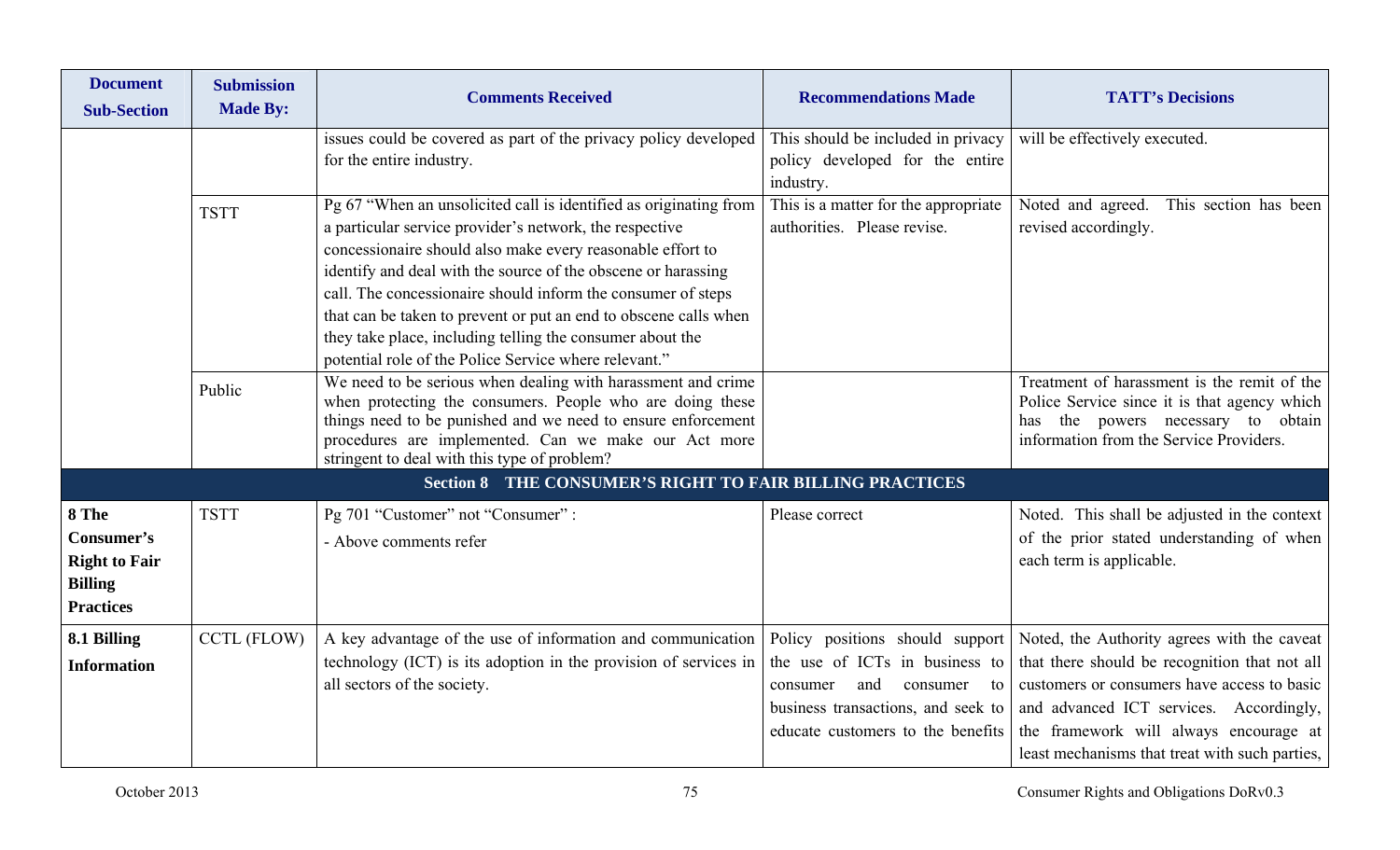| <b>Document</b><br><b>Sub-Section</b> | <b>Submission</b><br><b>Made By:</b> | <b>Comments Received</b>                                                                                                                                                                                                                                                                                                                                                                                                                                                                                                                                                                                                                       | <b>Recommendations Made</b>   | <b>TATT's Decisions</b>                                           |
|---------------------------------------|--------------------------------------|------------------------------------------------------------------------------------------------------------------------------------------------------------------------------------------------------------------------------------------------------------------------------------------------------------------------------------------------------------------------------------------------------------------------------------------------------------------------------------------------------------------------------------------------------------------------------------------------------------------------------------------------|-------------------------------|-------------------------------------------------------------------|
|                                       |                                      |                                                                                                                                                                                                                                                                                                                                                                                                                                                                                                                                                                                                                                                | of the use of the technology. | thus the continued obligation to produce<br>periodic paper bills. |
|                                       |                                      | We believe that as companies and entities within this sector,<br>policies should encourage the adoption of ICTs in business<br>processes. Over time this should serve to reduce cost and<br>increase productivity. In this context we do not agree with<br>including a requirement in the policy for mandatory printing of<br>bills. For example where a customer requests that bills be sent<br>by email only or made available on-line, [and more and more<br>business customers are making this request] the industry should<br>embrace this and not force providers to more costly and less<br>efficient options if this is not necessary. |                               |                                                                   |
|                                       |                                      | Further, as mentioned in another section, using email and online<br>options to get bills to customers will serve to eliminate issues of<br>timeliness of receiving printed bills via post. This will also<br>serve to embrace the environmentally friendly trend of 'going<br>green'.                                                                                                                                                                                                                                                                                                                                                          |                               |                                                                   |
|                                       |                                      | TATT has listed a range of items to be included on the bill<br>including information such as the length of the payment<br>window; details of applicable penalties for late payment;<br>locations of any external payment centers; and potential time<br>lags associated with payments via external agencies. While we<br>believe that customers should be made aware of information, we<br>do not believe that it is practical to have all this information on                                                                                                                                                                                 |                               |                                                                   |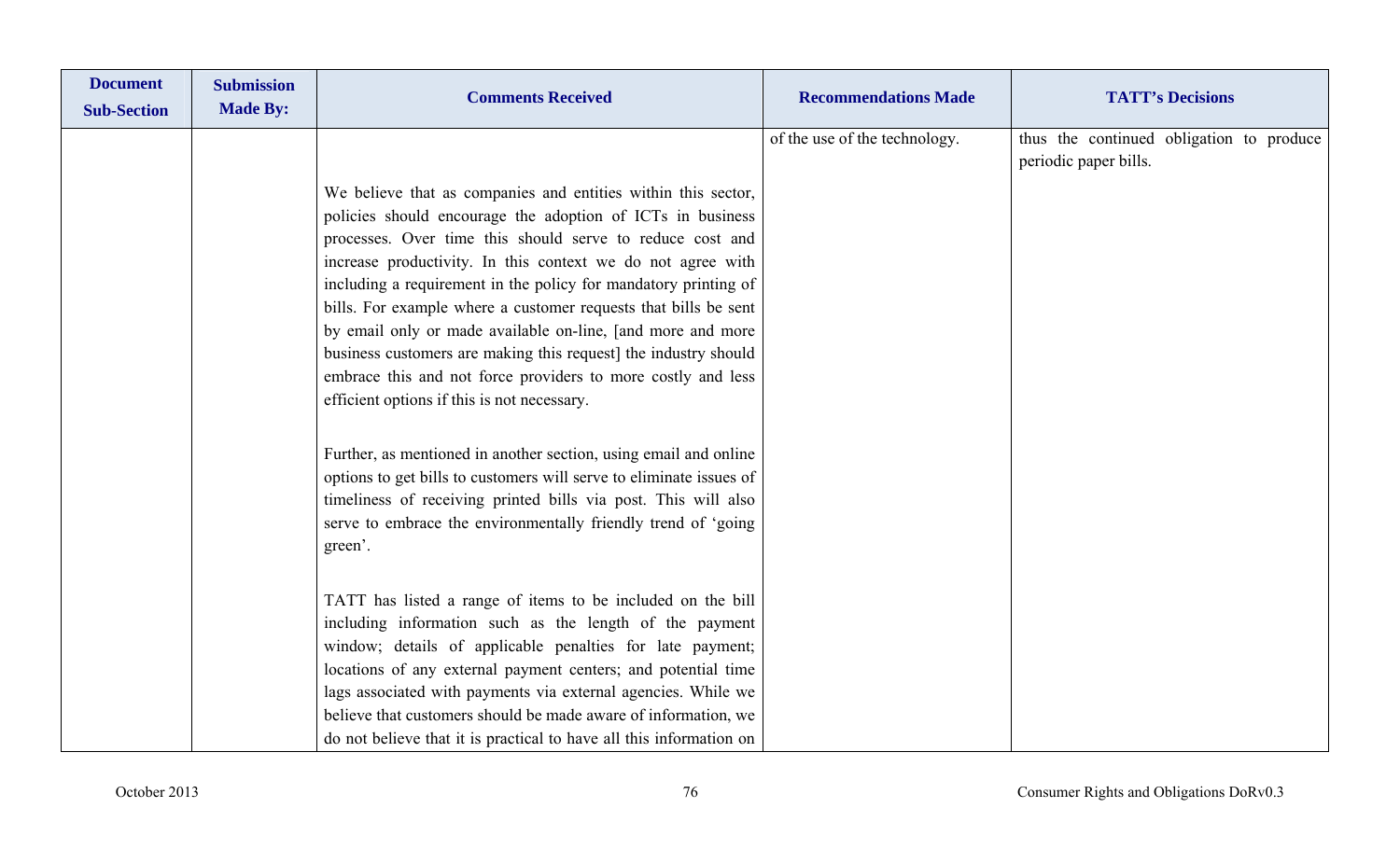| <b>Document</b><br><b>Sub-Section</b>                                               | <b>Submission</b><br><b>Made By:</b> | <b>Comments Received</b>                                                                                                                                                                                                                                                                                                                                                                                                                                                                                                                                                                                                                                                                                                                                                                                                                                                                                                                                                                                                                          | <b>Recommendations Made</b>                                                                                                                                  | <b>TATT's Decisions</b>                                                                                                                                                                                                                                         |
|-------------------------------------------------------------------------------------|--------------------------------------|---------------------------------------------------------------------------------------------------------------------------------------------------------------------------------------------------------------------------------------------------------------------------------------------------------------------------------------------------------------------------------------------------------------------------------------------------------------------------------------------------------------------------------------------------------------------------------------------------------------------------------------------------------------------------------------------------------------------------------------------------------------------------------------------------------------------------------------------------------------------------------------------------------------------------------------------------------------------------------------------------------------------------------------------------|--------------------------------------------------------------------------------------------------------------------------------------------------------------|-----------------------------------------------------------------------------------------------------------------------------------------------------------------------------------------------------------------------------------------------------------------|
|                                                                                     |                                      | the bill. Other medium for providing this information include<br>Terms and Conditions of Service / Service Contract, corporate<br>web sites and notices in Customer Service Centers. Here again<br>we believe the policy is unnecessarily prescriptive.                                                                                                                                                                                                                                                                                                                                                                                                                                                                                                                                                                                                                                                                                                                                                                                           |                                                                                                                                                              |                                                                                                                                                                                                                                                                 |
| 8.2<br><b>Billing</b><br>Cycle<br>and<br>Late<br><b>Payment</b><br><b>Penalties</b> | CCTL (FLOW)                          | In the 'Statement on Billing Cycles' TATT suggests that<br>"The concessionaire should take all best efforts to ensure that<br>bills are printed as soon possible at the end of a billing cycle,<br>delivered as soon as possible and in any instance, no more than<br>three days after generation."<br>With respect to the three day time frame for delivery of printed<br>bills, a critical dependency is the mailing system. We can<br>commit to sending the bill out on time, but cannot guarantee<br>that they will reach the customer within the 3 days timeframe.<br>To address this we have provided other facilities to allow<br>customers to access information on outstanding balances for bill<br>payment purposes. Customer can access account balances<br>online or via a call to Customer Care Centers. As indicated<br>earlier, we believe in areas such as these ICTs can be use to<br>improve the customer experience.<br>This will also support the country's aspirations with respect to<br>the use of information technology. | Where bills are delivered via post,<br>delivery standards are dependent<br>on the mailing system. Minimum<br>standards should not apply to this<br>activity. | TATT disagrees. Every utility treats with<br>the timely delivery of bills to customers<br>using the same mailing system, without<br>prejudice.<br>As a compromise, the Authority proposes to<br>extend the deadline stipulated from three<br>days to five days. |
| 8.3<br>Free<br><b>Itemized</b><br><b>Bill On Demand</b>                             | CCTL (FLOW)                          | CCTL agrees that customers should be provided with itemized<br>details of all charges. This is one area of business process where<br>the use of ICTs e.g. providing billing information online or via<br>an email can serve to reduce cost and improve overall                                                                                                                                                                                                                                                                                                                                                                                                                                                                                                                                                                                                                                                                                                                                                                                    | Where bill details are provided in<br>online or related format and<br>customers require the details in                                                       | The Authority disagrees.<br>To<br>ensure<br>alignment with the Universal Service<br>Framework where "free itemized billing" on<br>printed format, customers should request is identified as an aspect of basic                                                  |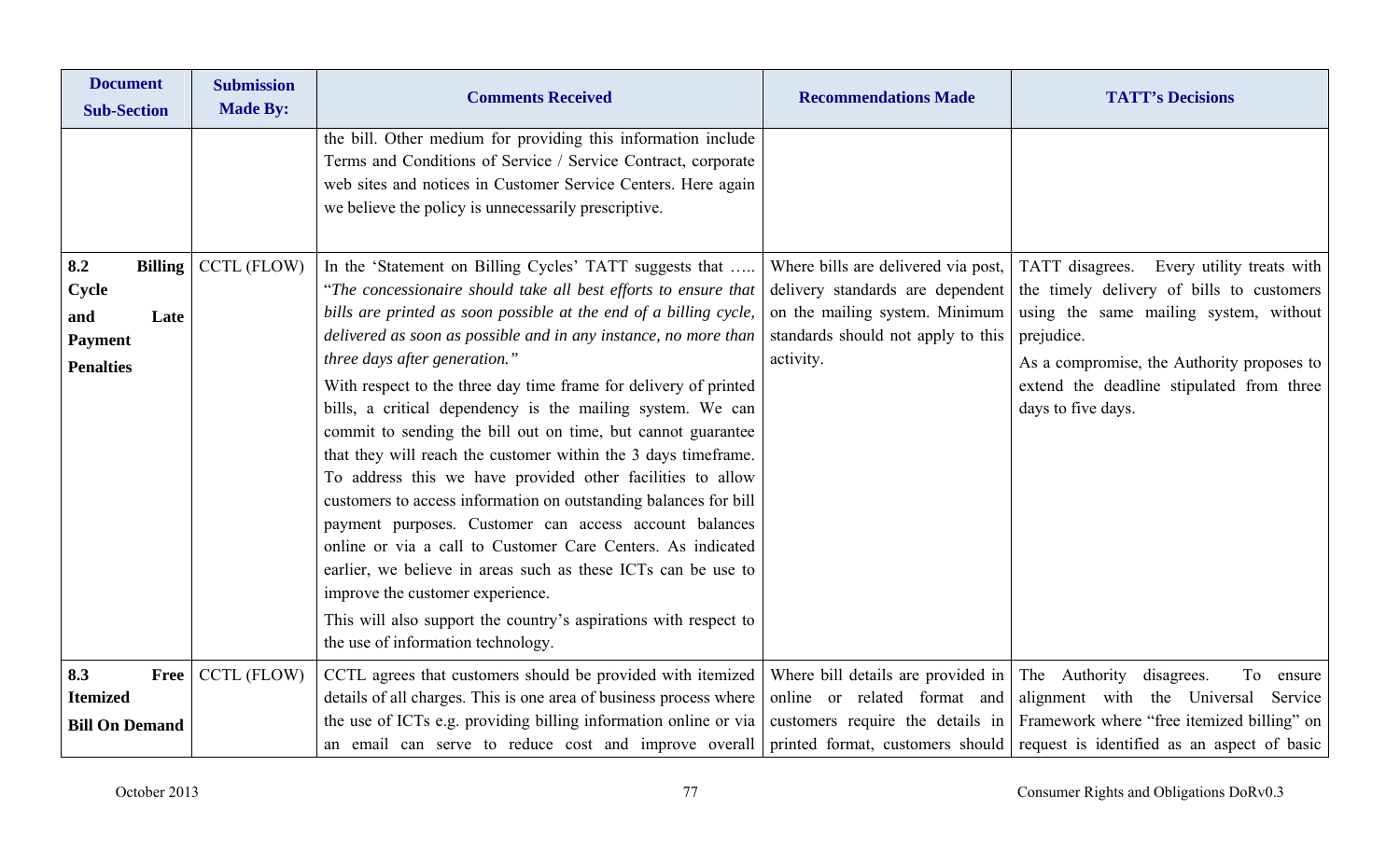| <b>Document</b><br><b>Sub-Section</b>     | <b>Submission</b><br><b>Made By:</b> | <b>Comments Received</b>                                                                                                                                                                                                                                                                                                                                                                                                                                                                                                                                                                                                                         | <b>Recommendations Made</b>                                                                                          | <b>TATT's Decisions</b>                                                                                                                                                                                                                                                                                                                |
|-------------------------------------------|--------------------------------------|--------------------------------------------------------------------------------------------------------------------------------------------------------------------------------------------------------------------------------------------------------------------------------------------------------------------------------------------------------------------------------------------------------------------------------------------------------------------------------------------------------------------------------------------------------------------------------------------------------------------------------------------------|----------------------------------------------------------------------------------------------------------------------|----------------------------------------------------------------------------------------------------------------------------------------------------------------------------------------------------------------------------------------------------------------------------------------------------------------------------------------|
|                                           |                                      | efficiency. Therefore it is our considered view that where bill<br>details are made available to customers online or using other<br>related medium, and customers require printed bill details, the<br>printed information should be provided, but at a cost recovery<br>fee. This approach is necessary to ensure that businesses can<br>realize the efficiencies to be gained from the application of<br>ICTs. This will drive competitiveness within the industry.                                                                                                                                                                            | pay a fee for the details in printed<br>format.                                                                      | telecommunications service, the Authority<br>cannot accede to this recommendation.<br>Further, it must be recognized that not all<br>households have the benefit from Internet<br>access, as such the recommendation would<br>be discriminatory against such households.                                                               |
|                                           | <b>TSTT</b>                          | Pg 74 -75 "complain" = "complaint?"; "amonst" = "amongst";<br>"tellecomunications" = "telecommunications"                                                                                                                                                                                                                                                                                                                                                                                                                                                                                                                                        | Correct Typos                                                                                                        | Noted and corrected.                                                                                                                                                                                                                                                                                                                   |
| 8.4<br><b>Disconnection</b><br>of Service | <b>CCTL (FLOW)</b>                   | It is standard business practice across all service industries to<br>provide services based on specified Terms and Conditions of<br>Service (T&Cs). This scope covered by such Terms and<br>Conditions are addressed in previous sections of this document.<br>Conditions that precipitate service disconnections are normally<br>outlined in such T&Cs. CCTL does provide customers with<br>T&CS for the services they take from us.<br>As is our current practice we believe that conditions and<br>processes related to disconnection of services should be outlined<br>in T&Cs. Disconnection should observe the process as per the<br>T&Cc. | basis<br>for<br>The<br>service<br>disconnection should be provided<br>as part of Terms and Conditions of<br>Service. | The Authority has adjusted the<br>Agreed.<br>provision to remove the specific stipulations,<br>but instead the revised CROP requires that<br>the relevant process is outlined in the<br>published Customer Charter.<br>Further, the CROP proposes to provide for<br>the provisions of section $24(2)(i)$ of the Act<br>in this regard. |
|                                           | <b>TSTT</b>                          | Pg 76 " For instance, a warning should first be issued to the<br>customer, specifying a period of time to comply (e.g. make a<br>bill payment)." :<br>- The Authority is advised that this notification is a courtesy                                                                                                                                                                                                                                                                                                                                                                                                                            | It is recommended that the<br>Authority therefore remove this<br>provision in its entirety.                          | The Authority has adjusted the<br>Noted.<br>provision to remove the specific stipulations,<br>but instead the revised CROP requires that<br>the relevant process is outlined in the<br>published Customer Charter.                                                                                                                     |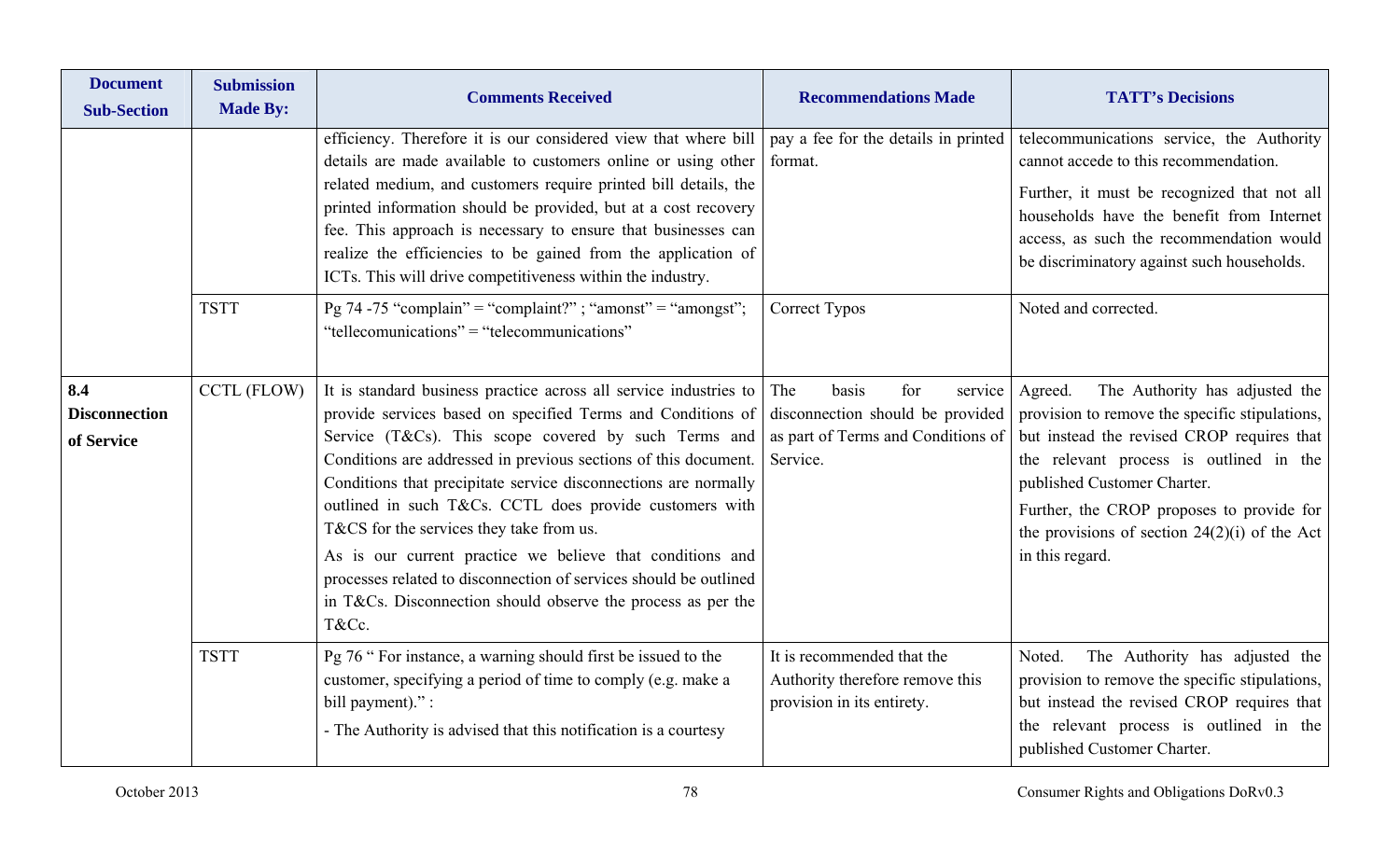| <b>Document</b><br><b>Sub-Section</b> | <b>Submission</b><br><b>Made By:</b> | <b>Comments Received</b>                                                                                                 | <b>Recommendations Made</b>         | <b>TATT's Decisions</b>                                                                      |
|---------------------------------------|--------------------------------------|--------------------------------------------------------------------------------------------------------------------------|-------------------------------------|----------------------------------------------------------------------------------------------|
|                                       |                                      | NOT mandatory and should remain a purely business decision.                                                              |                                     | Further, the CROP proposes to provide for<br>the provisions of section $24(2)(i)$ of the Act |
|                                       |                                      |                                                                                                                          |                                     | in this regard.                                                                              |
| <b>8.5 Termination</b>                | CCTL (FLOW)                          | As with disconnection of service, service providers normally                                                             | The policy should allow flexibility | The provision with respect to<br>Agreed.                                                     |
| <b>of</b>                             |                                      | include clauses related to terms and conditions for the                                                                  | for service termination requests to | service termination has been simplified to                                                   |
| <b>Service</b>                        |                                      | disconnection of service.                                                                                                | be communicated in different        | provide for adequate flexibility by the                                                      |
|                                       |                                      | As is our current practice we believe that conditions and                                                                | ways including written requests.    | service provider in determining<br>the                                                       |
|                                       |                                      | processes related to termination of services should be outlined                                                          |                                     | appropriate customer care mix as their                                                       |
|                                       |                                      | in T&Cs. Disconnections should observe the process as per the                                                            |                                     | branding may demand.                                                                         |
|                                       |                                      | T&C. In this way, service providers would have the flexibility                                                           |                                     | Notwithstanding this enhanced flexibility the                                                |
|                                       |                                      | to employ systems and processes that best caters to the varying                                                          |                                     | revised provisions maintains some minimum                                                    |
|                                       |                                      | needs of its customers.                                                                                                  |                                     | obligations of the service provider with                                                     |
|                                       |                                      | TATT will have an opportunity to monitor the process through                                                             |                                     | respect of the treatment of any outstanding                                                  |
|                                       |                                      | the review process for T&Cs plus the dispute processes.                                                                  |                                     | credits associated with a terminated account.                                                |
|                                       |                                      | With respect to the medium through which information re                                                                  |                                     |                                                                                              |
|                                       |                                      | service disconnections is communicated, CCTL believes that                                                               |                                     |                                                                                              |
|                                       |                                      | this should be left to the discretion of the service provider. The                                                       |                                     |                                                                                              |
|                                       |                                      | more important issue is for customers to be made aware of the                                                            |                                     |                                                                                              |
|                                       |                                      | options available. Further, within the context of the developing                                                         |                                     |                                                                                              |
|                                       |                                      | information economy which is premised on the pervasive use of                                                            |                                     |                                                                                              |
|                                       |                                      | information and communication technology in transactions<br>across all sectors of the economy, CCTL believes that policy |                                     |                                                                                              |
|                                       |                                      | direction should embrace this trend. To make it policy for                                                               |                                     |                                                                                              |
|                                       |                                      | requests for service terminations to be done only on written                                                             |                                     |                                                                                              |
|                                       |                                      | requests and to say that                                                                                                 |                                     |                                                                                              |
|                                       |                                      | "where no written requests have been sent to verify that                                                                 |                                     |                                                                                              |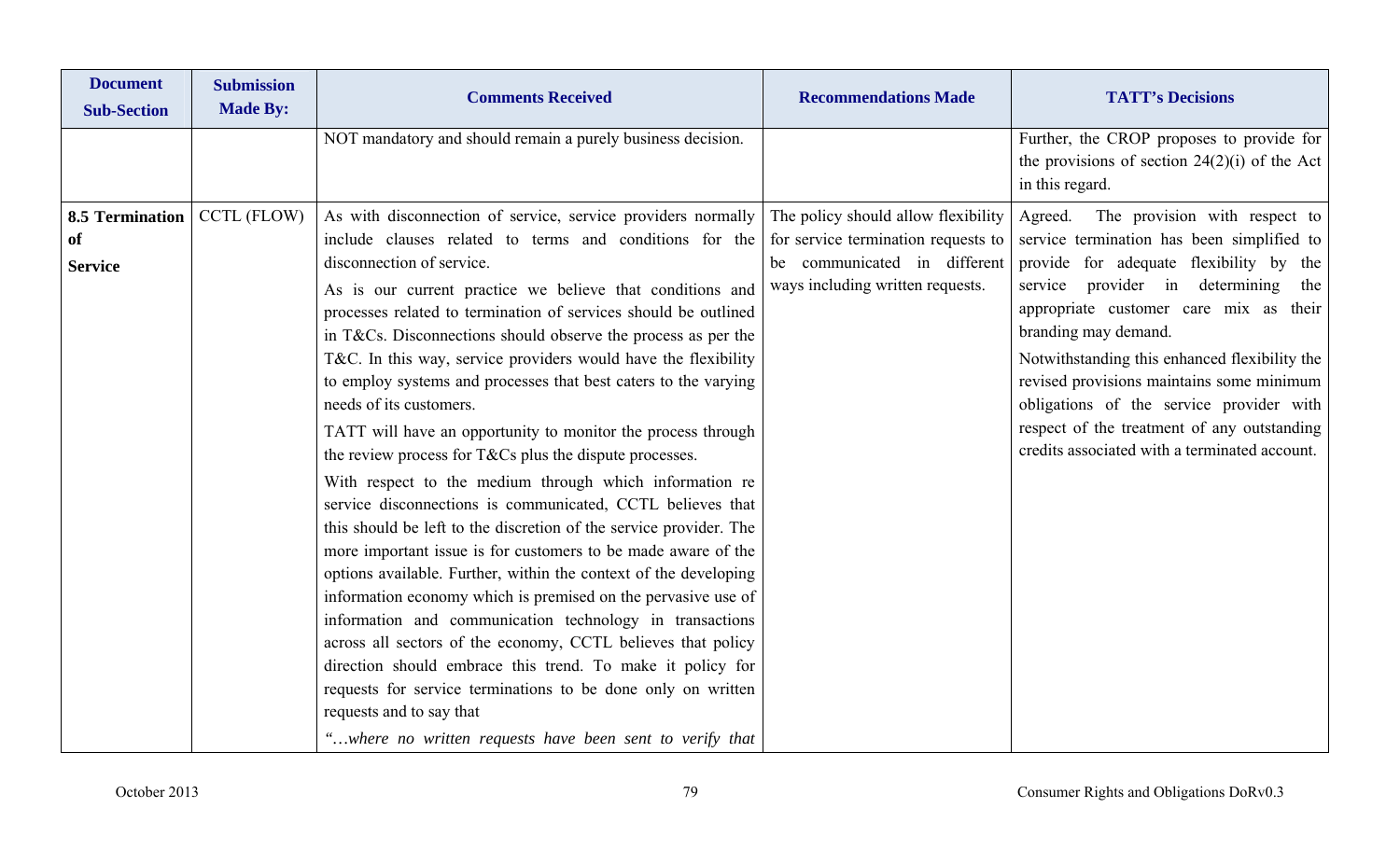| <b>Document</b><br><b>Sub-Section</b>                                        | <b>Submission</b><br><b>Made By:</b> | <b>Comments Received</b>                                                                                                                                                                                            | <b>Recommendations Made</b>                                                                                                                                                                           | <b>TATT's Decisions</b>                                                                                                                                                                                                                                                                                                                                                                                                                                      |
|------------------------------------------------------------------------------|--------------------------------------|---------------------------------------------------------------------------------------------------------------------------------------------------------------------------------------------------------------------|-------------------------------------------------------------------------------------------------------------------------------------------------------------------------------------------------------|--------------------------------------------------------------------------------------------------------------------------------------------------------------------------------------------------------------------------------------------------------------------------------------------------------------------------------------------------------------------------------------------------------------------------------------------------------------|
|                                                                              |                                      | termination is desired; the service provider should continue to<br>provide the respective service" we believe is contrary to<br>developing business trends and not necessary.                                       |                                                                                                                                                                                                       |                                                                                                                                                                                                                                                                                                                                                                                                                                                              |
|                                                                              | <b>Section 9</b>                     | THE CONSUMER'S RIGHT TO PROTECTION FROM UNFAIR AND UNETHICAL BUSINESS PRACTICES                                                                                                                                     |                                                                                                                                                                                                       |                                                                                                                                                                                                                                                                                                                                                                                                                                                              |
| 9.2<br>Unfair<br><b>Business</b><br><b>Practices:</b><br><b>Slamming</b>     | CCTL (FLOW)                          | CCTL understands the concept of slamming to be relevant in<br>the context of Carrier Selection and or Carrier Pre-selection.<br>CCTL reserves the right to provide comments in any future<br>process on this issue. |                                                                                                                                                                                                       | The Authority looks forward to<br>Noted.<br>CCTL's comments in this regard at that<br>time.                                                                                                                                                                                                                                                                                                                                                                  |
| 9.3 Unethical<br><b>Practices:</b><br><b>Cramming</b>                        | <b>CCTL (FLOW)</b>                   | See comments provided in 8.3 Free Itemized Bill On Demand.                                                                                                                                                          | Where bill details are provided in $\vert$<br>online or related format and<br>customers require the details in<br>printed format, customers should<br>pay a fee for the details in printed<br>format. | The Authority<br>disagrees.<br>To<br>ensure<br>alignment with the Universal Service<br>Framework where "free itemized billing" on<br>request is identified as an aspect of basic<br>telecommunications service, the Authority<br>cannot accede to this recommendation.<br>Further, it must be recognized that not all<br>households have the benefit from Internet<br>access, as such the recommendation would<br>be discriminatory against such households. |
|                                                                              |                                      | Section 10 THE CONSUMER'S RIGHT TO COMPLAINT REDRESS                                                                                                                                                                |                                                                                                                                                                                                       |                                                                                                                                                                                                                                                                                                                                                                                                                                                              |
| The<br>10<br>Consumer's<br><b>Right</b><br>to<br>Complaint<br><b>Redress</b> | Public                               | Is there a tracking mechanism issued to the public so that a<br>complainant can see the progress of their complaint being<br>resolved?                                                                              |                                                                                                                                                                                                       | Authority agrees<br>that consumer<br>The<br>complaint response time is vital for the<br>customer.<br>It is recommended that Service Providers<br>create tracking mechanisms for consumers to<br>monitor their complaints' status, and such is                                                                                                                                                                                                                |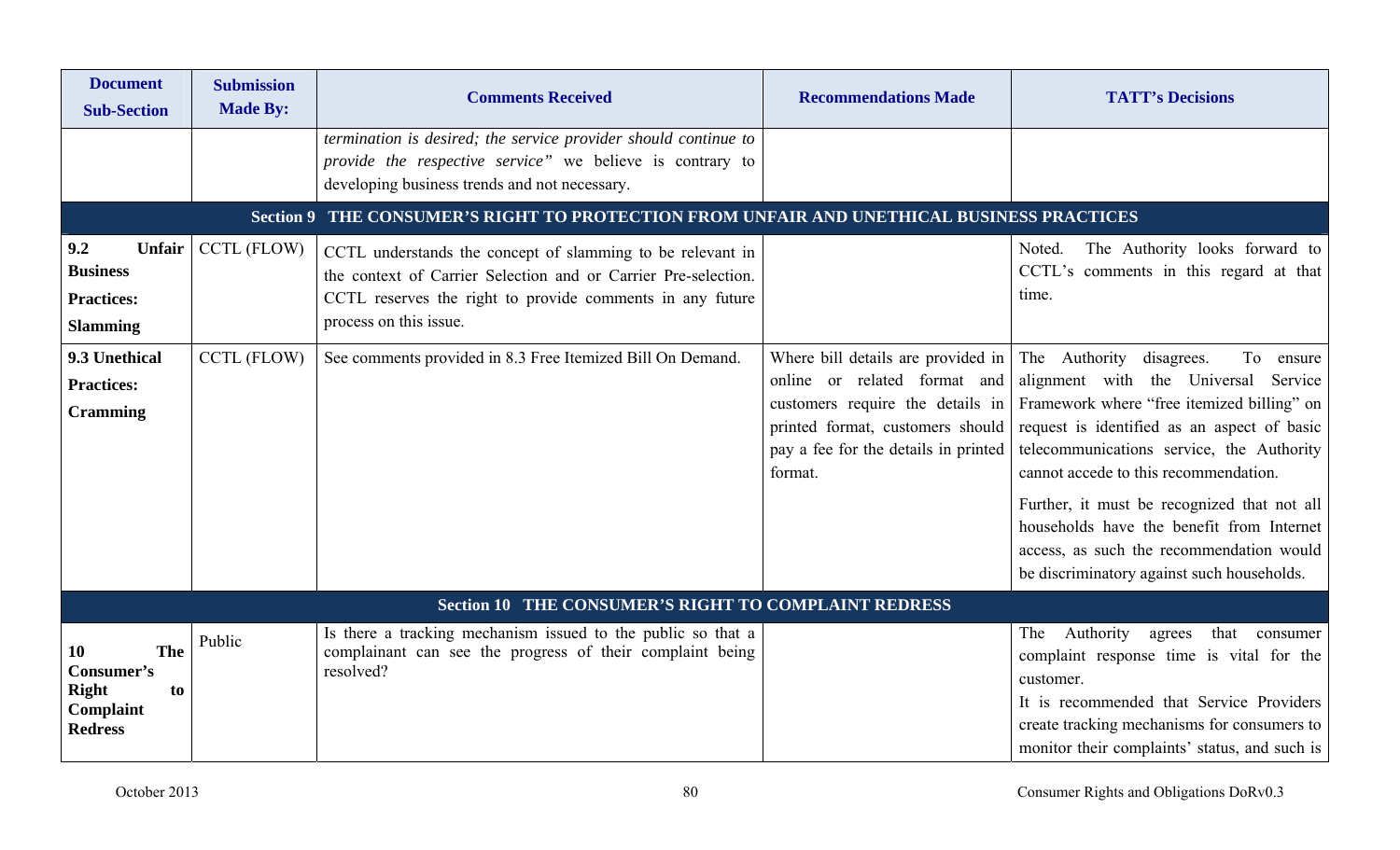| <b>Document</b><br><b>Sub-Section</b>                               | <b>Submission</b><br><b>Made By:</b>          | <b>Comments Received</b>                                                                                                                                                                                                                                                                                                                                                                                                                                                                                                                                                                                                                                                                                                                                                                                                                                                                                                                                                                                                                                                                     | <b>Recommendations Made</b>                                                                                                     | <b>TATT's Decisions</b>                                                                                                                                                                                                                                                                           |
|---------------------------------------------------------------------|-----------------------------------------------|----------------------------------------------------------------------------------------------------------------------------------------------------------------------------------------------------------------------------------------------------------------------------------------------------------------------------------------------------------------------------------------------------------------------------------------------------------------------------------------------------------------------------------------------------------------------------------------------------------------------------------------------------------------------------------------------------------------------------------------------------------------------------------------------------------------------------------------------------------------------------------------------------------------------------------------------------------------------------------------------------------------------------------------------------------------------------------------------|---------------------------------------------------------------------------------------------------------------------------------|---------------------------------------------------------------------------------------------------------------------------------------------------------------------------------------------------------------------------------------------------------------------------------------------------|
|                                                                     |                                               |                                                                                                                                                                                                                                                                                                                                                                                                                                                                                                                                                                                                                                                                                                                                                                                                                                                                                                                                                                                                                                                                                              |                                                                                                                                 | reflected in the revised policy statement in<br>the CROP.                                                                                                                                                                                                                                         |
|                                                                     | Richard<br>Mr.<br>Hamill<br>Smith:<br>Lopinot | There should be a clause in the document to give consumers<br>some redress from the disruption of services.                                                                                                                                                                                                                                                                                                                                                                                                                                                                                                                                                                                                                                                                                                                                                                                                                                                                                                                                                                                  |                                                                                                                                 | This is addressed in "The Consumer's Right"<br>to Complaint Redress".<br>The Authority has included a procedure for<br>all complaints including service disruption.<br>The specific of the redress provided will<br>vary between service providers and be<br>reflected in their Customer Charter. |
| 10.2 Toll Free<br><b>Customer</b><br><b>Service</b><br><b>Lines</b> | CCTL (FLOW)                                   | CCTL understands the customer benefits of providing toll-free<br>customer care service lines, we also understand that this comes<br>at a cost which in the end is borne by the final customer.<br>Currently individual service providers in this market allow only<br>customers on their network to access their toll free customer<br>care lines free of charge.<br>The key factor that drives this approach is one of cost. TATT<br>alludes to this issue when it states that "All costs associated with<br>the provision of the toll free service (including interconnection<br>costs) shall be borne by the concessionaire providing the<br>relevant service to the customer."<br>CCTL believes that in the fixed voice market in particular, the<br>proposal to provide toll free lines for the customer service<br>function puts new market entrants at a significant disadvantage<br>vis a vis the incumbent provider. The reality is that with TSTT<br>remaining dominant in the fixed voice market, most of our cable<br>and data customers would be TSTT voice customers. As such, | The provision of toll free calls to<br>customer service centers should be<br>left to the discretion of the service<br>provider. | The Authority is of the view that the<br>proposed obligation is to provide a toll-free<br>number to that service provider's own<br>customers on its own network.<br>The<br>Authority continues to believe this a<br>reasonable request.                                                           |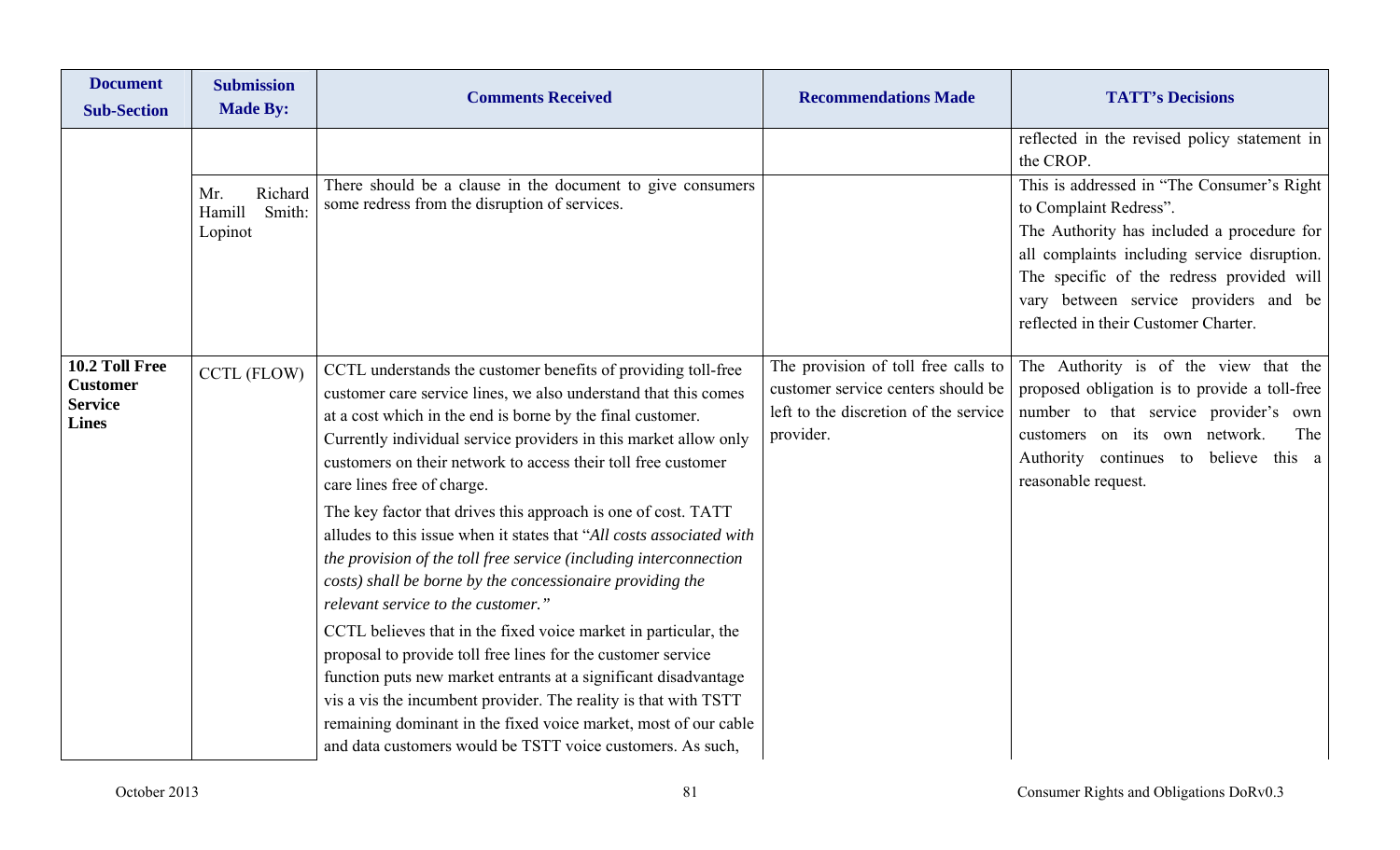| <b>Document</b><br><b>Sub-Section</b> | <b>Submission</b><br><b>Made By:</b> | <b>Comments Received</b>                                                                                                                                                                                                                                                                                                                                                                                                                                                                                                                                                     | <b>Recommendations Made</b> | <b>TATT's Decisions</b>                                                                                                                                                                            |
|---------------------------------------|--------------------------------------|------------------------------------------------------------------------------------------------------------------------------------------------------------------------------------------------------------------------------------------------------------------------------------------------------------------------------------------------------------------------------------------------------------------------------------------------------------------------------------------------------------------------------------------------------------------------------|-----------------------------|----------------------------------------------------------------------------------------------------------------------------------------------------------------------------------------------------|
|                                       |                                      | to force CCTL to provide toll free numbers to its customer<br>service centers would essentially be creating additional revenues<br>for TSTT, as TSTT would be assured of additional<br>interconnection revenues from toll free calls from their network<br>to CCTL's customer care centers. This would be extremely<br>unfair as it would not only create new revenues for TSTT but<br>also drive up our cost base.<br>Further CCTL has not been allowed a level playing field in the<br>market because of unavailability of regulatory tools such as<br>number portability. |                             | CCTL's request for number portability is<br>acknowledged. The authority is currently in<br>the process of facilitating the establishment<br>of such a system – an effort in which CCTL<br>is part. |
|                                       |                                      | Another unfair advantage that TSTT has is the anti competitive<br>position of very high retail prices for off network call to our<br>network. For example calls from TSTT to Flow's network are<br>billed at 40 cents per minute. This is close to six times the<br>underlying cross network charge and also significantly above<br>the price for on net TSTT call.<br>We believe that the development of the market would be better<br>served by addressing the issues raised above.                                                                                        |                             | Noted. To clarify, is CCTL recommending<br>the Authority consider regulating retail<br>interconnection charges?                                                                                    |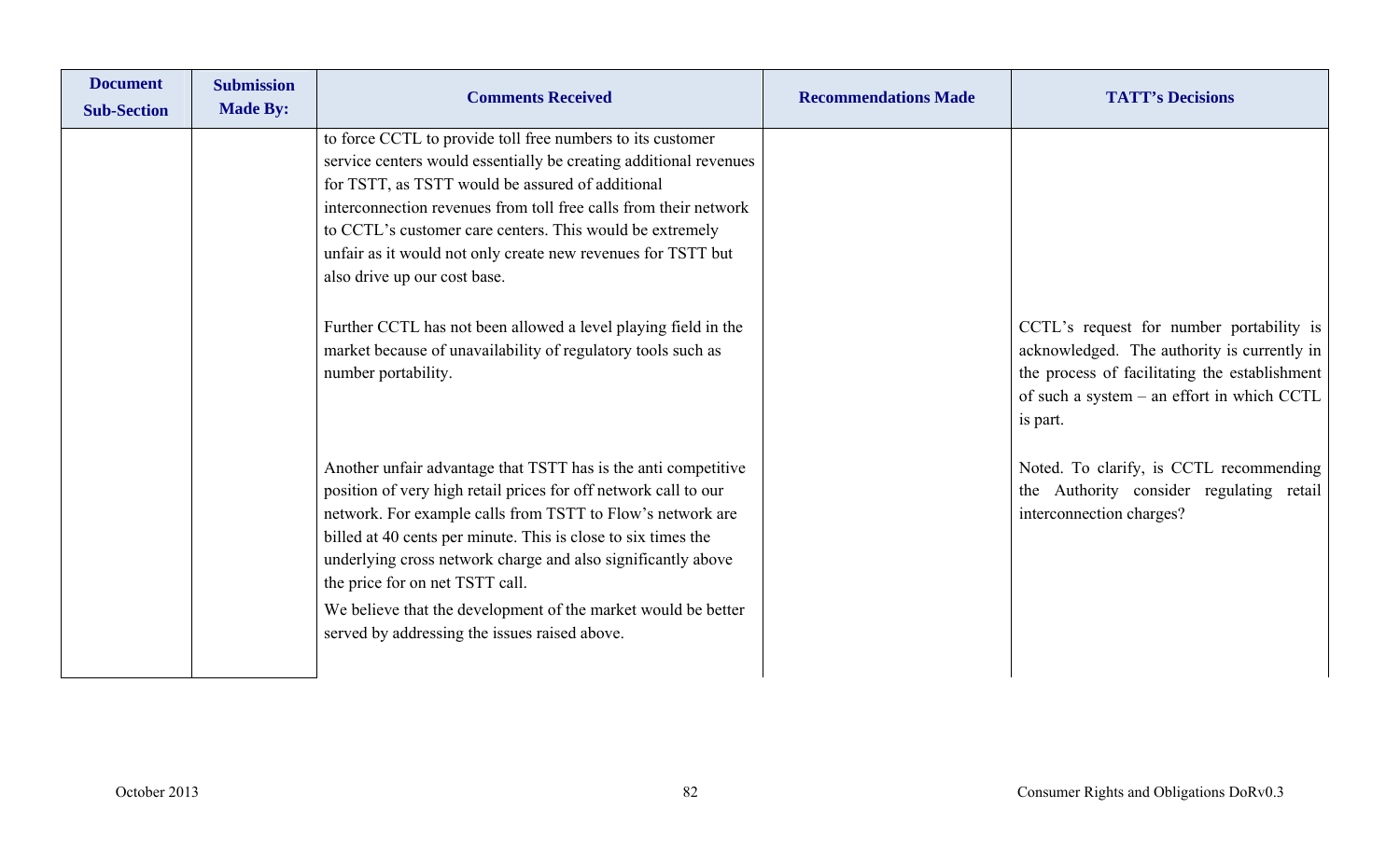| <b>Document</b><br><b>Sub-Section</b>                           | <b>Submission</b><br><b>Made By:</b> | <b>Comments Received</b>                                                                                                                                                                                                                                                                                                                                                                                    | <b>Recommendations Made</b>                 | <b>TATT's Decisions</b>                                                                                                                                                                                                                                                                                                                           |
|-----------------------------------------------------------------|--------------------------------------|-------------------------------------------------------------------------------------------------------------------------------------------------------------------------------------------------------------------------------------------------------------------------------------------------------------------------------------------------------------------------------------------------------------|---------------------------------------------|---------------------------------------------------------------------------------------------------------------------------------------------------------------------------------------------------------------------------------------------------------------------------------------------------------------------------------------------------|
|                                                                 |                                      | In order to minimize the cost to our customers, Flow's<br>interactive voice response (IVR) system provides an option for<br>customers to leave a voice message with a call back number if<br>they do not wish to remain in the queue. An increasing number<br>of customers use this option. Flow is dedicated to finding ways<br>to minimize cost to our customers and to create greater<br>customer value. |                                             | Noted. Nothing in the obligation to offer a<br>toll-free service line suggests that the IVR<br>system cannot be used in conjunction with<br>the toll-free line.                                                                                                                                                                                   |
|                                                                 |                                      | CCTL does not believe that TATT should regulate the provision<br>of toll free numbers. This is another area where we believe<br>TATT is being very prescriptive. Such decisions should be left<br>to the discretion of the service provider. In the final analysis the<br>cost of providing toll free number will be borne by the final<br>customer.                                                        |                                             | However the Authority does not<br>Noted.<br>agree. At this time the Authority believes<br>that customers should be offered multiple<br>channels through which service providers<br>can be engaged.<br>CCTL's argument would be strengthened<br>should it refer actual costs to the Authority<br>to facilitate its analysis of the concern raised. |
| 10.3 Complaints<br><b>Handling by</b><br><b>Concessionaires</b> | <b>TSTT</b>                          | Pg 89 "Customer" is used interchangeably with "Consumer" -<br>above comments refer                                                                                                                                                                                                                                                                                                                          | Correct terms                               | Noted. The section has been reviewed.                                                                                                                                                                                                                                                                                                             |
|                                                                 |                                      | Pg 92 "Concessionaires are therefore required to develop and<br>enforce a comprehensive complaint handling process"<br>- This should be done by Concessionaires themselves (see last<br>DoR)                                                                                                                                                                                                                | Please amend to reflect changes<br>from DoR | The Authority agrees that the<br>concessionaires ought to develop a<br>comprehensive process, however it also<br>believes that the timeframes associated with<br>that process should not be overly extended,<br>as provided for in the indicators proposed.                                                                                       |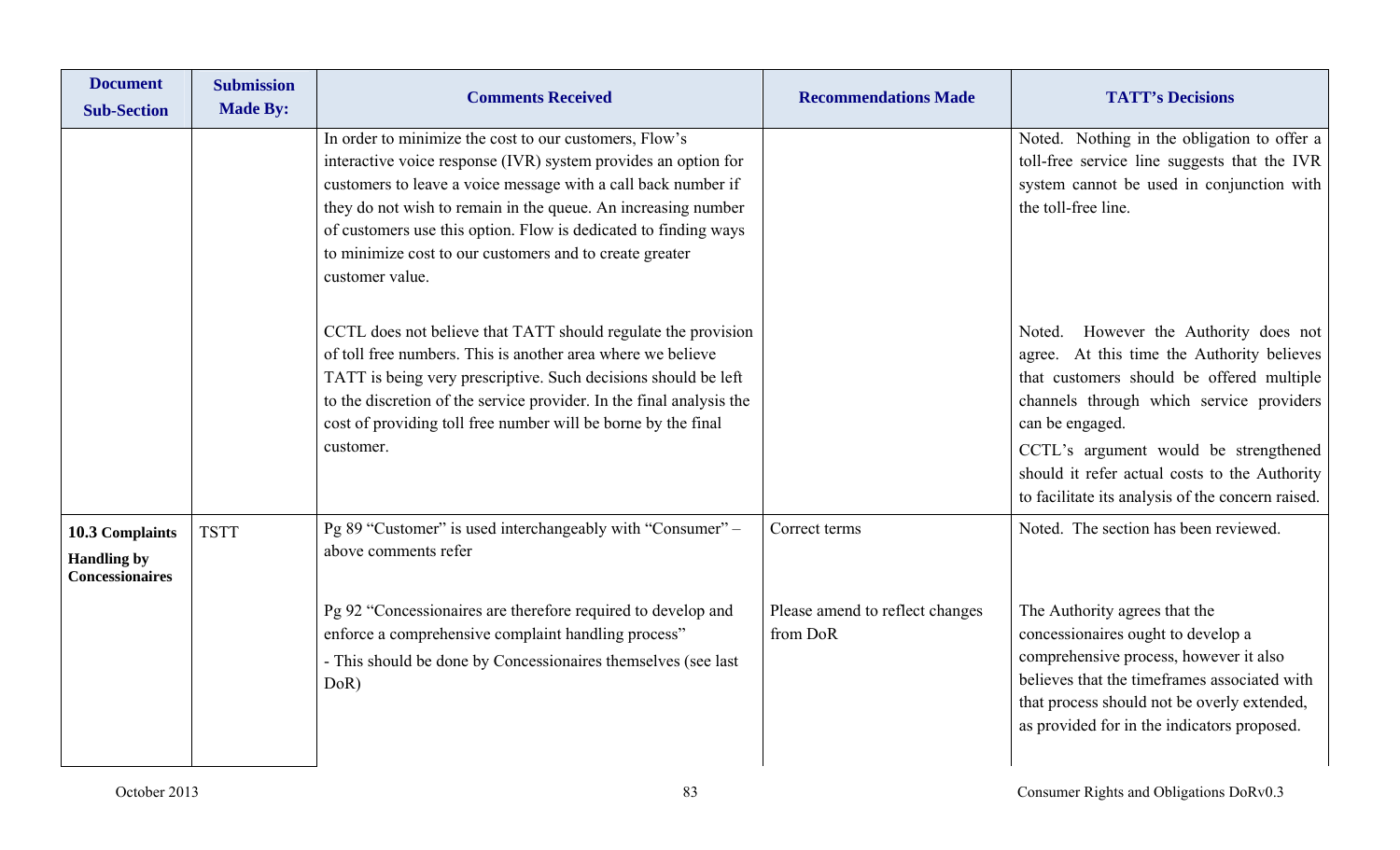| <b>Document</b><br><b>Sub-Section</b> | <b>Submission</b><br><b>Made By:</b> | <b>Comments Received</b>                                                                                                                                                                                                                                                                                                                                                                                                                                                                                                                                                                                                                                                                 | <b>Recommendations Made</b> | <b>TATT's Decisions</b>                                                                                                                                                                                                                                                                                                                                        |
|---------------------------------------|--------------------------------------|------------------------------------------------------------------------------------------------------------------------------------------------------------------------------------------------------------------------------------------------------------------------------------------------------------------------------------------------------------------------------------------------------------------------------------------------------------------------------------------------------------------------------------------------------------------------------------------------------------------------------------------------------------------------------------------|-----------------------------|----------------------------------------------------------------------------------------------------------------------------------------------------------------------------------------------------------------------------------------------------------------------------------------------------------------------------------------------------------------|
|                                       |                                      | Pg 92 "The Authority considers that concessionaires should<br>adhere to the following principles when developing their<br>complaints and dispute resolution process:<br>There shall be a commitment to efficient and fair resolution of<br>complaints by people in the concessionaire's organization at all<br>levels, including the concessionaire's Chief Executive Officer(s)<br>and ruling body, and this should be demonstrated by an<br>organizational culture which acknowledges the right of<br>consumers to complain and which regards complaints as an<br>opportunity to improve its service offerings.": TSTT considers<br>that this is an internal business policy decision. | Please remove statement     | Noted. This statement has been modified so<br>as not to unduly impinge upon internal<br>business policy.                                                                                                                                                                                                                                                       |
|                                       |                                      | Pg 93: Re: Consumer Complaints Resolution timeframes: TSTT<br>asserts that the provision in the Concession is reasonable and<br>practicable.                                                                                                                                                                                                                                                                                                                                                                                                                                                                                                                                             | Retain Concession provision | TSTT's<br>The<br>Authority<br>notes<br>recommendation.<br>However, it should be<br>that the<br>Concession<br>cited<br>the<br>noted<br>Condition deals with success rates, rather<br>than timeframes for resolution.                                                                                                                                            |
|                                       |                                      | TSTT agrees with the Authority that this framework is<br>important in providing a satisfying consumer experience. With<br>this in mind, TSTT finds that the proposed seven (7) day carte<br>blanche complaint resolution time is impractical given the fact<br>that the nature of complaints can differ e.g. a complaint<br>requiring outside plant intervention can take significantly more<br>than just seven (7) days.<br>Realistic time frames need to be set, upon further consultation                                                                                                                                                                                             |                             | TSTT's comment is noteworthy. However it<br>is unfortunate that the firm did not utilize<br>this consultation process as a forum to<br>recommend an alternate timeframe. As it<br>stands, the Authority is guided by our<br>research and deliberations, as well as the<br>consideration that with the advancement in<br>technologies, timeframes for complaint |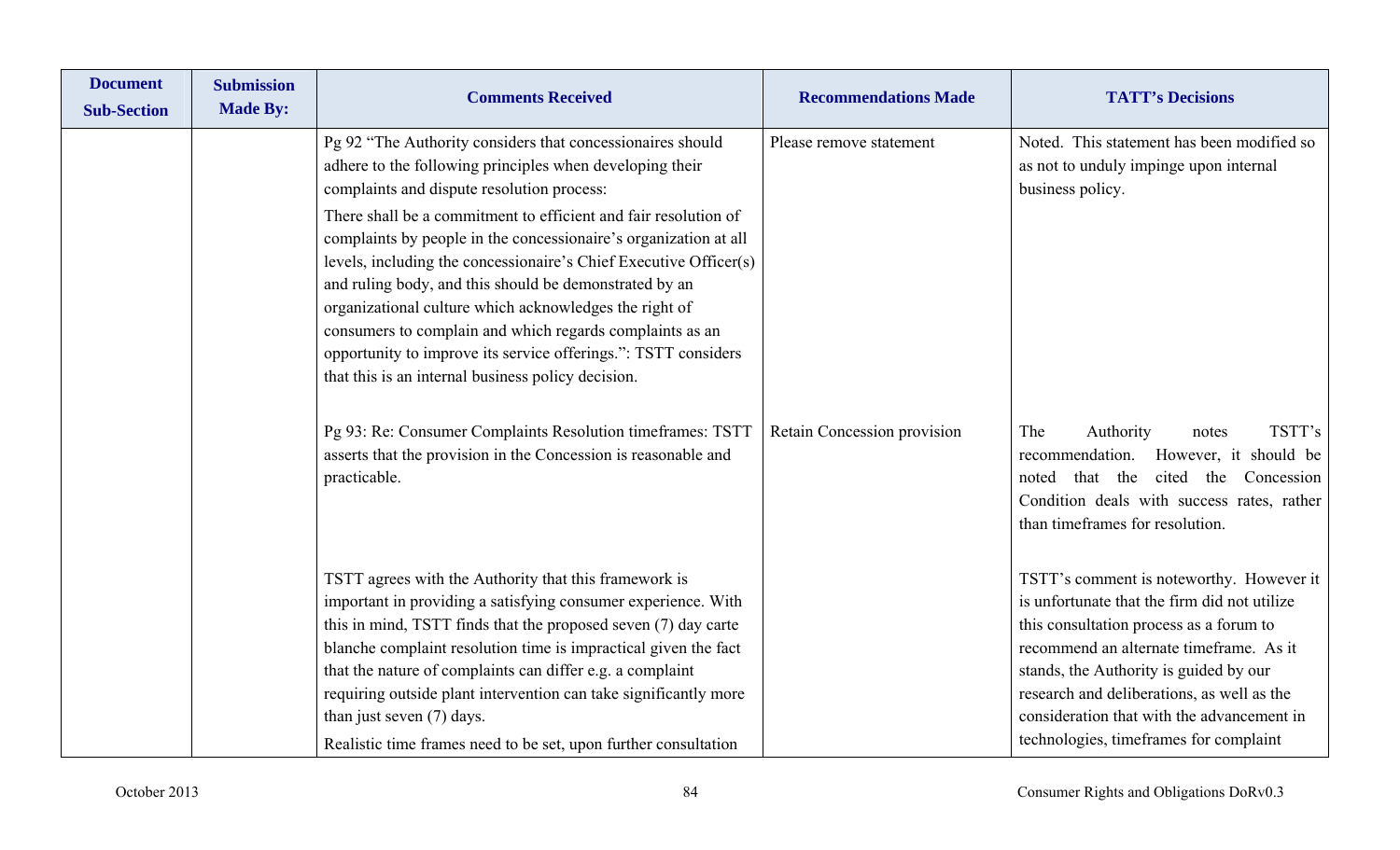| <b>Document</b><br><b>Sub-Section</b>                                                                                | <b>Submission</b><br><b>Made By:</b> | <b>Comments Received</b>                                                                                                                                                                                                                                                                                                                                                                                                                                                                                                                                                  | <b>Recommendations Made</b>                  | <b>TATT's Decisions</b>                                                                                                                                                                                                                                                                                                                                                                                                                                                                                                                                                                                                                                                                                                                                              |
|----------------------------------------------------------------------------------------------------------------------|--------------------------------------|---------------------------------------------------------------------------------------------------------------------------------------------------------------------------------------------------------------------------------------------------------------------------------------------------------------------------------------------------------------------------------------------------------------------------------------------------------------------------------------------------------------------------------------------------------------------------|----------------------------------------------|----------------------------------------------------------------------------------------------------------------------------------------------------------------------------------------------------------------------------------------------------------------------------------------------------------------------------------------------------------------------------------------------------------------------------------------------------------------------------------------------------------------------------------------------------------------------------------------------------------------------------------------------------------------------------------------------------------------------------------------------------------------------|
|                                                                                                                      |                                      | with Concessionaires, lest the very objective of consumer<br>satisfaction be compromised.                                                                                                                                                                                                                                                                                                                                                                                                                                                                                 |                                              | resolutions should be reducing.<br>In the medium to long term, the Authority<br>will continue to engage the industry to better<br>define the benchmarks associated with<br>complaints resolution (as opposed to fault<br>resolution) in future iterations of this<br>Framework once established.                                                                                                                                                                                                                                                                                                                                                                                                                                                                     |
| 10.4<br><b>Maintenance of</b><br><b>Consumer</b><br><b>Complaints</b><br><b>Records by</b><br><b>Concessionaires</b> | <b>TSTT</b>                          | According to provision C13 of the Concession "The<br>concessionaire shall keep for a period of at least one (1) year,<br>records from any metering or billing equipment, and related<br>customer data, and shall provide to the Authority, in such form<br>as the Authority may reasonably specify, copies of such records.<br>The foregoing shall not apply to accounting records including<br>copies of all customer bills issued by the concessionaire, which<br>shall be kept for a period of at least four (4) years". Please retain<br>provision as per Concession. | Maintain the provision of the<br>Concession. | The Authority disagrees. Particularly in the<br>context of Billing information, which has a<br>fiscal component, the Authority is mindful of<br>the statutory limit of four years that applies<br>to financial records. This effectively<br>establishes a statute of limitations on the<br>review of such records for the purpose of<br>audits and similar investigative reviews.<br>This timeframe is applied so as to ensure that<br>were the Authority request information<br>pursuant to an investigation within that<br>effective period, the concessionaire will be<br>capable of complying<br>However, this revised period would be<br>augmented by the submission of records<br>confirming the closure of <b>all</b> complaints<br>within a one year period. |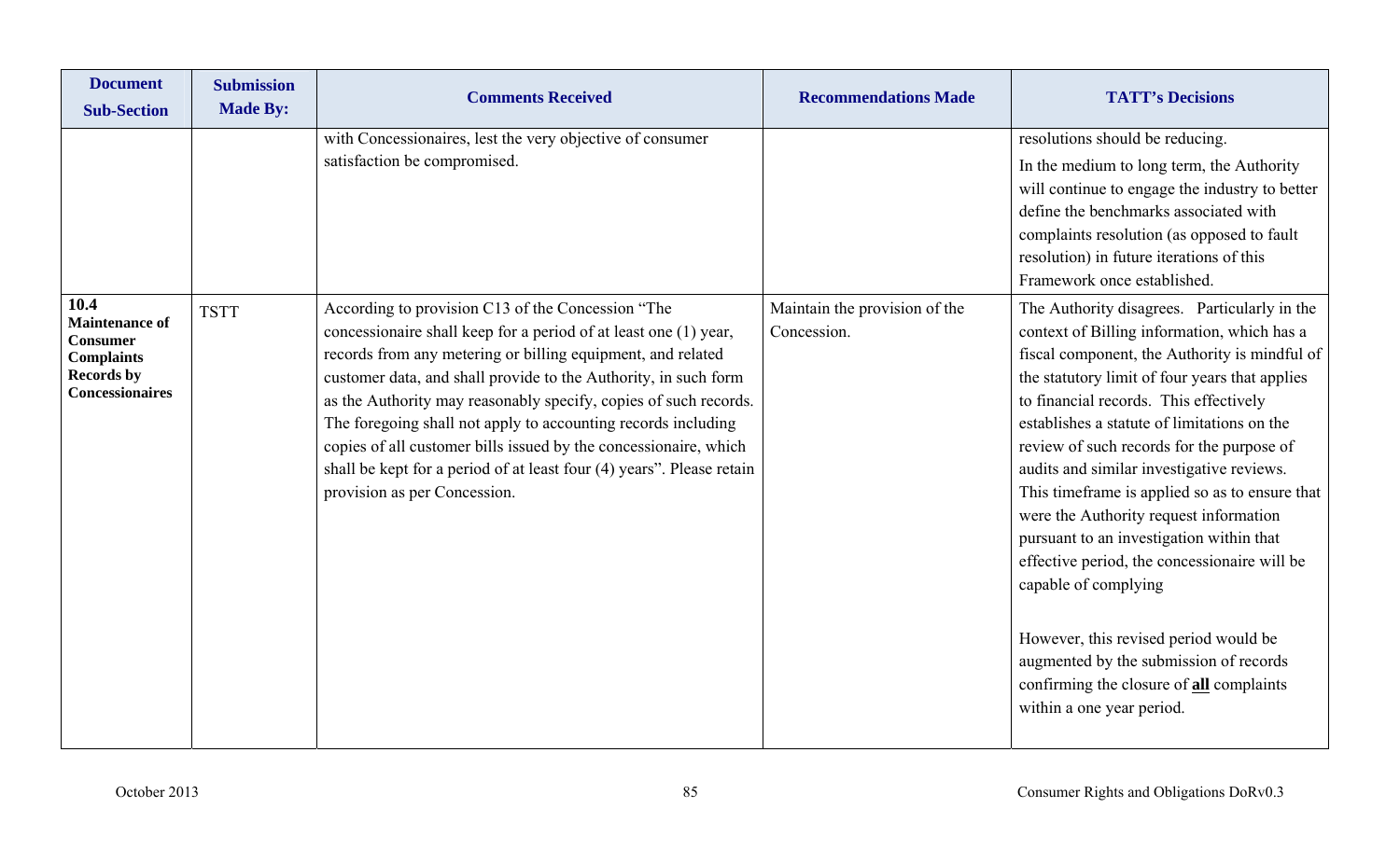| <b>Document</b><br><b>Sub-Section</b>                        | <b>Submission</b><br><b>Made By:</b>  | <b>Comments Received</b>                                                                                                                                                                                                                                                                                                  | <b>Recommendations Made</b>                                                                                                                           | <b>TATT's Decisions</b>                                                                                                                                                                                                                                                                                                                                      |
|--------------------------------------------------------------|---------------------------------------|---------------------------------------------------------------------------------------------------------------------------------------------------------------------------------------------------------------------------------------------------------------------------------------------------------------------------|-------------------------------------------------------------------------------------------------------------------------------------------------------|--------------------------------------------------------------------------------------------------------------------------------------------------------------------------------------------------------------------------------------------------------------------------------------------------------------------------------------------------------------|
| 10.5 Complaint<br><b>Handling by the</b><br><b>Authority</b> | <b>TSTT</b>                           | Pg 96 "A complaint may be lodged with the Authority when: no<br>effort was made by the service provider to resolve the<br>complaint; attempts by the complainant to contact the service<br>provider have proven unsuccessful."<br>- It is recommended that the Authority clarify exactly how this<br>will be established. | Please clarify.                                                                                                                                       | As provided for currently, the Authority will<br>seek<br>documentary<br>evidence<br>of<br>communication between both the service<br>provider and the complainant (e.g. complaint<br>tracking number, copy of letter mailed or<br>submitted to the service provider). The<br>Authority first seeks to mediate the concern<br>before escalation to other fora. |
|                                                              | Scarborough<br>Upper<br>Lions<br>Club | There is usually unreasonably long waiting time for responses<br>to trouble reports.                                                                                                                                                                                                                                      | Enhance consumer satisfaction<br>through:<br>Addressing trouble reports within<br>48 hours including replacement<br>CPE until the problem is resolved | While<br>Authority<br>the<br>the<br>notes<br>recommendation and the frustration that may<br>have led to it, such a "one-size fits all" may<br>not be applicable across the gamut of<br>telecommunications services – consider, for<br>example, CPE problems may not be the<br>source of the trouble report.                                                  |
|                                                              |                                       |                                                                                                                                                                                                                                                                                                                           |                                                                                                                                                       | Further depending on the nature of the fault<br>or complaint, 48 hrs may not be a reasonable<br>timeframe for any firm to mobilize and<br>complete the resolution of all complaints/<br>faults.<br>In this context, the CROP obliges the service<br>providers to establish both their "Customer<br>Charter" and the "Customer Complaints                     |
|                                                              |                                       |                                                                                                                                                                                                                                                                                                                           |                                                                                                                                                       | Handling Procedures" which should between<br>them provide adequate coverage of the                                                                                                                                                                                                                                                                           |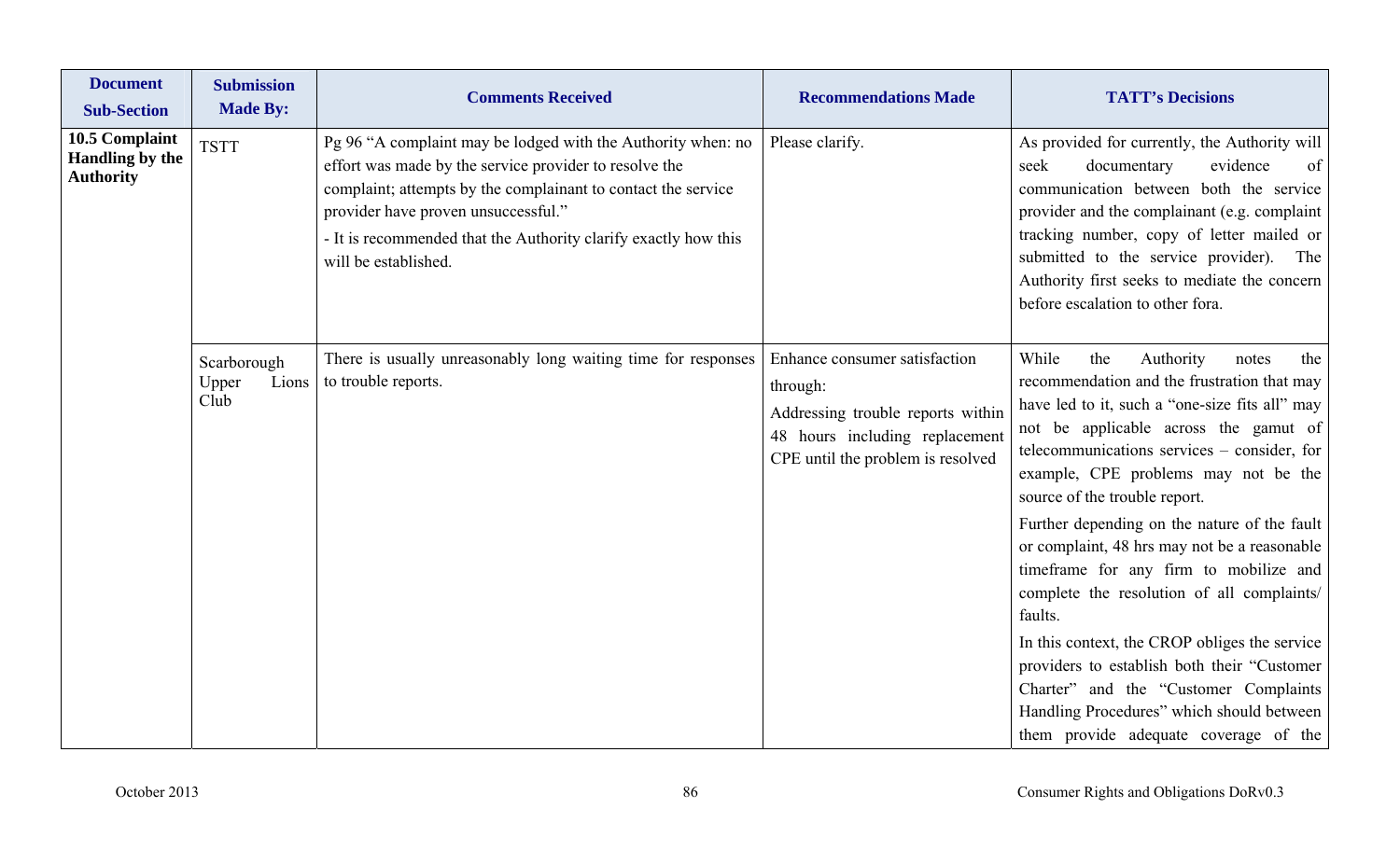| <b>Document</b><br><b>Sub-Section</b>                                      | <b>Submission</b><br><b>Made By:</b> | <b>Comments Received</b>                                                                                                                                                                                                                                                                                                                                                               | <b>Recommendations Made</b>                                                                                                                           | <b>TATT's Decisions</b>                                                                                                                                                                                                                                                       |
|----------------------------------------------------------------------------|--------------------------------------|----------------------------------------------------------------------------------------------------------------------------------------------------------------------------------------------------------------------------------------------------------------------------------------------------------------------------------------------------------------------------------------|-------------------------------------------------------------------------------------------------------------------------------------------------------|-------------------------------------------------------------------------------------------------------------------------------------------------------------------------------------------------------------------------------------------------------------------------------|
|                                                                            |                                      |                                                                                                                                                                                                                                                                                                                                                                                        |                                                                                                                                                       | matters raised.                                                                                                                                                                                                                                                               |
| 10.6<br><b>Availability of</b><br><b>TATT</b><br><b>Complaints</b><br>Form | <b>CCTL (FLOW)</b>                   | The Authority is proposing to require Concessionaires to place<br>and maintain a display booth with TATT Complaints forms at<br>customer service locations. CCTL views this as unnecessary.<br>CCTL already displays TATT Complaints forms at it customer<br>locations and does not see the need for increased infrastructure<br>such as the TATT booths as proposed by the Authority. | display<br>The<br>arrangements<br>regarding TATT information e.g.<br>complaints forms should be left to<br>the discretion of the service<br>provider. | Noted. This obligation has been removed.                                                                                                                                                                                                                                      |
|                                                                            | <b>TSTT</b>                          | Pg 98 "It is hence proposed that concessionaires be required to<br>display and provide the Authority's complaint forms at all<br>public offices, sales centers and authorized dealers, and any<br>other location in which there is exclusive concessionaire-<br>consumer contact.":<br>- Should have been removed; See DoR fm Round 2                                                  | Please remove.                                                                                                                                        | Noted and agreed. This obligation has been<br>removed.                                                                                                                                                                                                                        |
|                                                                            |                                      | <b>Section 11 CONSUMER OBLIGATIONS</b>                                                                                                                                                                                                                                                                                                                                                 |                                                                                                                                                       |                                                                                                                                                                                                                                                                               |
| <b>Consumer</b><br>11.<br><b>Obligations</b>                               | The Office of<br>the PM              | Does the document address the obligations of consumers in<br>using a telecoms service?                                                                                                                                                                                                                                                                                                 |                                                                                                                                                       | This is indeed addressed in the document.                                                                                                                                                                                                                                     |
|                                                                            | CCTL (FLOW)                          | In addition to the obligations mentioned by TATT, the Terms<br>and Conditions of Service would contain information on<br>consumer obligations.                                                                                                                                                                                                                                         | For consumer obligations, the<br>customer should also refer to the<br>Terms and Conditions of Service.                                                | The Authority identifies in the revised<br>CROP certain consumer actions which are<br>deemed to have negative impact of the<br>sector. The service providers may include<br>such actions in their own terms and<br>conditions with respect to<br>appropriate<br>consumer use. |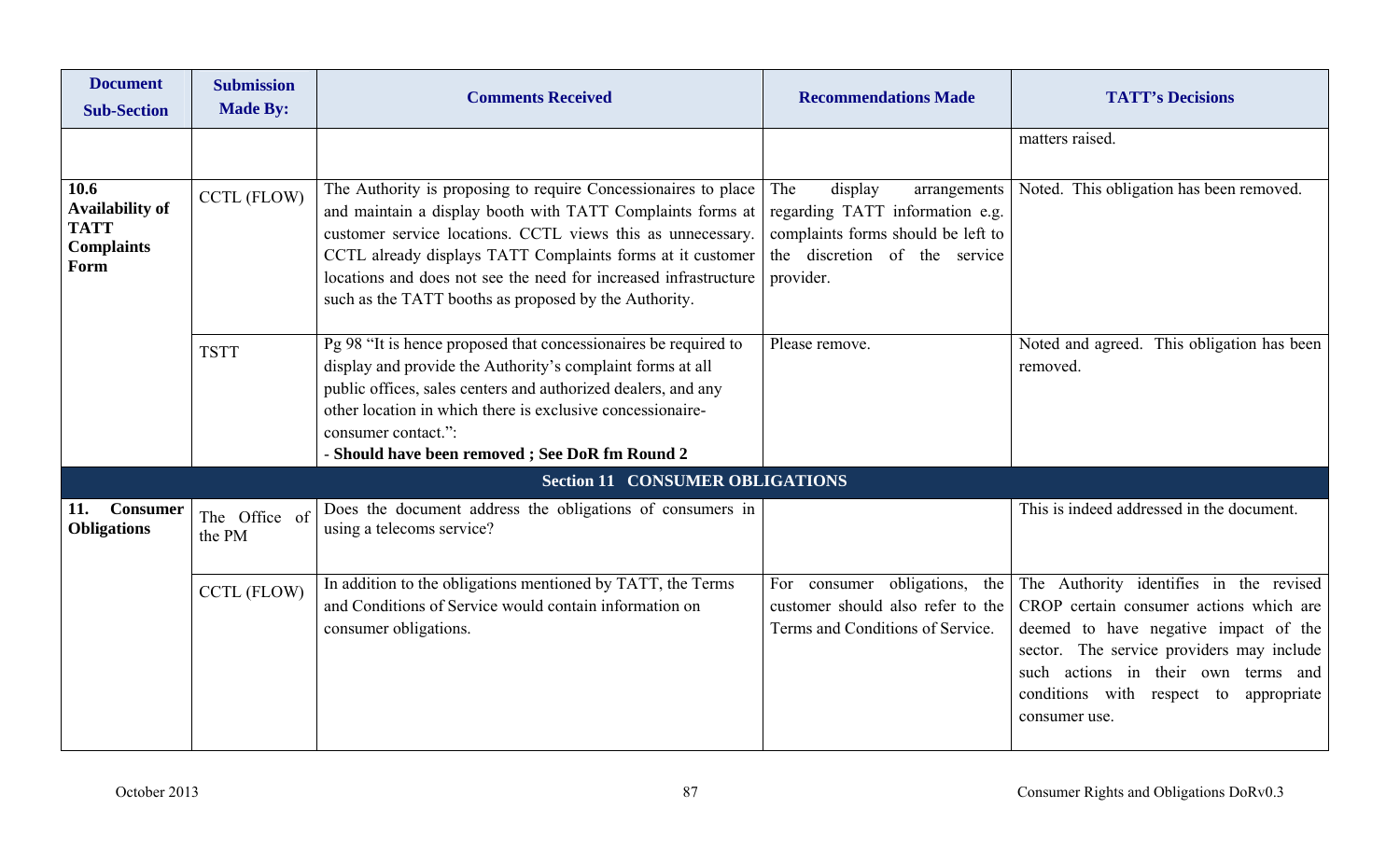| <b>Document</b><br><b>Sub-Section</b>                           | <b>Submission</b><br><b>Made By:</b> | <b>Comments Received</b>                                                                                                                                                                                                                                                                                                                                                                                                                             | <b>Recommendations Made</b>                                                                                                          | <b>TATT's Decisions</b>                                                                                                                                                                                                                                                                                                                                                                                                                             |
|-----------------------------------------------------------------|--------------------------------------|------------------------------------------------------------------------------------------------------------------------------------------------------------------------------------------------------------------------------------------------------------------------------------------------------------------------------------------------------------------------------------------------------------------------------------------------------|--------------------------------------------------------------------------------------------------------------------------------------|-----------------------------------------------------------------------------------------------------------------------------------------------------------------------------------------------------------------------------------------------------------------------------------------------------------------------------------------------------------------------------------------------------------------------------------------------------|
| 11.6<br><b>Dishonest</b><br><b>Churning</b>                     | Cagney<br>Mr.<br>Casimire            | Dishonest churning: No one should sign a contract and then<br>have their info shared with another Service Provider.<br>No<br>Service Provider should share a customer's information with<br>another Service Provider.                                                                                                                                                                                                                                |                                                                                                                                      | Noted and agreed.<br>The maintenance of privacy information<br>pursuant to the Data Protection Act refers.<br>Notwithstanding same, there may be<br>instances (e.g. credit rating reports) where<br>information sharing will be warranted,<br>particularly for post-paid services. However<br>in these instances, the service provider<br>would still require the affirmative consent of<br>the customer for the sharing of certain<br>information. |
|                                                                 |                                      | ANNEX I: QUALITY OF SERVICE INDICATORS                                                                                                                                                                                                                                                                                                                                                                                                               |                                                                                                                                      |                                                                                                                                                                                                                                                                                                                                                                                                                                                     |
| 13.1 Summary<br>of Indicators<br>and Standards<br><b>Levels</b> | <b>TSTT</b>                          | Pg 109 - Table re: "short, medium & long term" definitions -<br>TSTT considers that these periods are unreasonable in the<br>current market context and further consultation is needed re:<br>establishing workable and practical implementation timeframes.                                                                                                                                                                                         | It is recommended that that the<br>Authority establish a working<br>committee.<br>Develop process in concert with<br>Concessionaires | Noted.<br>This consultation is the process<br>which concessionaires may make initial<br>recommendations.                                                                                                                                                                                                                                                                                                                                            |
|                                                                 |                                      | TSTT notes the Authority's proposed reporting requirements<br>appear to be increasingly burdensome, which may have the<br>unintended effect of increasing the cost of doing business<br>without necessarily adding value to customers. It is submitted<br>that rather than the ad hoc changes being proposed requiring<br>concessionaires to incur costs and changes in processes to<br>facilitate reporting, it is suggested that changes should be | Please amend accordingly                                                                                                             | This comment was made prior and is duly<br>noted.<br>However, as mentioned prior it is anticipated<br>that a service provider would measure such<br>metrics as an aspect of its operational<br>management framework.                                                                                                                                                                                                                                |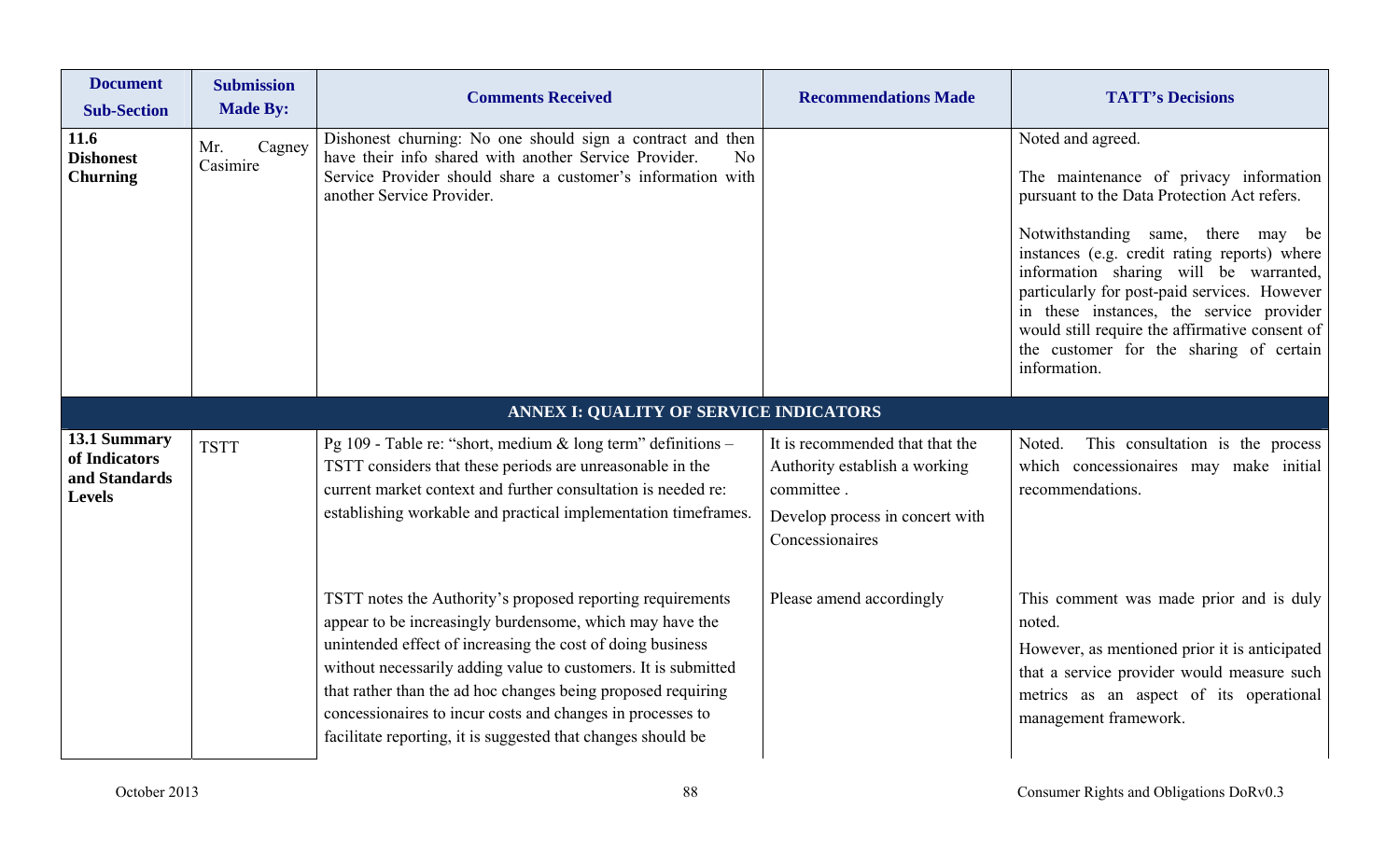| <b>Document</b><br><b>Sub-Section</b> | <b>Submission</b><br><b>Made By:</b> | <b>Comments Received</b>                                                                                                                                                                                        | <b>Recommendations Made</b> | <b>TATT's Decisions</b>                                                                              |
|---------------------------------------|--------------------------------------|-----------------------------------------------------------------------------------------------------------------------------------------------------------------------------------------------------------------|-----------------------------|------------------------------------------------------------------------------------------------------|
|                                       |                                      | amended rather every 3 years. Above comments also refer.                                                                                                                                                        |                             |                                                                                                      |
|                                       |                                      | Pg 110 Re: geographic reporting : See DoR Round 2 - TSTT<br>considers that the decision to further consult with<br>concessionaires on this is not adequately represented herein<br>being reduces to a footnote: |                             | Noted. This recommendation seems to have<br>merit. This caveat shall be included in this<br>section. |
|                                       |                                      | TSTT proposes the suspension of KPI (see OUR consultation)<br>in the case of any <i>force majeure</i> event as per the below:                                                                                   |                             |                                                                                                      |
|                                       |                                      | "Quality of Service Standards and Guidelines for the<br>Telecommunications Sector A Consultative Document (25th<br>October, 2010"                                                                               |                             |                                                                                                      |
|                                       |                                      | "The OUR may suspend the requirement to report<br>measurements when, despite the diligence by the large service                                                                                                 |                             |                                                                                                      |
|                                       |                                      | providers, the ability to report measurements is impaired or the<br>measurements that could be reported would not represent the<br>quality of service normally offered, because of:                             |                             |                                                                                                      |
|                                       |                                      | - Natural disasters,                                                                                                                                                                                            |                             |                                                                                                      |
|                                       |                                      | - Civil unrest                                                                                                                                                                                                  |                             |                                                                                                      |
|                                       |                                      | - Vandalism or theft                                                                                                                                                                                            |                             |                                                                                                      |
|                                       |                                      | - Industrial disturbances                                                                                                                                                                                       |                             |                                                                                                      |
|                                       |                                      | - Wars                                                                                                                                                                                                          |                             |                                                                                                      |
|                                       |                                      | - Arrest or restraint of the Government of Jamaica                                                                                                                                                              |                             |                                                                                                      |
|                                       |                                      | - Economic embargoes against Jamaica                                                                                                                                                                            |                             |                                                                                                      |
|                                       |                                      | - Fires or explosions                                                                                                                                                                                           |                             |                                                                                                      |
|                                       |                                      | - Breakdown of telecommunications outside of Jamaica"                                                                                                                                                           |                             |                                                                                                      |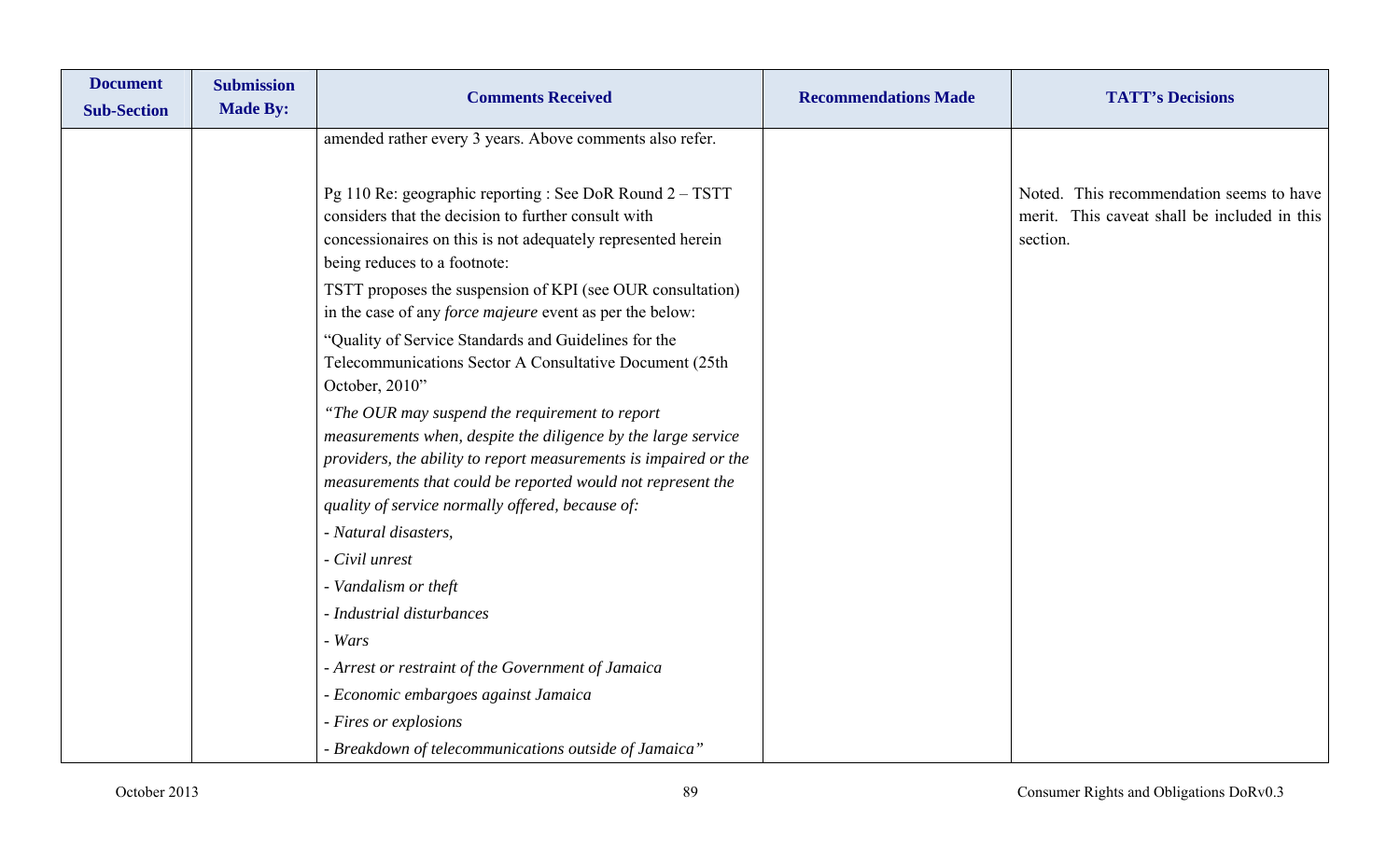| <b>Document</b><br><b>Sub-Section</b>                | <b>Submission</b><br><b>Made By:</b> | <b>Comments Received</b>                                                                                                                                                                                                                                                                                                                                                                                                                                                                                                                                                                                                                                                                                                                                                                                                                                                                                                                               | <b>Recommendations Made</b>                                                                                                                                                                                                           | <b>TATT's Decisions</b>                                                                                                                                                                                                                                                                                                                                                                                                                                                                                                                                                               |
|------------------------------------------------------|--------------------------------------|--------------------------------------------------------------------------------------------------------------------------------------------------------------------------------------------------------------------------------------------------------------------------------------------------------------------------------------------------------------------------------------------------------------------------------------------------------------------------------------------------------------------------------------------------------------------------------------------------------------------------------------------------------------------------------------------------------------------------------------------------------------------------------------------------------------------------------------------------------------------------------------------------------------------------------------------------------|---------------------------------------------------------------------------------------------------------------------------------------------------------------------------------------------------------------------------------------|---------------------------------------------------------------------------------------------------------------------------------------------------------------------------------------------------------------------------------------------------------------------------------------------------------------------------------------------------------------------------------------------------------------------------------------------------------------------------------------------------------------------------------------------------------------------------------------|
| 13.2 Customer<br><b>Service</b><br><b>Indicators</b> | <b>TSTT</b>                          | Further the Authority is guided to Ofcom's recent "Quality of<br>Service research report" - 13th July 2010, found at<br>http://stakeholders.ofcom.org.uk/consultations/topcomm/qos-<br>report/ referencing its Annual Plan in which it is stated: "It is<br>important that Ofcom focuses on those QoS issues we know<br>matter to consumers and where our intervention is likely to have<br>the most impact. We are therefore undertaking a two year<br>programme of research".<br>TSTT queries whether TATT has indeed undertaken any study<br>to determine the relevant QoS parameters or whether providers<br>would be required to bear the significant burdens of meeting<br>KPIs which, it is submitted, may have not been established<br>based upon empirical analysis. In the interim it is therefore<br>submitted that the requirements contained in Schedule F of the<br>Concession be maintained pending the completion of such<br>analyses. | It is submitted that it is critical that<br>the Authority conduct proper<br>analyses to determine meaningful<br>KPIs, as well as, provide a<br>moratorium on the revision of<br>KPIs for a mutually agreed upon<br>period.            | The Authority notes and agrees in principle<br>to the suggestion of ongoing collaboration<br>and assessment of the KPI framework to<br>ensure relevance to all stakeholders. In this<br>regard, the Authority looks forward to TSTT<br>and other concessionaires utilizing this<br>consultation process to submit necessary<br>data to support such analysis. As always,<br>such information may be protected by the<br>provisions of A29 of the Concession upon<br>request.<br>These KPI's shall, in most instances conform<br>to those outlined in Schedule F of the<br>Concession. |
|                                                      |                                      | Also, as has been TSTT's experience in the recent past<br>regarding the "Annual Market Data" reporting format, the<br>Authority has opted to change KPIs when it so chooses without<br>regard to the fact that IT systems and processes were put in<br>place, at significant cost, in order to facilitate the mutually<br>agreed upon reporting criteria. Reference is made to Ofcom's<br>approach whereby they sought to quantify the costs associated<br>with the various options outlined in the equivalent consultation:<br>"Review of quality of service information -Phase 1: Information<br>on quality of customer service Consultation"<br>http://stakeholders.ofcom.org.uk/binaries/consultations/qos08/s                                                                                                                                                                                                                                     | It is further recommended that the<br>Authority actively consult and<br>collaborate with service providers<br>to determine compliance costs and<br>develop realistic KPIs, timeframes<br>and cost recovery mechanisms<br>accordingly. | This consultative process is indeed intended<br>to be active collaboration with service<br>providers and industry stakeholders into<br>realistic KPI's and timeframes.<br>A major expected output of this process by<br>the Authority is service provider feedback on<br>specific KPI's, the relevance of same and the<br>ability of respective service providers to<br>measure an report on the KPI's in the<br>specified timeframes.                                                                                                                                                |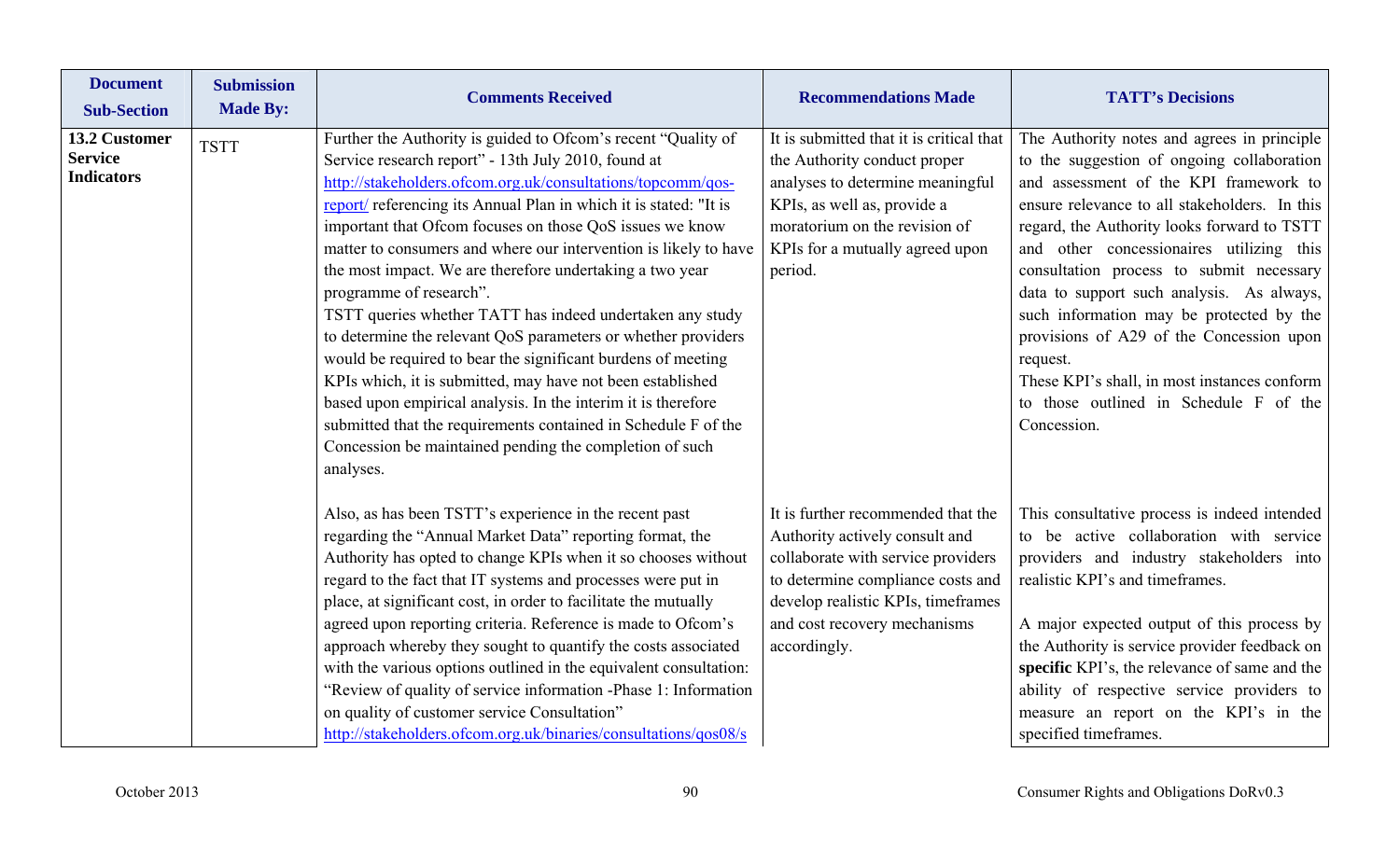| <b>Document</b><br><b>Sub-Section</b> | <b>Submission</b><br><b>Made By:</b> | <b>Comments Received</b>                                                                                                         | <b>Recommendations Made</b>                                | <b>TATT's Decisions</b>                                                                      |
|---------------------------------------|--------------------------------------|----------------------------------------------------------------------------------------------------------------------------------|------------------------------------------------------------|----------------------------------------------------------------------------------------------|
|                                       |                                      |                                                                                                                                  |                                                            |                                                                                              |
|                                       |                                      | ummary/qospes.pdf                                                                                                                |                                                            |                                                                                              |
|                                       |                                      |                                                                                                                                  |                                                            | It is thus incumbent on concessionaires to                                                   |
|                                       |                                      | TSTT respectfully submits that there should be proper analyses                                                                   | It is recommended that the                                 | maximize this opportunity to provide                                                         |
|                                       |                                      | to determine meaningful standards and KPIs, cost recovery                                                                        | Authority establish a Working                              | meaningful feedback in this forum. Without                                                   |
|                                       |                                      | mechanisms and a moratorium on the changing of KPIs only                                                                         | Committee comprising key                                   | such contributions at this stage to materially<br>move the discussion forward, the Authority |
|                                       |                                      | after a mutually agreed period. In this regard it is suggested that<br>these KPIs be amended at least once every three years. To | stakeholders including<br>Concessionaires and customers to | would have little impetus to further engage                                                  |
|                                       |                                      | continue reviewing these KPIs on an ad hoc basis will place the                                                                  | ascertain the relevance of these                           | providers<br>Working<br>the<br>service<br>in                                                 |
|                                       |                                      | concessionaire in significant expense to amend developed IT                                                                      | KPI's and the impact on                                    | Committees as recommended.                                                                   |
|                                       |                                      | systems processes and procedures.                                                                                                | concessionaires in the compliance                          |                                                                                              |
|                                       |                                      | It is submitted that the Authority should lean to more ex-post                                                                   | thereof.                                                   | However, should service provider feedback                                                    |
|                                       |                                      | rather than ex-ante regulation on this issue. In that regard the                                                                 |                                                            | within this consultative process be more                                                     |
|                                       |                                      | Authority again referred to the example of Ofcom as follows:                                                                     |                                                            | directed and specific, the Authority would be                                                |
|                                       |                                      | "Impact Assessments form a key part of the policy-making                                                                         |                                                            | encouraged<br>to establish a standing                                                        |
|                                       |                                      | process and provide a transparent way of considering different                                                                   |                                                            | collaborative forum through which these                                                      |
|                                       |                                      | options for regulation, including not regulating.                                                                                |                                                            | KPI's, and their impact and relevance to the                                                 |
|                                       |                                      | <b>Why is Impact Assessment important?</b>                                                                                       |                                                            | sector, are reviewed.                                                                        |
|                                       |                                      | 1.1 The decisions which Ofcom makes can impose significant                                                                       |                                                            |                                                                                              |
|                                       |                                      | costs on our stakeholders and it is important for us to think                                                                    |                                                            |                                                                                              |
|                                       |                                      | very carefully before adding to the burden of regulation. One                                                                    |                                                            |                                                                                              |
|                                       |                                      | of our key regulatory principles is that we have a bias against                                                                  |                                                            |                                                                                              |
|                                       |                                      | intervention. This means that a high hurdle must be overcome                                                                     | The Authority is referred to the                           |                                                                                              |
|                                       |                                      | before we regulate. If intervention is justified, we aim to                                                                      | Ofcom example referenced.                                  |                                                                                              |
|                                       |                                      | choose the least intrusive means of achieving our objectives,                                                                    |                                                            |                                                                                              |
|                                       |                                      | recognising the potential for regulation to reduce                                                                               |                                                            |                                                                                              |
|                                       |                                      | competition                                                                                                                      |                                                            |                                                                                              |
|                                       |                                      | "The option of not interveningshould always be seriously                                                                         |                                                            |                                                                                              |
|                                       |                                      | considered. Sometimes the fact that a market is working                                                                          |                                                            |                                                                                              |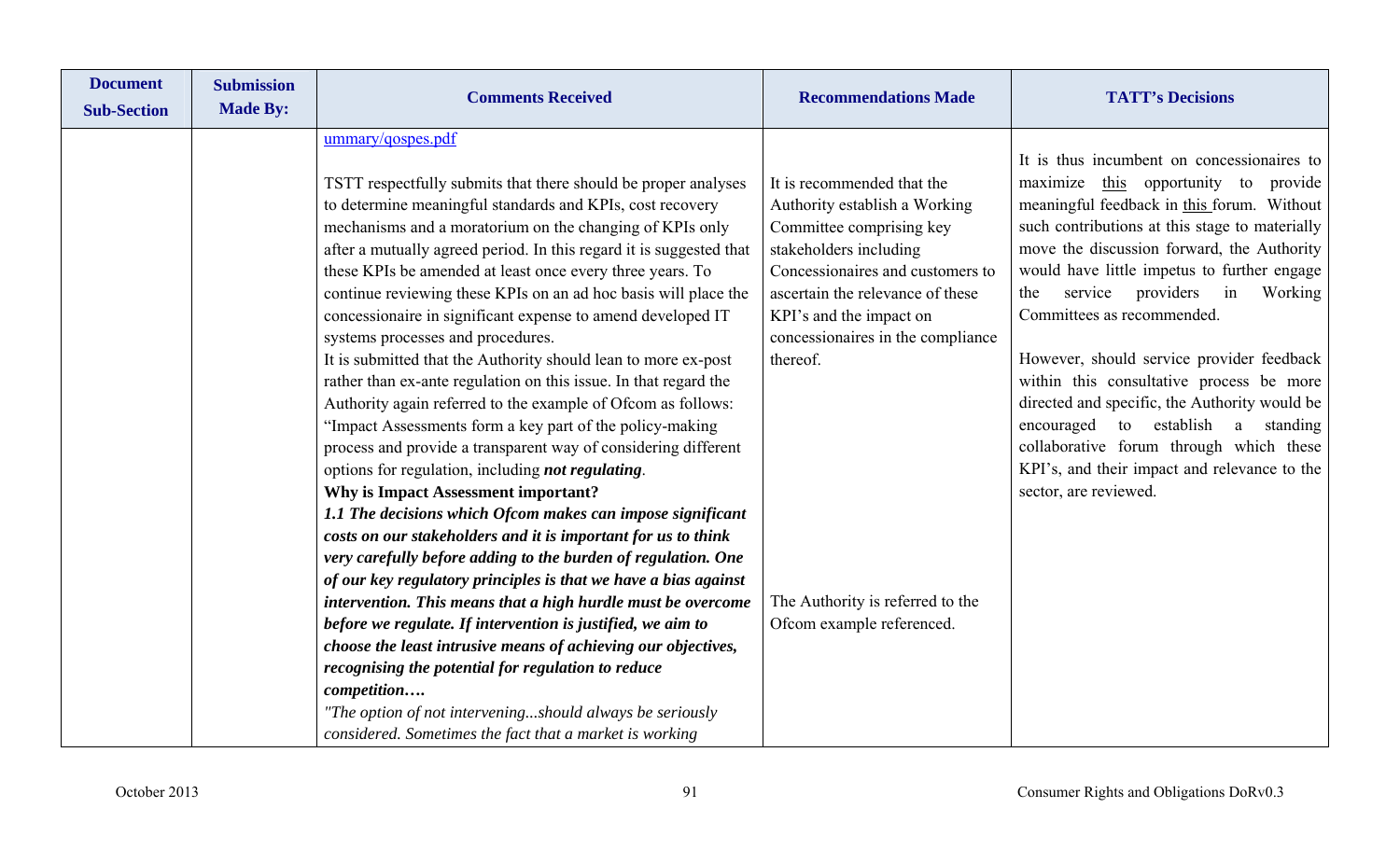| <b>Document</b><br><b>Sub-Section</b>                                            | <b>Submission</b><br><b>Made By:</b> | <b>Comments Received</b>                                                                                                                                                                                                                                                                                                                                                                                                                                                                                                                                                                                                                                                                                                                                                                                                                                                                                                        | <b>Recommendations Made</b>                                                         | <b>TATT's Decisions</b>                                                                                                                                                                                                                                                                                                        |
|----------------------------------------------------------------------------------|--------------------------------------|---------------------------------------------------------------------------------------------------------------------------------------------------------------------------------------------------------------------------------------------------------------------------------------------------------------------------------------------------------------------------------------------------------------------------------------------------------------------------------------------------------------------------------------------------------------------------------------------------------------------------------------------------------------------------------------------------------------------------------------------------------------------------------------------------------------------------------------------------------------------------------------------------------------------------------|-------------------------------------------------------------------------------------|--------------------------------------------------------------------------------------------------------------------------------------------------------------------------------------------------------------------------------------------------------------------------------------------------------------------------------|
|                                                                                  |                                      | imperfectly is used to justify taking action. But no market ever<br>works perfectly, while the effects ofregulation and its<br>unintended consequences, may be worse then the effects of the<br>imperfect market" Better Regulation Task Force (September<br>2003)<br>1.9 We are also required to keep the carrying out of our<br>functions under review to ensure that regulation does not<br>involve:<br>the imposition of burdens which are unnecessary; or<br>the maintenance of burdens which have become unnecessary."<br>Impact Assessments form a key part of the policy-making<br>process and provide a transparent way of considering different<br>options for regulation, including not regulating. Ofcom expects<br>to carry out Impact Assessments for the great majority of our<br>policy decisions.<br>http://stakeholders.ofcom.org.uk/binaries/consultations/better-<br>policy-making/Better_Policy_Making.pdf |                                                                                     |                                                                                                                                                                                                                                                                                                                                |
| Annex $1 - List$<br><b>of</b><br><b>Proposed</b><br>Quality<br><b>Indicators</b> | <b>CCTL</b><br>(FLOW)                | <b>Phased Implementation of some QoS Standards</b><br>The Authority recognizes the cost and operational impact that<br>implementation of this proposal will have on service providers.<br>It attempts to address this through (1) phased implementation<br>over an eighteen months timeframe for existing as well as future<br>providers. As currently proposed, there could be two sets of<br>standards operating in the market at the same time. CCTL does<br>not believe this is a useful way forward.                                                                                                                                                                                                                                                                                                                                                                                                                       | <b>TATT</b><br>refer<br>We<br>to<br>recommendations<br>made in the<br>Introduction. | Noted.<br>The Authority agrees that any approach<br>resulting in more than one standard<br>established and in effect at a given time in<br>the regulatory framework is less than ideal,<br>and is to be avoided. Such a situation is not<br>recommended in this Framework. Indeed,<br>this Framework will establish the single |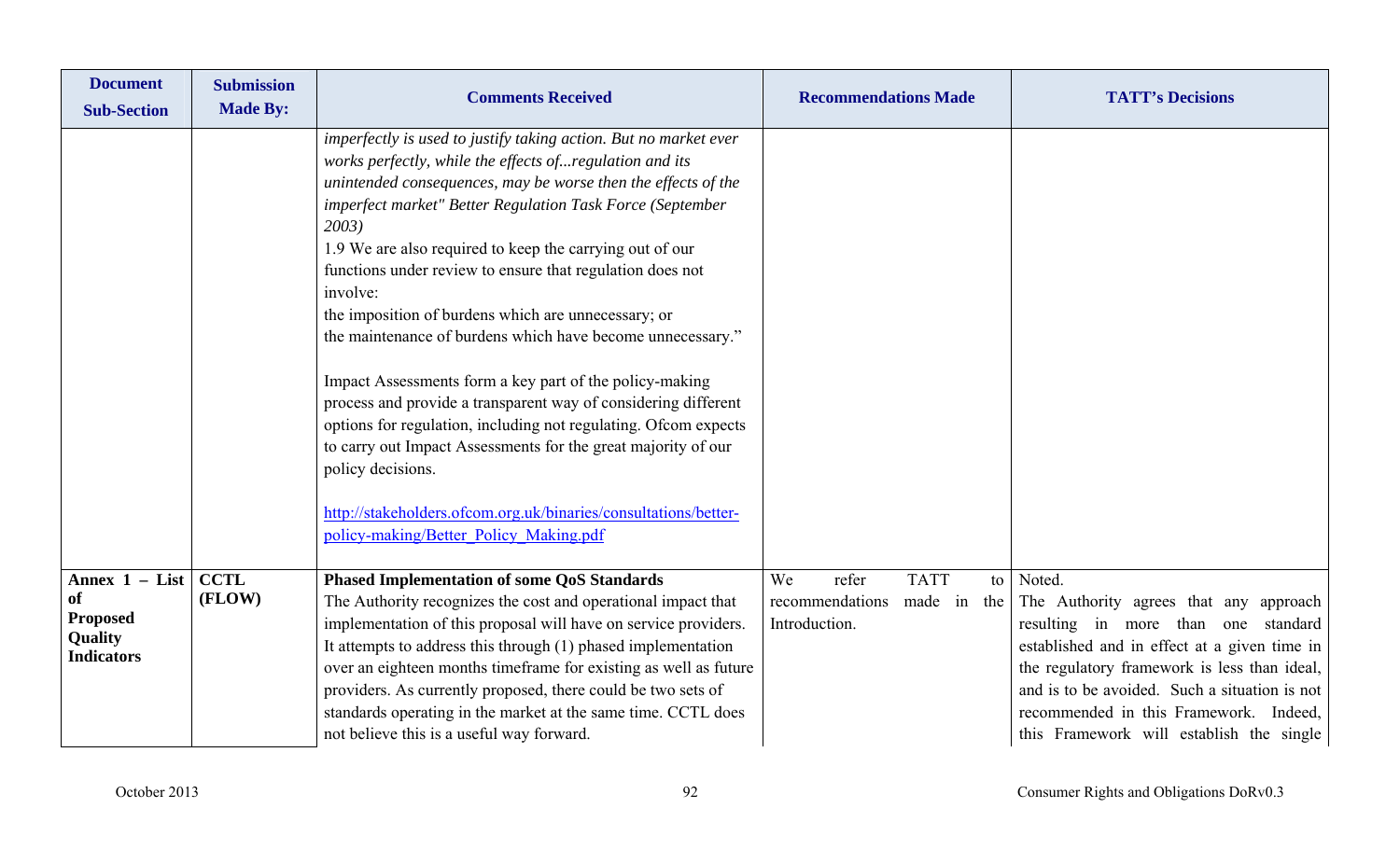| <b>Document</b><br><b>Submission</b><br><b>Made By:</b><br><b>Sub-Section</b> | <b>Comments Received</b>                                                                                                                                                                                                                                                                                                                                                                                                                                                                                                                                                                                                                                                                                                                                                                                                                                                                                                                                                                          | <b>Recommendations Made</b>                                                                               | <b>TATT's Decisions</b>                                                                                                                                                                                                                                                                                                                                                                                                                                                                                                                                                                                                                                                                                                                                                                     |
|-------------------------------------------------------------------------------|---------------------------------------------------------------------------------------------------------------------------------------------------------------------------------------------------------------------------------------------------------------------------------------------------------------------------------------------------------------------------------------------------------------------------------------------------------------------------------------------------------------------------------------------------------------------------------------------------------------------------------------------------------------------------------------------------------------------------------------------------------------------------------------------------------------------------------------------------------------------------------------------------------------------------------------------------------------------------------------------------|-----------------------------------------------------------------------------------------------------------|---------------------------------------------------------------------------------------------------------------------------------------------------------------------------------------------------------------------------------------------------------------------------------------------------------------------------------------------------------------------------------------------------------------------------------------------------------------------------------------------------------------------------------------------------------------------------------------------------------------------------------------------------------------------------------------------------------------------------------------------------------------------------------------------|
|                                                                               | However, CCTL believes that the bigger issue is the additional<br>cost burden that the extensive reporting and monitoring<br>framework would cause to the overall market. There is also the<br>issue of the absence of specifics on a monitoring framework.<br>The right balance needs to be struck to ensure market efficiency.                                                                                                                                                                                                                                                                                                                                                                                                                                                                                                                                                                                                                                                                  |                                                                                                           | benchmark against which service quality is<br>to be measured throughout any given market.<br>Throughout its contribution CCTL has<br>referenced a cost burden that is only hinted<br>at is not quantified or qualified. In the<br>absence of data, the Authority would find no<br>reason to modify its approach.                                                                                                                                                                                                                                                                                                                                                                                                                                                                            |
|                                                                               | <b>Geographical Indicators</b><br>TATT intends to introduce some geographical indicators. The<br>geographical classifications will be based on twenty one<br>geographical regions that coincide with Regional Corporations<br>or municipal districts.<br>Given the size of the market CCTL believes this level of<br>disaggregation will be too costly to implement, and the<br>reporting requirements burdensome.<br>Firstly the areas listed (Regional Corporations or<br>Municipalities) are not normally used as part of the address<br>provided by customers. This is not specific to CCTL, but rather<br>a function of standard cultural practice. Changes to this practice<br>would require a major cultural shift, one which the industry<br>much less an individual service provider in not equipped to<br>address. We therefore consider this proposal impractical<br>burdensome and costly and recommend that indicators should<br>be defined and reported at the national level only. | Where standards are necessary<br>indicators should be defined and<br>reported at the national level only. | The Authority appreciates this feedback on<br>the level of disaggregation of the reporting<br>The Authority does not<br>requirements.<br>believe that this challenge is insurmountable<br>or necessarily that costly.<br>First, the Authority's mandate includes<br>identifying areas that are underserved, both<br>in accessibility to service, but also the<br>quality of service offered. In this context,<br>reports at a national level will not be<br>sufficient for the Authority to identify the<br>differing levels of service afforded to<br>geographically disparate regions of the<br>country.<br>Secondly, the Authority does not believe that<br>the assignment of existing addresses to<br>geographic locations would be overly<br>onerous. The Authority believes that this |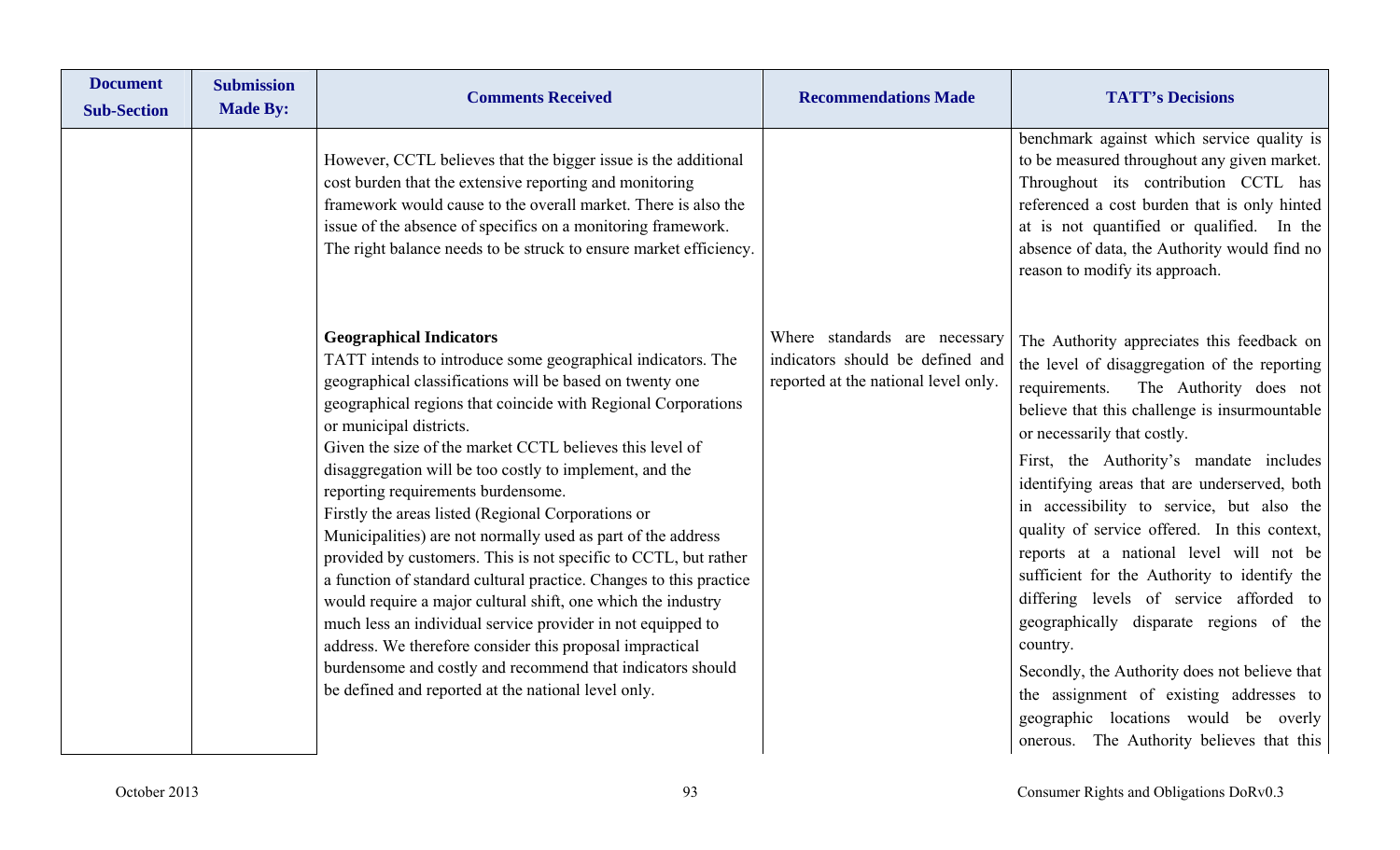| <b>Document</b><br><b>Sub-Section</b> | <b>Submission</b><br><b>Made By:</b> | <b>Comments Received</b> | <b>Recommendations Made</b>                                 | <b>TATT's Decisions</b>                                                                                                                                                                                                                                                                                                                                                                                                                                                                                                                                                                                                                                                                                                                                                                                                                           |
|---------------------------------------|--------------------------------------|--------------------------|-------------------------------------------------------------|---------------------------------------------------------------------------------------------------------------------------------------------------------------------------------------------------------------------------------------------------------------------------------------------------------------------------------------------------------------------------------------------------------------------------------------------------------------------------------------------------------------------------------------------------------------------------------------------------------------------------------------------------------------------------------------------------------------------------------------------------------------------------------------------------------------------------------------------------|
|                                       |                                      |                          |                                                             | will be a matter of rationalization of<br>information in its subscriber database once<br>the regions are identified. This activity<br>needs to occur but once to bring CCTL's<br>systems into alignment.<br>The Authority does take note of the<br>recommendation<br>of<br>the<br>level<br>of<br>disaggregation. The Authority recognizes<br>that areas based on regional corporations and<br>municipalities may not be the ideal basis of<br>geographic segmentation, as these are<br>subject to periodic change from the Elections<br>and Boundary Commission. However, it is<br>because other statistical frameworks are<br>based on these allocations of the EBC, the<br>Authority is hesitant to develop new ad hoc<br>geographical assignments which would<br>make post processing of this data into other<br>systems far more complicated. |
|                                       |                                      |                          | We recommend that any reporting<br>should be done annually. | The Authority notes CCTL's comments that<br>"most [indicators] are already measures as<br>part of the company's internal operation and<br>quality of service management systems"<br>Accordingly, as CCTL already provides<br>quarterly metrics associated with the Market<br>Report to the Authority, the Authority would                                                                                                                                                                                                                                                                                                                                                                                                                                                                                                                         |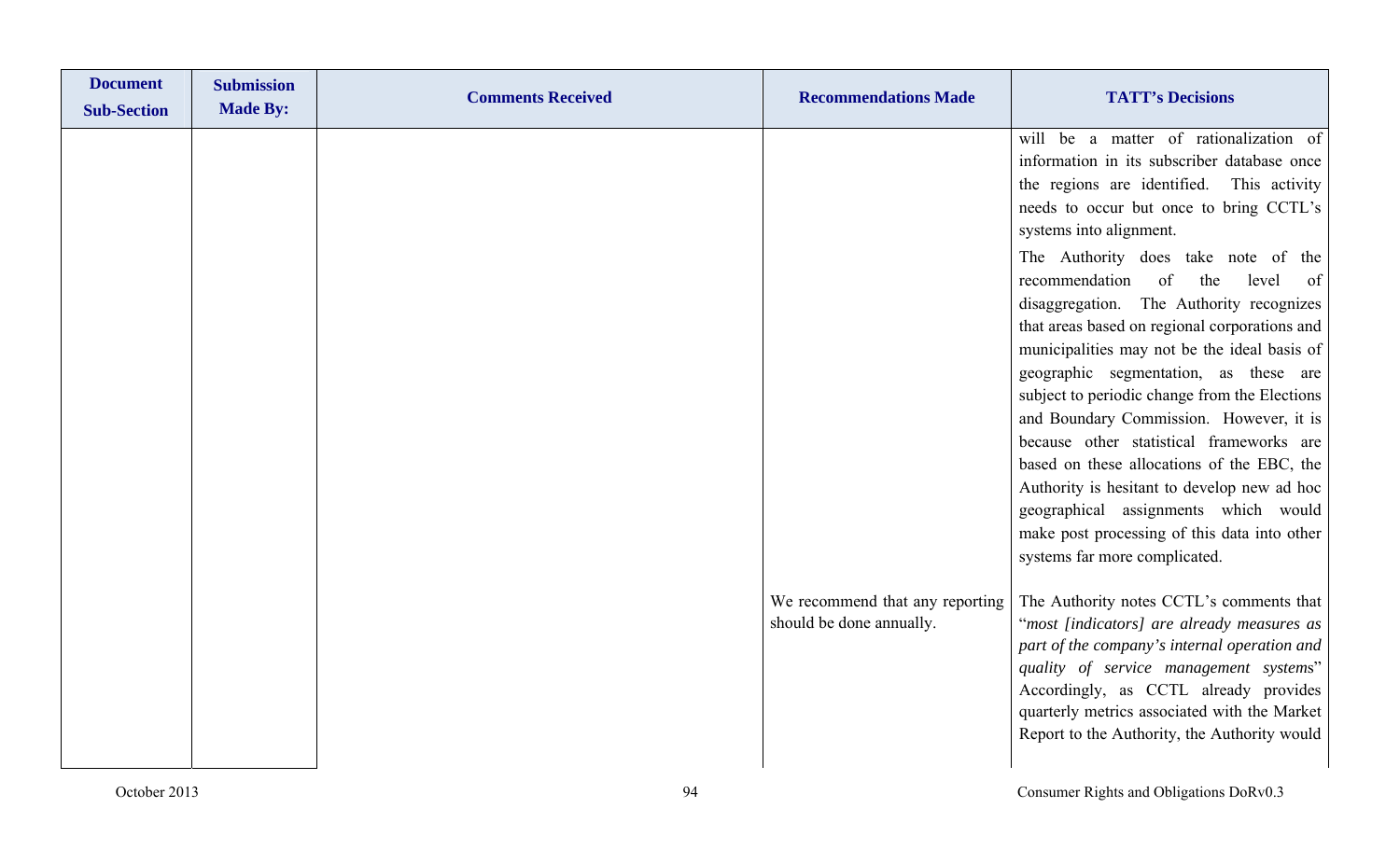| <b>Document</b><br><b>Sub-Section</b> | <b>Submission</b><br><b>Made By:</b> | <b>Comments Received</b>                                                                                                                                                                                                                                                                                                                                                                                                                                                                                                                                                                                                                                                                                                  | <b>Recommendations Made</b>                                                       | <b>TATT's Decisions</b>                                                                                                                                                                                                                           |
|---------------------------------------|--------------------------------------|---------------------------------------------------------------------------------------------------------------------------------------------------------------------------------------------------------------------------------------------------------------------------------------------------------------------------------------------------------------------------------------------------------------------------------------------------------------------------------------------------------------------------------------------------------------------------------------------------------------------------------------------------------------------------------------------------------------------------|-----------------------------------------------------------------------------------|---------------------------------------------------------------------------------------------------------------------------------------------------------------------------------------------------------------------------------------------------|
|                                       |                                      | <b>Reporting Frequency</b>                                                                                                                                                                                                                                                                                                                                                                                                                                                                                                                                                                                                                                                                                                |                                                                                   | it would<br>relatively<br>that<br>be<br>expect<br>uncomplicated for CCTL to<br>establish<br>quarterly reports on these indicators so that<br>they can be forwarded to the Authority<br>similarly.<br>Quarterly and annual reporting is consistent |
|                                       |                                      | The proposed reporting frequency for most of the performance<br>standards is quarterly as well as annually. This would be unduly                                                                                                                                                                                                                                                                                                                                                                                                                                                                                                                                                                                          |                                                                                   | with that considered.                                                                                                                                                                                                                             |
|                                       |                                      | burdensome to providers and costly to the market. An annual<br>reporting frequency would be more realistic. This is also<br>consistent with what pertains in more mature and well resourced<br>jurisdictions such as the FCC.                                                                                                                                                                                                                                                                                                                                                                                                                                                                                             | CCTL<br>recommends<br>more<br>a<br>performance standards defined as<br>immediate. | There is no two tiered approach for existing<br>simplified regime based on the $\vert$ and current market participants. The system<br>is thus simplified and applicable to all.                                                                   |
|                                       |                                      | <b>Indicators</b><br>In terms of the individual indicators, most are already measured<br>as part of the company's internal operation and quality of<br>service management systems. Given that the goal is to set<br>minimum standards of service we believe that the arrangements<br>could be simplified by setting standards with reference to the<br>immediate measurements. This would avoid the two tiered<br>approach for existing and future market entrants.<br>In general standards that are measured in days should be defined<br>as working days so as to exclude non working days such as<br>weekends and public holidays. This is standard practice and for<br>example the definition used in the Concession. | days should be defined as working                                                 | Standards that are measured in The Interpretation Act will guide in this<br>regard.                                                                                                                                                               |
|                                       |                                      | <b>Customer Satisfaction</b>                                                                                                                                                                                                                                                                                                                                                                                                                                                                                                                                                                                                                                                                                              | days and not simply days.                                                         | The Authority has proposed the<br>Noted.                                                                                                                                                                                                          |